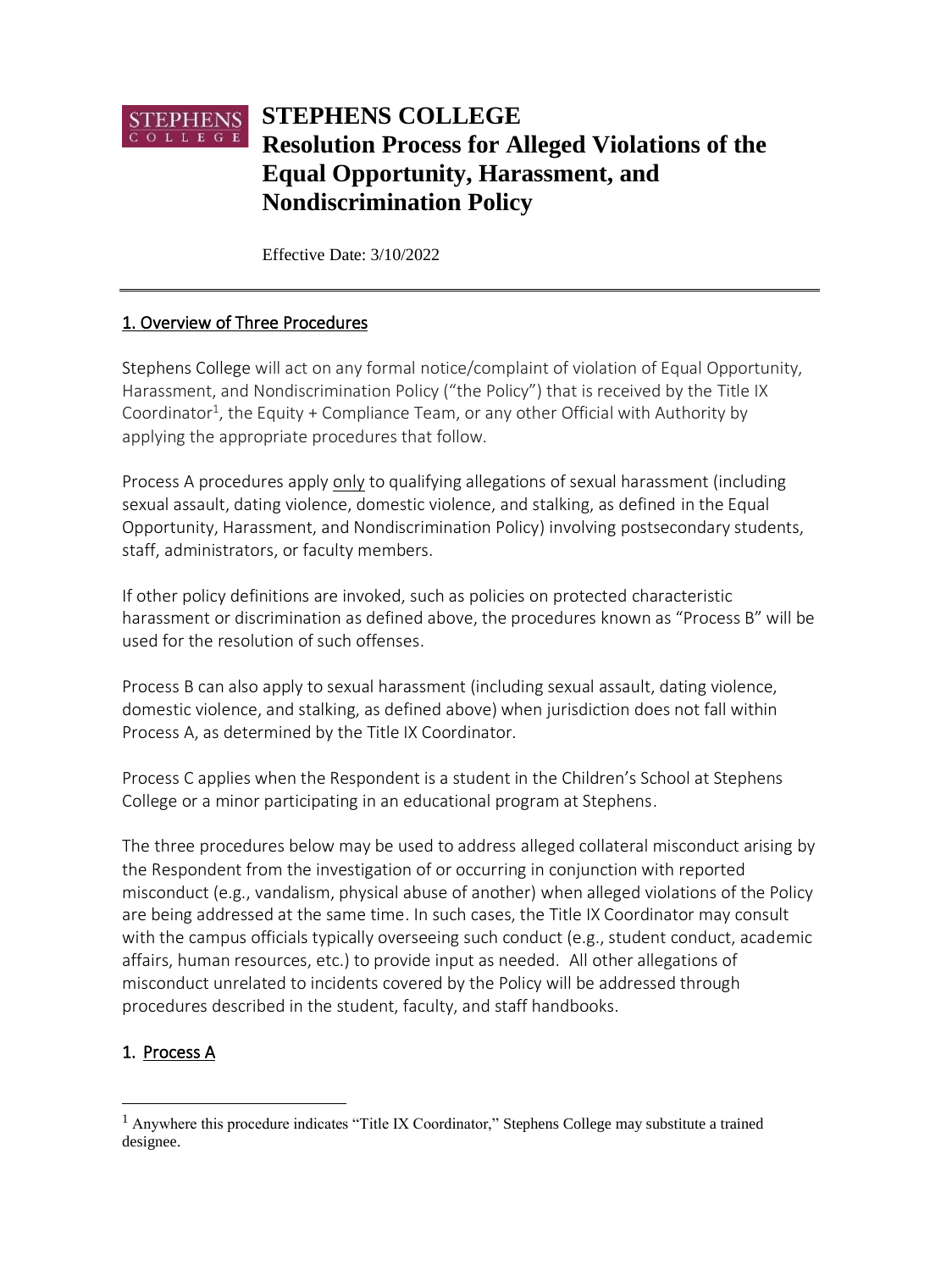## A-1. Notice/Complaint

Upon receipt of a complaint or notice of an alleged policy violation by the Title IX Coordinator, the Title IX Coordinator initiates a prompt initial assessment to determine the next steps Stephens College needs to take. The Title IX Coordinator will contact the Complainant to offer supportive measures and determine whether the Complainant wishes to fil a Formal Complaint.

The Title IX Coordinator will then initiate at least one of three responses:

1) Offering supportive measures because the Complainant does not want to file a Formal Complaint; and/or

2) An Informal Resolution (upon submission of a Formal Complaint); and/or

3) A Formal Grievance Process including an investigation and a hearing (upon submission of a Formal Complaint).

Stephens College uses a Formal Grievance Process as described below to determine whether or not the Policy has been violated. If so, the College will promptly implement effective remedies designed to ensure that it is not deliberately indifferent to harassment or discrimination, their potential recurrence, and/or their effects.

## A-2. Initial Assessment

Following receipt of notice or a complaint of an alleged violation of this Policy, the Title IX Coordinator<sup>2</sup> engages in an initial assessment, typically within one to five (1-5) business days. The steps in an initial assessment can include:

- i.) The Title IX Coordinator seeks to determine if the person impacted wishes to make a Formal Complaint, and will assist them to do so, if desired.
	- a. If they do not wish to do so, the Title IX Coordinator determines whether to initiate a complaint themselves because a Violence Risk Assessment indicates a compelling threat to health and/or safety.
- ii.) If a Formal Complaint is received, the Title IX Coordinator assesses its sufficiency and works with the Complainant to make sure it is correctly completed.
- iii.) The Title IX Coordinator reaches out to the Complainant to offer supportive measures.
- iv.) The Title IX Coordinator works with the Complainant to ensure they are aware of the right to have an Advisor.

 $2$  If circumstances require, the President will designate another person to oversee the process should an allegation be made about the Coordinator or the Coordinator be otherwise unavailable or unable to fulfill their duties.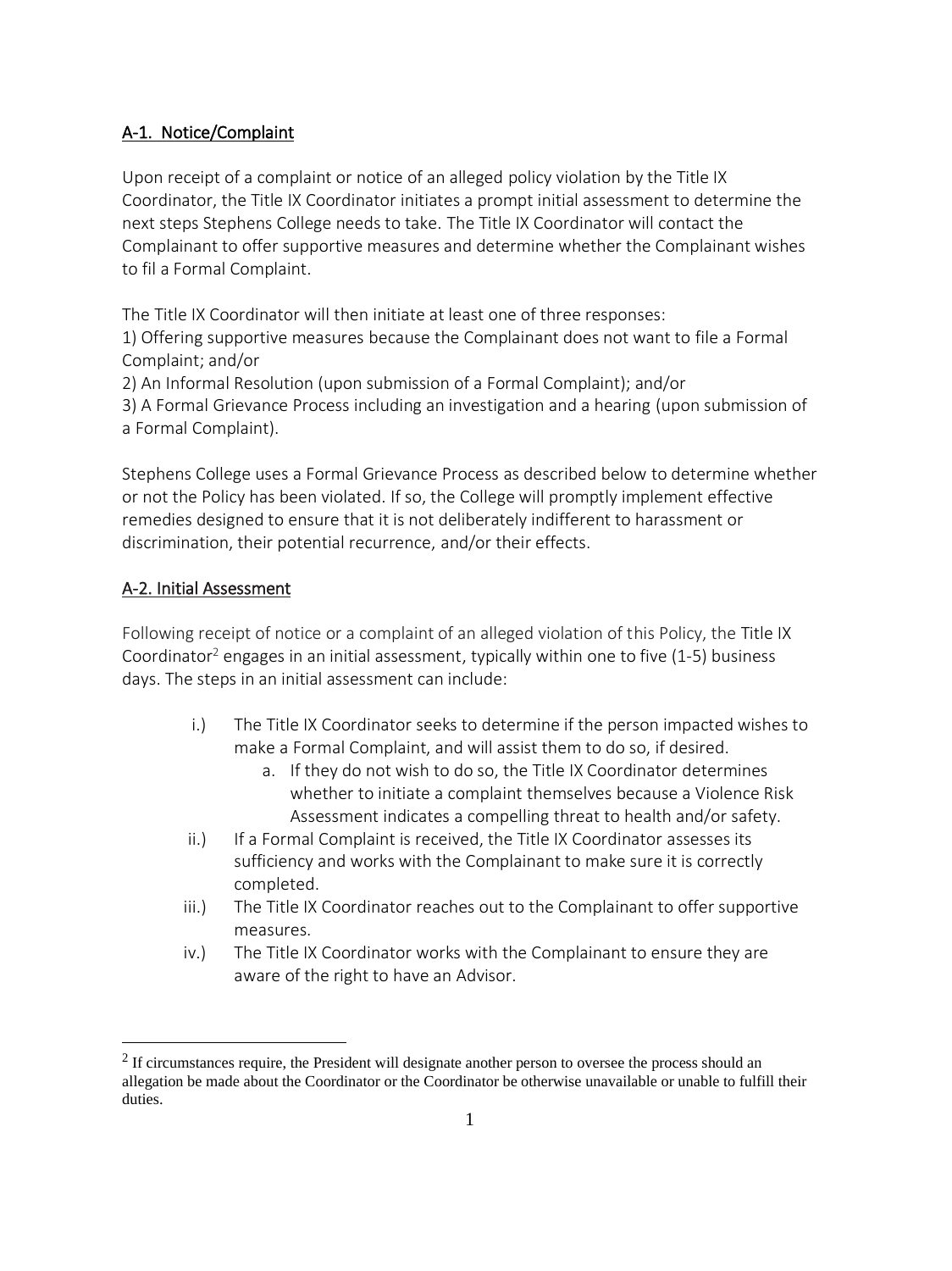- v.) The Title IX Coordinator works with the Complainant to determine whether the Complainant prefers a supportive and remedial response, an Informal Resolution option, or a formal investigation and grievance process.
	- a. If a supportive and remedial response is preferred, the Title IX Coordinator works with the Complainant to identify their needs, determine appropriate supports, and implements accordingly. No Formal Grievance Process is initiated, though the Complainant can elect to initiate one later, if desired.
	- b. If an Informal Resolution option is preferred by the Complainant, the Title IX Coordinator assesses whether the complaint is suitable for Informal Resolution and may seek to determine if the Respondent is also willing to engage in Informal Resolution.
	- c. If a Formal Grievance Process is preferred, the Title IX Coordinator determines if the alleged misconduct falls within the scope of the 2020 Title IX Regulations:
		- i. If it does, the Title IX Coordinator will initiate the formal investigation and grievance process, directing the investigation to address, based on the nature of the complaint:
			- 1. an incident, and/or
			- 2. a pattern of alleged misconduct, and/or
			- 3. a culture/climate issue.
		- ii. If alleged misconduct does not fall within the scope of the Title IX Regulations, the Title IX Coordinator determines that the regulations do not apply (and will "dismiss" that aspect of the complaint, if any), assesses which policies may apply and including referring the matter for resolution under Process B if applicable (or if the Respondent is a student in the Stephens College Children's School or a minor participating in an educational program at Stephens, the matter will be referred for resolution under Process C which is compliant under the 2020 Title IX Regulations for K-12 schools). Please note that dismissing a complaint under the 2020 Title IX Regulations is solely a procedural requirement under the Title IX, which does not limit Stephens College's authority to address a complaint with an appropriate process and remedies.

#### a.) Violence Risk Assessment

In some cases, the Title IX Coordinator may determine that a Violence Risk Assessment (VRA) should be conducted by the Student Safety Assessment Team as part of the initial assessment. A VRA can aid in critical and/or required determinations, including: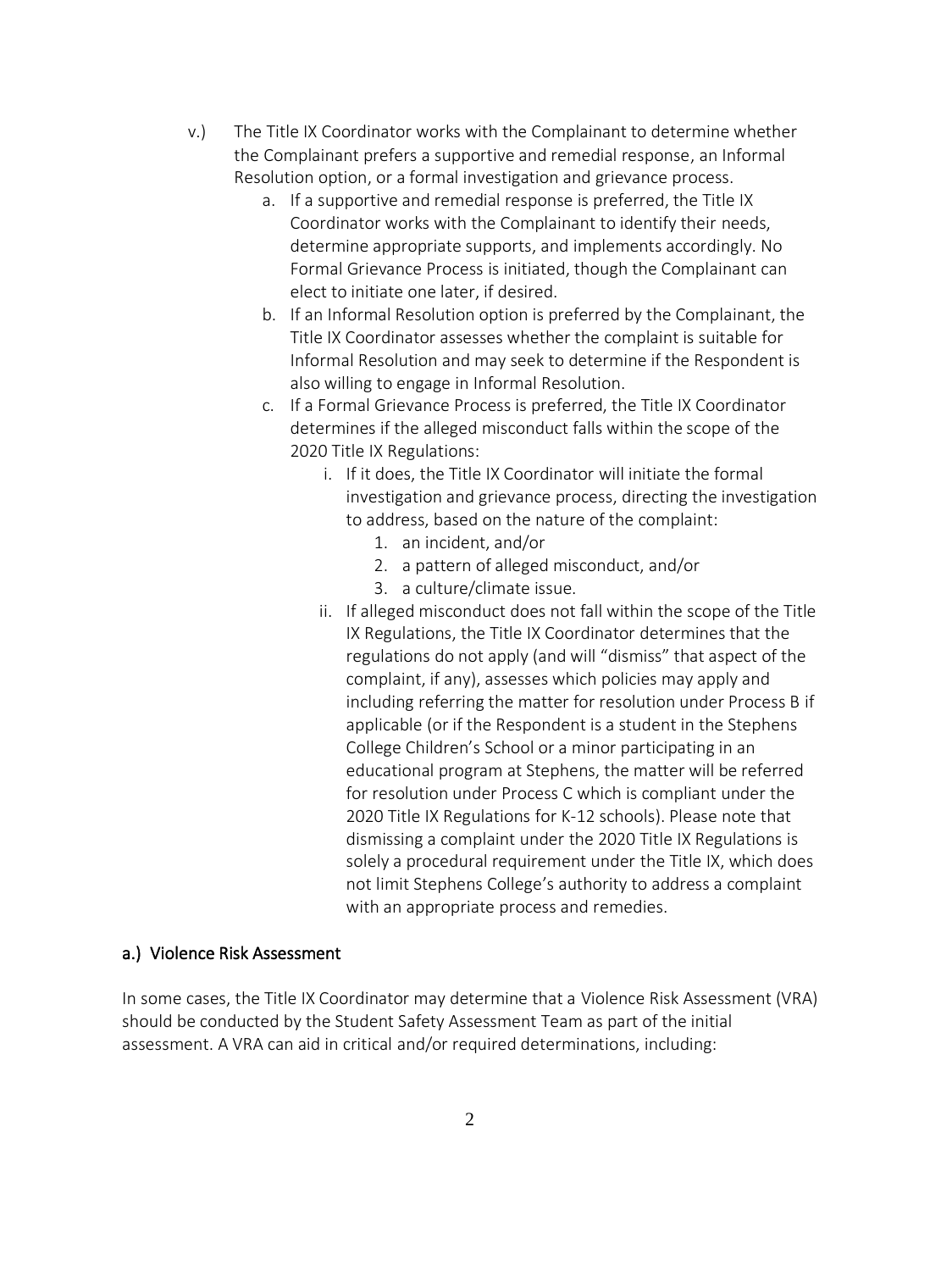- 1) Emergency removal of a Respondent on the basis of immediate threat to and individual or the community's physical health/safety
- 2) Whether the Title IX Coordinator should pursue/sign a Formal Complaint absent a willing/able Complainant
- 3) Whether the scope of the investigation should include an incident, and/or pattern of misconduct, and/or climate of hostility/harassment
- 4) To help identify potential predatory conduct
- 5) To help assess/identify grooming behaviors
- 6) Whether it is reasonable to try to resolve a complaint through Informal Resolution, and if so, what approach may be most successful
- 7) Whether to permit a voluntary withdrawal by the Respondent
- 8) Whether to impose a transcript notation or communicate with a transfer recipient about a Respondent
- 9) Assessment of appropriate sanctions/remedies (to be applied post-hearing)
- 10) Whether a Clery Act Timely Warning/Trespass order/Persona-non-grata is needed

Threat assessment is the process of evaluating the actionability of violence by an individual against another person or group following the issuance of a direct or conditional threat. A VRA is a broader term used to assess any potential violence or danger, regardless of the presence of a vague, conditional, or direct threat.

Where a VRA is required by the Title IX Coordinator, a Respondent refusing to cooperate may result in a charge of failure to comply within the appropriate student or employee conduct process.

A VRA is not an evaluation for an involuntary behavioral health hospitalization nor is it a psychological or mental health assessment. A VRA assesses the risk of actionable violence, often with a focus on targeted/predatory escalations, and is supported by research from the fields of law enforcement, criminology, human resources, and psychology.

More about Stephens College's process for VRA can be found below at [www.stephens.edu/titleix](http://www.stephens.edu/titleix) under the Policies link.

# b.) Dismissal (Mandatory and Discretionary)<sup>3</sup>

Stephens College must dismiss a Formal Complaint or any allegations therein if, at any time during the investigation or hearing, it is determined that:

1) The conduct alleged in the Formal Complaint would not constitute sexual harassment as defined in the Policy, even if proved

 $3$  These dismissal requirements are mandated by the 2020 Title IX Regulations, 34 CFR §106.45.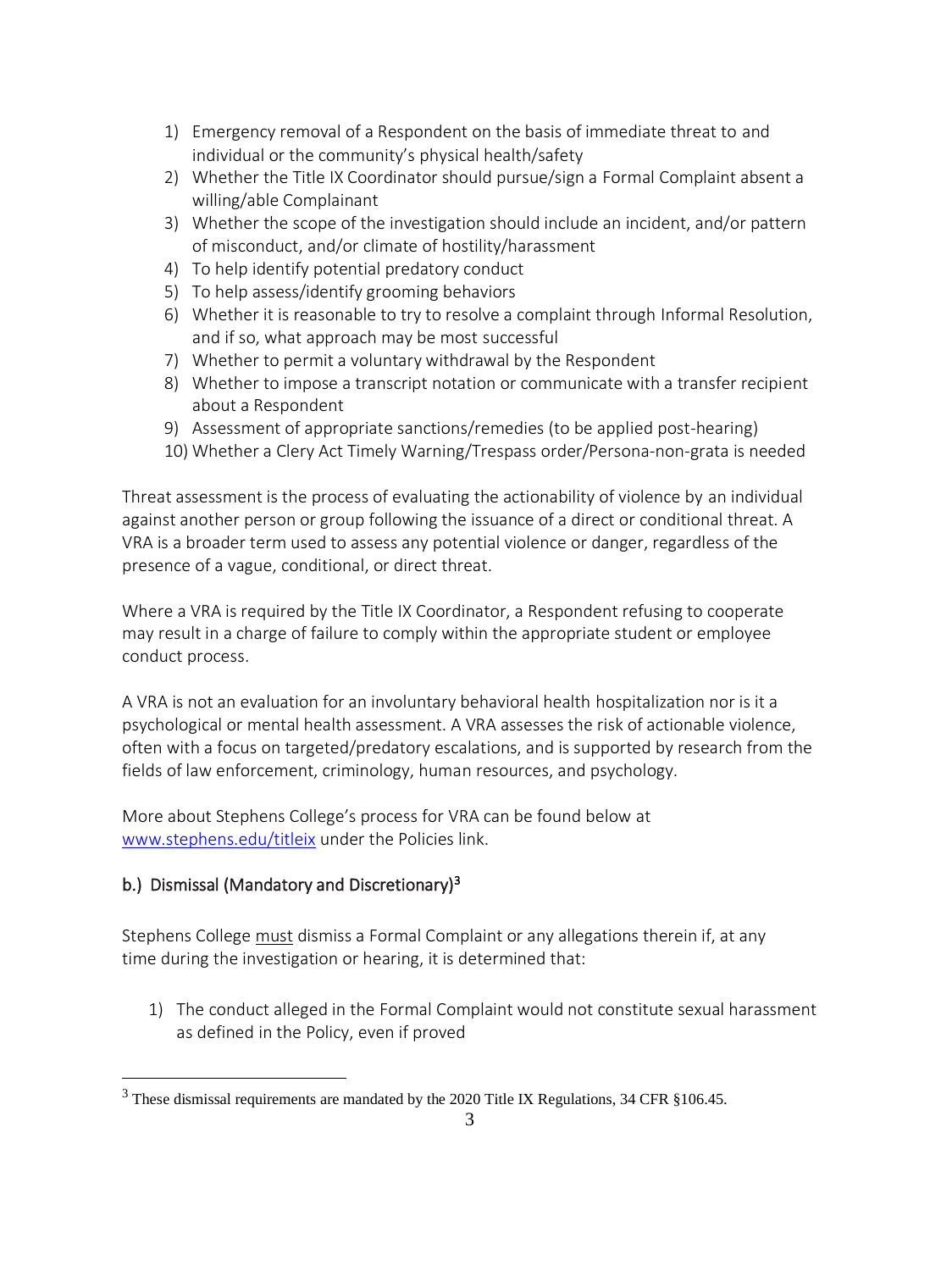- 2) The conduct did not occur in an educational program or activity controlled by Stephens College (including buildings or property controlled by recognized student organizations), and/or the College does not have control of the Respondent
- 3) The conduct did not occur against a person in the United States
- 4) At the time of filing a Formal Complaint, a Complainant is not participating in or attempting to participate in the Stephens College education program or activity<sup>4</sup>

Stephens College may dismiss a Formal Complaint or any allegations therein if, at any time during the investigation or hearing:

- 1) A Complainant notifies the Title IX Coordinator in writing that the Complainant would like to withdraw the Formal Complaint or any allegations therein
- 2) The Respondent is no longer enrolled in or employed by Stephens College
- 3) Specific circumstances prevent the College from gathering evidence sufficient to reach a determination as to the Formal Complaint or allegations therein

A Complainant who decides to withdraw a complaint may later request to reinstate it or refile it.

Upon any dismissal, Stephens College will promptly send written notice of the dismissal and the rationale for doing so simultaneously to the parties.

This dismissal decision is appealable by any party under the procedures for appeal below. The decision not to dismiss is also appealable by any party claiming that a dismissal is required or appropriate.

## A-3. Counterclaims

Stephens College is obligated to ensure that the grievance process is not abused for retaliatory purposes, thus counterclaims made with retaliatory intent will not be permitted. The College permits the filing of counterclaims but uses an initial assessment, described above, to assess whether the allegations in the counterclaim are made in good faith.

Counterclaims determined to have been reported in good faith will be processed using the Resolution Process below. Investigation of such claims may take place after resolution of the underlying initial complaint, in which case a delay may occur.

Counterclaims may also be resolved through the same investigation as the underlying complaint, at the discretion of the Title IX Coordinator. When counterclaims are not made in good faith, they will be considered retaliatory and may constitute a violation of this policy.

<sup>&</sup>lt;sup>4</sup> Such a Complainant is still entitled to supportive measures, but the formal grievance process is not applicable.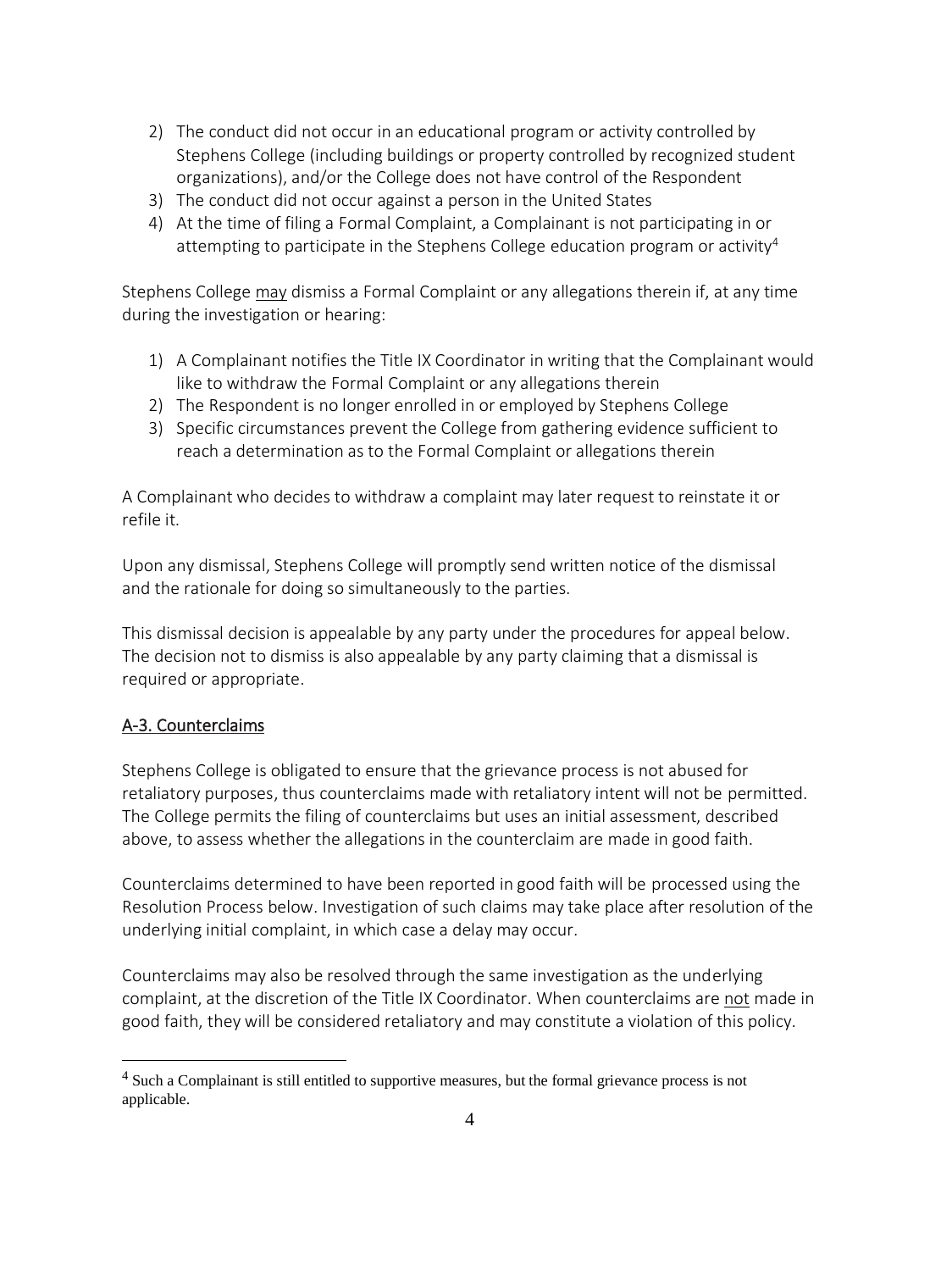# A-4. Rights of the Parties

- The right to an equitable investigation and resolution of all credible allegations of prohibited harassment, discrimination, and/or retaliation made in good faith to Stephens College officials.
- The right to timely written notice of all alleged violations, including the identity of the parties involved (if known), the precise misconduct being alleged, the date and location of the alleged misconduct (if known), the implicated policies and procedures, and possible sanctions.
- The right to timely written notice of any material adjustments to the allegations (e.g., additional incidents or allegations, additional Complainants, unsubstantiated allegations) and any attendant adjustments needed to clarify potentially implicated policy violations.
- The right to be informed in advance of any public release of information by Stephens College regarding the allegation(s) or underlying incident(s), whenever possible.
- The right not to have any personally identifiable information released by Stephens College to the public without consent provided, except to the extent permitted by law.
- The right to be treated with respect by Stephens College officials.
- The right to have Stephens College policy and these procedures followed without material deviation.
- The right not to be pressured to mediate or otherwise informally resolve any reported misconduct involving violence, including sexual violence.
- The right not to be discouraged by Stephens College officials from reporting sexual harassment, discrimination, and/or retaliation to both on-campus and off-campus authorities.
- The right to be informed by Stephens College officials of options to notify proper law enforcement authorities and the option to be assisted by Stephens College in notifying such authorities, if the party so chooses. This also includes the right not to be pressured to report.
- The right to have allegations of violations of this Policy responded to promptly and with sensitivity by Stephens College Safety and Security Officers and other Stephens College officials.
- The right to be informed of available supportive measures, such as counseling; advocacy; health care; student financial aid, visa, and immigration assistance; and/or other services, both on campus and in the community.
- The right to a Stephens College-implemented no-contact order [or a no-trespass order against a non-affiliated third party] when a person has engaged in or threatens to engage in stalking, threatening, harassing, or other improper conduct.
- The right to be informed of available assistance in changing academic, living, and/or working situations after an alleged incident of discrimination, harassment, and/or retaliation, if such changes are reasonably available. No formal report, or investigation, either institutional or criminal, needs to occur before this option is available. Such actions may include, but are not limited to: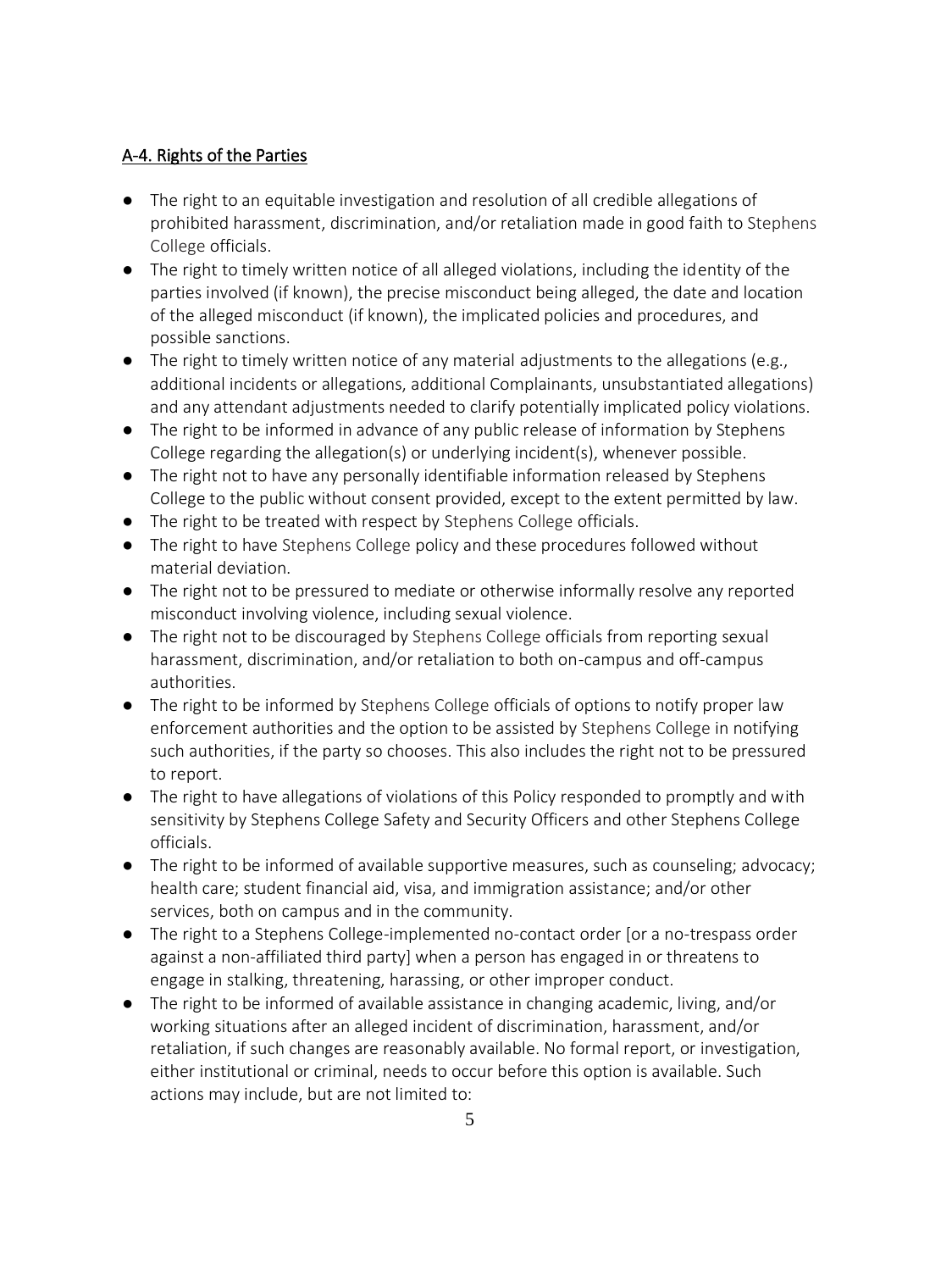- o Relocating an on-campus student's housing to a different on-campus location
- o Assistance from Stephens College staff in completing the relocation
- o Changing an employee's work environment (e.g., reporting structure, office/workspace relocation)
- o Transportation assistance
- o Visa/immigration assistance
- o Exam, paper, and/or assignment rescheduling or adjustment
- o Receiving an incomplete in, or a withdrawal from, a class (may be retroactive)
- o Transferring class sections
- o Temporary withdrawal/leave of absence (may be retroactive)
- o Campus safety escorts
- Alternative course completion options.
- The right to have Stephens College maintain such actions for as long as necessary and for supportive measures to remain confidential, provided confidentiality does not impair the College's ability to provide the supportive measures.
- The right to receive sufficiently advanced, written notice of any Stephens College meeting or interview involving the other party, when possible.
- The right to identify and have the Investigators and/or Decision-Makers question relevant available witnesses, including expert witnesses.
- The right to provide the Investigators/Decision-Makers with a list of questions that, if deemed relevant by the Investigators/Decision-Makers, may be asked of any party or witness.
- The right not to have inadmissible sexual predisposition/prior sexual history or character evidence excluded by the Decision-Makers.
- The right to know the relevant and directly related evidence obtained and to respond to that evidence.
- The right to a fair opportunity to provide the Investigators with their account of the alleged misconduct and have that account be on the record.
- The right to receive a copy of all relevant and directly related evidence obtained during the investigation, subject to the privacy limitations imposed by state and federal law, prior to the hearing, and a ten (10)-business-day period to review and comment on the evidence.
- The right to receive a copy of the final investigation report, including all factual, policy, and/or credibility analyses performed, and to have at least ten (10) business days to review and comment prior to the hearing.
- The right to be informed of the names of all witnesses whose information will be used to make a finding, in advance of that finding, when relevant.
- The right to regular updates on the status of the investigation and/or resolution.
- The right to have reports of alleged Policy violations addressed by Investigators, Equity Officers, and Decision-Makers who have received relevant annual training.
- The right to preservation of confidentiality/privacy, to the extent possible and permitted by law.
- The right to meetings, interviews, and/or hearings that are closed to the public.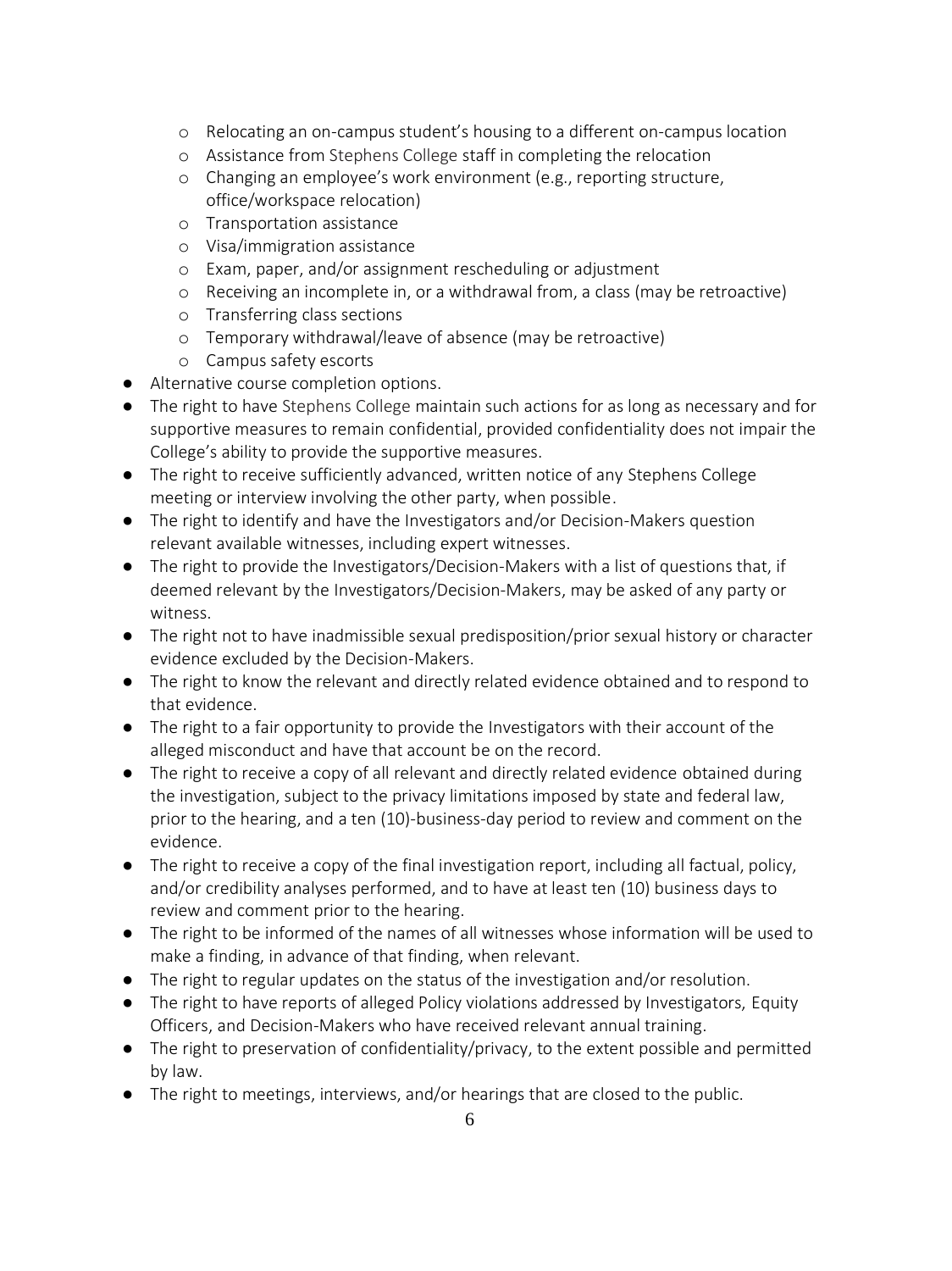- The right to petition that any Stephens College representative in the process be recused on the basis of disqualifying bias and/or conflict of interest.
- The right to have an Advisor of their choice to accompany and assist the party in all meetings and/or interviews associated with the Resolution Process.
- The right to the use of the appropriate standard of evidence [preponderance of the evidence] to make a Finding/Final Determination after an objective evaluation of all relevant evidence.
- The right to be present, including presence via remote technology, during all testimony given and evidence presented during any formal grievance hearing.
- The right to have an impact and/or mitigation statement considered by the Decision-Makers following a determination of responsibility for any allegation, but prior to sanctioning.
- The right to be promptly informed of the findings and sanctions of the Resolution Process, if any, and a detailed rationale of the decision (including an explanation of how credibility was assessed) in a written Notice of Outcome letter delivered simultaneously (without undue delay) to the parties.
- The right to be informed in writing of when a decision by Stephens College is considered final and any changes to the final determination or sanctions that occur post Notification of Outcome.
- The right to be informed of the opportunity to appeal the findings and sanctions of the Resolution Process, and the procedures for doing so in accordance with the standards for appeal established by Stephens College.
- The right to a fundamentally fair resolution as defined in these procedures.

## A-5. Right to an Advisor

The parties may each have an Advisor<sup>5</sup> of their choice present with them for all meetings, interviews, and hearings within the Resolution Process, if they so choose. The parties may select whoever they wish to serve as their Advisor as long as the Advisor is eligible and available.<sup>6</sup>

Choosing an Advisor who is also a witness in the process creates potential for bias and conflict of interest. A party who chooses an Advisor who is also a witness can anticipate that issues of potential bias will be explored by the hearing Decision-Makers.

Stephens College may permit parties to have more than one Advisor upon special request to the Title IX Coordinator. The decision to grant this request is at the sole discretion of the Title IX Coordinator and will be granted equitably to all parties.

<sup>5</sup> This could include an attorney, advocate, or support person. Witnesses are not entitled to Advisors within the process, though they can be advised externally.

<sup>&</sup>lt;sup>6</sup> "Available" means the party cannot insist on an Advisor who simply doesn't have inclination, time, or availability. Also, the Advisor cannot have institutionally conflicting roles, such as being a Title IX administrator who has an active role in the matter, or a supervisor who must monitor and implement sanctions.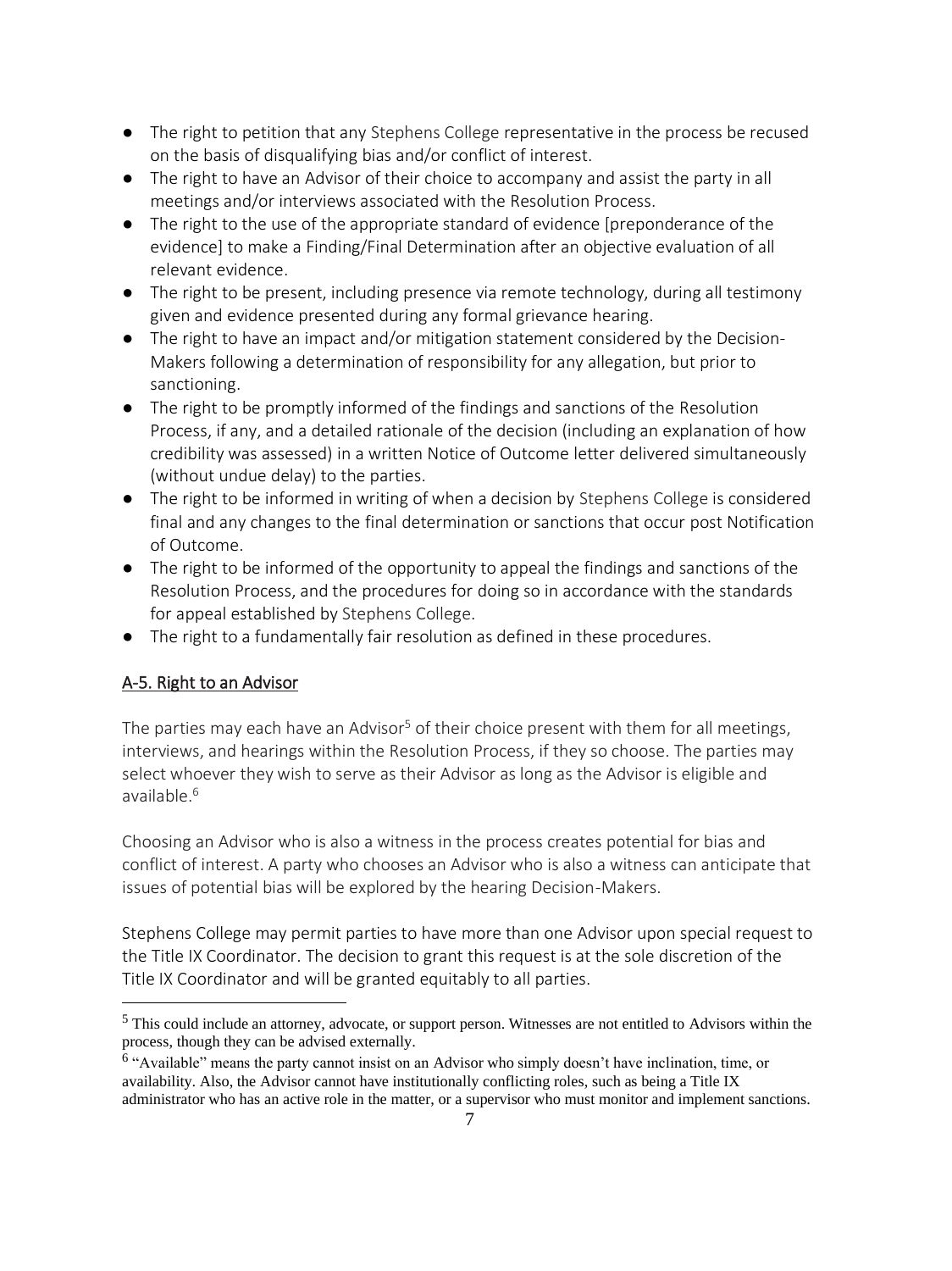#### a.) Who Can Serve as an Advisor

The Advisor may be a friend, mentor, family member, attorney, or any other individual a party chooses to advise, support, and/or consult with them throughout the Resolution Process. The parties may choose Advisors from inside or outside of the Stephens College community.

The Title IX Coordinator will also offer to assign a trained Advisor to any party if the party so chooses. If the parties choose an Advisor from the pool available from Stephens College, the Advisor will have been trained by the College and will be familiar with the College's Resolution Process.

If the parties choose an Advisor from outside the pool of those identified by Stephens College, the Advisor may not have been trained by the College and may not be familiar with Stephens College policies and procedures.

Parties also have the right to choose not to have an Advisor in the initial stages of the Resolution Process, prior to a hearing.

#### b.) Advisor's Role in Meetings and Interviews

The parties may be accompanied by their Advisor in all meetings and interviews at which the party is entitled to be present, including intake and interviews. Advisors should help the parties prepare for each meeting and are expected to advise ethically, with integrity, and in good faith.

Stephens College cannot guarantee equal Advisory rights, meaning that if one party selects an Advisor who is an attorney, but the other party does not or cannot afford an attorney, the College is not obligated to provide an attorney.

#### c.) Advisors in Hearings/Stephens College-Appointed Advisor

Under the Title IX Regulations, a form of indirect questioning is required during the hearing but must be conducted by the parties' Advisors. The parties are not permitted to directly question each other or any witnesses. If a party does not have an Advisor for a hearing, Stephens College will appoint a trained Advisor for the limited purpose of conducting any questioning of the other parties and witnesses.

#### d.) Pre-Interview Meetings

Advisors and their advisees may request to meet with the Investigators conducting interviews/meetings in advance of these interviews or meetings. This pre-meeting allows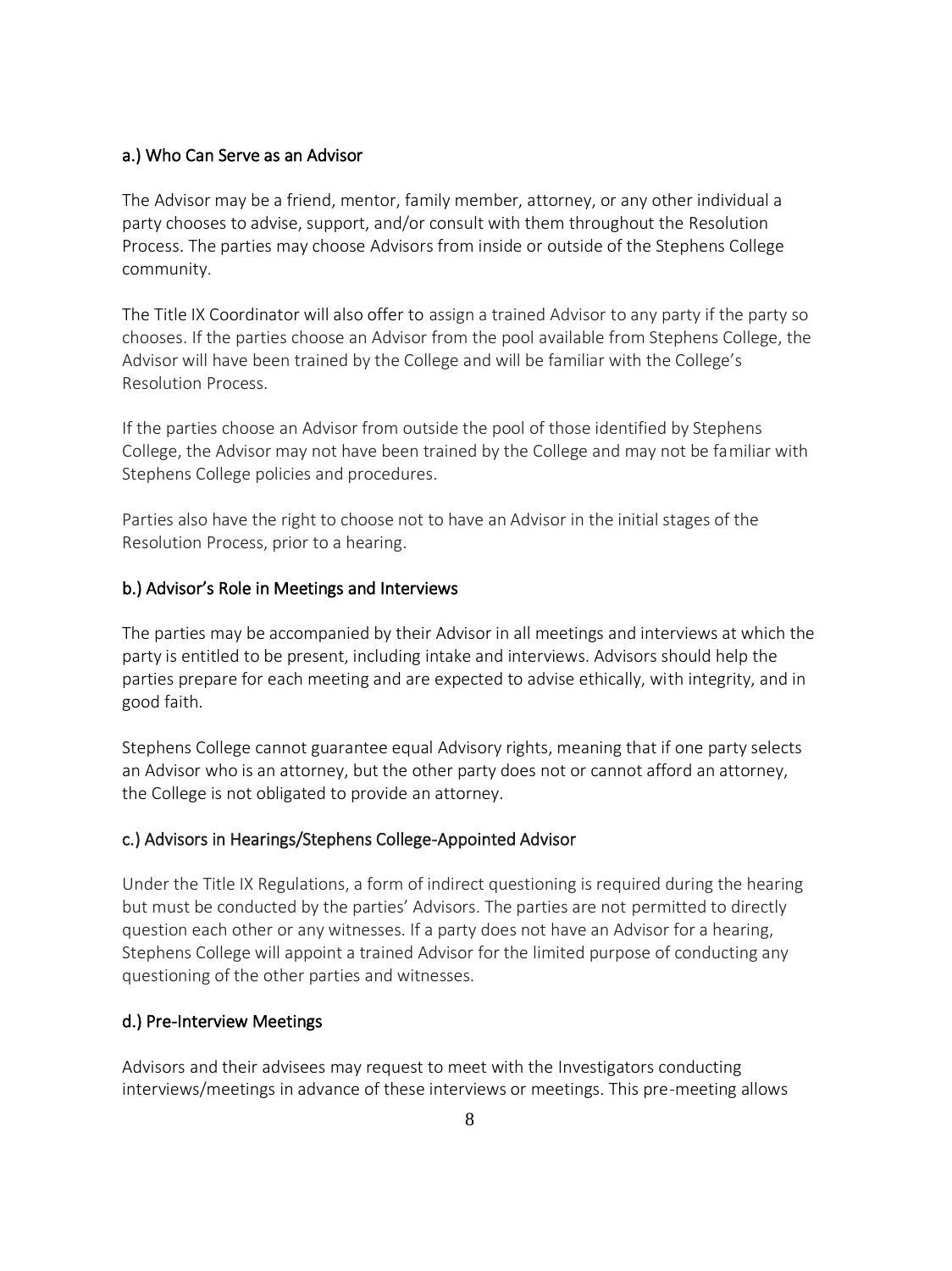Advisors to clarify and understand their role and Stephens College's policies and procedures.

### e.) Advisor Violations of Stephens College Policy

All Advisors are subject to the same Stephens College policies and procedures, whether they are attorneys or not, and whether they are selected by a party or assigned by the College. Advisors are expected to advise their advisees without disrupting proceedings. Advisors should not address College officials or Investigators in a meeting or interview unless invited to do so (e.g., asking procedural questions). The Advisor may not make a presentation or represent their advisee during any meeting or proceeding and may not speak on behalf of the advisee to the Investigators or other Decision-Makers except during a hearing proceeding, during questioning.

The parties are expected to ask and respond to questions on their own behalf throughout the investigation phase of the Resolution Process. Although the Advisor generally may not speak on behalf of their advisee, the Advisor may consult with their advisee, either privately as needed, or by conferring or passing notes during any Resolution Process meeting or interview. For longer or more involved discussions, the parties and their Advisors should ask for breaks to allow for private consultation.

Any Advisor who oversteps their role as defined by this Policy or refuses to comply with the College's established rules of decorum for the hearing, will be warned. If the Advisor continues to disrupt or otherwise fails to respect the limits of the Advisor role, the meeting/interview/hearing may be ended, or other appropriate measures implemented, including the College requiring the party to use a differed Advisor or providing a different College-appointed Advisor. Subsequently, the Title IX Coordinator will determine how to address the Advisor's non-compliance and future role.

#### f.) Sharing Information with the Advisor

Stephens College expects that the parties may wish to have the College share documentation and evidence related to the allegations with their Advisors. Parties may share this information directly with a party's Advisor or other individuals if they wish. Doing so may help the parties participate more meaningfully in the resolution process.

Stephens College also provides a consent form that authorizes the College to share such information directly with their Advisor. The parties must either complete and submit this form to the Title IX Coordinator or provide similar documentation demonstrating consent to a release of information to the Advisor before the College is able to share records with an Advisor.

If a party requests that all communication be made through their attorney Advisor, the College will comply with that request at the discretion of the Title IX Coordinator.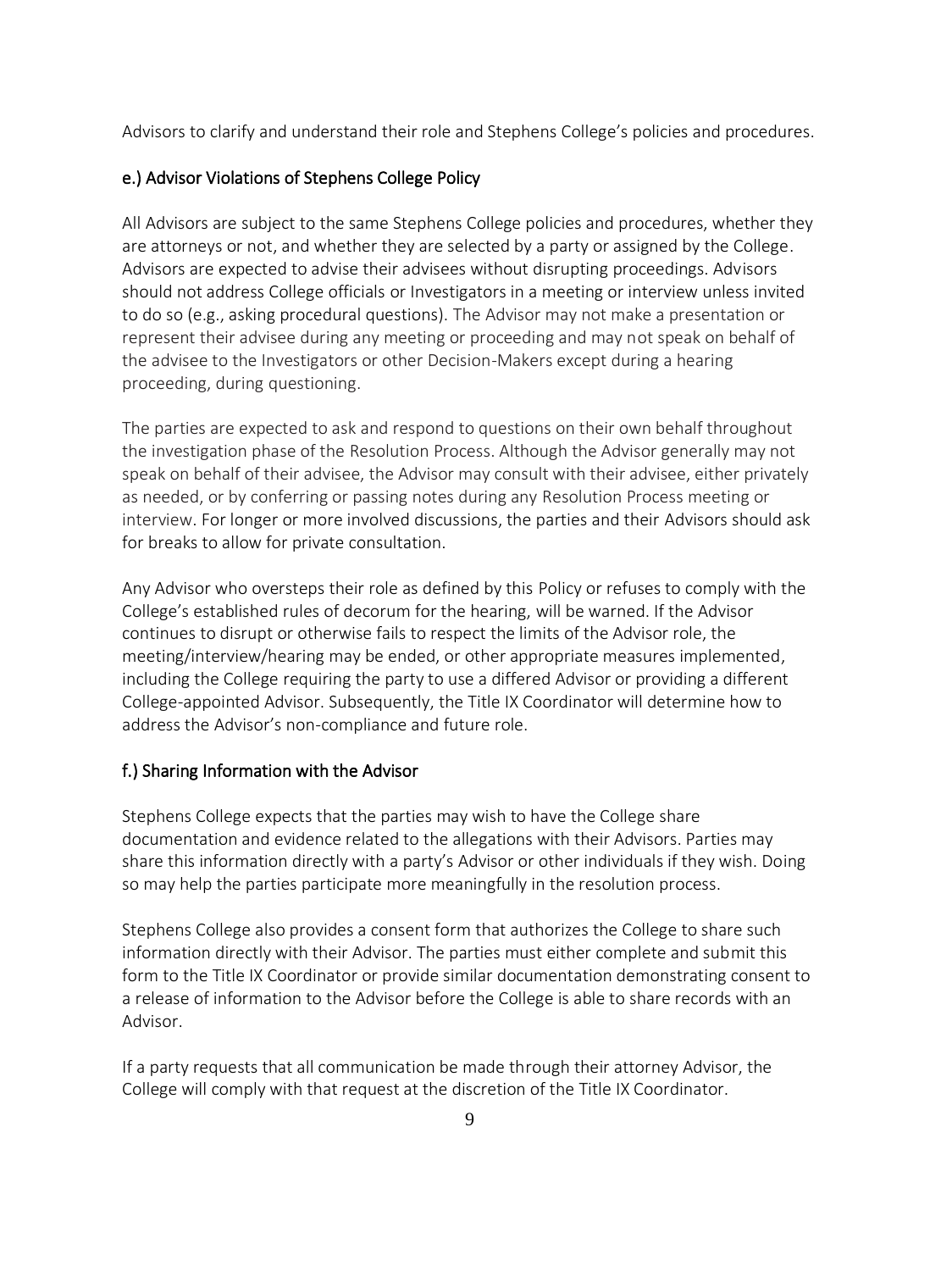Advisors appointed by the College will not be asked to disclose details of their interactions with their advisees to institutional officials or Decision-Makers.

### g.) Privacy of Records Shared with Advisor

Advisors are expected to maintain the privacy of the records shared with them. These records may not be shared with third parties, disclosed publicly, or used for purposes not explicitly authorized by Stephens College. Stephens College may seek to restrict the role of any Advisor who does not respect the sensitive nature of the process or who fails to abide by the College's privacy expectations.

### h.) Expectation of an Advisor

Stephens College generally expects an Advisor to adjust their schedule to allow them to attend College meetings/interviews/hearings when planned, but the College may change scheduled meetings/interviews/hearings to accommodate an Advisor's inability to attend if doing so does not cause an unreasonable delay.

Stephens College may also make reasonable provisions to allow an Advisor who cannot be present in person to attend a meeting/interview/hearing by telephone, video conferencing, or other similar technologies as may be convenient and available.

#### i.) Expectations of the Parties with Respect to Advisors

A party may elect to change Advisors during the process and is not obligated to use the same Advisor throughout. The parties are expected to inform the Investigators of the identity of their Advisor at least two (2) business days before the date of their first meeting with Investigators (or as soon as possible if a more expeditious meeting is necessary or desired).

The parties are expected to provide timely notice to the Title IX Coordinator if they change Advisors at any time. It is assumed that if a party changes Advisors, consent to share information with the previous Advisor is terminated, and a release for the new Advisor should be secured. Parties are expected to inform the Title IX Coordinator of the identity of their hearing Advisor at least two (2) business days before the hearing.

#### A-6. Resolution Processes

Resolution proceedings are private. All persons present at any time during the Resolution Process are expected to maintain the privacy of the proceedings in accordance with Stephens College policy. Although there is an expectation of privacy around what Investigators share with parties during interviews, the parties have discretion to share their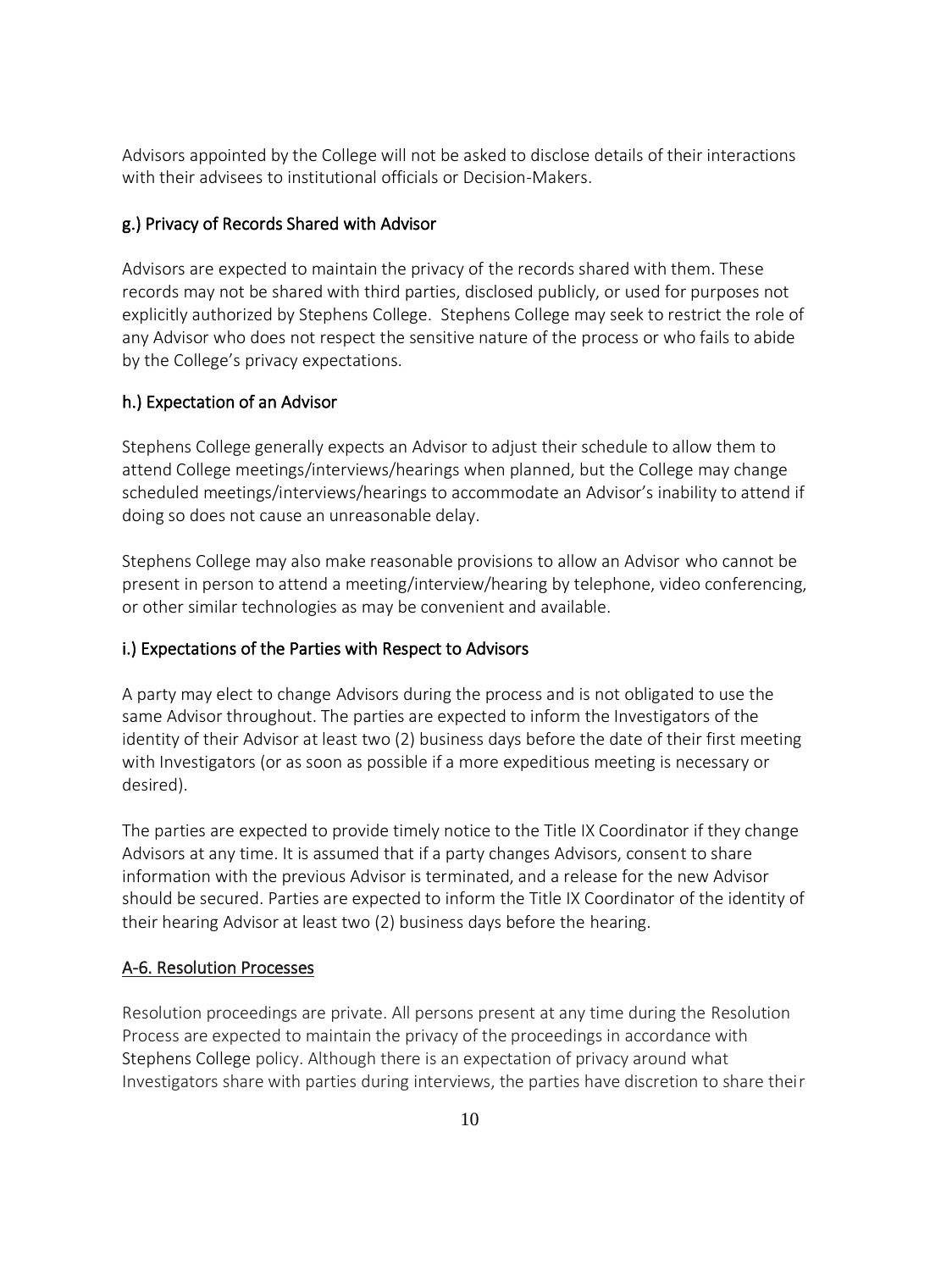own knowledge and evidence with others if they so choose, except for information the parties agree not to disclose as part of an Informal Resolution. Stephens College encourages parties to discuss any sharing of information with their Advisors before doing so.

The Formal Grievance Process is the College's primary resolution approach unless Informal Resolution is elected by all parties and the College.

## a.) Informal Resolution

Informal Resolution can include three different approaches:

- Supportive Resolution: When the Title IX Coordinator can resolve the matter informally by providing supportive measures (only) to remedy the situation
- Alternative Resolution: When the parties agree to resolve the matter through an alternative resolution mechanism as described below, often before a formal investigation takes place (See Section B)
- Accepted Responsibility: When the Respondent accepts responsibility for violating policy, and desires to accept the recommended sanction and end the Resolution Process (See Section C)

To initiate Informal Resolution, a Complainant must submit a Formal Complaint, as defined above. A Respondent who wishes to initiate Informal Resolution should contact the Title IX Coordinator. The parties may agree as a condition of engaging in Informal Resolution that statements made or evidence shared during the Informal Resolution process will not be considered in the Formal Grievance Process unless all parties consent.

It is not necessary to pursue Informal Resolution first in order to pursue a Formal Grievance Process, and any party participating in Informal Resolution can stop the process at any time and begin or resume the Formal Grievance Process.

The parties may not enter into an agreement that requires the College to impose specific sanctions, though the parties can agree to certain restrictions or other courses of action. For example, the parties cannot require a student be suspended, but the parties can agree that the Respondent will temporarily or permanently withdraw. The only Informal Resolution Process that can result in sanctions levied by the institution is "Accepted Responsibility."

The Title IX Coordinator has discretion to determine if an investigation will be paused during Informal Resolution, or if it will be limited, or will continue during the Informal Resolution process.

Prior to implementing Informal Resolution, Stephens College will provide the parties with written notice of the reported misconduct and any sanctions (only in the case of Accepted Responsibility) or measures that may result from participating in such a process, including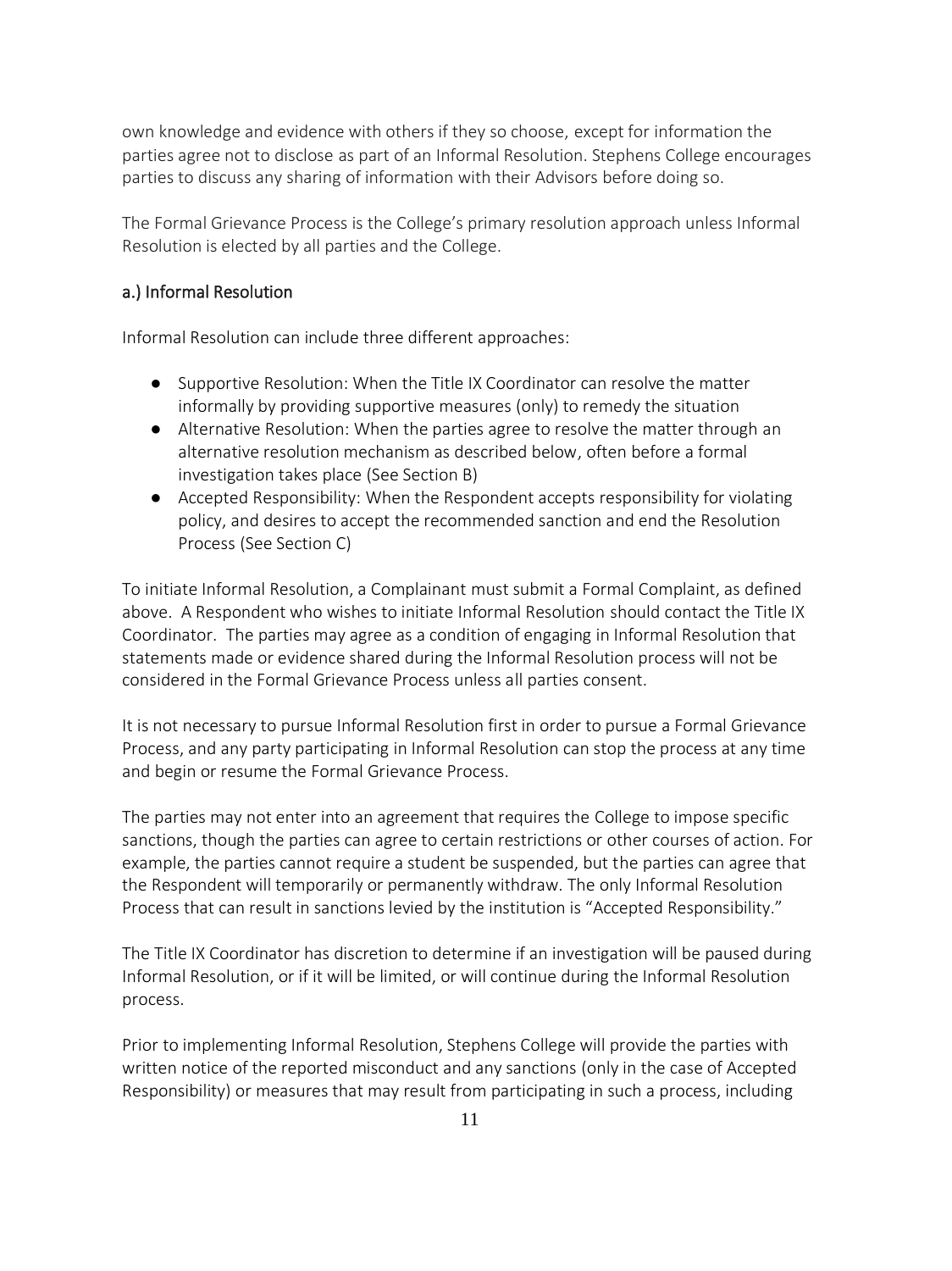information regarding any records that will be maintained or shared by the College.

Stephens College will obtain voluntary, written confirmation that all parties wish to resolve the matter through Informal Resolution before proceeding and will not pressure the parties to participate in Informal Resolution.

## b.) Informal Resolution Approaches

Informal Resolution is an approach by which the parties reach a mutually agreed upon resolution of a complaint. All parties must consent to the use of an Informal Resolution approach.

The Title IX Coordinator may consider the following factors to assess whether Informal Resolution is appropriate for the parties:

- The parties' amenability to Informal Resolution
- Likelihood of potential resolution, considering any power dynamics between the parties
- The nature and severity of the alleged misconduct
- The parties' motivation to participate
- Civility of the parties
- Results of a Violence Risk Assessment/ongoing risk analysis
- Disciplinary history of the Respondent
- Whether an emergency removal is needed
- Skill of the Informal Resolution facilitator with this type of complaint
- Complaint complexity
- Emotional investment/capability of the parties
- Rationality of the parties
- Goals of the parties
- Adequate resources to invest in Informal Resolution (time, staff, etc.)

The ultimate determination of whether Informal Resolution is available or successful is made by the Title IX Coordinator. The Title IX Coordinator is authorized to facilitate a resolution that is acceptable to all parties, and/or to accept a resolution that is proposed by the parties, usually though their Advisors, including terms of confidentiality, release, and non-disparagement.

The Title IX Coordinator maintains records of any resolution that is reached, and failure to abide by the resolution agreement may result in appropriate responsive/disciplinary actions (e.g., referral for formal resolution, referral to the conduct process for failure to comply). Results of complaints resolved by Informal Resolution are not appealable.

## c.) Respondent Accepts Responsibility for Alleged Violations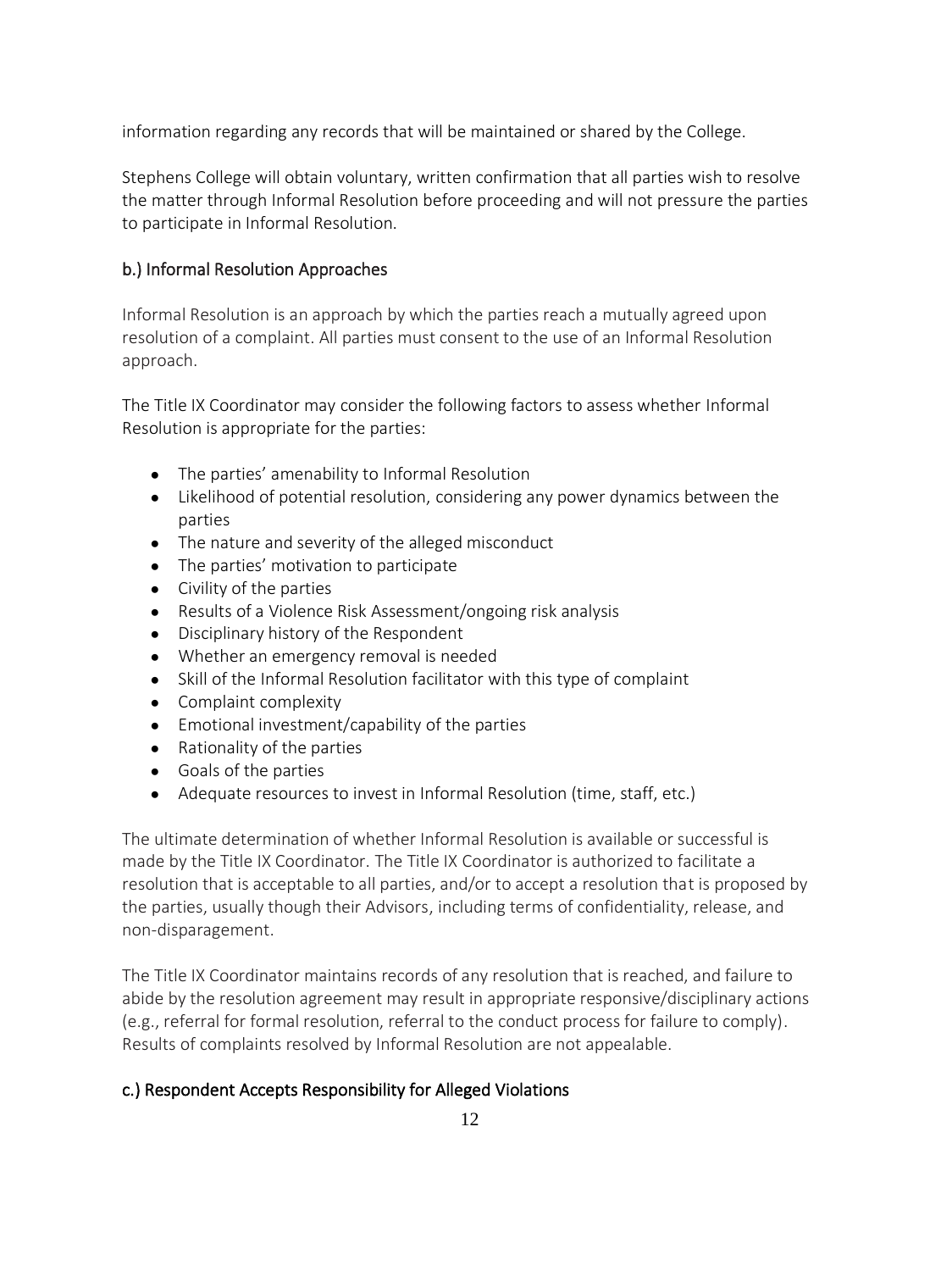The Respondent may accept responsibility for all or part of the alleged policy violations at any point during the Resolution Process. If the Respondent indicates an intent to accept responsibility for all of the alleged misconduct, the formal process will be paused, and the Title IX Coordinator will determine whether Informal Resolution can be used according to the criteria above.

If Informal Resolution is applicable, the Title IX Coordinator will determine whether all parties and Stephens College are able to agree on responsibility, restrictions, and/or remedies. If so, the Title IX Coordinator implements the accepted finding that the Respondent is in violation of Stephens College policy and implements agreed-upon restrictions, remedies, and determines the appropriate sanctions in coordination with other appropriate administrator(s), as necessary.

This result is not subject to appeal once all parties indicate their written assent to all agreed upon resolution terms. When the parties cannot agree on all terms of resolution, the Formal Grievance Process will resume at the same point where it was paused.

When a resolution is accomplished, the appropriate sanction(s) or responsive actions are promptly implemented to effectively stop the harassment or discrimination, prevent its recurrence, and remedy the effects of the discriminatory conduct, both on the Complainant and the community.

# A-7. Grievance Resolution Process Pool

The Grievance Resolution Process relies on a pool of administrators ("the Pool") to carry out the process. The list of Pool members and a description of the Pool can be found at [www.stephens.edu/titleix](http://www.stephens.edu/titleix) under the Process link.

# a.) Pool Member Roles

Members of the Pool are trained annually, and serve in the following roles at the discretion of the Title IX Coordinator:

- To provide appropriate guidance pertaining to complaints
- To act as an Advisor to the parties
- To investigate complaints
- To serve as a Hearing Decision-Maker regarding the complaint
- To serve as an Appeal Decision-Maker

# b.) Pool Member Appointment

The Equity Compliance Team, in consultation with the President, appoints the Pool which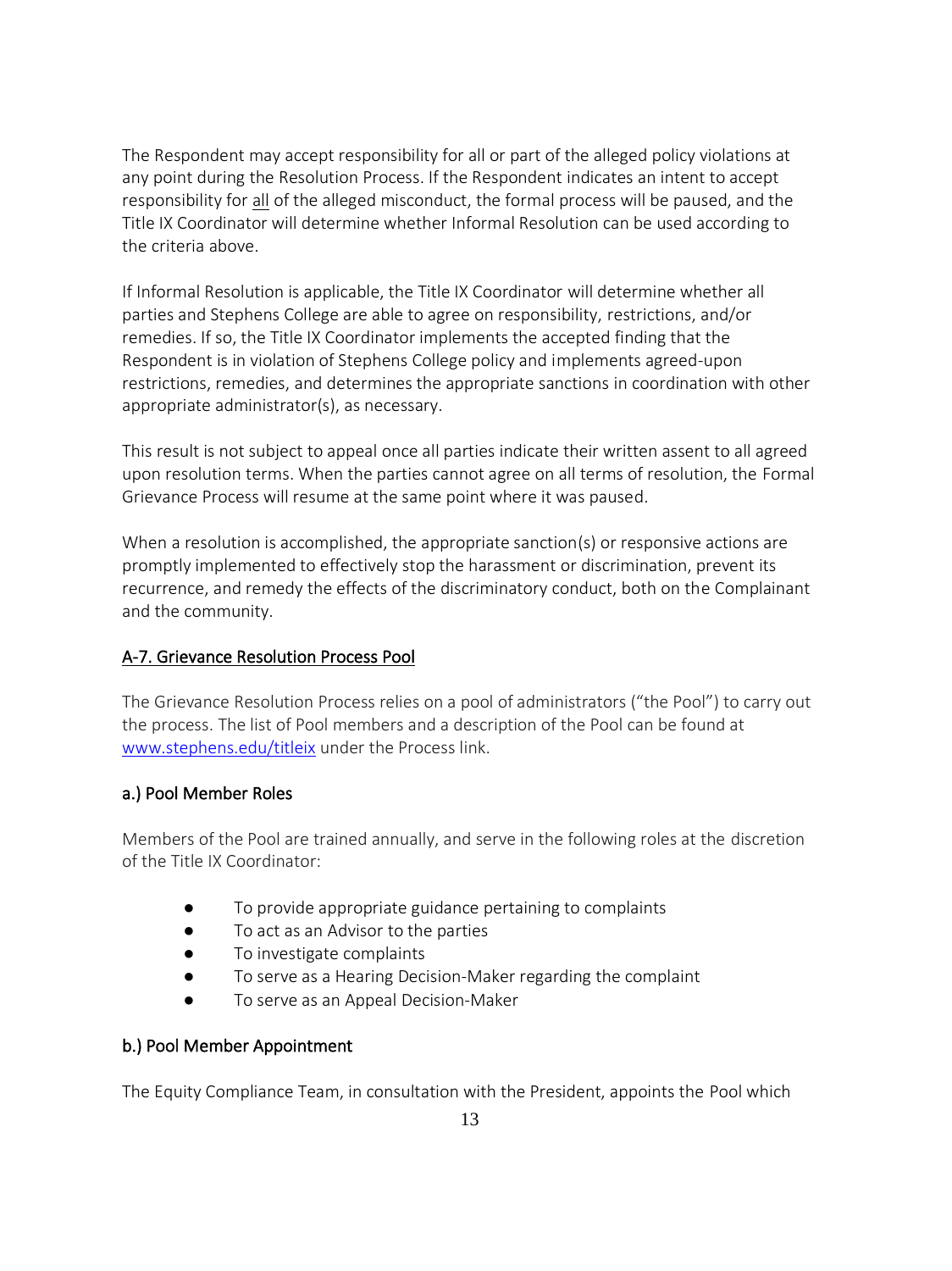acts with independence and impartiality. Although members of the Pool are typically trained in a variety of skill sets and can rotate amongst the different roles listed above in different complaints, Stephens College designates permanent roles for individuals in the Pool, using others as substitutes or to provide greater depth of experience when necessary. This process of role assignment may be the result of particular skills, aptitudes, or talents identified in members of the Pool that make them best suited to particular roles.

# c.) Pool Member Training

The Pool members receive annual training jointly and based on their respective roles. This training includes, but is not limited to:

- The scope of Stephens College's Equal Opportunity, Harassment and Nondiscrimination Policy and Procedures
- How to conduct investigations and hearings that protect the safety of Complainants and Respondents, and promote accountability
- Implicit bias
- Disparate treatment
- Reporting, confidentiality, and privacy requirements
- Applicable laws, regulations, and federal regulatory guidance
- How to implement appropriate and situation-specific remedies
- How to investigate in a thorough, reliable, timely and impartial manner
- Trauma-informed practices pertaining to investigations and resolution processes
- How to uphold fairness, equity, and due process
- How to weigh evidence
- How to conduct questioning
- How to assess credibility
- Impartiality and objectivity
- How to render findings and generate clear, concise, evidence-based rationales
- The definitions of all offenses
- How to apply definitions used by Stephens College with respect to consent (or the absence or negation of consent) consistently, impartially, and in accordance with policy
- How to conduct an investigation and grievance process including hearings, appeals, and Informal Resolution processes
- How to serve impartially by avoiding prejudgment of the facts at issue, conflicts of interest, and bias against Respondents and/or for Complainants, and on the basis of sex, race, religion, and other protected characteristics
- Any technology to be used at a live hearing
- Issues of relevance of questions and evidence
- Issues of relevance to create an investigation report that fairly summarizes relevant evidence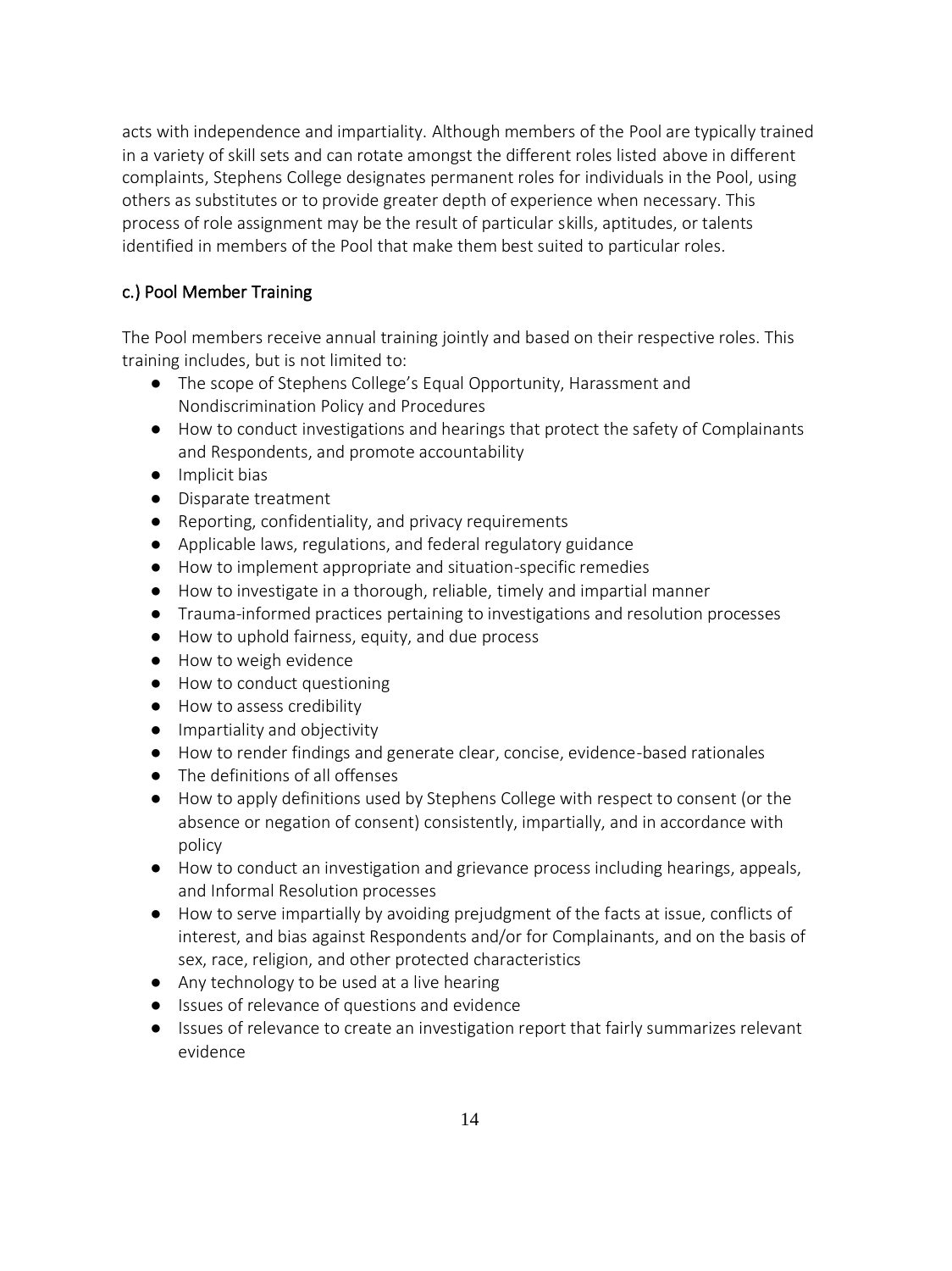- How to determine appropriate sanctions in reference to all forms of harassment, discrimination, and/or retaliation allegations
- Recordkeeping

The materials used to train all members of the Pool are publicly posted at [www.stephens.edu/titleix](http://www.stephens.edu/titleix) under the Process link.

## d.) Pool Membership

The Pool includes:

Nine Members Appointed by Position:

- Title IX Coordinator
- Chief Diversity Officer
- ADA/504 Coordinator
- Director of Human Resources
- Director of Campus Life
- Associate Vice President for Academic Affairs
- Vice President for Student Development
- Vice President for Finance and Administration
- Vice President for Academic Affairs

Nine At-Large Members from the campus community also serve in the Pool. At-large pool members are usually appointed to three-year terms that may be repeated. Individuals who are interested in serving in the Pool are encouraged to contact the Title IX Coordinator.

## A-8. Formal Grievance Process: Notice of Investigation and Allegations

The Title IX Coordinator will provide written Notice of the Investigation and Allegations (the "NOIA") to the Respondent upon commencement of the Formal Grievance Process. This facilitates the Respondent's ability to prepare for the interview and to identify and choose an Advisor to accompany them. The NOIA is also copied to the Complainant, who will be given advance notice of when the NOIA will be delivered to the Respondent.

The NOIA will include:

- A meaningful summary of all allegations
- The identity of the involved parties (if known)
- The precise misconduct being alleged
- The date and location of the alleged incident(s) (if known)
- The specific policies implicated
- A description of the applicable procedures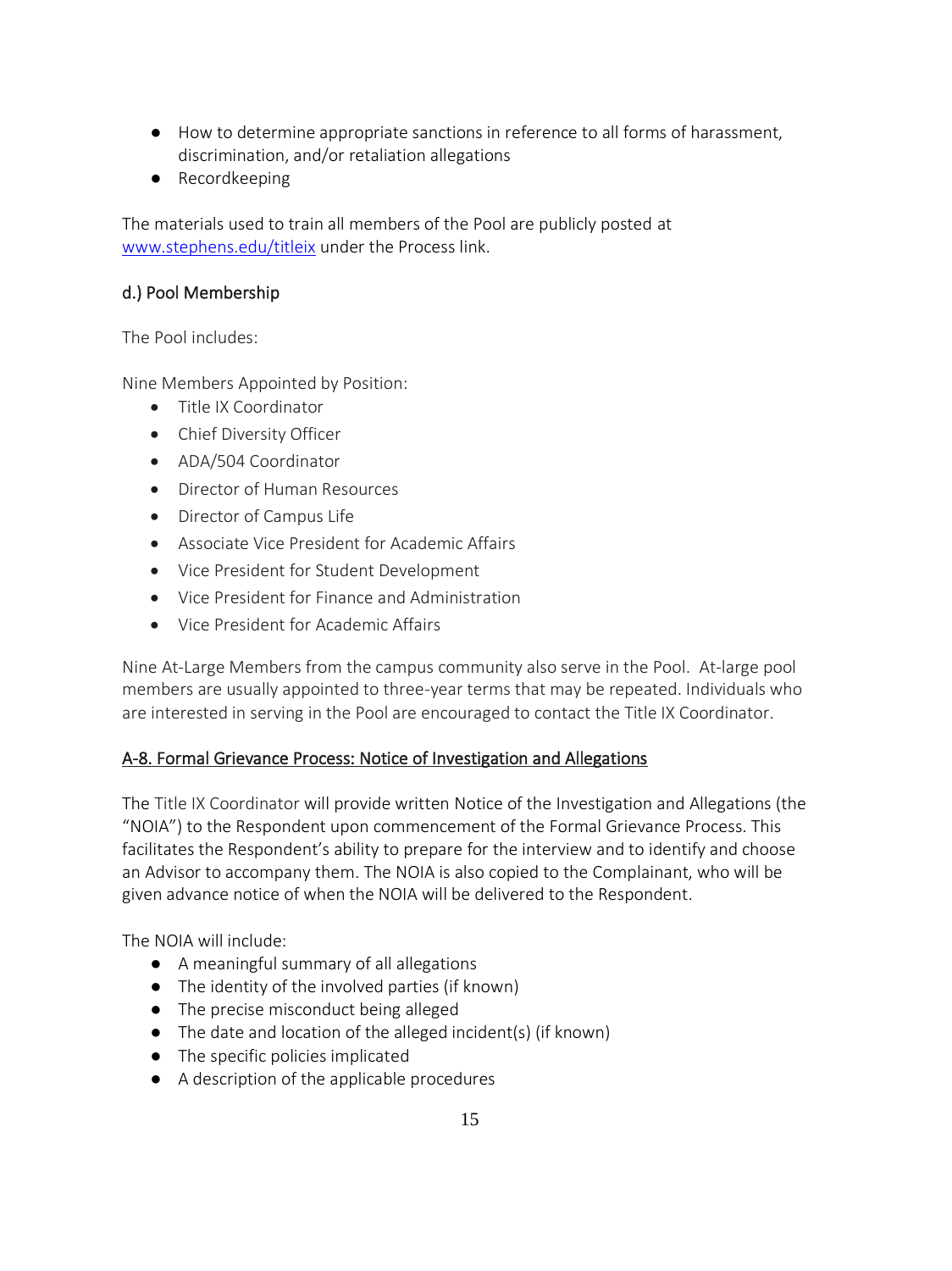- A statement of the potential sanctions/responsive actions that could result
- A statement that Stephens College presumes the Respondent is not responsible for the reported misconduct unless and until the evidence supports a different determination
- A statement that determinations of responsibility are made at the conclusion of the process and that the parties will be given an opportunity during the review and comment period to inspect and review all directly related and/or relevant evidence obtained
- A statement about Stephens College's policy on retaliation
- Information about the confidentiality of the process
- Information on the need for each party to have an Advisor of their choosing and suggestions for ways to identify an Advisor
- A statement informing the parties that Stephens College's policy prohibits knowingly making false statements, including knowingly submitting false information during the Resolution Process
- Detail on how the party may request disability accommodations during the Resolution Process
- A link to Stephens College's VAWA Information
- $\bullet$  The name(s) of the Investigator(s), along with a process to identify to the Title IX Coordinator, in advance of the interview process, to the Title IX Coordinator any conflict of interest that the Investigator(s) may have
- An instruction to preserve any evidence that is directly related to the allegations

Amendments and updates to the NOIA may be made as the investigation progresses and more information becomes available regarding the addition or dismissal of various allegations.

Notice will be made in writing and may be delivered either in person or emailed to the parties' Stephens College-issued email or designated accounts. Once emailed, and/or received in-person, notice will be presumptively delivered.

# A-9. Resolution Timeline

Stephens College will make a good faith effort to complete the Resolution Process within a sixty to ninety (60-90) business-day time period, including appeal, if any, which can be extended as necessary for appropriate cause by the Title IX Coordinator, who will provide notice and rationale for any extensions or delays to the parties as appropriate, as well as an estimate of how much additional time will be needed to complete the process.

## A-10. Appointment of Investigators

Once the decision to commence a formal investigation is made, the Title IX Coordinator appoints Pool members to conduct the investigation usually within two (2) business days of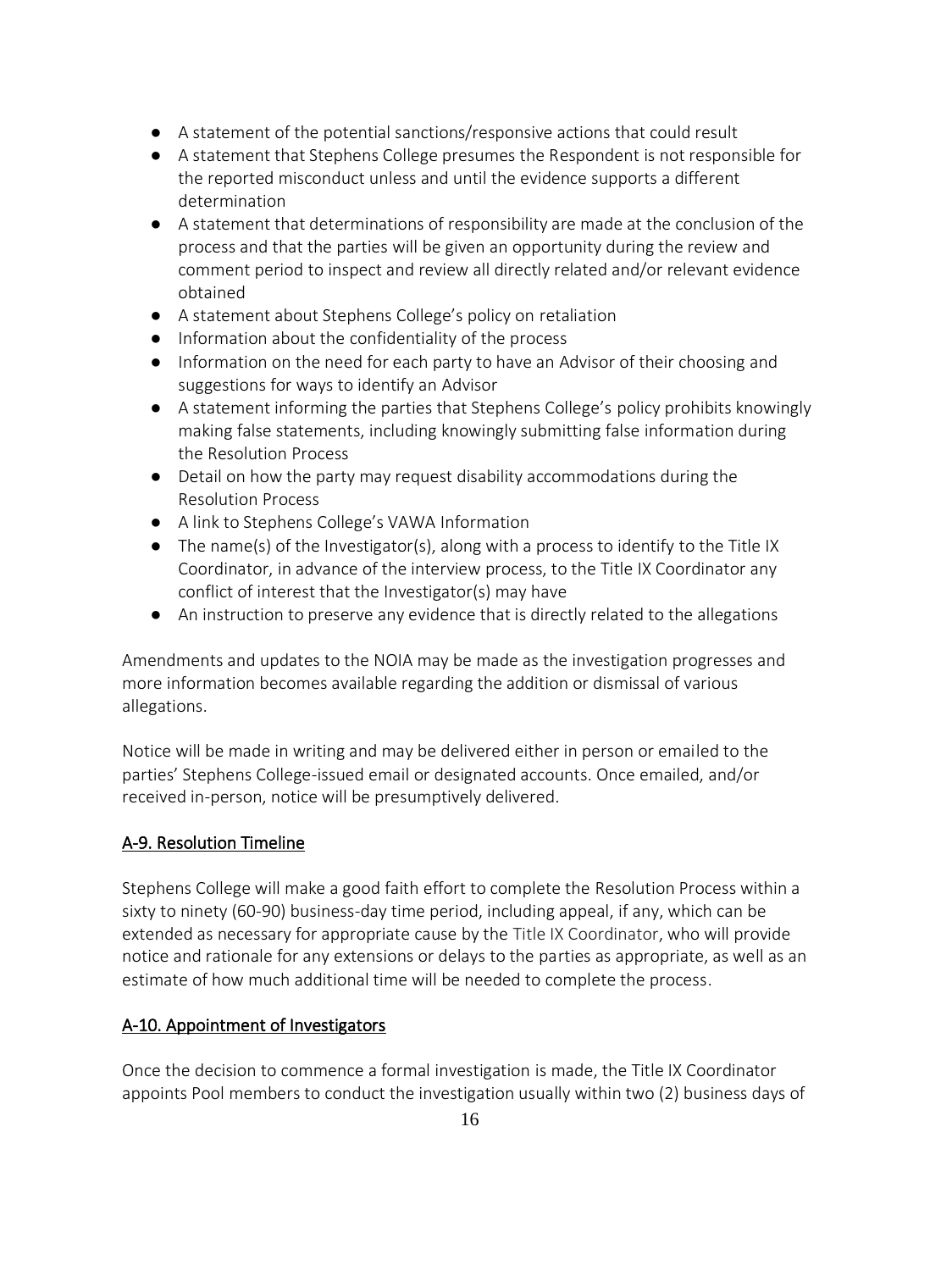determining that an investigation should proceed.

#### A-11. Ensuring Impartiality

Any individual materially involved in the administration of the Resolution Process [including the Title IX Coordinator, Investigator(s), and Decision-Maker(s)] may neither have nor demonstrate a conflict of interest or bias for a party generally, or for a specific Complainant or Respondent.

The Title IX Coordinator will vet the assigned Investigator(s) for impartiality by ensuring there are no actual or apparent conflicts of interest or disqualifying biases. At any time during the Resolution Process, the parties may raise a concern regarding bias or conflict of interest, and the Title IX Coordinator will determine whether the concern is reasonable and supportable. If so, another Pool member will be assigned and the impact of the bias or conflict, if any, will be remedied. If the source of the conflict of interest or bias is the Title IX Coordinator, concerns should be raised with the Stephens College President.

The Formal Grievance Process involves an objective evaluation of all relevant evidence obtained, including evidence that supports that the Respondent engaged in a policy violation and evidence that supports that the Respondent did not engage in a policy violation. Credibility determinations may not be based solely on an individual's status or participation as a Complainant, Respondent, or witness.

Stephens College operates with the presumption that the Respondent is not responsible for the reported misconduct unless and until the Respondent is determined to be responsible for a policy violation by the applicable standard of proof.

#### A-12. Investigation Timeline

Investigations are completed expeditiously, normally within sixty (60) business days, though some investigations may take many weeks or even months, depending on the nature, extent, and complexity of the allegations, availability of witnesses, law involvement, etc.

Stephens College will make a good faith effort to complete investigations as promptly as circumstances permit and will communicate regularly with the parties to update them on the progress and timing of the investigation.

#### A-13. Investigation Process Delays and Interactions with Law Enforcement

Stephens College may undertake a short delay in its investigation (several days to a few weeks) if circumstances require. Such circumstances include but are not limited to a request from law enforcement to temporarily delay the investigation, the need for language assistance, the absence of parties and/or witnesses, and/or health conditions.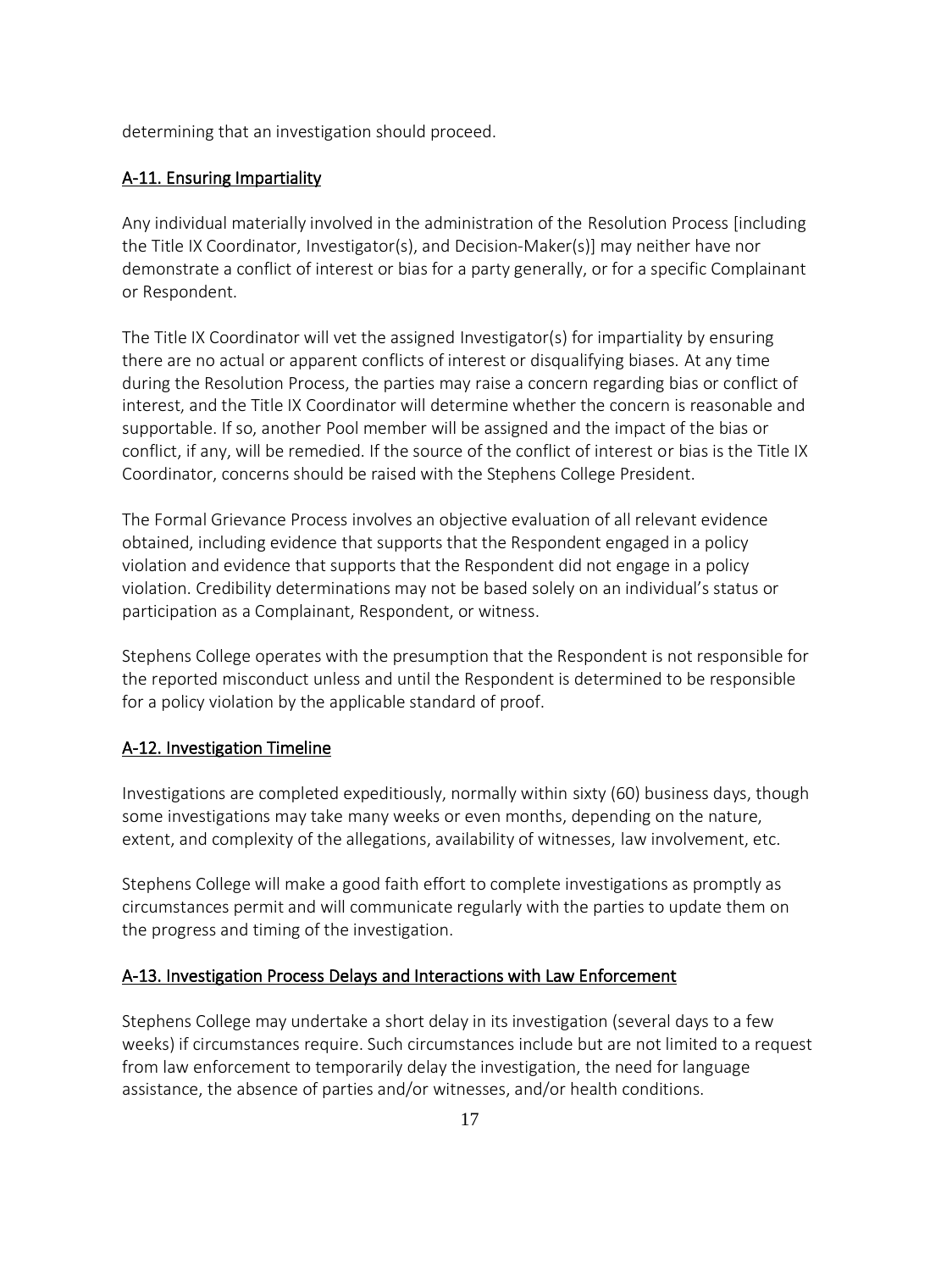Stephens College will communicate the anticipated duration of the delay and reason to the parties in writing and provide the parties with status updates if necessary. The College will promptly resume its investigation and Resolution Process as soon as feasible. During such a delay, the College will implement supportive measures as deemed appropriate.

Stephens College actions or processes are not typically altered or precluded on the grounds that civil or criminal charges involving the underlying incident(s) have been filed or that criminal charges have been dismissed or reduced.

## A-14. Investigation Process Steps

All investigations are thorough, reliable, impartial, prompt, and fair. Investigations involve interviews with all relevant parties and witnesses; obtaining available, relevant evidence; and identifying sources of expert information, as necessary.

All parties have a full and fair opportunity, through the investigation process, to suggest witnesses and questions, to provide evidence and expert witnesses, and to fully review and respond to all evidence on the record.

At the discretion of the Title IX Coordinator, investigations can be combined when complaints implicate a pattern, collusion, and/or other shared or similar actions.

The Investigators typically take the following steps, if not already completed (not necessarily in this order):

- Determine the identity and contact information of the Complainant
- Identify all policies implicated by the alleged misconduct and notify the Complainant and Respondent of all of the specific policies implicated
- Assist the Title IX Coordinator, if needed, with conducting a prompt initial assessment to determine if the allegations indicate a potential policy violation
- Commence a thorough, reliable, and impartial investigation by identifying issues and developing a strategic investigation plan, including a witness list, evidence list, intended investigation timeframe, and order of interviews for the parties and wiitnesses
- Meet with the Complainant to finalize their interview/statement, if necessary
- Work with the Title IX Coordinator, as necessary, to prepare the initial Notice of Investigation and Allegations (NOIA). The NOIA may be amended with any additional or dismissed allegations
	- o Notice should inform the parties of their right to have the assistance of an Advisor, who could be a member of the Pool or an Advisor of their choosing present for all meetings attended by the party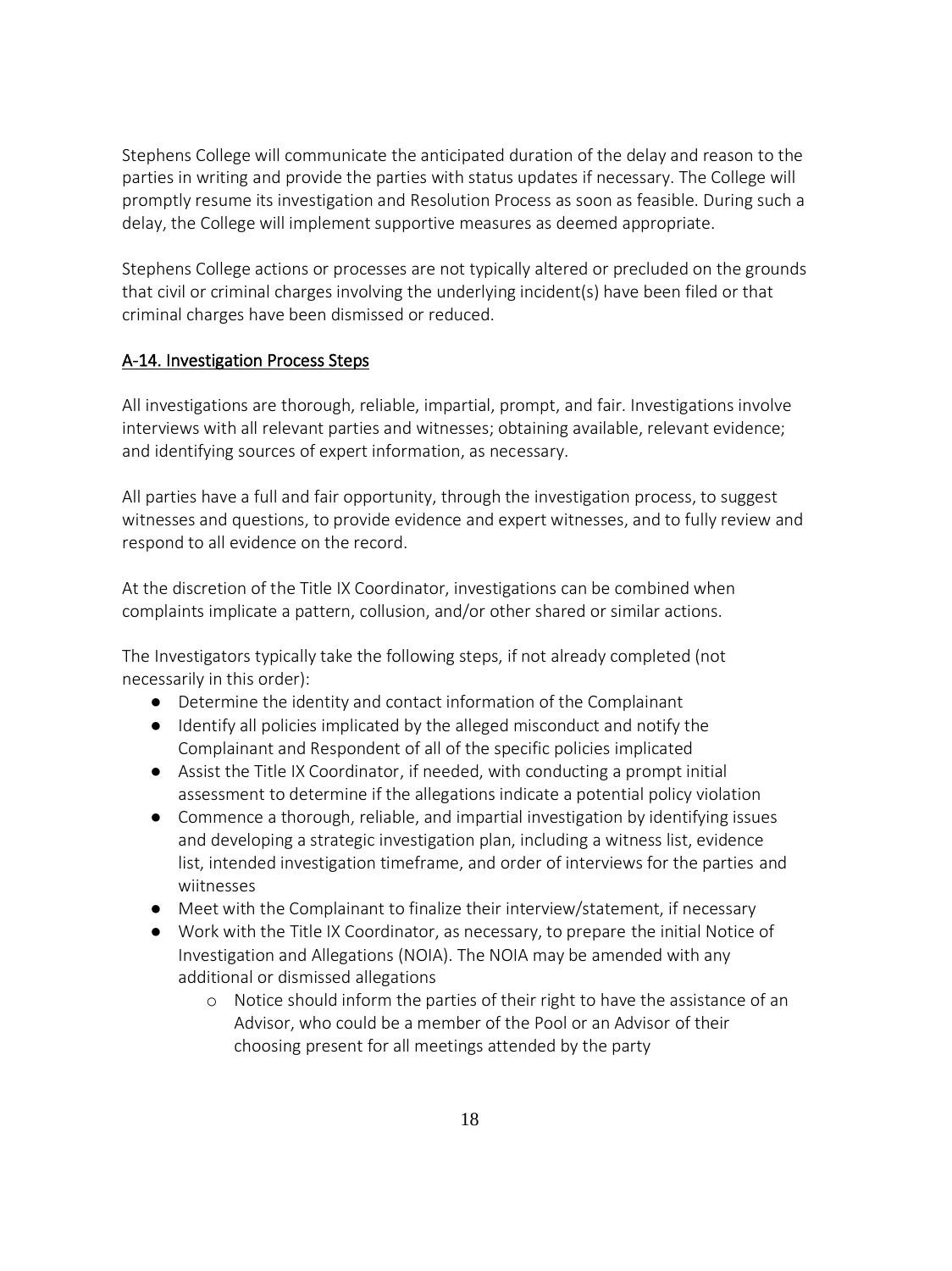- Provide each interviewed party and witness an opportunity to review and verify the Investigator's summary notes (or transcript) of the relevant evidence/testimony from their respective interviews and meetings
- When participation of a party is expected, provide that party with written notice of the date, time, and location of the meeting, as well as the expected participants and purpose
- Make good faith efforts to notify each party of any meeting or interview involving another party, in advance when possible
- Interview all available, relevant witnesses and conduct follow-up interviews as necessary
- Allow each party the opportunity to suggest witnesses and questions they wish the Investigators to ask of another party and/or witnesses, and document in the report which questions were asked, with a rationale for any changes or omissions
- Complete the investigation promptly and without unreasonable deviation from the intended timeline
- Provide regular status updates to the parties throughout the investigation
- Prior to the conclusion of the investigation, provide the parties and their respective Advisors (if so desired by the parties) with a list of witnesses whose information will be used to render a finding
- Write a comprehensive investigation report fully summarizing the investigation, all witness interviews, and addressing all relevant evidence. Appendices including relevant physical or documentary evidence will be included
- Gather, assess, and synthesize evidence, but make no conclusions, engage in no policy analysis, and render no recommendations as part of their report
- Prior to the conclusion of the investigation, provide the parties and their respective Advisors (if so desired by the parties) a secured electronic or hard copy of the draft investigation report as well as an opportunity to inspect and review all of the evidence obtained as part of the investigation that is directly related to the reported misconduct, including evidence upon which Stephens College does not intend to rely in reaching a determination, for a ten (10) business-day review and comment period so that each party may meaningfully respond to the evidence. The parties may elect to waive the full ten (10) days. Each copy of the materials shared will be watermarked on each page with the role of the person receiving it (e.g., Complainant, Respondent, Complainant's Advisor, Respondent's Advisor).
- Elect to respond in writing in the investigation report to the parties' submitted responses and/or to share the responses between the parties for additional responses
- Incorporate relevant elements of the parties' written responses into the final investigation report, include any additional relevant evidence, make any necessary revisions, and finalize the report. The Investigator(s) should document all rationales for any changes made after the review and comment period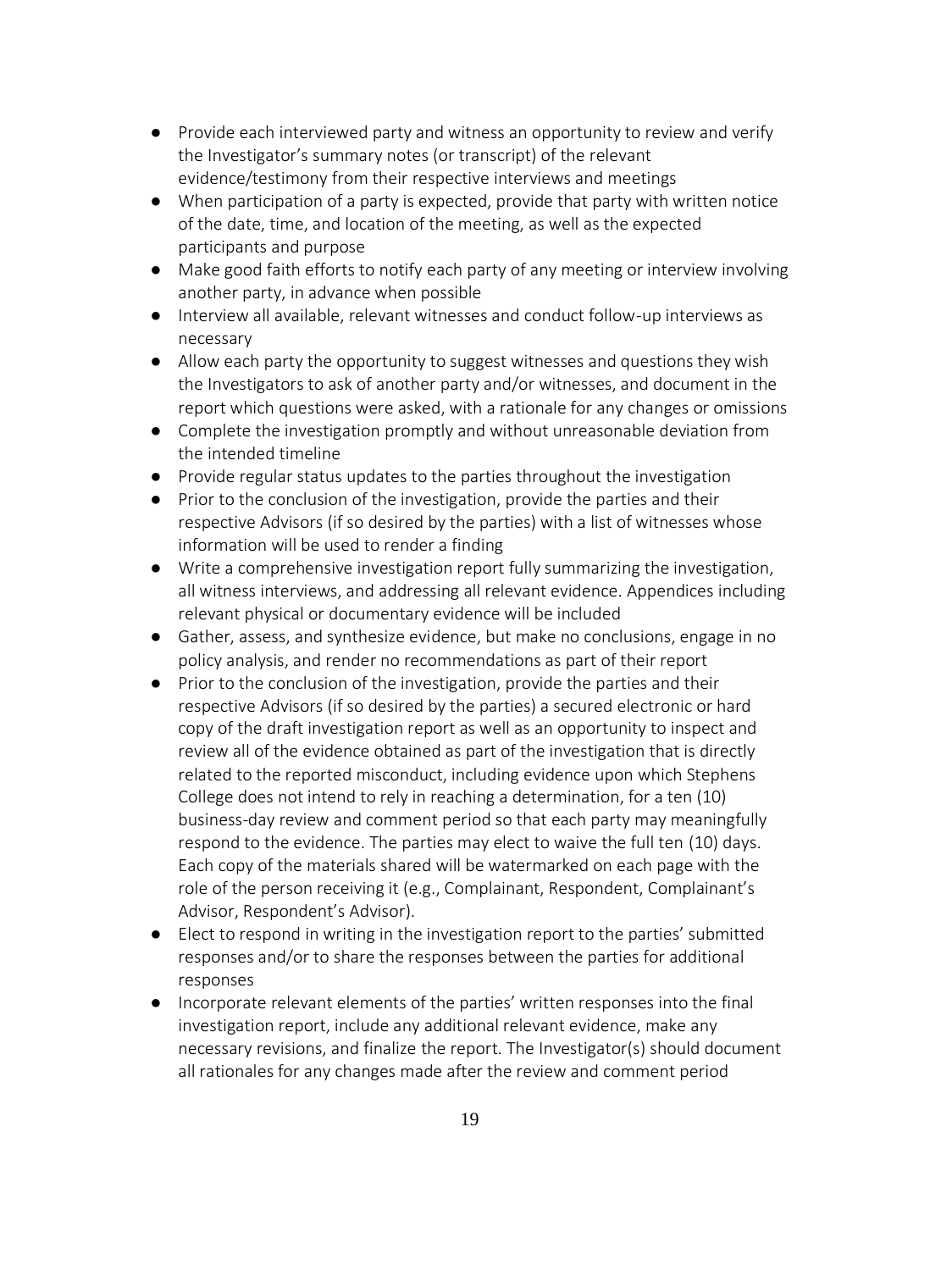- Share the report with the Title IX Coordinator and/or legal counsel for their review and feedback
- Incorporate any relevant feedback and share with all parties and their Advisors through secure electronic transmission or hard copy at least ten (10) business days prior to a hearing. The parties and Advisors are also provided with a file of any directly related evidence that was not included in the report

### A-15. Witness Role and Participation in the Investigation

Witnesses (as distinguished from the parties) who are employees of Stephens College are strongly encouraged to cooperate with and participate in the College's investigation and Resolution Process. Student witnesses and witnesses from outside the Stephens College community are encouraged to cooperate with College investigations and to share what they know about a complaint.

Although in-person interviews for parties and all potential witnesses are ideal, circumstances (e.g., study abroad, summer break) may require individuals to be interviewed remotely. Skype, Zoom, Microsoft Teams, FaceTime, WebEx, or similar technologies may be used for interviews if the Investigators determine that timeliness, efficiency, or other reasons dictate a need for remote interviewing. Stephens College will take appropriate steps to reasonably ensure the security/privacy of remote interviews.

Witnesses may also provide written statements in lieu of interviews or choose to respond to written questions, if deemed appropriate by the Investigators, though not preferred.

#### A-16. Interview Recording

No unauthorized audio or video recording of any kind is permitted during investigation meetings. If Investigators elect to audio and/or video record interviews, all involved parties should be made aware of audio and/or video recording.

## A-17. Evidentiary Considerations Neither the investigation nor the hearing will consider

(1) incidents not relevant or not directly related to the possible violation(s), unless they evidence a pattern; or (2) questions and evidence about the Complainant's sexual predisposition; or (3) questions and evidence about the Complainant's prior sexual behavior, unless such questions and evidence about the Complainant's prior sexual behavior are offered to prove that someone other than the Respondent committed the conduct alleged by the Complainant, or if the questions and evidence concern specific incidents of the Complainant's prior sexual behavior with respect to the Respondent and are offered to prove consent.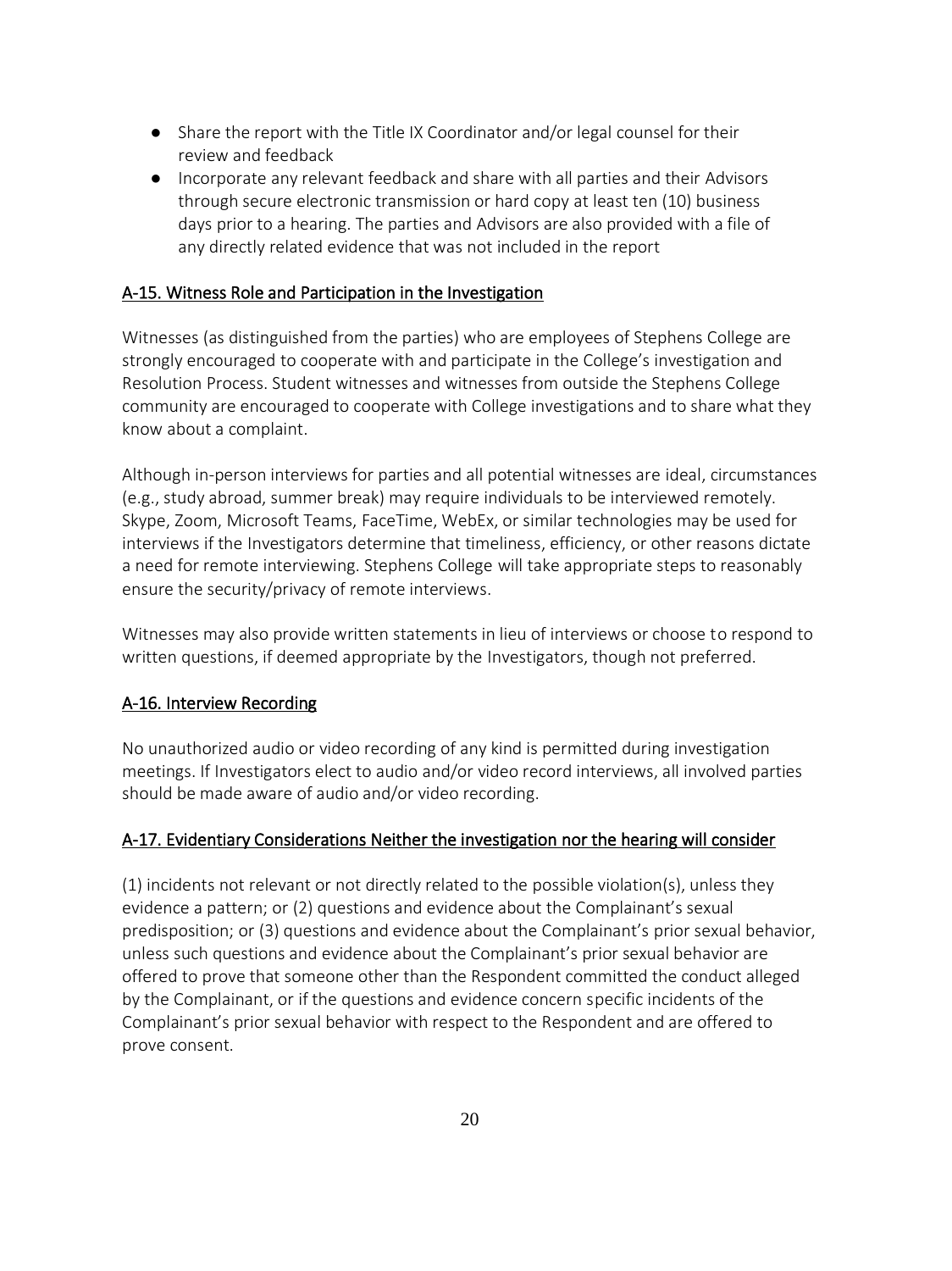Within the boundaries stated above, the investigation and the hearing can consider character evidence generally, if offered, but that evidence is unlikely to be relevant unless it is fact evidence or relates to a pattern of conduct.

### A-18. Referral for Hearing

Provided that the complaint is not resolved through Informal Resolution, once the final investigation report is shared with the parties, the Title IX Coordinator will refer the matter for a hearing.

The hearing cannot be held less than ten (10) business days from the conclusion of the investigation – when the final investigation report is transmitted to the parties and the Decision-Makers – unless all parties and the Decision-Makers agree to an expedited timeline.

The Title IX Coordinator will select appropriate Decision-Makers from the Pool and provide a copy of the investigation report and the file of directly related evidence.

#### A-19. Hearing Decision-Maker Composition

Stephens College will typically designate a three-member panel from the Pool, at the discretion of the Title IX Coordinator. One of the three members will be appointed as Chair by the Title IX Coordinator.

The Decision-Makers will not have had any previous involvement with the investigation. The Title IX Coordinator may elect to have an alternate from the Pool sit in throughout the hearing process in the event that a substitute is needed for any reason.

Those who have served as Investigators will be witnesses in the hearing and therefore may not serve as Decision-Makers. Those who are serving as Advisors for any party may not serve as Decision-Makers in that matter.

The Title IX Coordinator may not serve as a Decision-Maker or Chair in the matter but may serve as an administrative facilitator of the hearing if their previous roles in the matter do not create a conflict of interest. Otherwise, a designee may fulfill the facilitator role. The hearing will convene at a time and venue determined by the Title IX Coordinator or designee.

## A-20. Additional Evidentiary Considerations in the Hearing

Any evidence that the Decision-Makers determine is relevant may be considered. The hearing does not consider: (1) incidents not directly related to the possible violation, unless they evidence a pattern or (2) questions and evidence about the Complainant's sexual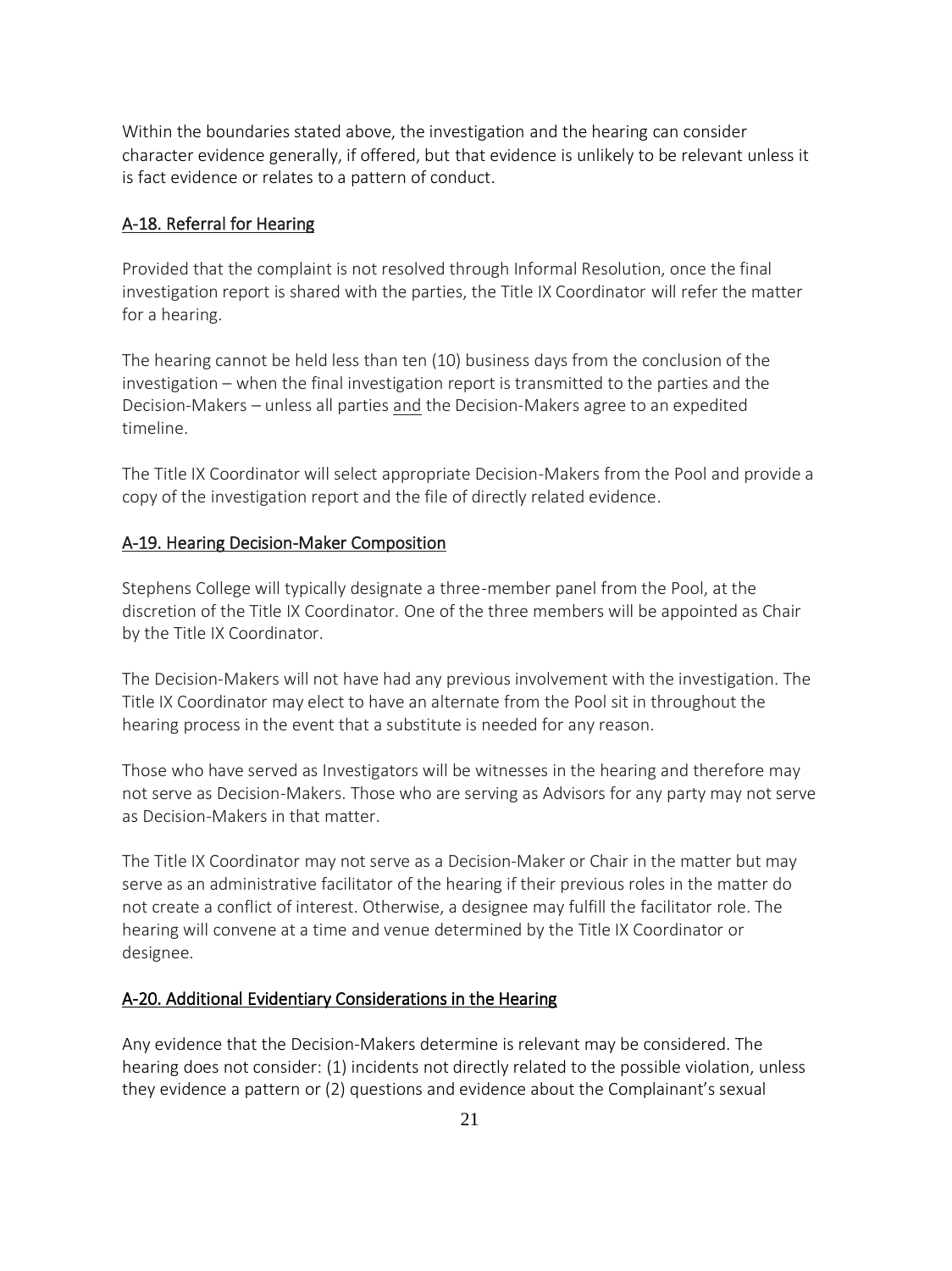predisposition; or (3) questions or evidence about the Complainant's prior sexual behavior, unless such questions and evidence about the Complainant's prior sexual behavior are offered to prove that someone other than the Respondent committed the conduct alleged by the Complainant, or if the questions and evidence concern specific incidents of the Complainant's prior sexual behavior with respect to the Respondent and are offered to prove consent.

Within the boundaries stated above, the hearing can consider character evidence generally, if offered, but that evidence is unlikely to be relevant unless it is fact evidence or relates to a pattern of conduct.

Previous disciplinary action of any kind involving the Respondent may not be used unless there is an allegation of a pattern of misconduct. Such information may also be considered in determining an appropriate sanction upon a determination of responsibility. This information is only considered at the sanction stage of the process and is not shared until then.

The parties may each submit a written impact statement prior to the hearing for the consideration of the Decision-Makers at the sanction stage of the process when a determination of responsibility is reached.

After post-hearing deliberation, the Decision-Makers render a determination based on the preponderance of the evidence; whether it is more likely than not that the Respondent violated the Policy as alleged.

## A-21. Hearing Notice

No less than ten (10) business days prior to the hearing, the Title IX Coordinator or the Chair will send notice of the hearing to the parties. Once emailed and/or received in-person, notice will be presumptively delivered.

The notice will contain:

- $\bullet$  A description of the alleged violation(s), a list of all policies allegedly violated, a description of the applicable hearing procedures, and a statement of the potential sanctions/responsive actions that could result.
- The time, date, and location of the hearing.
- Description of any technology that will be used to facilitate the hearing.
- Information about the option for the live hearing to occur with the parties located in separate rooms using technology that enables the Decision-Makers and parties to see and hear a party or witness answering questions. Such a request must be raised with the Title IX Coordinator as soon as possible, preferably at least five (5) business days prior to the hearing.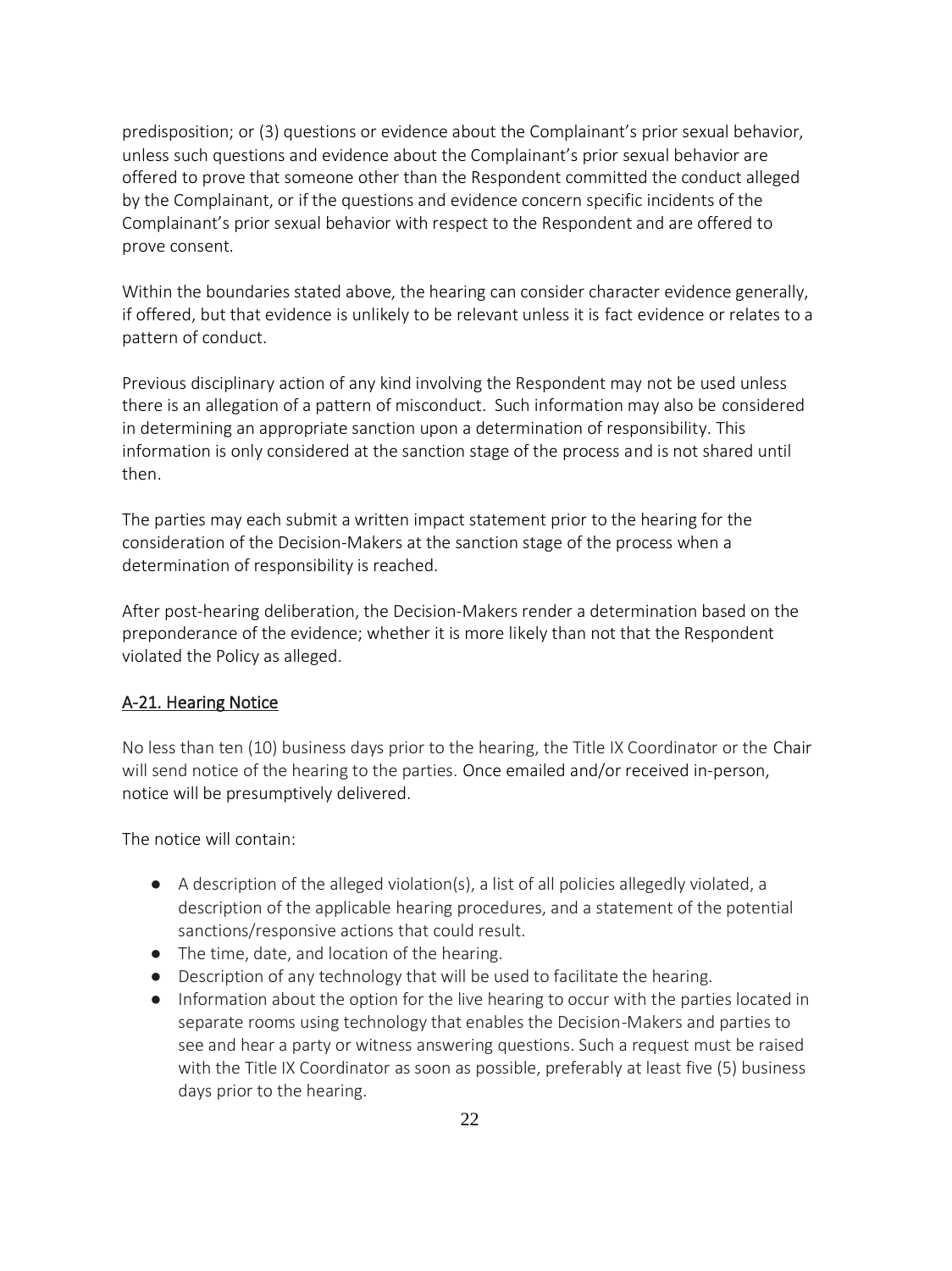- A list of all those who will attend the hearing, along with an invitation to object to any Decision-Maker(s) based on demonstrated bias or conflict of interest. This must be raised with the Title IX Coordinator at least two (2) business days prior to the hearing.
- Information on how the hearing will be recorded and how the parties can access the recording after the hearing.
- A statement that if any party or witness does not appear at the scheduled hearing, the hearing may be held in their absence. For compelling reasons, the Chair may reschedule the hearing.
- Notification that the parties may have the assistance of an Advisor of their choosing at the hearing and will be required to have one present for any questions they may desire to ask. The party must notify the Title IX Coordinator if they wish to conduct cross-examination and do not have an Advisor, and Stephens College will appoint one. Each party must have an Advisor present if they intend to cross-examine others. There are no exceptions.
- A copy of all the materials provided to the Decision-Makers about the complaint, unless they have been provided already.
- An invitation to each party to submit to the Chair an impact statement pre-hearing that the Decision-Makers will review during any sanction determination.
- An invitation to contact the Title IX Coordinator to arrange any disability accommodations, language assistance, and/or interpretation services that may be needed at the hearing, at least seven (7) business days prior to the hearing.
- Notice that the parties cannot bring mobile phones/devices into the hearing.

Hearings for possible violations that occur near or after the end of an academic term (assuming the Respondent is still subject to this Policy) and are unable to be resolved prior to the end of term will typically be held immediately after the end of the term or during the summer, as needed, to meet the resolution timeline followed by Stephens College and remain within the 60-90 business-day goal for resolution. Employees who do not have 12 month contracts are still expected to participate in Resolution Proceedings that occur during months between contracts.

## A-22. Alternative Hearing Participation Options

If a party or parties prefer not to attend or cannot attend the hearing in person, the party should request alternative arrangements from the Title IX Coordinator as soon as possible, preferably at least five (5) business days prior to the hearing.

The Title IX Coordinator can arrange to use technology to allow remote testimony without compromising the fairness of the hearing. Remote options may also be needed for witnesses who cannot appear in person. Any witness who cannot attend in person should let the Title IX Coordinator know as soon as possible, preferably at least five (5) business days prior to the hearing so that appropriate arrangements can be made.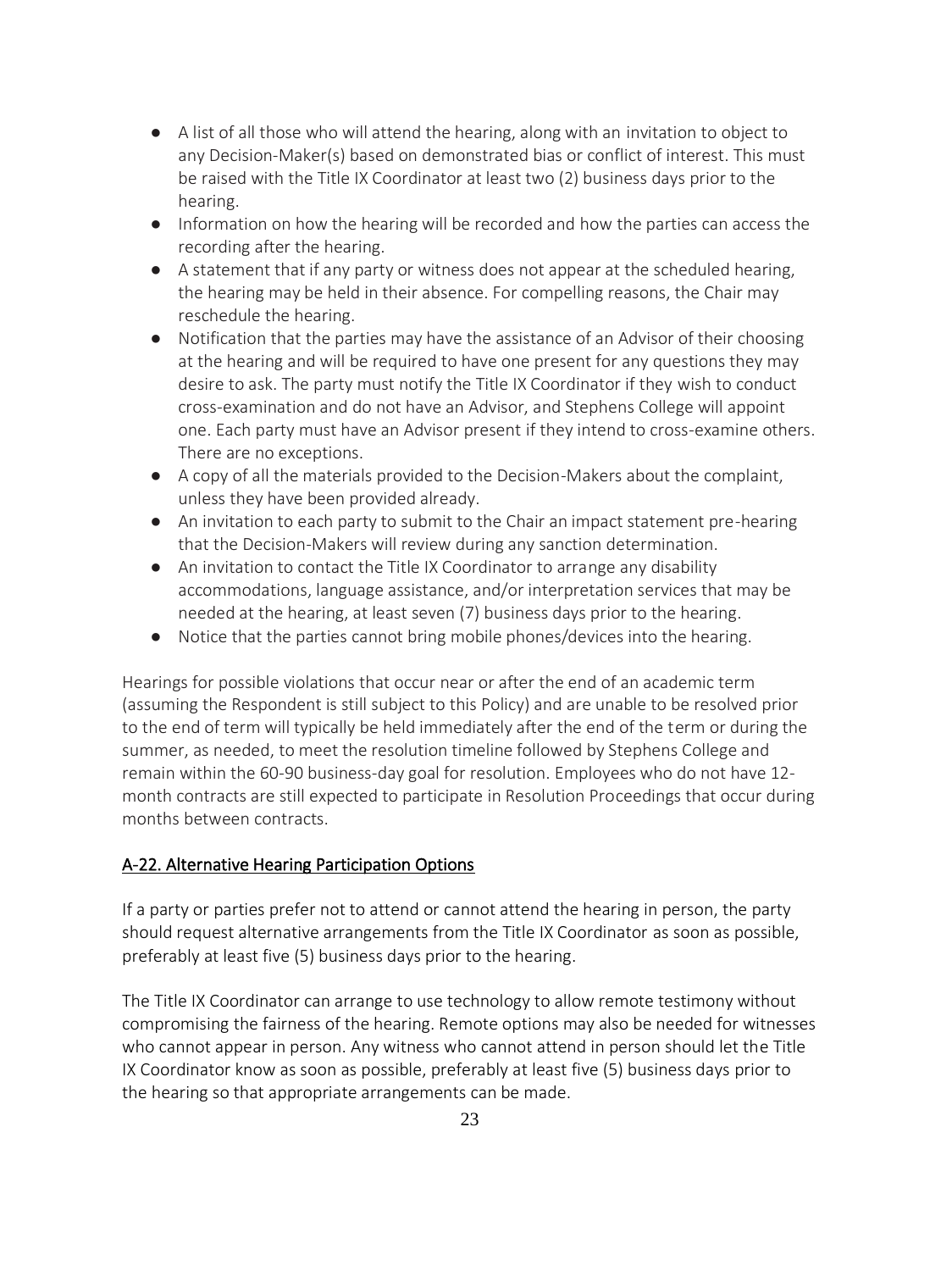### A-23. Pre-Hearing Preparation

After any necessary consultation with the parties, the Chair will provide the names of persons who have been asked to participate in the hearing, all pertinent documentary evidence, and the final investigation report to the parties at least ten (10) business days prior to the hearing.

Any witness scheduled to participate in the hearing must have been first interviewed by the Investigators or have proffered a written statement or answered written questions, unless all parties and the Chair assent to the witness's participation in the hearing. The same holds for any relevant evidence that is first offered at the hearing. If the parties and Chair do not assent to the admission of evidence newly offered at the hearing, the Chair may delay the hearing and/or instruct that the investigation needs to be re-opened to consider that evidence.

The parties will be given a list of the names of the Decision-Makers at least five (5) business days in advance of the hearing. All objections to any Decision-Maker must be raised in writing, detailing the rationale for the objection, and must be submitted to the Title IX Coordinator as soon as possible and no later than two (2) business days prior to the hearing. Decision-Makers will only be removed if the Title IX Coordinator concludes that their actual or perceived bias or conflict of interest precludes an impartial hearing of the allegations.

The Title IX Coordinator will give the Decision-Makers a list of the names of all parties, witnesses, and Advisors at least five (5) business days in advance of the hearing. Any Decision-Maker who cannot make an objective determination must recuse themselves from the proceedings when notified of the identity of the parties, witnesses, and Advisors in advance of the hearing. If a Decision-Maker is unsure of whether a bias or conflict of interest exists, they must raise the concern to the Title IX Coordinator as soon as possible.

During the ten (10)-business-day period prior to the hearing, the parties have the opportunity for continued review and comment on the final investigation report and available evidence. That review and comment can be shared with the Chair at a pre-hearing meeting or at the hearing and will be exchanged between each party by the Chair.

#### A-24. Pre-Hearing Meetings

The Chair may convene a pre-hearing meeting with each party and their Advisors and invite them to submit the questions or topics they (the parties and their Advisors) wish to ask or discuss at the hearing, so that the Chair can rule on their relevance ahead of time to avoid any improper evidentiary introduction in the hearing or provide recommendations for more appropriate phrasing. However, this advance review opportunity does not preclude the Advisors from asking a question for the first time at the hearing or from asking for a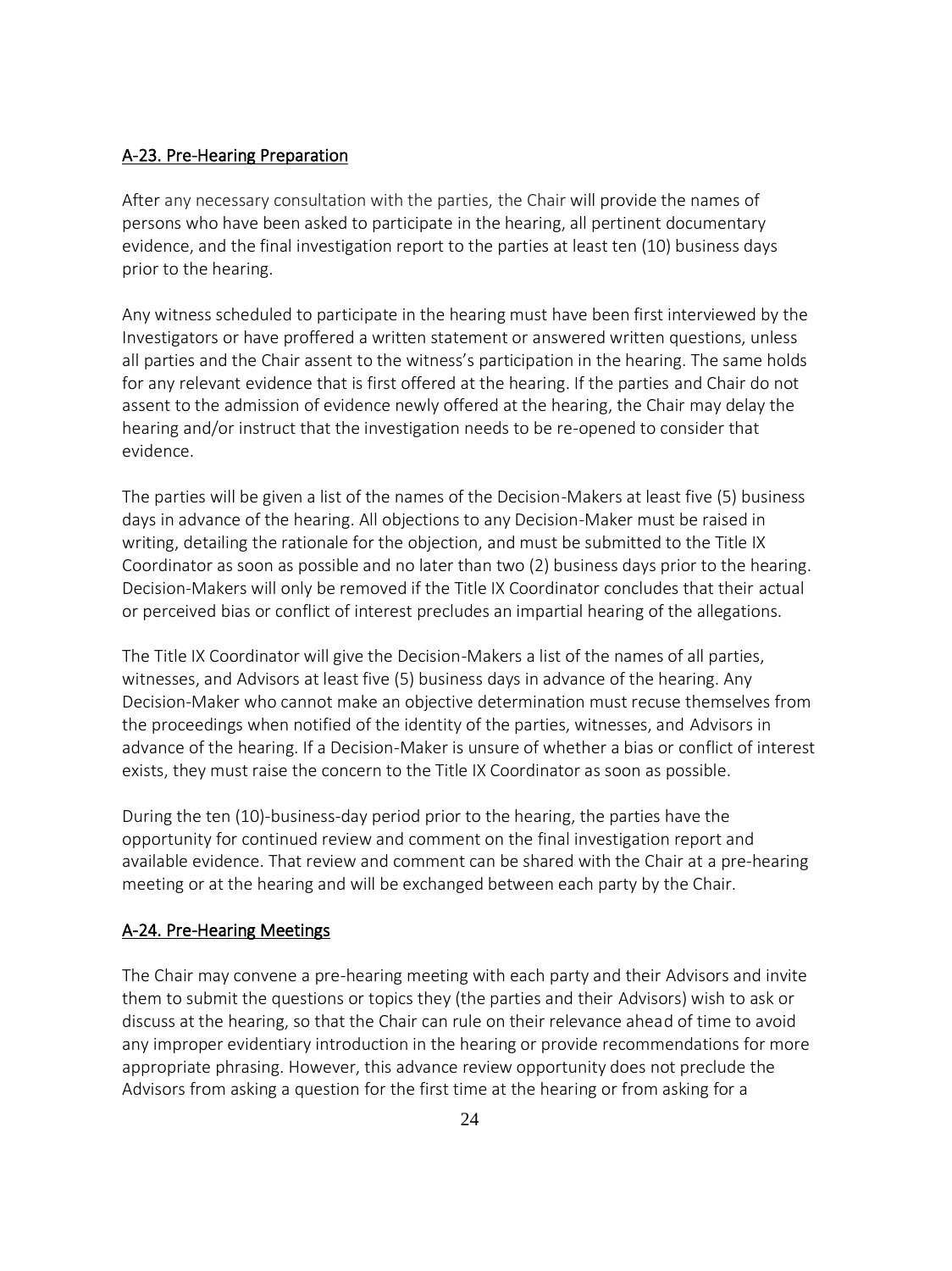reconsideration on a pre-hearing ruling by the Chair based on any new information or testimony offered at the hearing. The Chair must document and share with each party their rationale for any exclusion or inclusion at a pre-hearing meeting.

The Chair, only with full agreement of the parties, may decide in advance of the hearing that certain witnesses do not need to be present if their testimony can be adequately summarized by the Investigators in the investigation report or during the hearing.

At each pre-hearing meeting with a party and/or their Advisor, the Chair will consider arguments that evidence identified in the final investigation report as relevant is, in fact, not relevant. Similarly, evidence identified as directly related but not relevant by the Investigators may be argued to be relevant. The Chair may rule on these arguments prehearing and will exchange those rulings between the parties prior to the hearing to assist in preparation for the hearing. The Chair may consult with legal counsel and/or the Title IX Coordinator or ask either or both to attend pre-hearing meetings.

The pre-hearing meetings will not be recorded. The pre-hearing meetings may be conducted as separate meetings with each party/Advisor, with all parties/Advisors present at the same time, remotely, or as a written-only exchange. The Chair will work with the parties to establish the format.

#### A-25. Hearing Procedures

At the hearing, the Decision-Makers have the authority to hear and make determinations on all allegations of discrimination, harassment, and/or retaliation and may also hear and make determinations on any additional alleged policy violations that occurred in concert with the discrimination, harassment, and/or retaliation, even though those collateral allegations may not specifically fall within the Equal Opportunity, Harassment, and Nondiscrimination Policy.

Participants at the hearing will include the Chair, two (2) additional Decision-Makers, the hearing facilitator, the Investigators who conducted the investigation, the parties (or three (3) organizational representatives when an organization is the Respondent), Advisors to the parties, any called witnesses, the Title IX Coordinator, and anyone providing authorized accommodations, interpretation, and/or assistive services.

The Chair will answer all questions of procedure.

Anyone appearing at the hearing to provide information will respond to questions on their own behalf.

The Chair will allow witnesses who have relevant information to appear at a portion of the hearing to respond to specific questions from the Decision-Makers and the parties and the witnesses will then be excused. The Investigator(s) will remain present for the duration of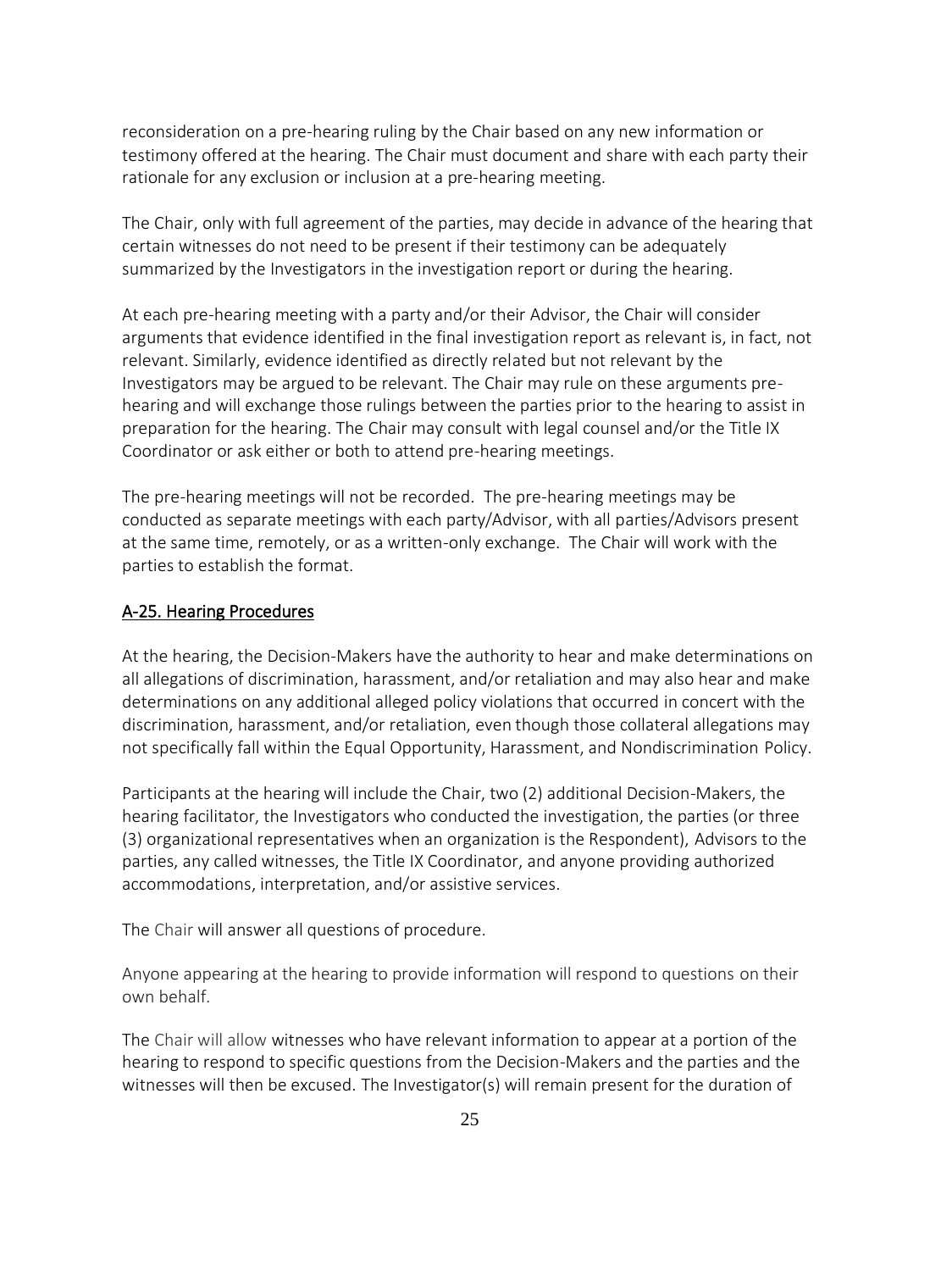the hearing.

#### A-26. Joint Hearings

In hearings involving more than one Respondent and/or involving more than one Complainant who has accused the same individual of substantially similar conduct, the default procedure will be to hear the allegations jointly.

However, the Title IX Coordinator may permit the investigation and/or hearings pertinent to each Respondent or complaint to be conducted separately if there is a compelling reason to do so. In joint hearings, separate determinations of responsibility will be made for each Respondent and/or for each complaint with respect to each alleged policy violation.

### A-27. The Order of the Hearing – Introductions and Explanation of Procedure

The Chair explains the procedures and introduces the participants. This will include a final opportunity for challenge or recusal of the Decision-Makers based on bias or conflict of interest. The Chair will rule on any such challenge unless the Chair is the individual who is the subject of the challenge, in which case the Title IX Coordinator will review the challenge and decide.

The Chair and hearing facilitator then conducts the hearing according to the hearing script. At the hearing, recording, witness logistics, party logistics, curation of documents, separation of the parties, and other administrative elements of the hearing process are managed by a non-voting hearing facilitator which may be the Title IX Coordinator, or a designee appointed by the Title IX Coordinator.

The hearing facilitator may attend to logistics of rooms for various parties/witnesses as they wait; flow of parties/witnesses in and out of the hearing space; ensuring recording and/or virtual conferencing technology is working as intended; copying and distributing materials to participants, as appropriate, etc.

#### A-28. Investigator Presentation of the Final Investigation Report

The Investigators will present a summary of the final investigation report, including items that are contested and those that are not, and will be subject to questioning by the Decision-Makers and the parties (through their Advisors). The Investigators will be present during the entire hearing process, but not during deliberations.

Neither the parties nor the Decision-Makers should ask the Investigators their opinions on credibility, recommended findings, or determinations, and Advisors and parties will refrain from discussion of or questions for Investigators about these assessments. If such information is introduced, the Chair will direct that it be disregarded.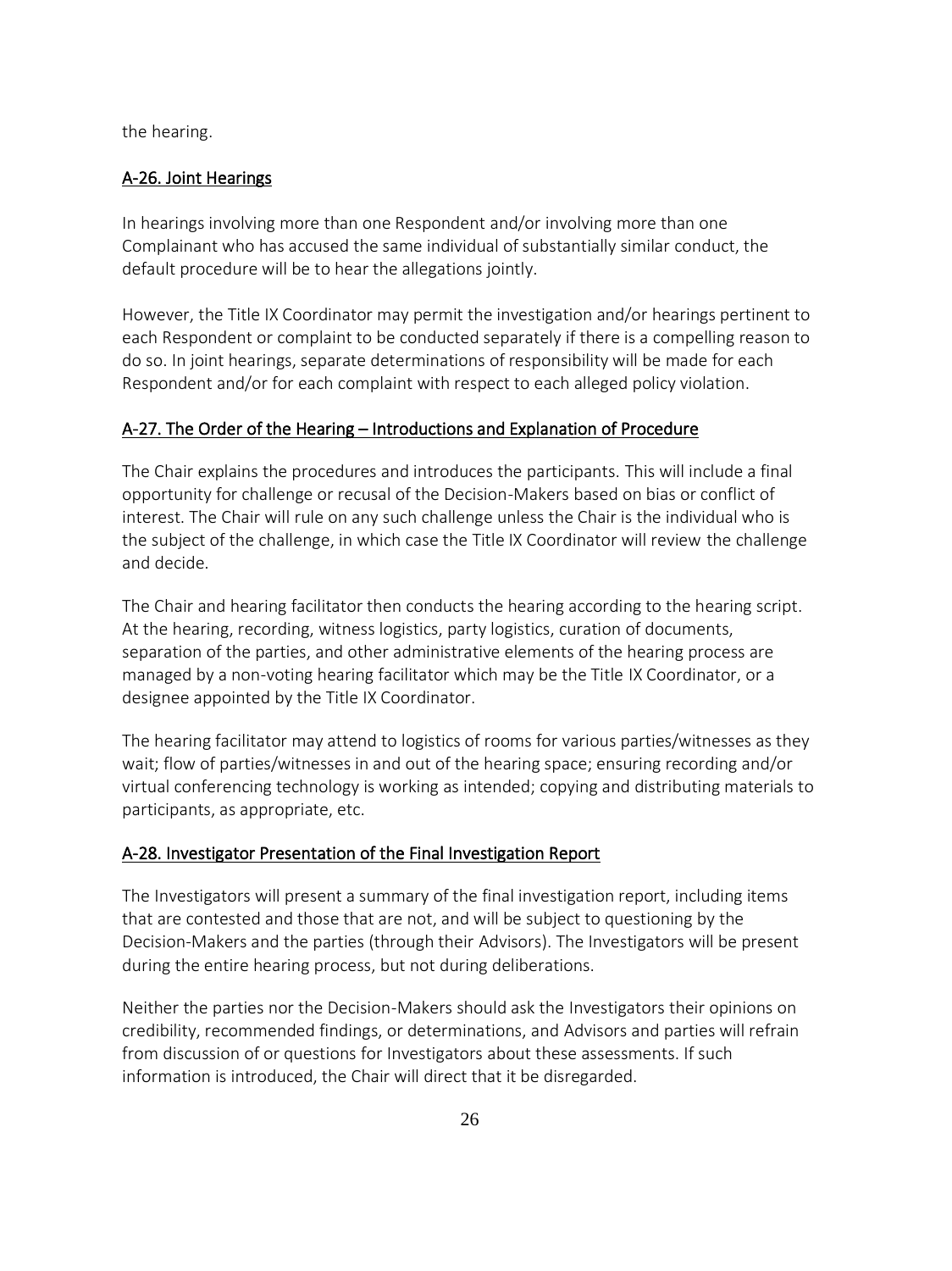#### A-29. Testimony and Questioning

Once the Investigators present the report and responds to questions, the parties and witnesses may provide relevant information in turn, beginning with the Complainant, and then in the order determined by the Chair. The hearing will facilitate questioning of parties and witnesses by the Decision-Makers and then by the parties through their Advisors.

All questions are subject to a relevance determination by the Chair. The Advisor, who will remain seated during questioning, will pose the proposed question orally, electronically, or in writing (orally is the default, but other means of submission may be permitted by the Chair upon request if agreed to by all parties and the Chair), the proceeding will pause after each question to allow the Chair to consider the question (and state it if it has not already been stated aloud), and the Chair will determine whether the question will be permitted, disallowed, or rephrased.

The Chair may invite explanations or persuasive statements regarding relevance with the Advisors, if the Chair so chooses. The Chair will then state their decision on the question for the record and advise the party or witness to whom the question was directed, accordingly. The Chair will explain any decision to exclude a question as not relevant, or to reframe it for relevance.

The Chair will limit or disallow questions on the basis that they are irrelevant, unduly repetitious (and thus irrelevant), or abusive. The Chair has final say on all questions and determinations of relevance. The Chair may consult with legal counsel on any questions of admissibility. The Chair may ask Advisors to frame why a question is or is not relevant from their perspective but will not entertain argument from the Advisors on relevance once the Chair has ruled on a question.

If the parties raise an issue of bias or conflict of interest of an Investigator or Decision-Maker at the hearing, the Chair may elect to address those issues, consult with legal counsel, and/or refer them to the Title IX Coordinator, and/or preserve them for appeal. If bias is not in issue at the hearing, the Chair will not permit irrelevant questions that probe for bias.

#### A-30. Refusal to Submit to Questioning; Inferences

Any party or witness may choose not to offer evidence and/or answer questions at the hearing, either because they do not attend the hearing, or because they attend but refuse to participate in some or all questioning. The Decision-Makers can only rely on whatever relevant evidence is available through the investigation and hearing in making the ultimate determination of responsibility. The Decision-Makers may not draw any inference solely from a party's or witness's absence from the hearing or refusal to submit to crossexamination or to answer other questions.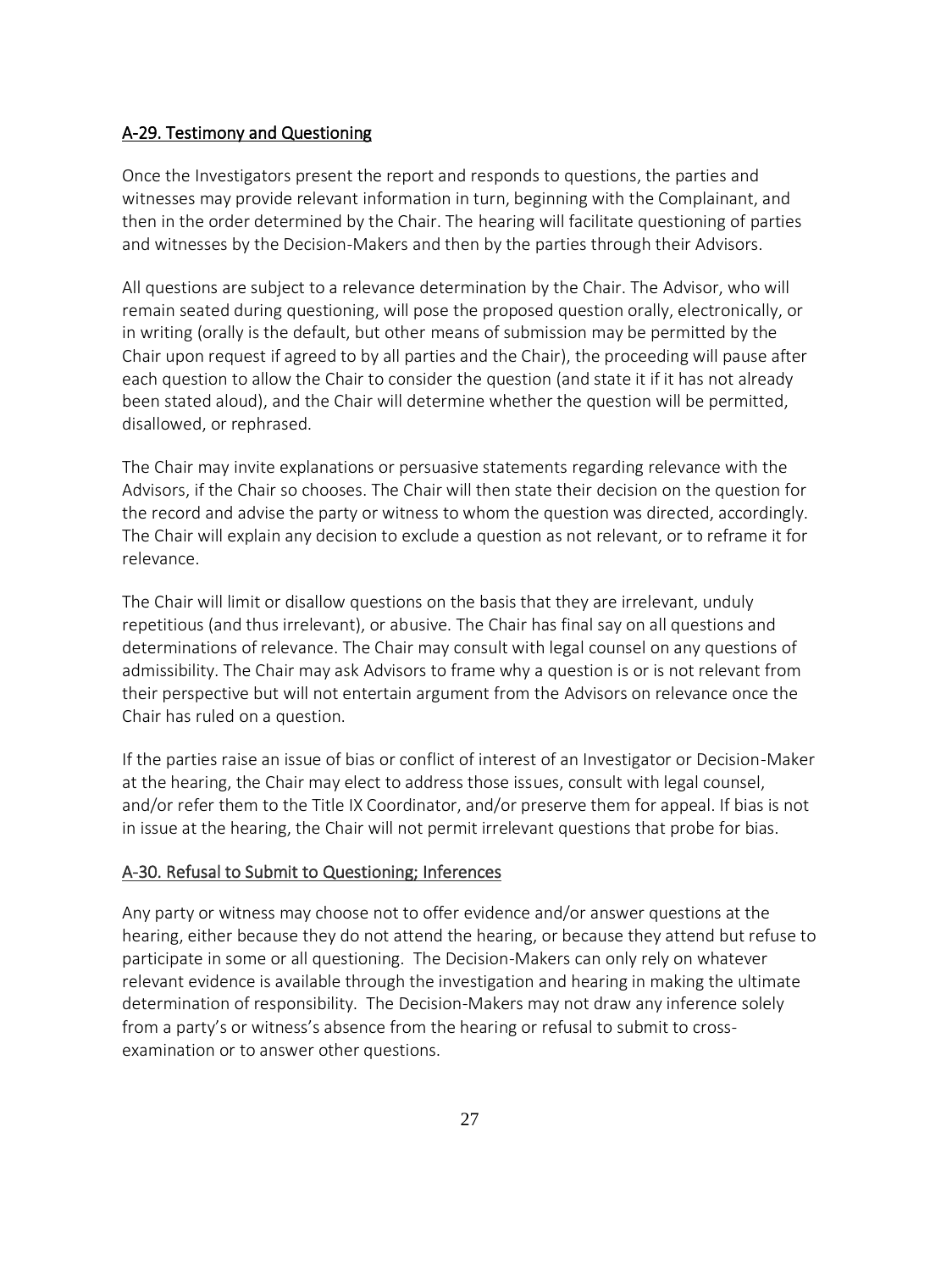An Advisor may not be called as a witness at a hearing to testify to what their advisee has told them during their role as an Advisor unless the party being advised consents to that information being shared. It is otherwise considered off-limits, and an Advisor who is an institutional employee is temporarily alleviated from mandated reporter responsibilities related to their interaction with their advisee during the Resolution Process.

#### A-31. Hearing Recordings

Hearings (but not deliberations) are recorded by Stephens College for purposes of review in the event of an appeal. The parties may not record the proceedings and no other unauthorized recordings are permitted.

The Decision-Makers, the parties, their Advisors, and appropriate administrators of Stephens College will be permitted to review the recording or review a transcript of the hearing upon request to the Title IX Coordinator. No person will be given or be allowed to make a copy of the recording without permission of the Title IX Coordinator.

#### A-32. Deliberation, Decision-making, and Standard of Proof

The Decision-Makers will deliberate in closed session to determine whether the Respondent is responsible for the policy violation(s) in question. A simple majority vote is required to determine the finding. The preponderance of the evidence standard of proof is used. The hearing facilitator may be invited to attend the deliberation by the Chair, but is there only to facilitate procedurally, not to address the substance of the allegations.

When there is a finding of responsibility on one or more of the allegations, the Decision-Makers may then consider the previously submitted party impact and/or mitigation statements in determining appropriate sanctions.

The Chair will ensure that each of the parties has an opportunity to review any impact and/or mitigation statements once they are submitted.

The Decision-Makers will also review any pertinent conduct history provided by the Title IX Coordinator and will determine the appropriate sanctions, sometimes in consultation with other appropriate administrators.

The Chair will then prepare a written deliberation statement detailing all findings/final determinations, the rationale(s) explaining the decisions(s), the evidence used in support of the determination, the evidence not relied upon in the determination, any credibility assessments, and any sanctions and rationales explaining the sanctions and will deliver the statement to the Title IX Coordinator.

This statement is typically three to five (3-5) pages in length and must be submitted to the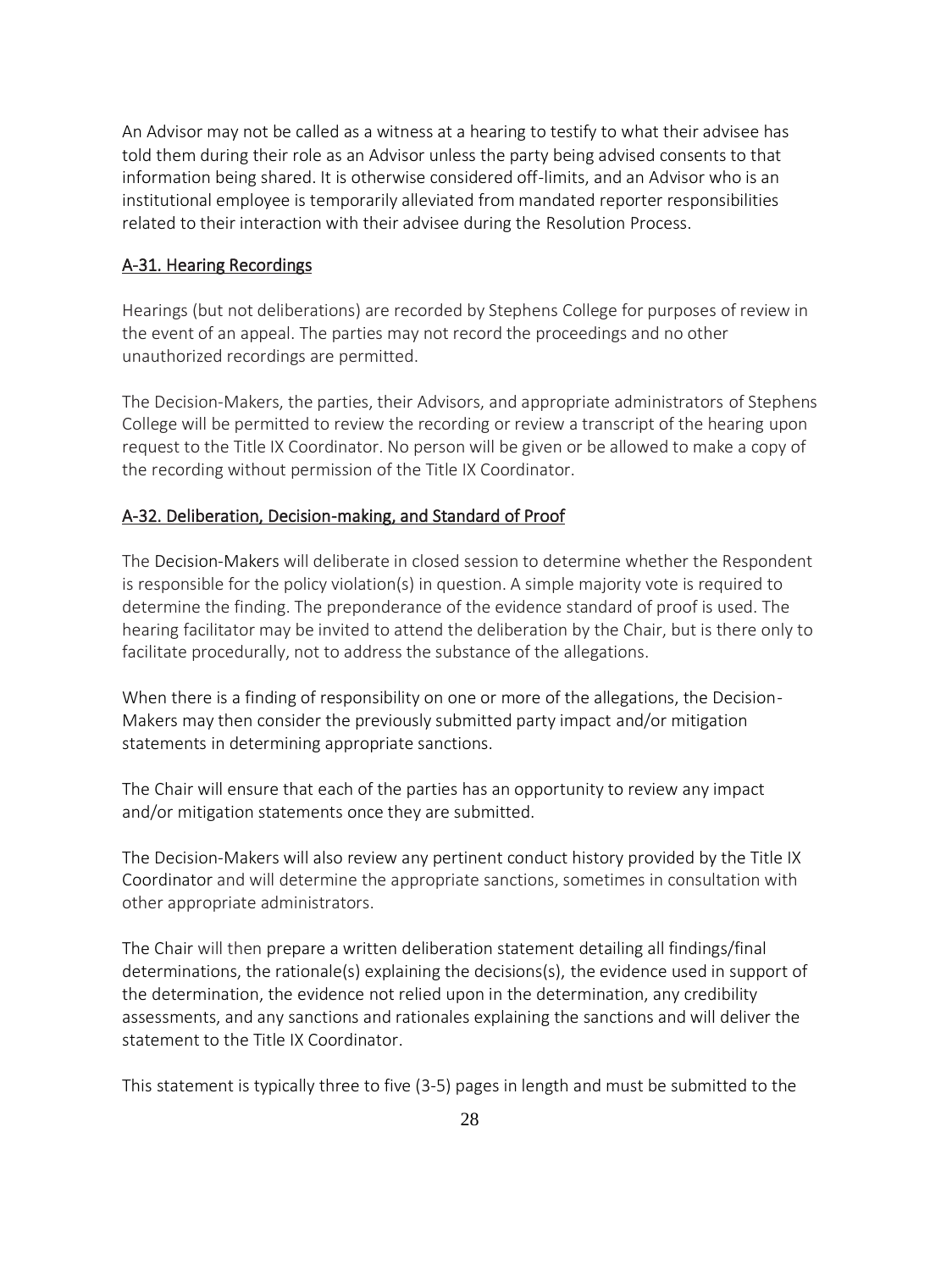Title IX Coordinator within three (3) business days of the end of deliberations, unless the Title IX Coordinator grants an extension. If an extension is granted, the Title IX Coordinator will notify the parties.

### A-33. Notice of Outcome

Using the deliberation statement, the Title IX Coordinator will work with the Chair to prepare a Notice of Outcome letter. The Notice of Outcome may be reviewed by legal counsel. The Title IX Coordinator will then share the letter, which includes the final determination, rationale, and any applicable sanctions with the parties and their Advisors within five (5) business days of receiving the deliberation statement.

The Notice of Outcome will be shared with the parties simultaneously. Notification will be made in writing and may be delivered either in person or emailed to the parties' Stephens College-issued email or otherwise approved account. Once emailed and/or received inperson, notice will be presumptively delivered.

The Notice of Outcome will articulate the specific alleged policy violation(s), including the relevant policy section, and will contain a description of the procedural steps taken by Stephens College from the receipt of the misconduct report to the determination, including any and all notifications to the parties, interviews with parties and witnesses, site visits, methods used to obtain evidence, and hearings held.

The Notice of Outcome will specify the finding for each alleged policy violation; the findings of fact that support the determination; conclusions regarding the application of the relevant policy to the facts at issue; a statement of, and rationale for, the result of each allegation to the extent the College is permitted to share such information under state or federal law; any sanctions issued which Stephens College is permitted to share according to state or federal law; and whether remedies will be provided to the Complainant to ensure access to the College's educational or employment program or activity.

The Notice of Outcome will also include information on when the results are considered final by Stephens College, will note any changes to the outcome and/or sanctions that occur prior to finalization, and the relevant procedures and bases for appeal.

## A-34. Sanctions

Factors considered when determining a sanction/responsive action may include, but are not limited to:

- The nature, severity of, and circumstances surrounding the violation(s)
- The Respondent's disciplinary history
- The need for sanctions/responsive actions to bring an end to the discrimination, harassment, and/or retaliation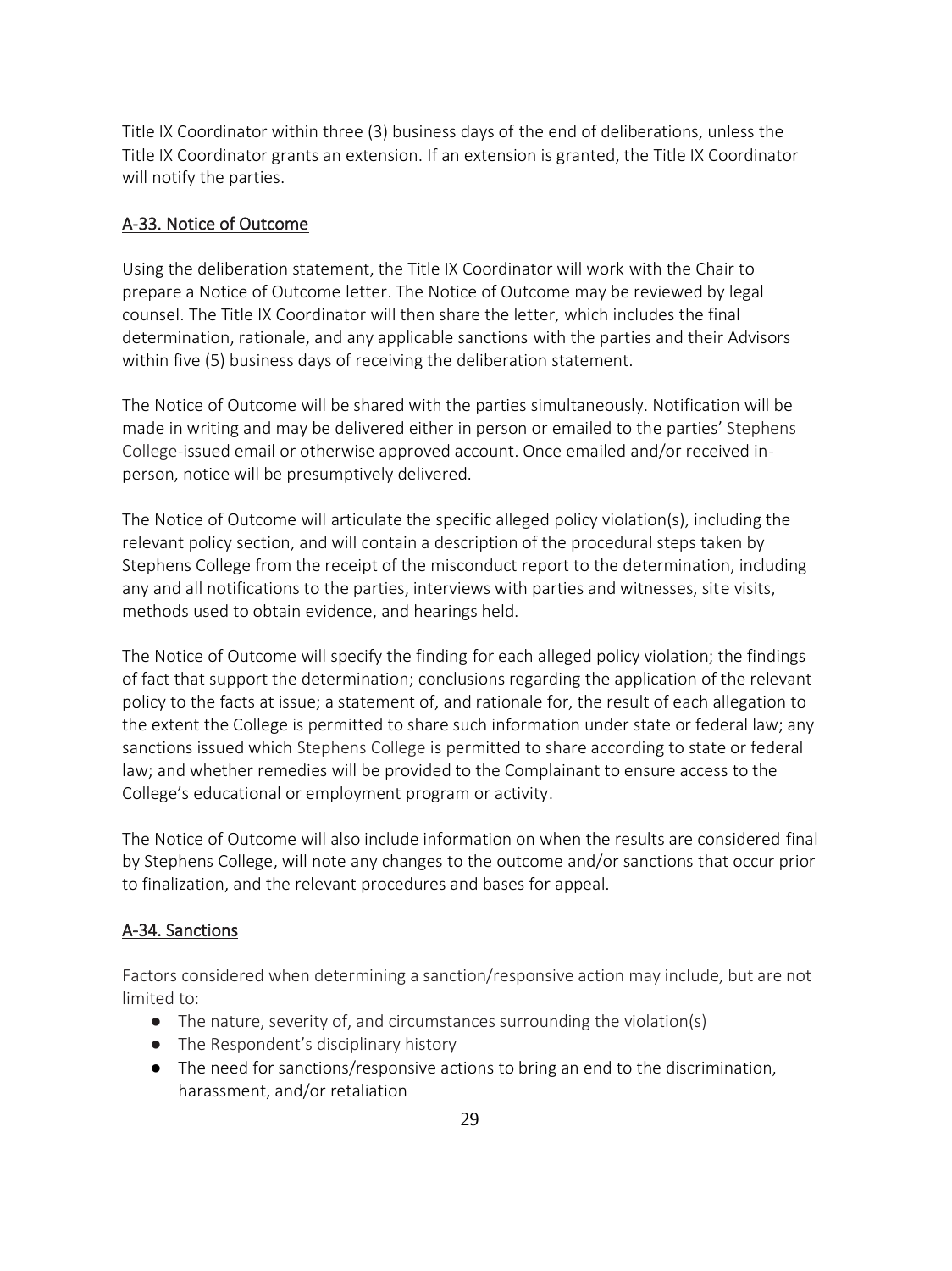- The need for sanctions/responsive actions to prevent the future recurrence of discrimination, harassment, and/or retaliation
- The need to remedy the effects of the discrimination, harassment, and/or retaliation on the Complainant and the community
- The impact on the parties
- Any other information deemed relevant by the Decision-Makers

The sanctions will be implemented as soon as is feasible, either upon the outcome of any appeal or the expiration of the window to appeal without an appeal being requested.

The sanctions described in this Policy are not exclusive of, and may be in addition to, other actions taken, or sanctions imposed by external authorities.

If it is later determined that a party or witness intentionally provided false or misleading information, that action could be grounds for re-opening a grievance process at any time, and/or referring that information to another process for resolution.

## a. Student Sanctions

The following are the common sanctions that may be imposed upon students singly or in combination:

- Warning: A formal statement that the conduct was unacceptable and a warning that further violation of any Stephens College policy, procedure, or directive will result in more severe sanctions/responsive actions.
- Required Counseling: A mandate to meet with and engage in either Stephens College-sponsored or external counseling to better comprehend the misconduct and its effects.
- Probation: A written reprimand for violation of institutional policy, providing for more severe disciplinary sanctions in the event that the student is found in violation of any institutional policy, procedure, or directive within a specified period of time. Terms of the probation will be articulated and may include denial of specified social privileges, exclusion from co-curricular activities, exclusion from designated areas of campus, no-contact orders, and/or other measures deemed appropriate.
- Suspension: Termination of student status for a definite period of time not to exceed two years and/or until specific criteria are met. Students who return from suspension are automatically placed on probation through the remainder of their tenure as a student at Stephens College.
- Expulsion: Permanent termination of student status and revocation of rights to be on campus for any reason or to attend Stephens College-sponsored events.
- Withholding Diploma: Stephens College may withhold a student's diploma for a specified period of time and/or deny a student participation in commencement activities as a sanction if the student is found responsible for violating policy.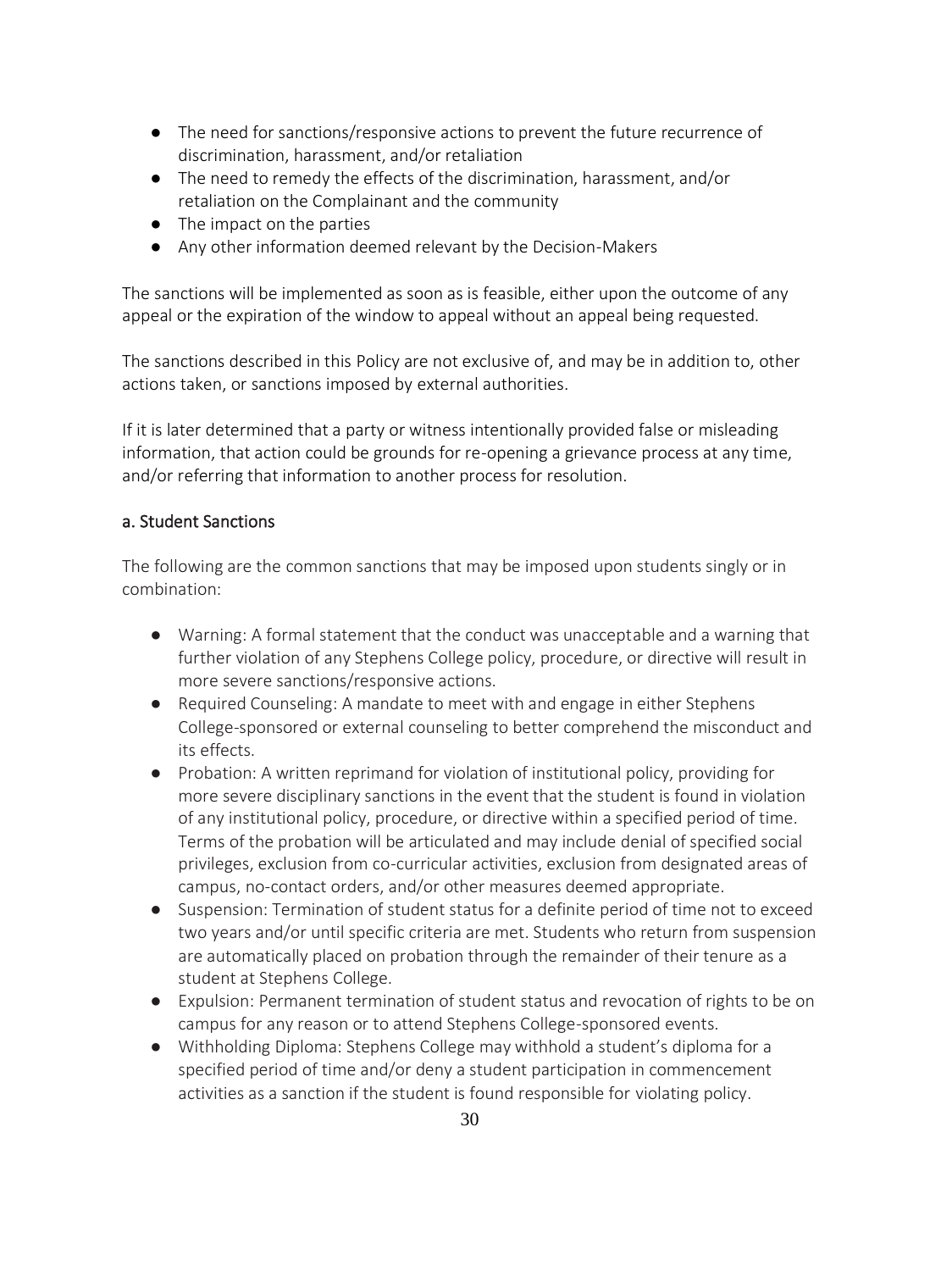- Revocation of Degree: Stephens College reserves the right to revoke a degree previously awarded from the College for fraud, misrepresentation, and/or other violation of Stephens College policies, procedures, or directives in obtaining the degree, or for other serious violations committed by a student prior to graduation.
- Organizational Sanctions: Deactivation, loss of recognition, loss of some or all privileges for a specified period of time.
- Other Actions: In addition to or in place of the above sanctions, Stephens College may assign any other sanctions as deemed appropriate.

## b. Student Organization Sanctions

The following are the common sanctions that may be imposed upon student organizaitons singly or in combination:

- Warning: A formal statement that the conduct was unacceptable and a warning that further violation of any Stephens College policy, procedure, or directive will result in more severe sanctions/responsive actions.
- Probation: A written reprimand for violation of institutional policy, providing for more severe disciplinary sanctions in the event that the organization is found in violation of any institutional policy, procedure, or directive within a specified period of time. Terms of the probation will be articulated and may include denial of specified social and event privileges, denial of Stephens College funds, ineligibility for honors and awards, restrictions on new member recruitment, no-contact orders, and/or other measures deemed appropriate.
- Suspension: Termination of student organization recognition for a definite period of time not to exceed two years and/or until specific criteria are met. During the suspension period, a student organization may not conduct any formal or informal business or participate in Stephens College-related activities, whether they occur on or off campus. Re-recognition is possible, but not guaranteed and will only be considered after the end of the suspension period and based on meeting all rerecognition criteria and obtaining clearance from the College.
- Expulsion: Permanent termination of student organization recognitoin and revocation of the privilege to congregate and conduct business on campus as an organization for any reason.
- Loss of Privileges: Restricted from accessing specific Stephens College privileges for a specified period of time.
- Other Actions: In addition to or in place of the above sanctions, Stephens College may assign any other sanctions as deemed appropriate.

## c. Employee Sanctions/Responsive/Corrective Actions

Responsive actions for an employee who has engaged in harassment, discrimination, and/or retaliation include: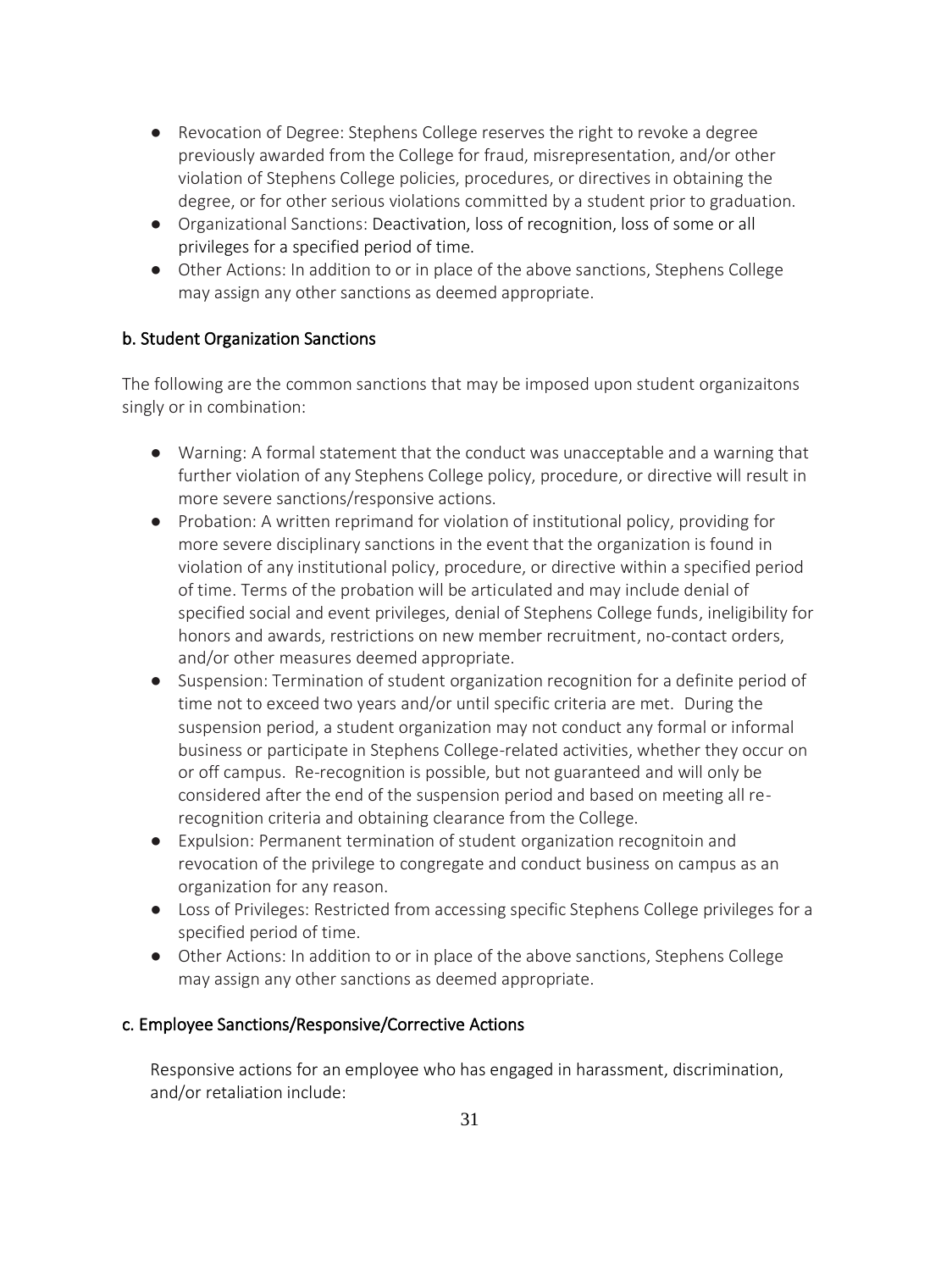- Verbal or Written Warning
- Performance Improvement Plan/Management Process
- Enhanced Supervision, Observation, or Review
- **Required Counseling**
- **Required Training or Education**
- **Probation**
- Denial of Pay Increase/Pay Grade
- Loss of Oversight or Supervisory Responsibility
- **Demotion**
- **Transfer**
- Reassignment
- Referral for Delay of Tenure Track Progress
- Assignment to New Supervisor
- Restriction of Stipends, Research, and/or Professional Development Resources
- Suspension/Administrative Leave with Pay
- Suspension/Administrative Leave without Pay
- **Termination**
- Other Actions: In addition to or in place of the above sanctions/responsive actions, Stephens College may assign any other responsive actions as deemed appropriate.

## A-35. Withdrawal or Resignation Before Complaint Resolution

a. Students: Should a Respondent decide not to participate in the Resolution Process, the process proceeds absent their participation to a reasonable resolution. Should a student Respondent permanently withdraw from Stephens College, the Resolution Process typically ends with a dismissal, as the College has lost primary disciplinary jurisdiction over the withdrawn student.

However, the College may continue the Resolution Process when, at the discretion of the Title IX Coordinator, doing so may be necessary to address safety and/or remedy any ongoing effects of the alleged harassment, discrimination, and/or retaliation.

Regardless of whether the matter is dismissed or pursued to completion of the Resolution Process, the College will continue to address and remedy any systemic issues or concerns, variables that may have contributed to the alleged violation(s), and any ongoing effects of the alleged harassment, discrimination, and/or retaliation. The student who withdraws or leaves while the process is pending may not return to Stephens College in any capacity. Admissions and Human Resources will be notified, accordingly. Such exclusions apply to all College locations.

If the student Respondent only withdraws or takes a leave for a specified period of time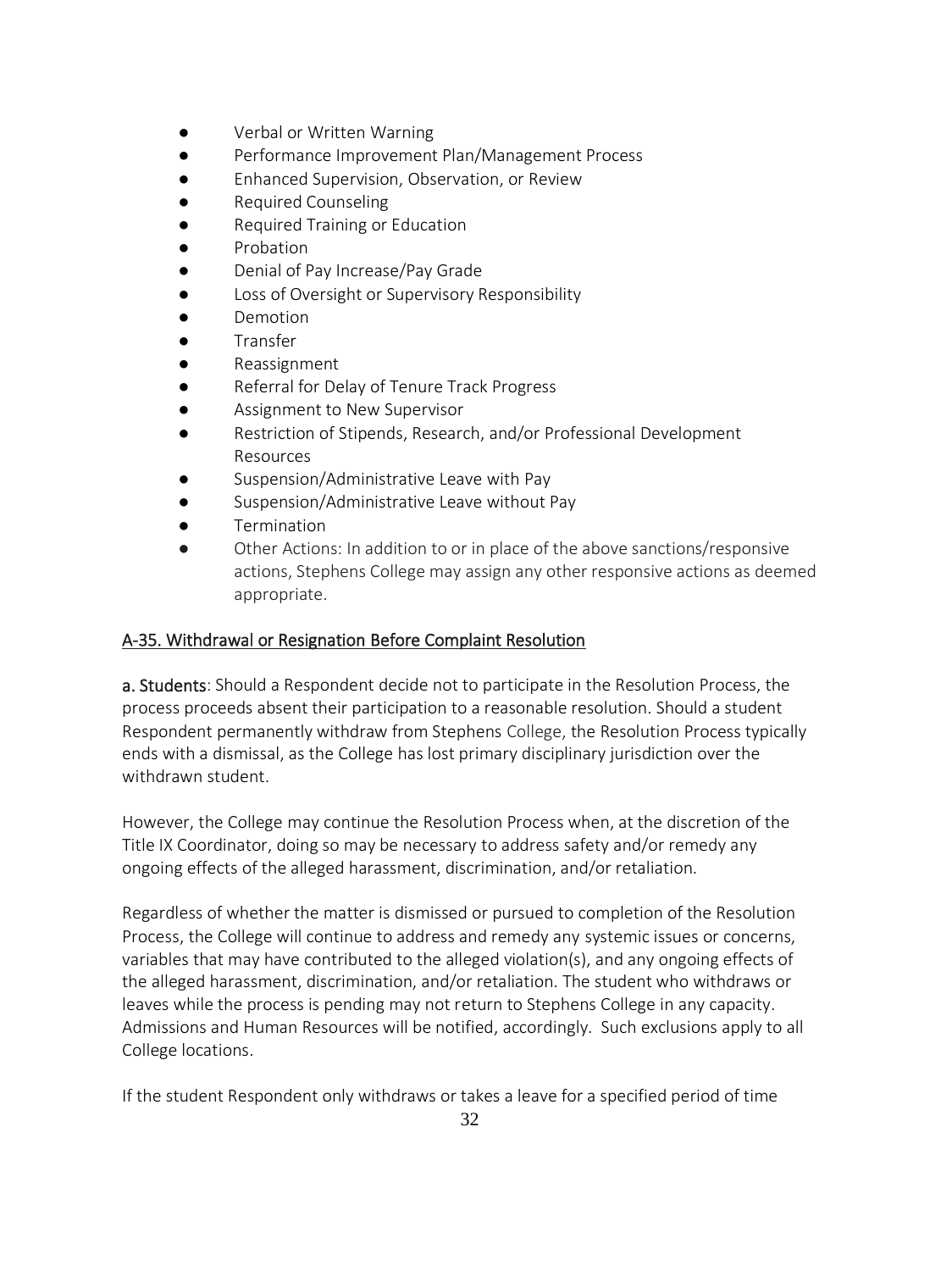(e.g., one semester or term), the Resolution Process may continue remotely, and if found in violation, that student is not permitted to return to Stephens College unless and until all sanctions, if any, have been satisfied.

b. Employees: Should an employee Respondent resign with unresolved allegations pending, the Resolution Process typically ends with dismissal, as Stephens College has lost primary disciplinary jurisdiction over the resigned employee.

However, the College may continue the Resolution Process when, at the discretion of the Title IX Coordinator, doing so may be necessary to address safety and/or remedy any ongoing effects of the alleged harassment, discrimination, and/or retaliation.

Regardless of whether the matter is dismissed or pursued to completion of the Resolution Process, the College will continue to address and remedy any systemic issues or concerns, variables that may have contributed to the alleged violation(s), and any ongoing effects of the alleged harassment, discrimination, and/or retaliation.

The employee who resigns with unresolved allegations pending is not eligible for academic admission or rehire with Stephens College at any College location, and the records retained by the Title IX Coordinator will reflect that status.

All Stephens College responses to future inquiries regarding employment references for that individual will include that the former employee resigned during a pending disciplinary matter.

#### A-36. Appeals

Any party may submit a written Request for Appeal, but it must be submitted to the Title IX Coordinator within five (5) business days of the delivery of the Notice of Outcome. An Appeal Decision-Maker from the Pool will be designated by the Title IX Coordinator. The Appeal Decision-Maker will not have been involved in the process previously, including in any dismissal appeal that may have been heard earlier in the process.

The Request for Appeal will be forwarded to the Appeal Decision-Maker for consideration to determine if the request meets the grounds for appeal (a Review for Standing). This review is not a review of the merits of the appeal, but solely a determination as to whether the request meets the grounds and is timely filed.

#### a. Grounds for Appeal

Appeals are limited to the following grounds:

1) A procedural irregularity that affected the outcome of the matter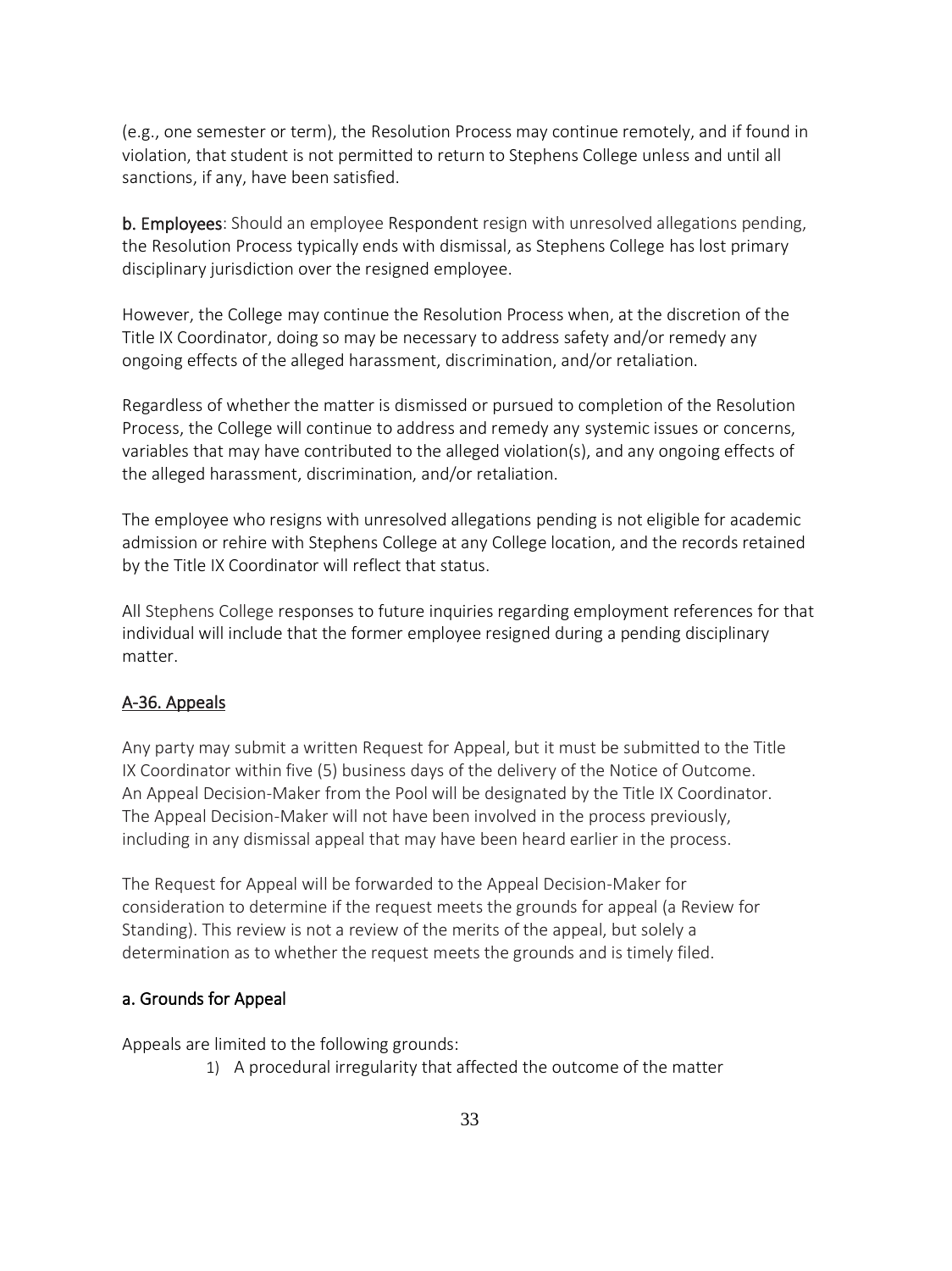- 2) New evidence that was not reasonably available at the time the determination regarding responsibility or dismissal was made, that could affect the outcome of the matter
- 3) The Title IX Coordinator, Investigator(s), or Decision-maker(s) had a conflict of interest or bias for or against Complainants or Respondents generally or the specific Complainant or Respondent that affected the outcome of the matter

If any of the grounds in the Request for Appeal do not meet the grounds in this Policy, that request will be denied by the Appeal Decision-Maker and the parties and their Advisors will be notified in writing of the denial and the rationale.

If any of the grounds in the Request for Appeal meet the grounds in this Policy, then the Appeal Decision-Maker will notify all parties and their Advisors, the Title IX Coordinator, and, when appropriate, the Investigators and/or the original Decision-Makers.

All other party(ies) and their Advisors, the Title IX Coordinator, and, when appropriate, the Investigators and/or the original Decision-maker(s) will be emailed and/or provided a hard copy of the Request for Appeal with the approved grounds and then be given five (5) business days to submit a response to the portion of the appeal that was approved and involves them. All responses, if any, will be forwarded by the Appeal Decision-Maker to all parties for review and comment.

The non-appealing party (if any) may also choose to appeal at this time. If so, that will be reviewed by the Appeal Decision-Maker to determine if it meets the grounds in this Policy and either denied or approved. If approved, it will be forwarded to the party who initially requested an appeal, the Title IX Coordinator, the Investigator(s) and/or original Decision-Makers, as necessary, who will submit their responses, if any, in five (5) business days, which will be circulated for review and comment by all parties. If not approved, the parties will be notified accordingly, in writing.

Neither party may submit any new requests for appeal after this time period. The Appeal Decision-Maker will collect any additional information needed and all documentation regarding the approved grounds for appeal, and the subsequent responses and the Appeal Decision-Maker will render a decision in no more than five (5) business days, barring exigent circumstances. All decisions apply the preponderance of the evidence standard.

A Notice of Appeal Outcome will be sent to all parties simultaneously. The Notice of Appeal Outcome will specify the finding on each ground for appeal, any specific instructions for remand or reconsideration, any sanctions that may result which Stephens College is permitted to share according to state or federal law, and the rationale supporting the essential findings to the extent Stephens College is permitted to share under state or federal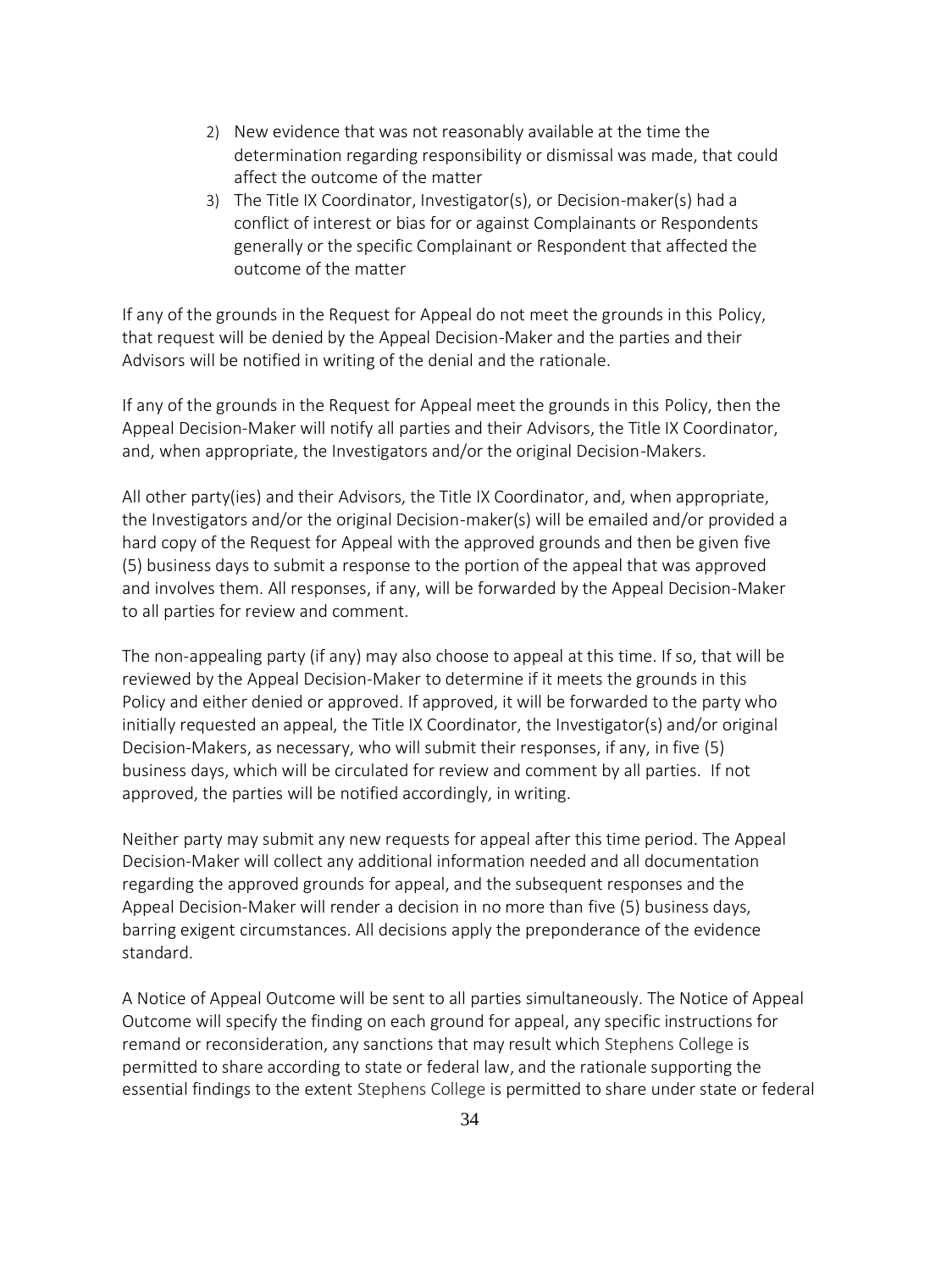law.

Notification will be made in writing and may be delivered in person or emailed to the parties' Stephens College-issued email or otherwise approved account. Once emailed and/or received in-person, notice will be presumptively delivered.

## b. Sanctions Status During the Appeal

Any sanctions imposed as a result of the hearing are stayed (i.e. not implemented) during the appeal process. Supportive measures may be reinstated, subject to the same supportive measure procedures above.

If any of the sanctions are to be implemented immediately post-hearing, but pre-appeal, then emergency removal procedures (detailed above) for a show cause meeting on the justification for doing so must be permitted within 48 hours of implementation.

If the original sanctions include separation in any form, Stephens College may place a hold on official transcripts, diplomas, graduations, course registration, etc. pending the outcome of an appeal. The Respondent may request a stay of these holds from the Title IX Coordinator within two (2) business days of the notice of the sanctions. The request will be evaluated by the Title IX Coordinator or designee, whose determination is final.

## c. Appeal Considerations

- Appeals are not intended to provide for a full re-hearing (de novo) of the allegation(s). In most cases, appeals are confined to a review of the written documentation or record of the original hearing and pertinent documentation regarding the specific grounds for appeal.
- Decisions on appeal are to be deferential to the original determination, making changes to the finding only when there is clear error and to the sanction(s)/responsive action(s) only if there is a compelling justification to do so.
- An appeal is not an opportunity for an Appeal Decision-Maker to substitute their judgment for that of the original Decision-Makers merely because they disagree with the finding and/or sanction(s).
- The Appeal Decision-Maker may consult with the Title IX Coordinator and/or legal counsel on questions of procedure or rationale, for clarification, if needed. Documentation of all such consultation will be maintained.
- Appeals granted based on new evidence should normally be remanded (or partially remanded) to the original Investigators and/or Decision-Makers for reconsideration.
- Once an appeal is decided, the outcome is final: further appeals are not permitted, even if a decision or sanction is changed on remand (except in the case of a new hearing).
- The results of a new hearing can be appealed, once, on any of the four available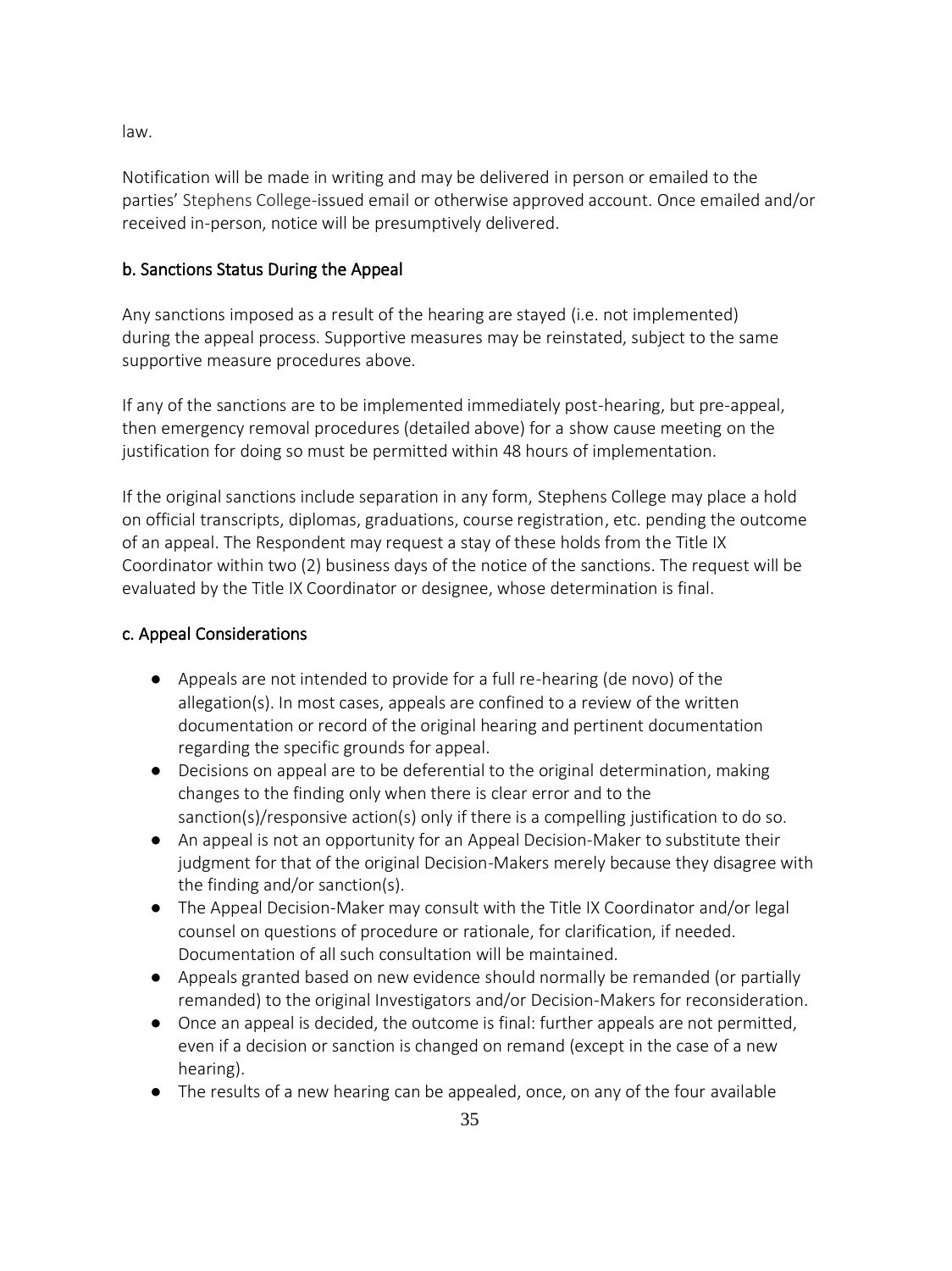appeal grounds.

- In rare cases where an error cannot be cured by the original Decision-Makers (as in cases of bias), the Appeal Decision-Maker may order a new investigation and/or a new hearing with new Pool members serving in the Investigator and Decision-Malker roles.
- The results of a remand to a Decision-maker(s) cannot be appealed. The results of a new hearing can be appealed, once, on any of the three available appeal grounds.
- In cases that result in reinstatement to Stephens College or resumption of privileges, all reasonable attempts will be made to restore the Respondent to their prior status, recognizing that some opportunities lost may be irreparable in the short term.

# A-37. Long-Term Remedies/Other Actions

Following the conclusion of the Resolution Process, and in addition to any sanctions implemented, the Title IX Coordinator may implement additional long-term remedies or actions with respect to the parties and/or the institutional community that are intended to stop the harassment, discrimination, and/or retaliation, remedy the effects, and prevent reoccurrence.

These remedies/actions may include, but are not limited to:

- Referral to counseling and health services
- Referral to the Employee Assistance Program
- Education to the individual and/or the community
- Permanent alteration of housing assignments
- Permanent alteration of work arrangements for employees
- Provision of campus safety escorts
- Climate surveys
- Policy modification and/or training
- Provision of transportation assistance
- Implementation of long-term contact limitations between the parties
- Implementation of adjustments to academic deadlines, course schedules, etc.

At the discretion of the Title IX Coordinator, certain long-term support or measures may also be provided to the parties even if no policy violation is found.

When no policy violation is found, the Title IX Coordinator will address any remedies Stephens College owes the Respondent to ensure no effective denial of educational access.

Stephens College will maintain the confidentiality of any long-term remedies/actions/measures, provided confidentiality does not impair the College's ability to provide these services.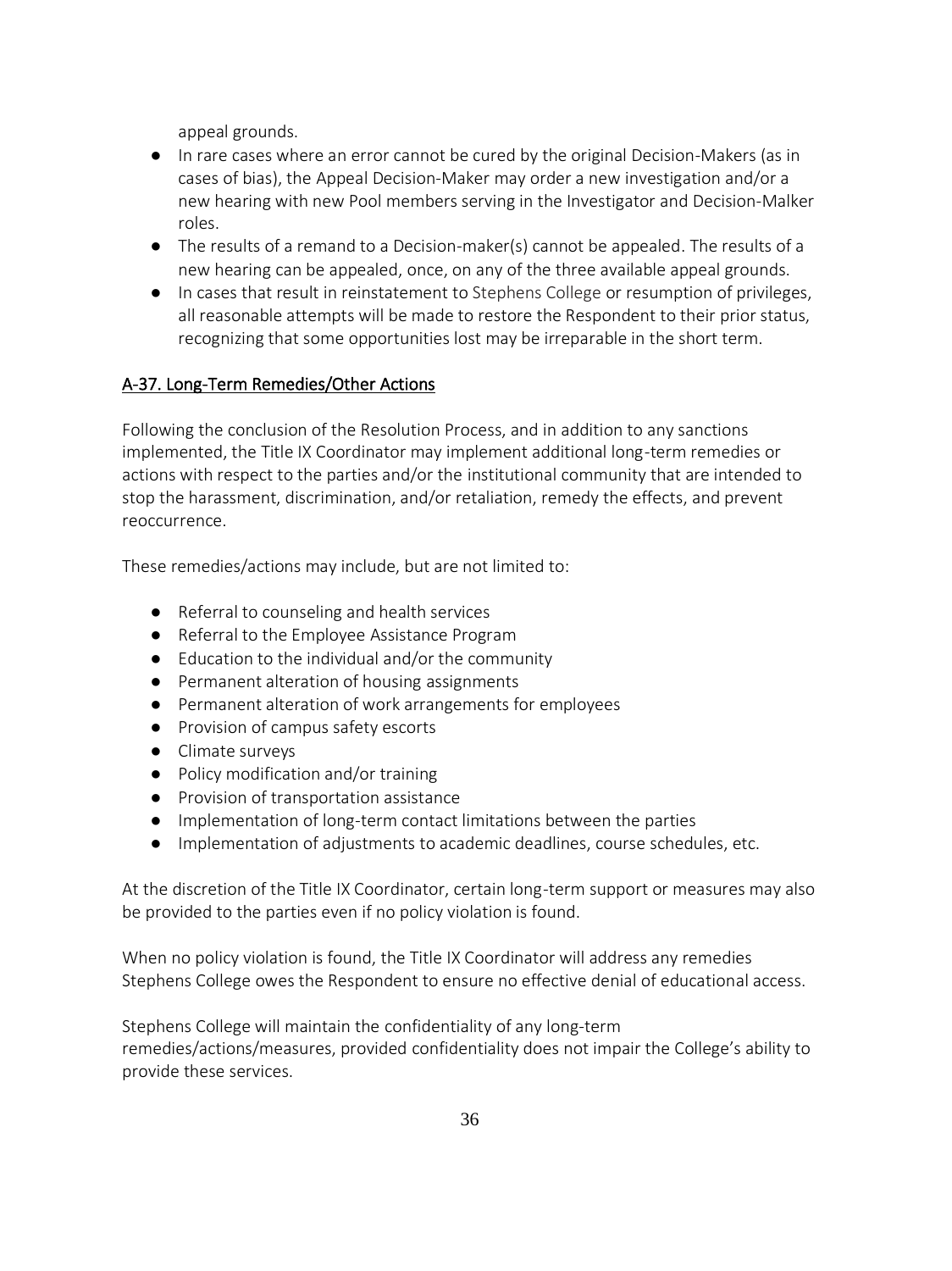## A-38. Failure to Comply with Sanctions and/or Responsive Actions

All Respondents are expected to comply with the assigned sanctions, responsive actions, and/or corrective actions within the timeframe specified by the final Decision-Makers (including the Appeal Decision-Maker).

Failure to abide by the sanction(s)/action(s) imposed by the date specified, whether by refusal, neglect, or any other reason, may result in additional sanction(s)/action(s), including suspension, expulsion, and/or termination from Stephens College. Supervisors are expected to enforce completion of sanctions/responsive actions for their employees.

A suspension will only be lifted when compliance is achieved to the satisfaction of the Title IX Coordinator.

# A-39. Recordkeeping

Stephens College will maintain for a period of at least seven years following the conclusion of the Resolution Process, records of:

- 1. Each sexual harassment investigation including any determination regarding responsibility and any audio or audiovisual recording or transcript required under federal regulation
- 2. Any disciplinary sanctions imposed on the Respondent
- 3. Any remedies provided to the Complainant designed to restore or preserve equal access to Stephens College's education program or activity
- 4. Any appeal and the result therefrom
- 5. Any Informal Resolution and the result therefrom
- 6. All materials used to train Title IX Coordinators, Investigators, Decision-Makers, and any person who facilitates an Informal Resolution process. Stephens College will make these training materials publicly available on the College's website
- 7. Any actions, including any supportive measures, taken in response to a report or Formal Complaint of sexual harassment, including:
	- a. The basis for all conclusions that the response was not deliberately indifferent
	- b. Any measures designed to restore or preserve equal access to Stephens College's education program or activity
	- c. If no supportive measures were provided to the Complainant, document the reasons why such a response was not clearly unreasonable in light of the known circumstances

Stephens College will also maintain any and all records in accordance with state and federal laws.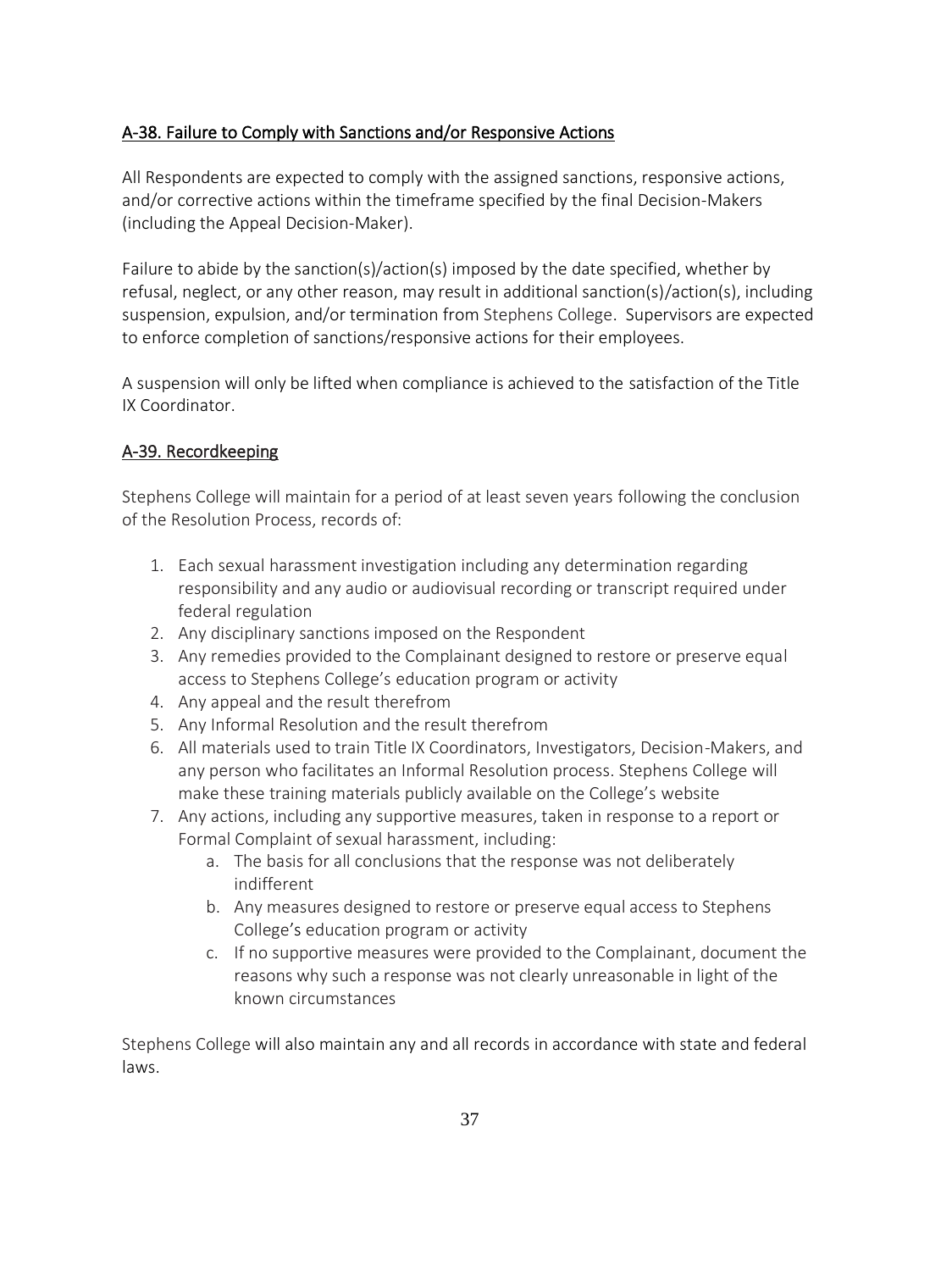#### A-40. Disability Accommodations in the Resolution Process

Stephens College is committed to providing reasonable accommodations and support to qualified students, employees, or others with disabilities to ensure equal access to the College's Resolution Process.

Anyone needing such accommodations or support should contact the ADA/504 Coordinator, who will review the request and, in consultation with the person requesting the accommodation and the Title IX Coordinator, determine which accommodations are appropriate and necessary for full participation in the process.

#### A-41. Revision of this Policy and Procedures

These Policies and Procedures supersede any previous policies and procedures addressing harassment, sexual misconduct, discrimination, and/or retaliation for incidents occurring on or after August 14, 2020, under Title IX and will be reviewed and updated annually by the Title IX Coordinator. Stephens College reserves the right to make changes to this document as necessary, and once those changes are posted online, they are in effect.

During the Resolution Process, the Title IX Coordinator may make minor modifications to procedures that do not materially jeopardize the fairness owed to any party, such as to accommodate summer schedules. The Title IX Coordinator may also vary procedures materially with notice (on the institutional website, with the appropriate effective date identified) upon determining that changes to law or regulation require Policy or procedural alterations not reflected in this Policy and Procedures.

If government laws or regulations change – or court decisions alter – the requirements in a way that impacts this document, this document will be construed to comply with the most recent government laws or regulations or court holdings.

This document does not create legally enforceable protections beyond the protections of the background state and federal laws which frame such policies and codes, generally.

This procedure was implemented on March 10, 2022.

## 2. PROCESS B<sup>7</sup>

Stephens College will act on any formal or informal allegation or notice of violation of the

 $7$  Process B is applicable when the Title IX Coordinator determines Process A is inapplicable, or offenses subject to Process A have been dismissed. If Process A is applicable, Process A must be applied in lieu of Process B. Stephens College can substitute any alternative process instead of Process B, if desired. VAWA Section 304 requirements apply to Process B or any alternative process for reports that fall under VAWA. Title IX requirements outside of Section 106.30 (based on the original 1975 regulations, the 2001 Revised Guidance, etc.) may also be applicable to Process B.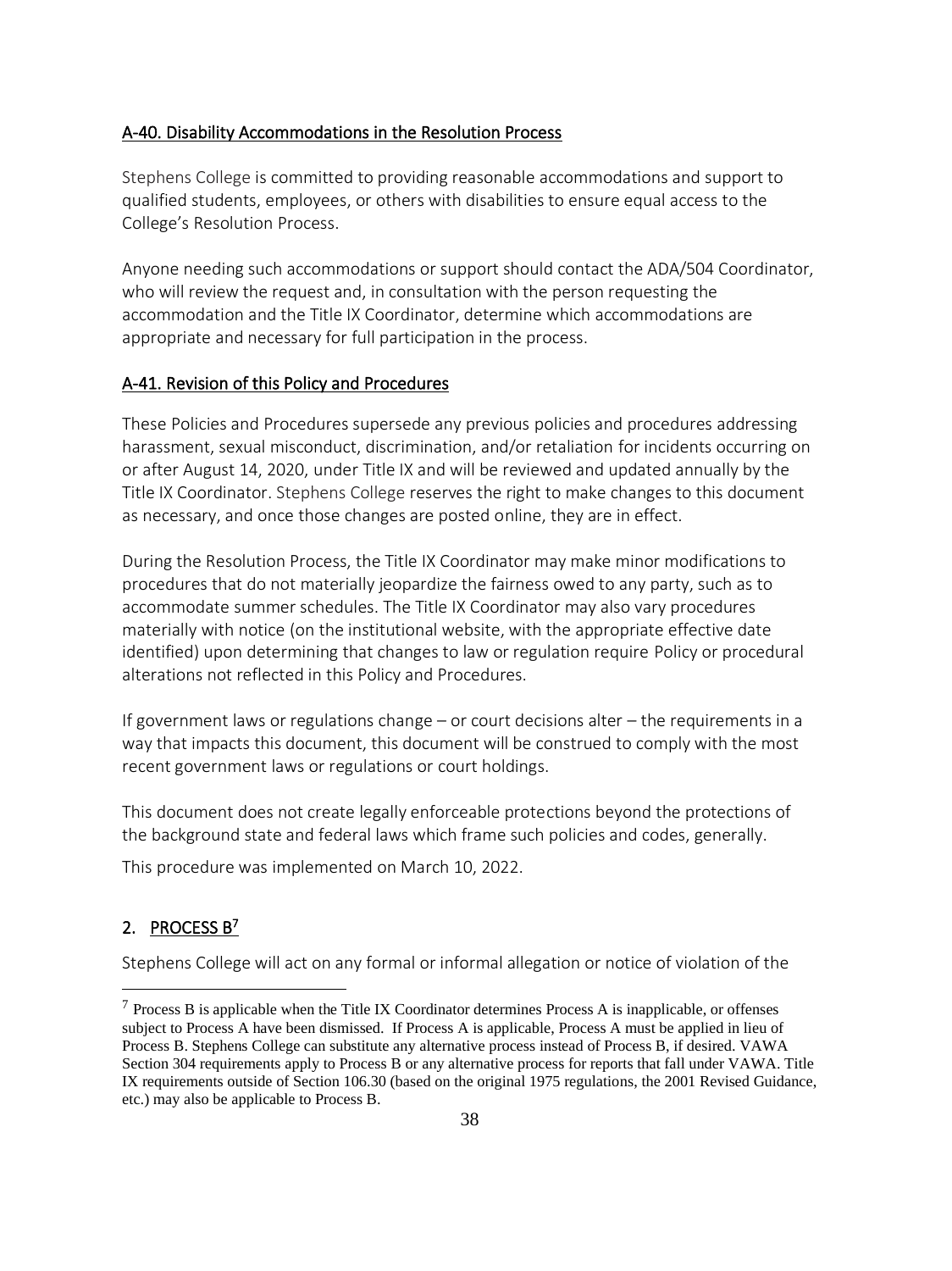Equal Opportunity, Harassment and Nondiscrimination Policy that is received by the Equity Compliance Teamor a member of the administration, faculty, or other employee, with the exception of confidential resources, as articulated in the Policy above.

The procedures described below apply to all allegations of harassment, discrimination, and/or retaliation on the basis of protected characteristic status involving students, staff, faculty members, or third parties with the exception of at-will employees.

These procedures may also be used to address collateral misconduct arising from the investigation of or occurring in conjunction with harassing, discriminatory, or retaliatory conduct (e.g., vandalism, physical abuse of another). All other allegations of misconduct unrelated to incidents covered by this Policy will be addressed through the procedures elaborated in the respective student, faculty, and staff handbooks.

### B-1. Initial Assessment

Following intake, receipt of notice, or a complaint of an alleged violation of Stephens College's nondiscrimination policy, the Primary Equity Officer $<sup>8</sup>$  engages in an initial</sup> assessment, which is typically one to five business days in duration. The steps in an initial assessment can include:

- The Primary Equity Officer reaches out to the Complainant to offer supportive measures.
- The Primary Equity Officer works with the Complainant to ensure they have an Advisor.
- The Primary Equity Officer works with the Complainant to determine which of three options to pursue: A Supportive Response, and Informal Resolution, or an Administrative Resolution.
	- o If a Supportive Response is preferred, the Primary Equity Officer works with the Complainant to identify their wishes and then seeks to facilitate implementation. An Administrative Resolution process is not initiated, though the Complainant can elect to initiate it later, if desired.
	- o If an Informal Resolution option is preferred, the Primary Equity Officer assesses whether the complaint is suitable for Informal Resolution and may seek to determine if the Respondent is also willing to engage in Informal Resolution.
	- $\circ$  If Administrative Resolution is preferred, the Primary Equity Officer initiates the investigation process and determines whether the scope of the investigation will address:

<sup>&</sup>lt;sup>8</sup> If circumstances require, the President will designate another person to oversee the process below should an allegation be made about the primary equity officer or the primary equity officer be otherwise unavailable or unable to fulfill their duties.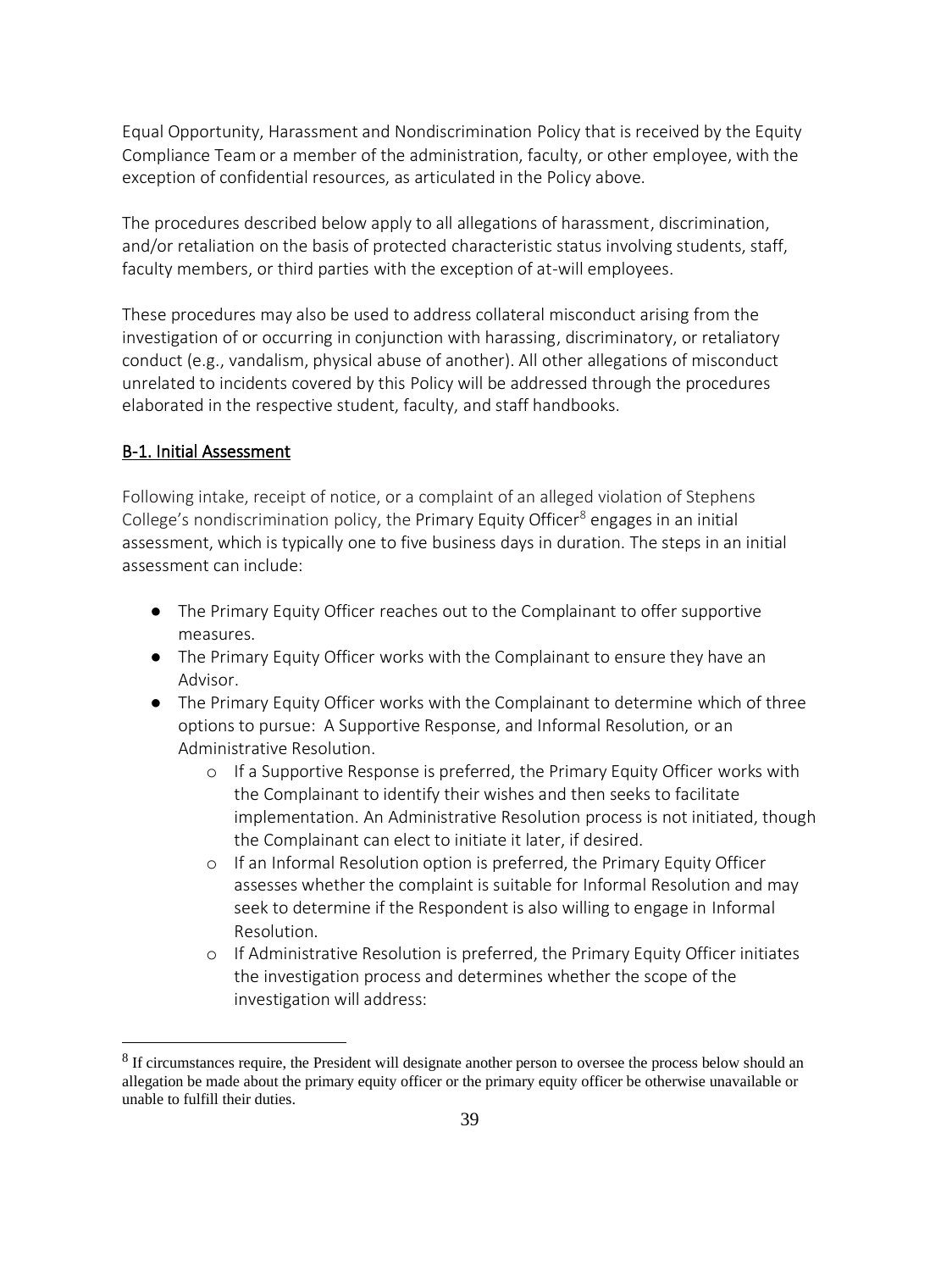- Incident
- A potential pattern of misconduct
- A culture/climate issue
- In many cases, the Primary Equity Officer may determine that a Violence Risk Assessment (VRA) should be conducted by the Student Safety Assessment Team as part of the initial assessment. A VRA can aid in critical and/or required determinations, including:
	- o Interim suspension of a Respondent who is a threat to health/safety
	- o Whether the Primary Equity Officer should pursue Administrative Resolution absent a willing/able Complainant
	- o Whether to put the investigation on the footing of incident and/or pattern and/or climate
	- o To help identify potentially predatory conduct
	- o To help assess/identify grooming behaviors
	- o Whether a Complaint is amenable to Informal Resolution, and what modality may be most successful
	- o Whether to permit a voluntary withdrawal by the Respondent
	- o Whether to impose transcript notation or communicate with a transfer recipient about a Respondent
	- o Assessment of appropriate sanctions/remedies
	- o Whether a Clery Act Timely Warning and/or Trespass order/Persona-nongrata is needed

More about Stephens College's process for VRA can be found a[t www.stephens.edu/titleix](http://www.stephens.edu/titleix) under the Policies link.

Based on the initial assessment, Stephens College will initiate one of these responses:

- Supportive Response measures to help restore the Complainant's education access, ad described in the Policy.
- Informal Resolution typically used for less serious offenses and only when all parties agree to Alternate Resolution, or when the Respondent is willing to accept responsibility for violating policy.
- Administrative Resolution investigation of alleged policy violation(s) and recommended finding, subject to a determination by the Primary Equity Officer or a Decision-Maker and the opportunity to appeal.

The investigation and the subsequent Administrative Resolution determine whether the Equal Opportunity, Harassment, and Nondiscrimination Policy has been violated. If so, Stephens College will promptly implement effective remedies designed to end the discrimination, prevent recurrence, and address the effects.

The process followed considers the preference of the parties but is ultimately determined at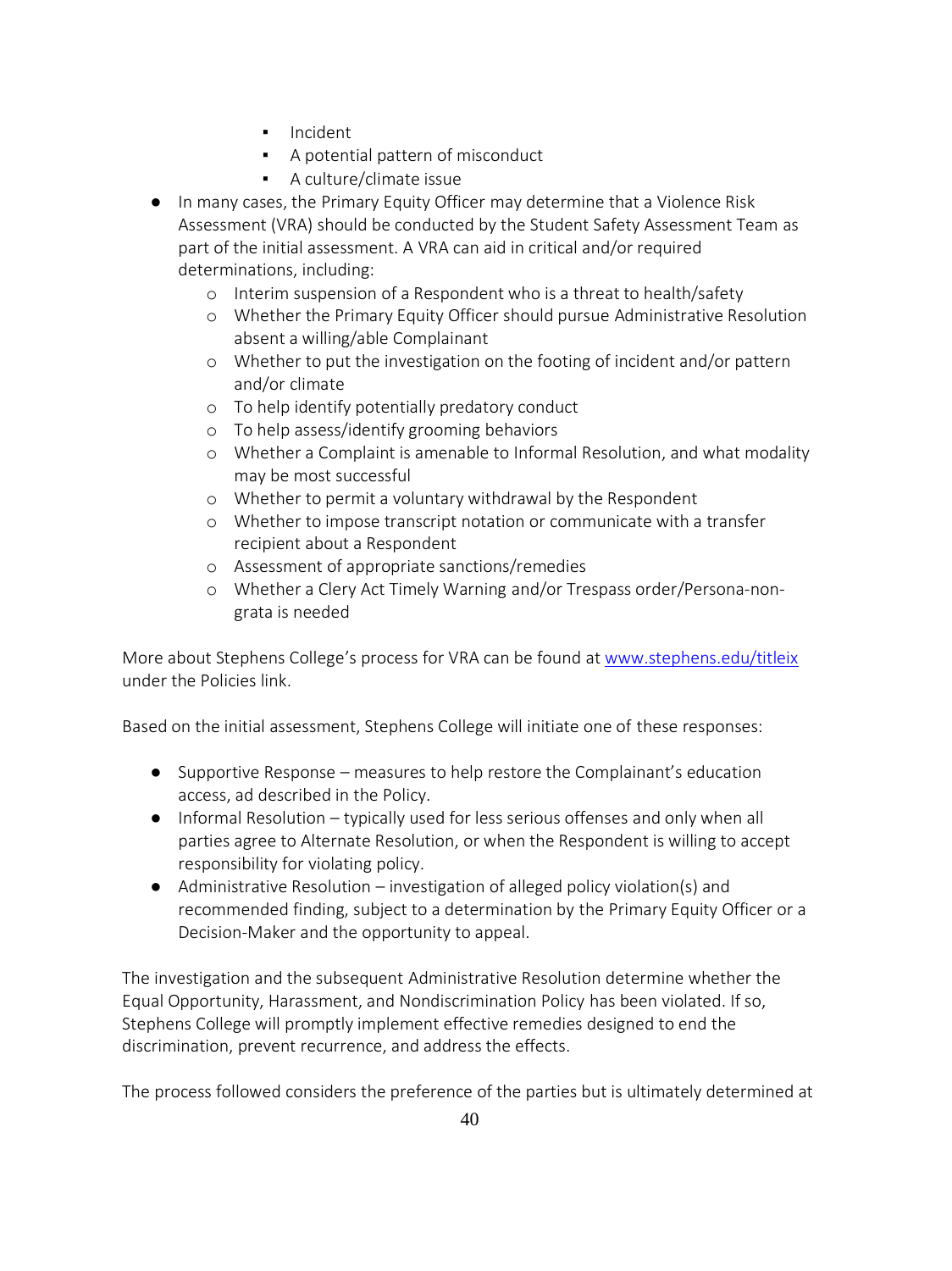the discretion of the Primary Equity Officer. If at any point during the initial assessment or formal investigation, the Primary Equity Officer determines that reasonable cause does not support the conclusion that policy has been violated, the process will end, and the parties will be notified.

The Complainant may request that the Equity Compliance Team review the reasonable cause determination and/or re-open the investigation. This decision lies in the sole discretion of the Primary Equity Officer, but the request is usually only granted in extraordinary circumstances.

## B-2. Statement of the Rights of the Parties

- The right to an equitable investigation and resolution of all credible allegations of prohibited harassment, discrimination, and/or retaliation made in good faith to Stephens College officials.
- The right to timely written notice of all alleged violations, including the identity of the parties involved (if known), the precise misconduct being alleged, the date and location of the alleged misconduct (if known), the implicated policies and procedures, and possible sanctions.
- The right to timely written notice of any material adjustments to the allegations (e.g., additional incidents or allegations, additional Complainants, unsubstantiated allegations) and any attendant adjustments needed to clarify potentially implicated policy violations.
- The right to be informed in advance of any public release of information by Stephens College regarding the allegation(s) or underlying incident(s), whenever possible.
- The right not to have any personally identifiable information released to the public by Stephens College without consent provided, except to the extent permitted by law.
- The right to be treated with respect by Stephens College officials.
- The right to have Stephens College Policy and these procedures followed without material deviation.
- The right not to be pressured to mediate or otherwise informally resolve any reported misconduct involving violence, including sexual violence.
- The right not to be discouraged by Stephens College officials from reporting sexual harassment, discrimination, and/or retaliation to both on-campus and off-campus authorities.
- The right to be informed by Stephens College officials of options to notify proper law enforcement authorities and the option to be assisted by Stephens College in notifying such authorities, if the party so chooses. This also includes the right not to be pressured to report.
- The right to have allegations of violations of this Policy responded to promptly and with sensitivity by Stephens College Safety and Security Officers and/or other Stephens College officials.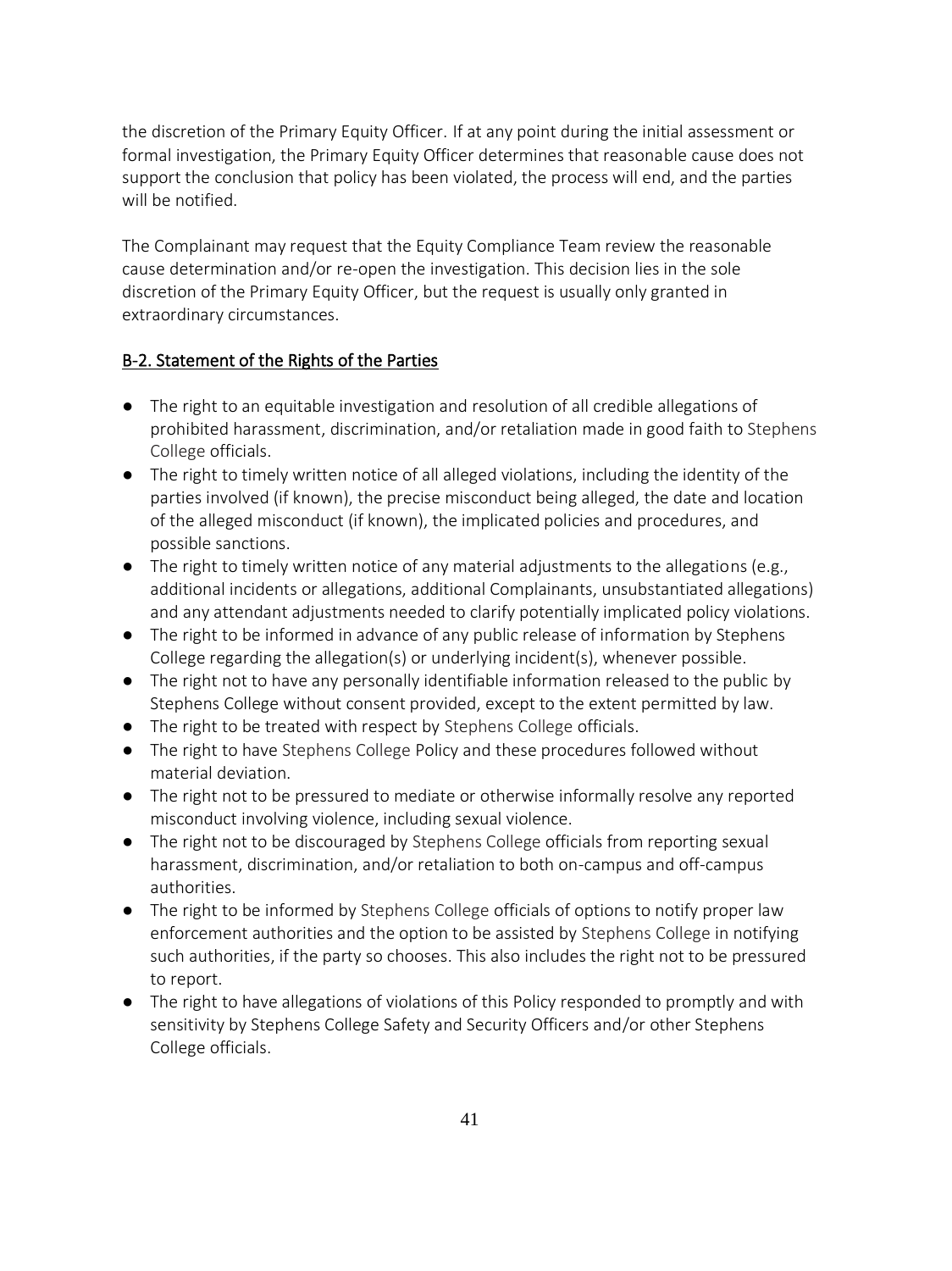- The right to be informed of available supportive measures, such as counseling; advocacy; health care; student financial aid, visa, and immigration assistance; and/or other services, both on campus and in the community.
- The right to a Stephens College-implemented no-contact order [or a no-trespass order against a non-affiliated third party] when a person has engaged in or threatens to engage in stalking, threatening, harassing, or other improper conduct.
- The right to be informed of available assistance in changing academic, living, and/or working situations after an alleged incident of discrimination, harassment, and/or retaliation, if such changes are reasonably available. No formal report, or investigation, either campus or criminal, needs to occur before this option is available. Such actions may include, but are not limited to:
	- o Relocating an on-campus student's housing to a different on-campus location
	- o Assistance from Stephens College staff in completing the relocation
	- o Changing an employee's work environment (e.g., reporting structure, office/workspace relocation)
	- o Transportation accommodations
	- o Visa/immigration assistance
	- o Exam, paper, and/or assignment rescheduling or adjustment
	- o Receiving an incomplete in, or a withdrawal from, a class (may be retroactive)
	- o Transferring class sections
	- o Temporary withdrawal/leave of absence (may be retroactive)
	- o Campus safety escorts
		- o Alternative course completion options.
- The right to have Stephens College maintain such actions for as long as necessary and for supportive measures to remain confidential, provided confidentiality does not impair the College's ability to provide the supportive measures.
- The right to receive sufficiently advanced, written notice of any meeting or interview involving the other party, when possible.
- The right to have the Investigators and Decision-Makers to identify and question relevant available witnesses, including expert witnesses.
- The right to provide the Investigators/Decision-Makers with a list of questions that, if deemed relevant by the Investigators/Decision-Makers, may be asked of any party or witness.
- The right to have inadmissible prior sexual predisposition/history or irrelevant character evidence excluded by the Decision-Makers.
- The right to know the relevant and directly related evidence obtained and to respond to that evidence.
- The right to a fair opportunity to provide the Investigators with their account of the alleged misconduct and have that account be on the record.
- The right to receive a copy of all relevant and directly related evidence obtained by the investigation, subject to the privacy limitations imposed by state and federal law, prior to adjudication, and a ten (10) business day period to review and comment on the report prior to adjudication.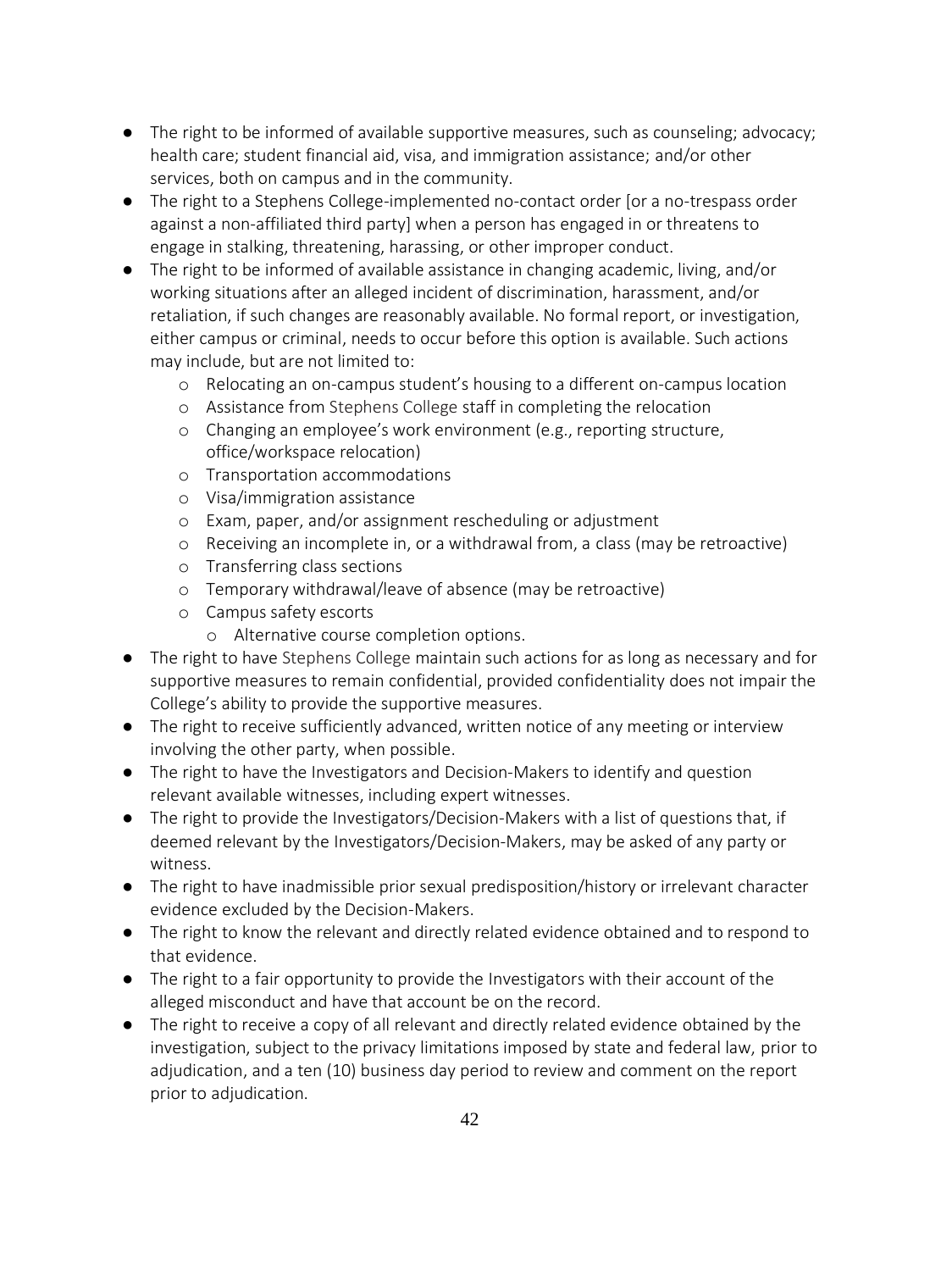- The right to receive a copy of the final investigation report, including all factual, policy, and or credibility analyses performed.
- The right to be informed of the names of all witnesses whose information will be used to make a finding, in advance of that finding, when relevant.
- The right to regular updates on the status of the investigation and/or resolution.
- The right to have reports of alleged Policy violations addressed by Investigators, Equity Officers, and Decision-Makers who have received relevant annual training.
- The right to preservation of confidentiality/privacy, to the extent possible and permitted by law.
- The right to meetings and interviews that are closed to the public.
- The right to petition that any Stephens College representative in the process be recused on the basis of disqualifying bias and/or conflict of interest.
- The right to have an Advisor of their choice to accompany and assist the party in all meetings and/or interviews associated with the resolution process.
- The right to the use of the appropriate standard of evidence [preponderance of the evidence] to make a finding after an objective evaluation of all relevant evidence.
- The right to have an impact statement considered by the Decision-Makers following a determination of responsibility for any allegation, but prior to sanctioning.
- The right to be promptly informed in a written Notice of Outcome letter of the findings and sanctions, if any, of the resolution process and a detailed rationale of the decision (including an explanation of how credibility was assessed), delivered simultaneously (without undue delay) to the parties.
- The right to be informed in writing of when a decision by Stephens College is considered final and any changes to the final determination or sanctions that occur post Notice of Outcome.
- The right to be informed of the opportunity to appeal the findings and sanctions of the resolution process, and the procedures for doing so in accordance with the standards for appeal established by Stephens College.
- The right to a fundamentally fair resolution as defined in these procedures.

# B-3. Resolution Process Pool

The Resolution Process relies on a pool of officials ("Pool") for implementation. The list of Pool members and a description of the Pool can be found at [www.stephens.edu/titleix](http://www.stephens.edu/titleix) under the Process link.

Members of the Pool are trained annually in all aspects of the Resolution Process and can serve in any of the following roles, at the direction of the Equity Compliance Team:

- To provide appropriate guidance pertaining to the allegations
- To act as optional process Advisors to the parties
- To investigate allegations
- To serve as a Decision-Maker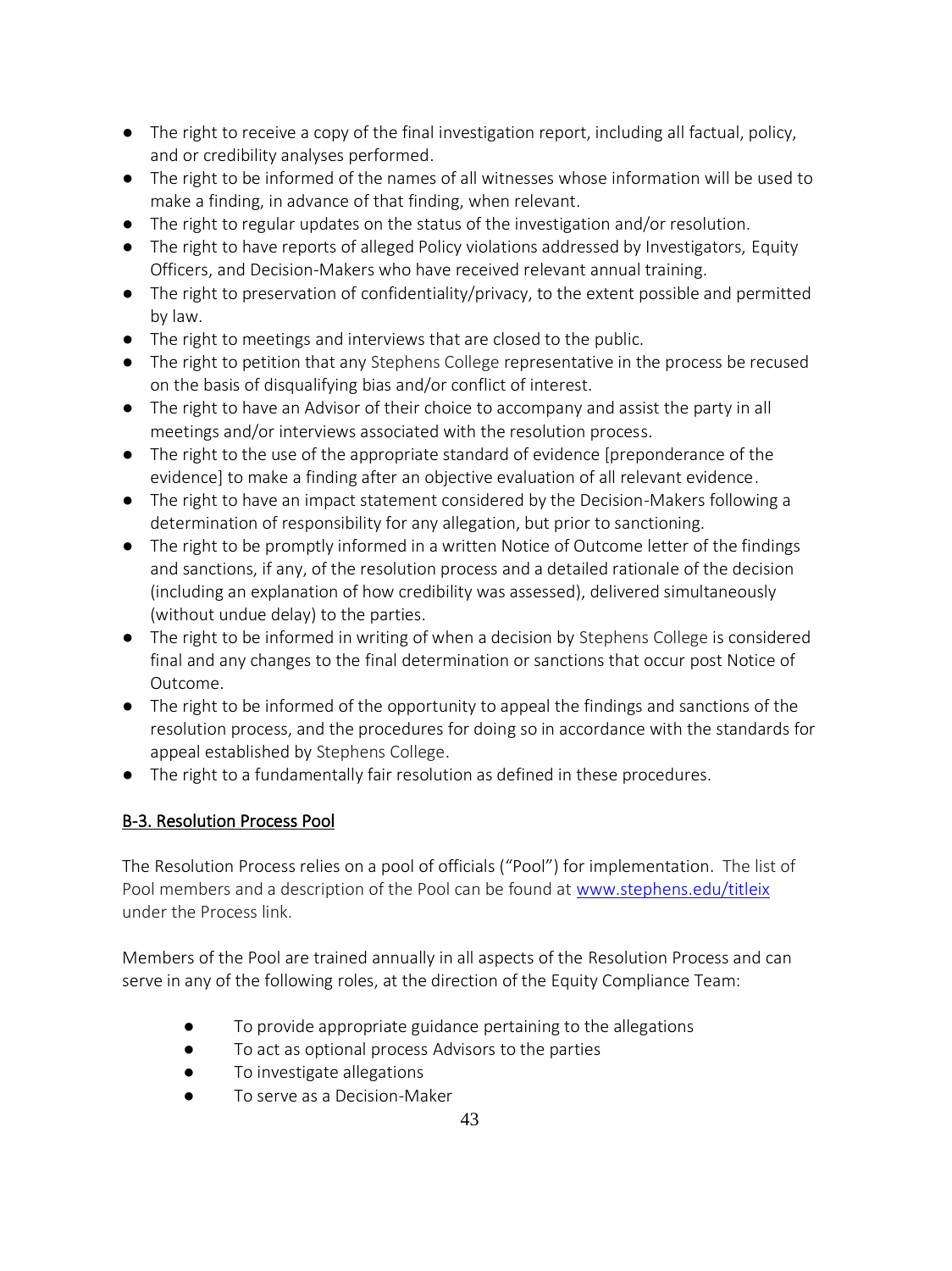● To serve as an Appeal Decision-Maker

The Equity Compliance Team, in consultation with the President, carefully vets Pool members for potential conflicts of interest or disqualifying biases and appoints the Pool, which acts with independence and impartiality.

Pool members receive annual training organized by the Equity Compliance Team, including a review of Stephens College policies and procedures as well as applicable federal and state laws and regulations so that they are able to appropriately address allegations, provide accurate information to members of the community, protect safety, and promote accountability.

The Pool members receive annual training jointly and specific to their team roles. This training includes, but is not limited to:

- The scope of Stephens College's Equal Opportunity, Harassment and Nondiscrimination Policy and Procedures
- How to conduct investigations and hearings that protect the safety of Complainants and Respondents and promote accountability
- Implicit bias
- Disparate treatment
- Reporting, confidentiality, and privacy requirements
- Applicable laws, regulations, and federal regulatory guidance
- How to implement appropriate and situation-specific remedies
- How to investigate in a thorough, reliable, timely, and impartial manner
- How to conduct a civil rights investigation
- Trauma-informed practices pertaining to investigations
- How to uphold fairness, equity, and due process
- How to weigh evidence
- How to conduct questioning
- How to assess credibility
- Impartiality and objectivity
- Types of evidence
- Deliberation
- How to render findings and generate clear, concise, evidence-based rationales
- The definitions of all offenses
- How to apply definitions used by Stephens College with respect to consent (or the absence or negation of consent) consistently, impartially, and in accordance with Policy
- How to conduct an investigation and grievance process including hearings, appeals, and Informal Resolution processes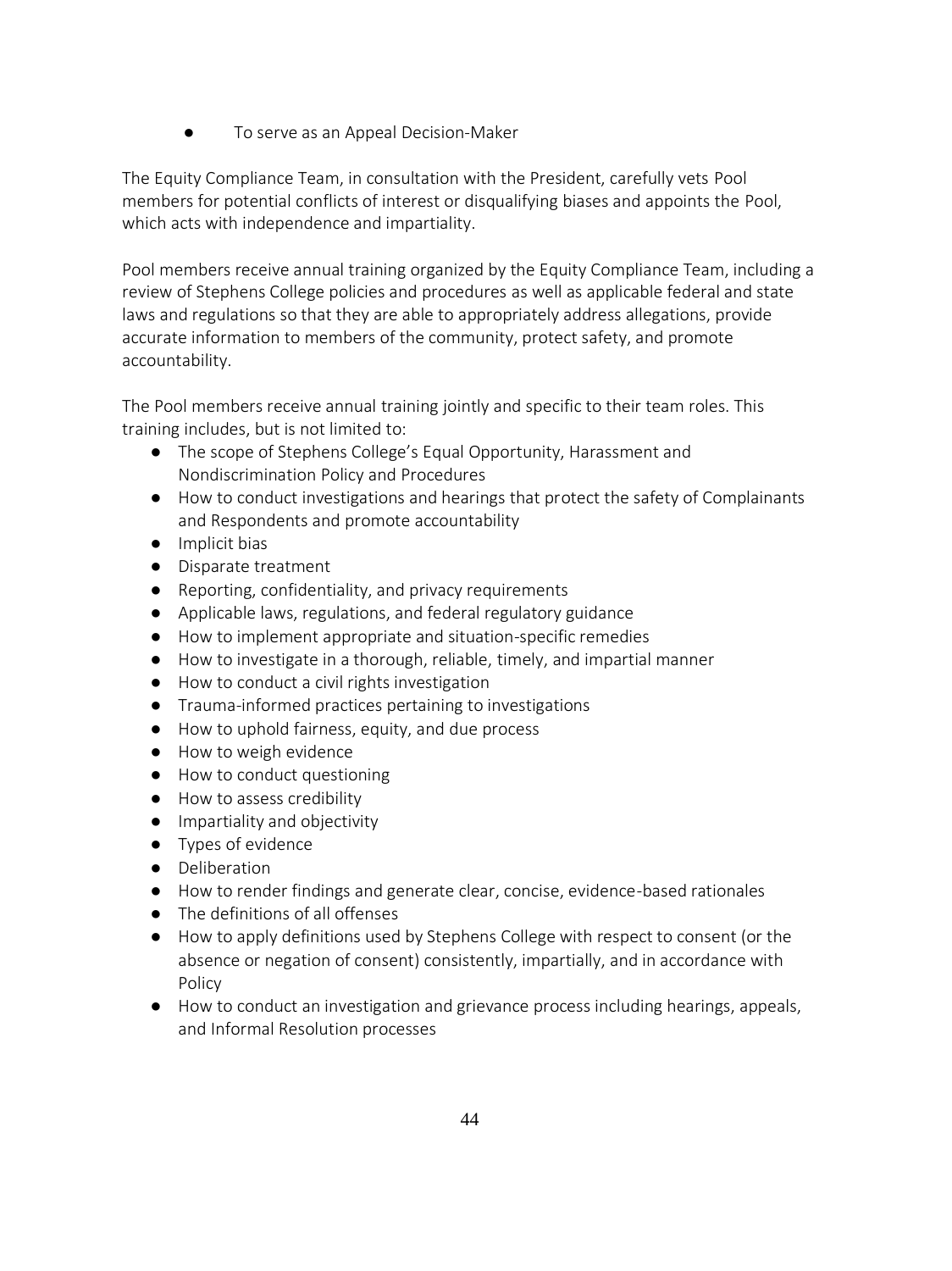- How to serve impartially, by avoiding prejudgment of the facts at issue, conflicts of interest, and bias against Respondents or for Complainants, and on the basis of sex, race, religion, and other protected characteristics
- Any technology to be used
- Issues of relevance of questions and evidence
- Issues of relevance to create an investigation report that fairly summarizes relevant evidence
- How to determine appropriate sanctions in reference to all forms of harassment and discrimination allegations

Pool members are required to participate in this annual training.

The Stephens College Resolution Process Pool includes:

Nine Members Appointed by Position:

- Title IX Coordinator
- Chief Diversity Officer
- ADA/504 Coordinator
- Director of Human Resources
- Associate Vice President for Academic Affairs
- Director of Campus Life
- Vice President for Student Development
- Vice President for Finance and Administration
- Vice President for Academic Affairs

Nine At-Large Members from the campus community also serve in the Pool. At-large pool members are usually appointed to three-year terms that may be repeated. Individuals who are interested in serving in the Pool are encouraged to contact a member of the Equity + Compliance Team.

#### B-4. Counterclaims

Counterclaims by the Respondent may be made in good faith or may instead be motivated by retaliatory intent. Stephens College is obligated to ensure that any process is not abused for retaliatory purposes.

Stephens College permits the filing of counterclaims, but uses the initial assessment, described above, to assess whether the allegations are made in good faith. If they are, the allegations will be processed using the resolution procedures below, typically after resolution of the underlying allegation. Counterclaims made with retaliatory intent will not be permitted.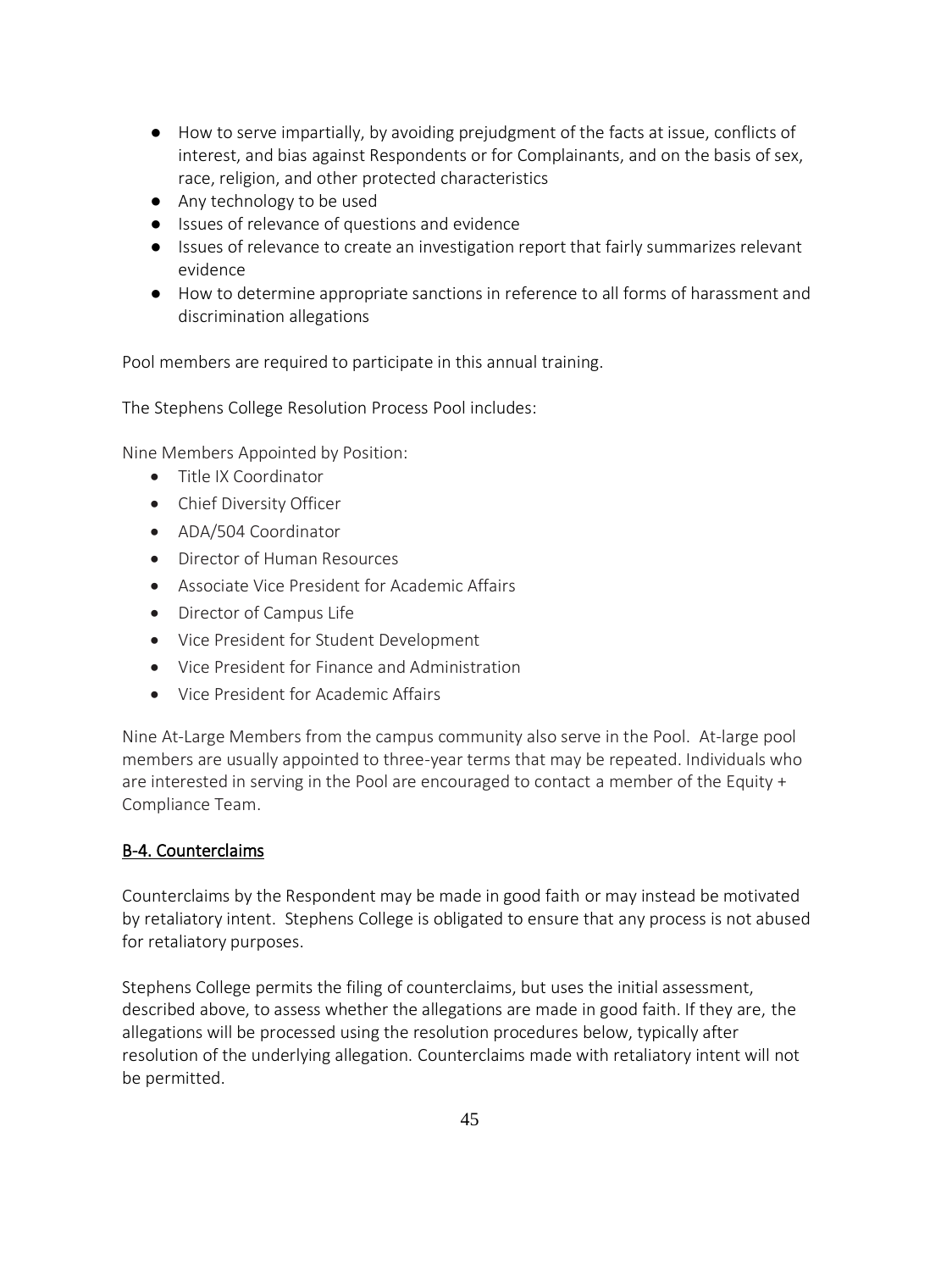A delay in the processing of counterclaims is permitted, accordingly. Occasionally, allegations and counterclaims can be resolved through the same investigation, at the discretion of the Primary Equity Officer. When counterclaims are not made in good faith, they will be considered retaliatory, and may constitute a violation of this Policy.

## B-5. Advisors

## a. Advisor Expectations

Stephens College generally expects an Advisor to adjust their schedule to allow them to attend College meetings when planned, but Stephens College may change scheduled meetings to accommodate an Advisor's inability to attend, if doing so does not cause an unreasonable delay.

Stephens College may also make reasonable provisions to allow an Advisor who cannot attend in person to attend a meeting by telephone, video conferencing, or other similar technologies as may be convenient and available.

Parties whose Advisors are disruptive or who do not abide by Stephens College policies and procedures may face the loss of that Advisor and/or possible Policy violations.

Advisors are expected to consult with their advisees without disrupting Stephens College meetings or interviews. Advisors do not represent parties in the process; their role is only to advise.

### b. Expectations of the Parties with Respect to Advisors

Each party may choose an Advisor<sup>9</sup> who is eligible and available<sup>10</sup> to accompany them throughout the process. The Advisor can be anyone, including an attorney, but should not be someone who is also a witness in the process. A party may elect to change Advisors during the process and is not obligated to use the same Advisor throughout.

The parties are expected to inform the Investigators of the identity of their Advisor at least two (2) business days before the date of their first meeting with the Investigators (or as soon as possible if a more expeditious meeting is necessary or desired).

<sup>&</sup>lt;sup>9</sup> This could include an attorney, advocate, or support person. Witnesses are not entitled to Advisors within the process, though they can be advised externally.

<sup>&</sup>lt;sup>10</sup> "Available" means the party cannot insist on an Advisor who simply doesn't have inclination, time, or availability. Also, the Advisor cannot have institutionally conflicting roles, such as being an Equity Compliance administrator who has an active role in the matter, or a supervisor who must monitor and implement sanctions.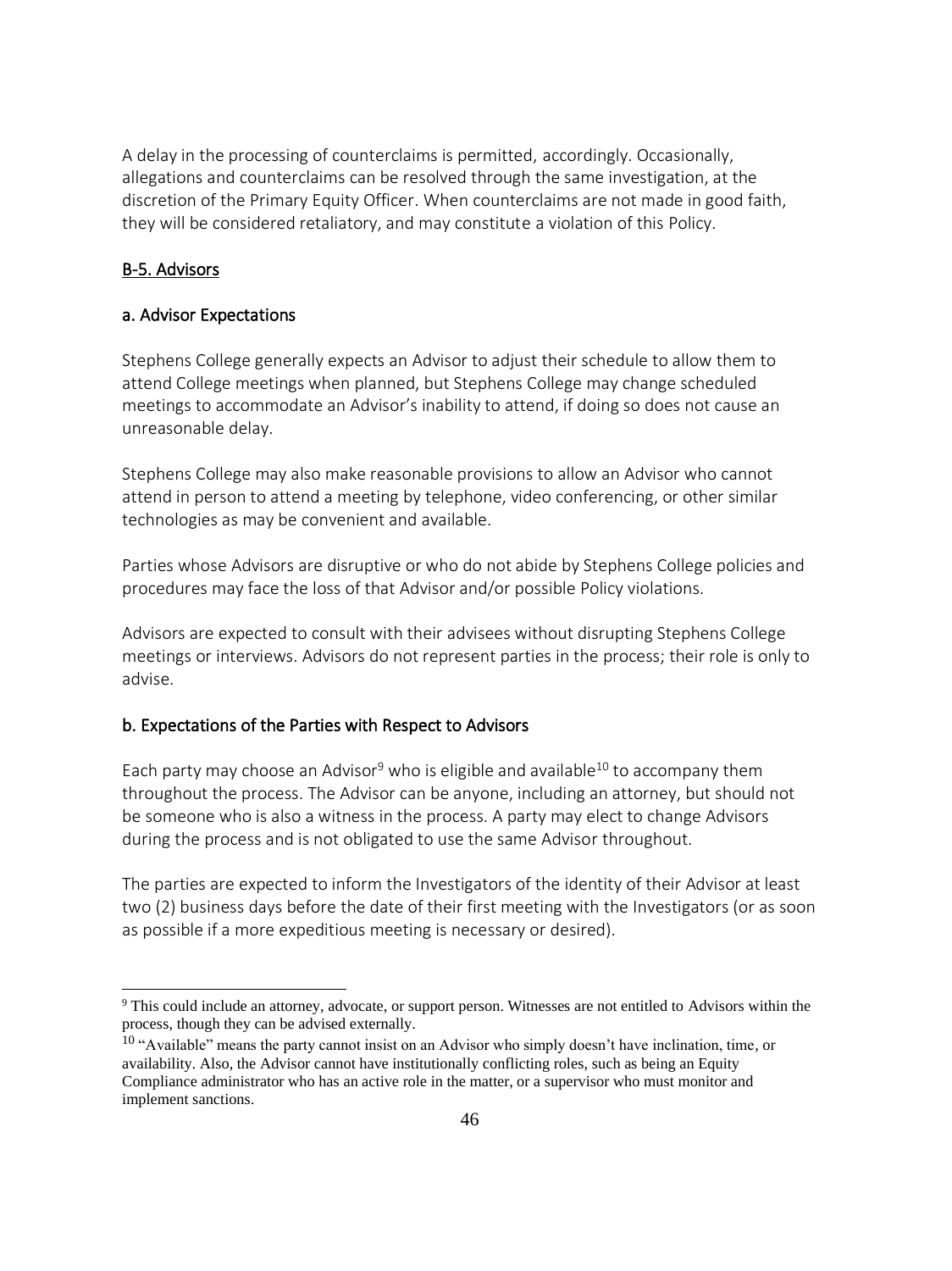The parties are expected to provide timely notice to the Investigators and/or the Primary Equity Officer if they change Advisors at any time.

Upon written request of a party, Stephens College will copy the Advisor on all communications between the College and the party. The Advisor will be asked to sign a nondisclosure agreement (NDA) regarding private, sensitive records.

At the discretion of the Primary Equity Officer, more than one Advisor may be permitted to the parties, upon request. For equity purposes, if one party is allowed another Advisor, the other party must be allowed one to as well.

#### B-6. Resolution Options

Proceedings are private. All persons present at any time during the Resolution Process are expected to maintain the privacy of the proceedings in accord with Stephens College Policy.

While there is an expectation of privacy around what is discussed during interviews, the parties have discretion to share their own experiences with others if they so choose, but are encouraged to discuss with their Advisors first before doing so.

### a. Informal Resolution

Informal Resolution is applicable when the parties voluntarily agree to resolve the matter through facilitated dialogue, mediation, restorative practices, etc. or when the Primary Equity Officer can resolve the matter informally by providing remedies to resolve the situation. The Primary Equity Officer has the discretion to determine if an investigation will be paused, or if it will be limited, or if it will continue during an Informal Resolution Process.

Informal Resolution is an informal process which the parties mutually agree to resolve an allegation. It may be used for less serious, yet inappropriate behaviors and is encouraged as an alternative to the Administrative Resolution Process (described below) to resolve conflicts, as appropriate. The parties must consent to the use of Informal Resolution.

It is not necessary to pursue Informal Resolution first in order to pursue Administrative Resolution, and any party participating in Informal Resolution can stop the process at any time and request the Administrative Resolution process. Further, if an Informal Resolution fails after the resolution is finalized, Administrative Resolution may be pursued.

The Primary Equity Officer determines if Informal Resolution is appropriate, based on the willingness of the parties, the nature of the conduct at issue, and the susceptibility of the conduct to Informal Resolution.

In an Informal Resolution, an administrator or third party facilitates communication among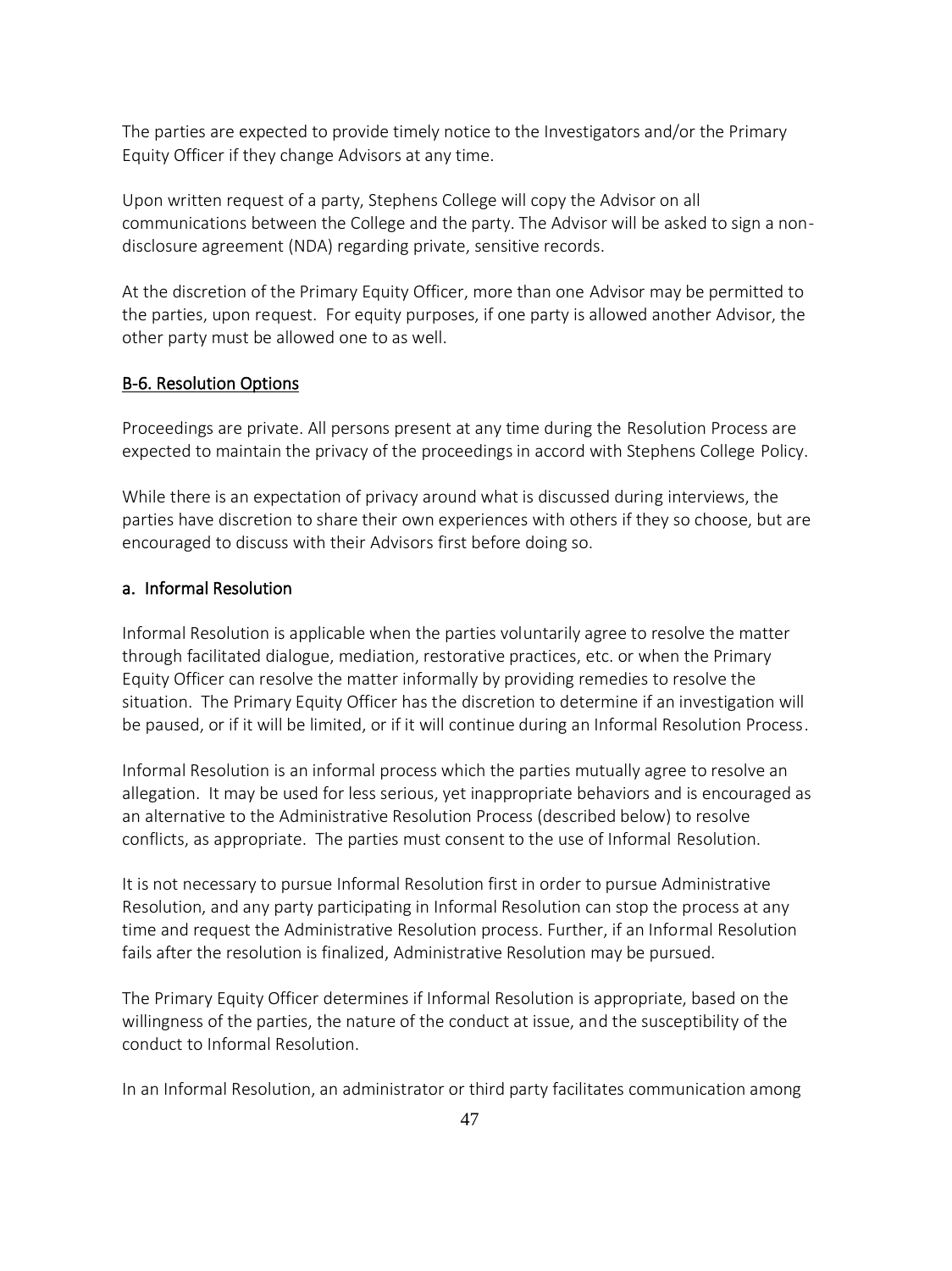the parties to an effective resolution, if possible. Institutionally imposed sanctions are not possible as a result of an Informal Resolution Process, though the parties may agree to accept sanctions and/or appropriate remedies.

The Primary Equity Officer maintains records of any resolution that is reached, and failure to abide by the resolution can result in appropriate enforcement actions.

Informal Resolution is not typically the primary resolution mechanism used to address reports of violent behavior of any kind or in cases of serious violations of policy, though similarly structured conversations may be made available after the Administrative Resolution Process is completed should the parties and the Primary Equity Officer believe it could be beneficial. The results of the Alternative Resolution are not appealable.

### b. Respondent Accepts Responsibility for Alleged Violations

The Respondent may accept responsibility for all or part of the alleged policy violations at any point during the Resolution Process. If the Respondent accepts responsibility, the Primary Equity Officer determines that the individual is in violation of Stephens College policy.

The Primary Equity Officer then determines appropriate sanctions or responsive actions, which are promptly implemented in order to effectively stop the harassment, discrimination, and/or retaliation; prevent its recurrence; and remedy the effects of the conduct, both on the Complainant and the community.

If the Respondent accepts responsibility for all of the alleged policy violations and the Primary Equity Officer has determined appropriate sanctions or responsive actions, to which The Respondent agreed, and which are promptly implemented, the process is over. The Complainant may be consulted on and will be informed of this outcome.

If the Respondent accepts responsibility for some of the alleged policy violations and the Primary Equity Officer has determined appropriate sanctions or responsive actions, to which the Respondent agrees, and which are promptly implemented for those violations, then the remaining allegations will continue to be investigated and resolved through Administrative Resolution. The parties will be informed of this outcome. The parties are still able to seek Informal Resolution on the remaining allegations, subject to the stipulations above.

#### c. Administrative Resolution via an Investigation and Determination

Administrative Resolution can be pursued at any time during the process for any behavior for which the Respondent has not accepted responsibility that would constitute conduct covered by the Equal Opportunity, Harassment, and Nondiscrimination Policy if proven. Administrative Resolution starts with a thorough, reliable, and impartial investigation.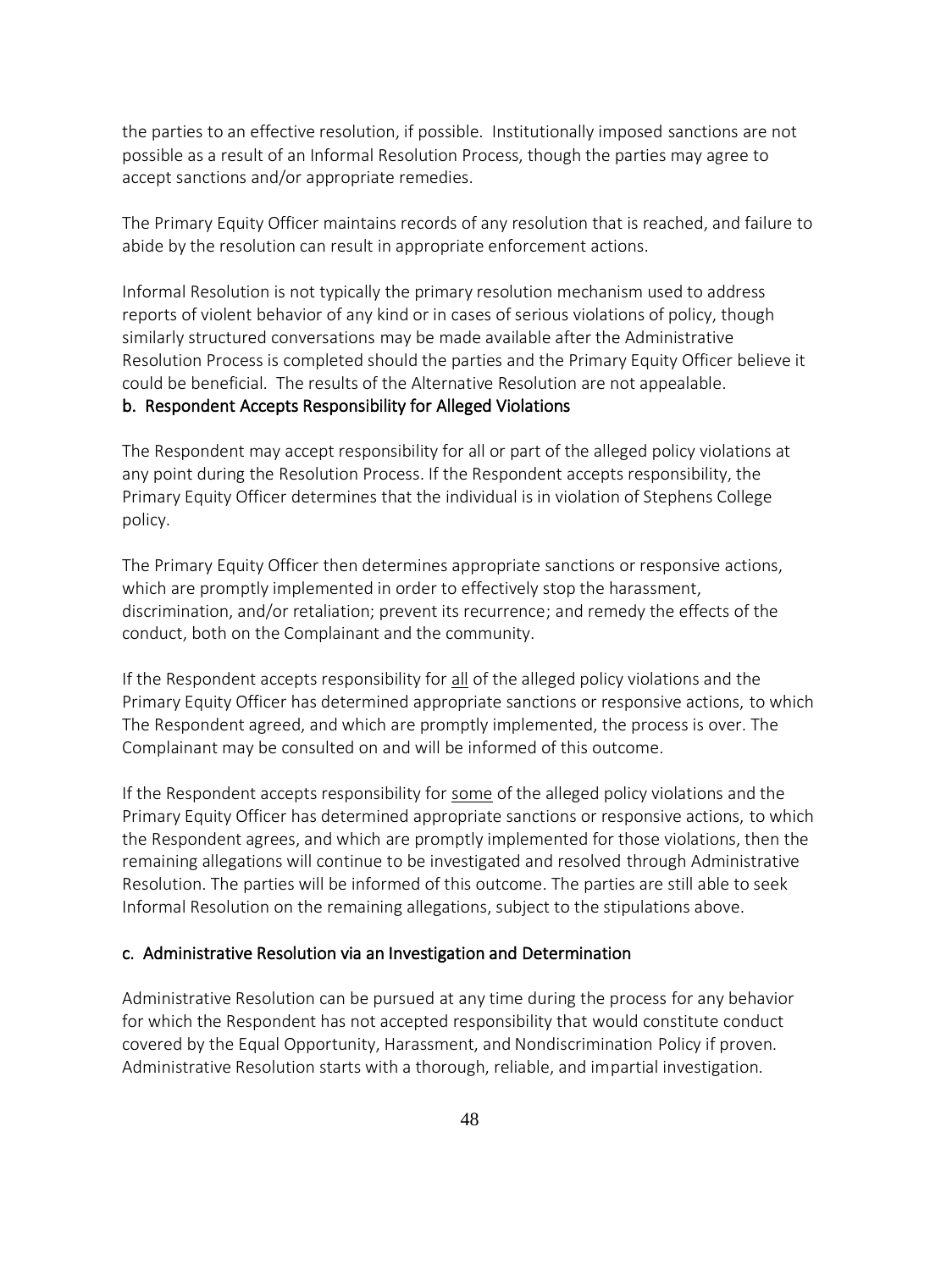If Administrative Resolution is initiated, the Primary Equity Officer will provide written notification of the investigation to the parties at an appropriate time during the investigation. Typically, notice is given at least 72 hours in advance of an interview. Advanced notice facilitates the parties' ability to prepare for the interview and identify and choose an Advisor, if any, to accompany them to the interview.

Notification will include a meaningful summary of the allegations, will be made in writing, and may be delivered by one or more of the following methods: in person or emailed to the parties' Stephens College-issued or designated email account.

Once emailed and/or received in-person, notice will be presumptively delivered. The notification will include the policies allegedly violated, if known at the time. Alternatively, the policies allegedly violated can be provided at a later date, in writing, as the investigation progresses, and details become clearer.

Stephens College aims to complete all investigations within a sixty (60) business-day time period, which can be extended as necessary for appropriate cause by the Primary Equity Officer, with notice to the parties as appropriate. Investigations can take weeks or even months depending on the nature, extent, and complexity of the allegations, availability of witnesses, police involvement, etc.

Once the decision is made to commence an investigation, the Primary Equity Office appoints Pool members to conduct the investigation, usually within two (2) business days of determining that an investigation should proceed.

The Primary Equity Office will vet the assigned Investigator(s) to ensure impartiality by ensuring there are no conflicts of interest or disqualifying bias.

The parties may, at any time during the Resolution Process, raise a concern regarding bias or conflict of interest, and the Primary Equity Officer will determine whether the concern is reasonable and supportable. If so, another Investigator will be assigned and the impact of the bias or conflict, if any, will be remedied. If the bias or conflict relates to the Primary Equity Officer, concerns should be raised with the Stephens College President.

Stephens College will make a good faith effort to complete the investigation as promptly as circumstances permit and will communicate regularly with the parties to update them on the progress and timing of the investigation.

Stephens College may undertake a short delay in its investigation (several days to weeks, to allow evidence collection) when criminal charges based on the same behaviors that invoke the College's Resolution Process are being investigated by law enforcement. The College will promptly resume its investigation and Resolution Process once notified by law enforcement that the initial evidence collection process is complete.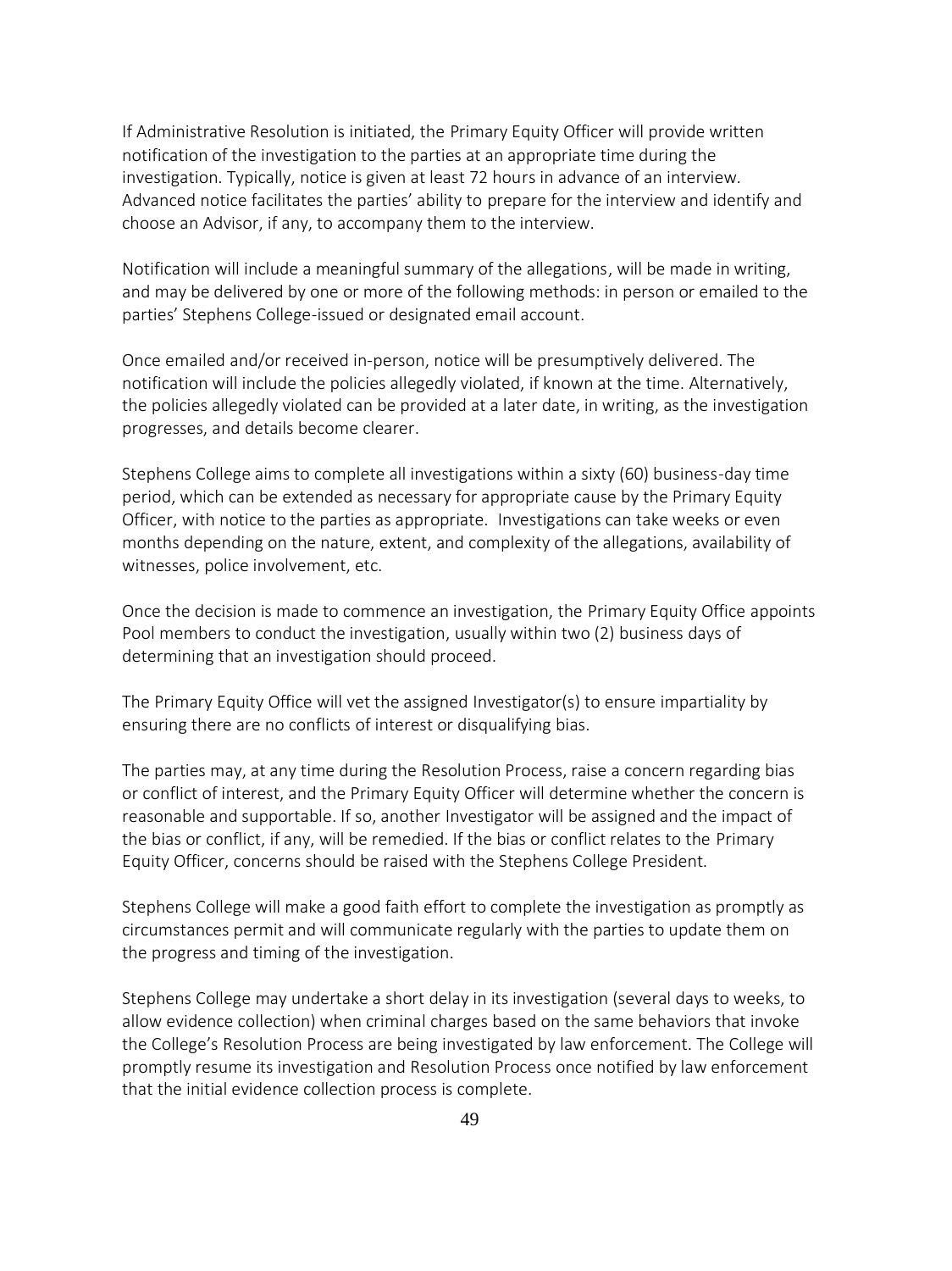Stephens College actions are not typically altered or precluded on the grounds that civil or criminal charges involving the underlying incident(s) have been filed or that criminal charges have been dismissed or reduced.

Investigations involve interviews with all relevant parties and witnesses, obtaining available, relevant evidence, and identifying sources of expert information, as necessary.

All parties have a full and fair opportunity, through the investigation process, to suggest witnesses and questions, to provide evidence, and to fully review and respond to all evidence, on the record.

# B-7. Investigation

The Investigators typically take the following steps, if not already completed (not necessarily in this order):

- Determine the identity and contact information of the Complainant
- In coordination with institutional partners (e.g., the Primary Equity Officer), initiate or assist with any necessary supportive measures
- Identify all policies implicated by the alleged misconduct
- Assist the Primary Equity Office with conducting an initial assessment to determine if there is reasonable cause to believe the Respondent has violated policy
- If there is insufficient evidence to support reasonable cause, the process is closed with no further action
- Commence a thorough, reliable, and impartial investigation by developing a strategic investigation plan, including a witness list, evidence list, intended investigation timeframe, and order of interviews for all parties and witnesses
- Meet with the Complainant to finalize their statement, if necessary
- Prepare the initial Notice of Investigation and Allegations (NOIA) on the basis of the initial assessment. Notice may be one step or multiple steps, depending on how the investigation unfolds, and potential policy violations may be added or dropped as more is learned. Investigators will update the NOIA accordingly and provide it to the parties.
- Notice should inform the parties of their right to have the assistance of a Pool member as a process Advisor appointed by Stephens College or an Advisor of their choosing present for all meetings attended by the advisee
- When formal notice is given, it should provide the parties with a written description of the alleged violation(s), a list of all policies allegedly violated, a description of the applicable procedures, and a statement of the potential sanctions/responsive actions that could result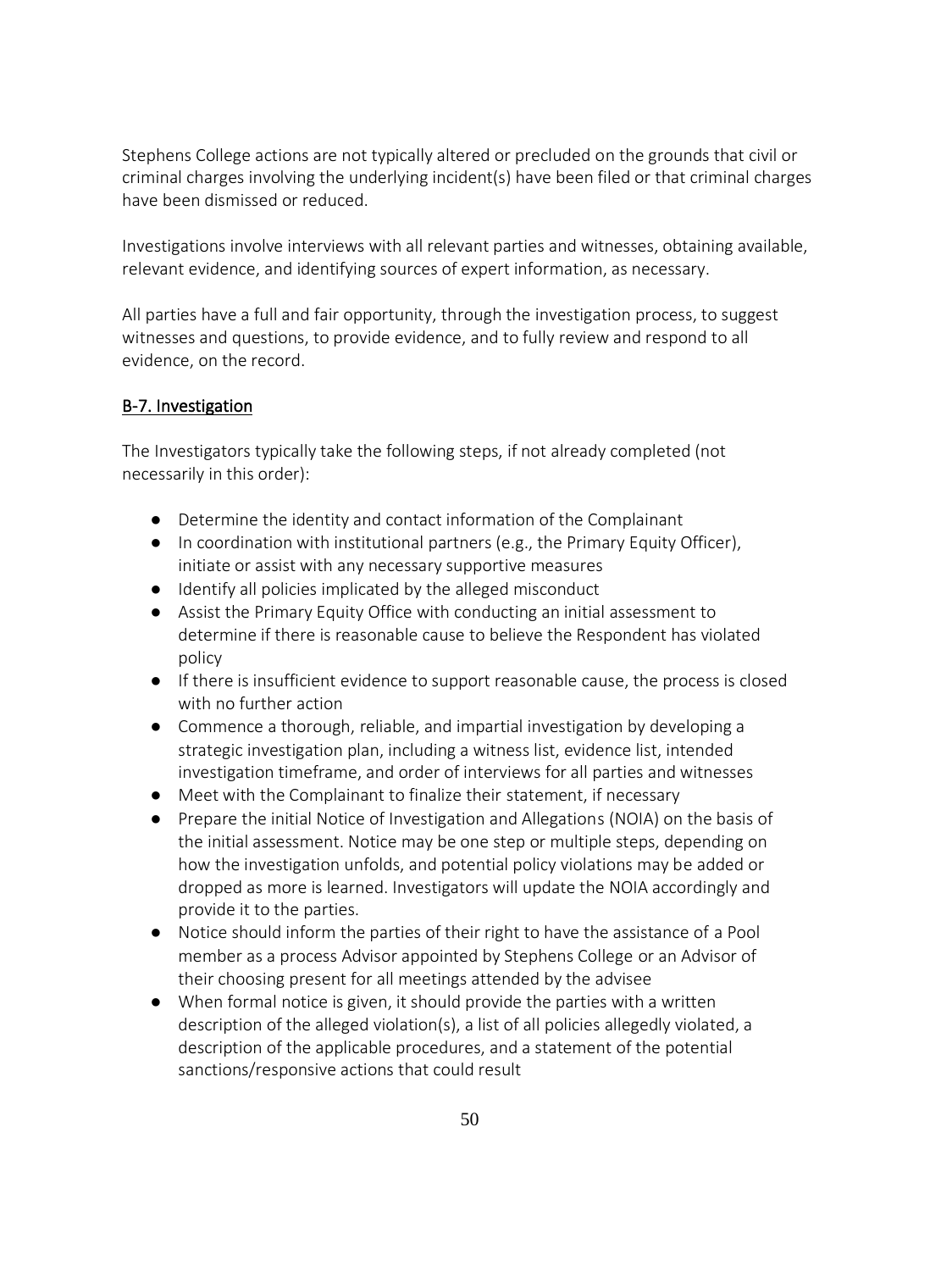- Give an instruction to the parties to preserve any evidence that is directly related to the allegations
- Provide each part and witnesses with an opportunity to review and verify the Investigator's summary notes from interviews and meetings with that specific party or witness
- Make good faith efforts to notify each party of any meeting or interview involving another party, in advance when possible
- Interview all relevant individuals and conduct follow-up interviews as necessary
- Allow each party the opportunity to suggest questions they wish for the Investigators to ask the other party and witnesses
- Complete the investigation promptly and without unreasonable deviation from the intended timeline
- Provide regular status updates to the parties throughout the investigation
- Prior to the conclusion of the investigation, summarize for the parties the list of witnesses whose information will be used to render a finding
- Write a comprehensive investigation report fully summarizing the investigation and all evidence
- Provide parties with a copy of the draft investigation report when it is completed, including all relevant evidence, analysis, credibility assessments, and recommended finding(s)
- Provide each party with a full and fair opportunity to respond to the report in writing within seven (7) business days and incorporate that response, if any, into the report
- Investigators may choose to respond in writing in the report to the responses of the parties, and/or to share the responses between the parties for their responses, while also ensuring that they do not create a never-ending feedback loop
- Gather, assess, and synthesize evidence into a final report to provide to the Primary Equity Officer. The investigation report will not include a finding, conclusion, determination, or recommendation, but instead present the evidence for the Decision-Maker's review and determination.

# B-8. Determination

Within five (5) business days of receiving the Investigator's report and recommendation, a trained, designated Decision-Maker from the Pool reviews the report and all responses, and then makes the final determination on the basis of the preponderance of the evidence.

If the record is incomplete, the Decision-Maker may direct a re-opening of the investigation, or may direct or conduct any additional inquiry necessary, including informally meeting with the parties or any witnesses, if needed.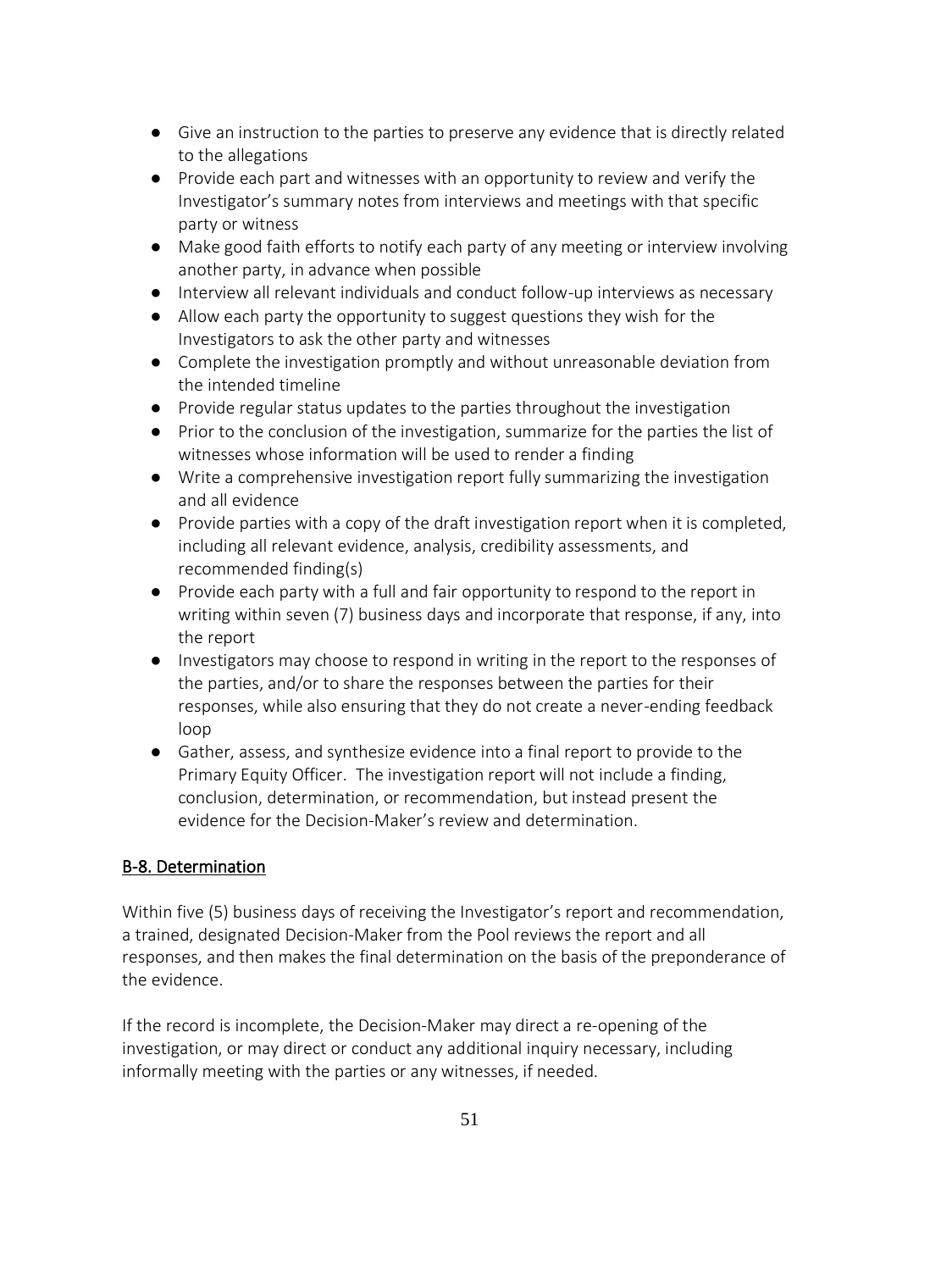The Decision-Maker may invite and consider impact and/or mitigation statements from the parties if and when determining appropriate sanctions, if any.

#### B-9. Additional Details of the Investigation Process

#### a. Witness Responsibilities

Witnesses (as distinguished from the parties) who are Stephens College faculty or staff are expected to cooperate with and participate in the College's investigation and Resolution Process. Failure of a witness to cooperate with and/or participate in the investigation or Resolution Process constitutes a violation of Policy and may be subject to discipline.

#### b. Remote Processes

Parties and witnesses may be interviewed remotely by phone, video conferencing, or similar technologies if the Investigators and/or Decision-Maker determine that timeliness, efficiency, or other causes dictate a need for remote interviewing. Witnesses may also provide written statements in lieu of interviews, or respond to questions in writing, if deemed appropriate by the Investigators, though this approach is not ideal. When remote technologies are used, Stephens College makes reasonable efforts to ensure privacy, and ensures that any technology does not work to the detriment of any party or subject them to unfairness.

#### c. Recording

No unauthorized audio or video recording of any kind is permitted during the Resolution Process including investigation interviews. If Investigators elect to audio and/or video record interviews, all involved parties will be made aware of audio and/or video recording.

### d. Evidence

Any evidence that is relevant and credible may be considered, including an individual's prior misconduct history as well as evidence indicating a pattern of misconduct, subject to the limitation in (e.) below. The process should exclude irrelevant or immaterial evidence and may disregard evidence lacking in credibility or that is improperly prejudicial.

### e. Prior Sexual History/Patterns

Unless the Title IX Coordinator determines it is appropriate, the investigation and the finding do not consider: (1) incidents not directly related to the possible violation(s), unless they evidence a pattern; (2) the irrelevant sexual history of the parties (though there may be a limited exception made with regard to the sexual history between the parties); (3) irrelevant character evidence.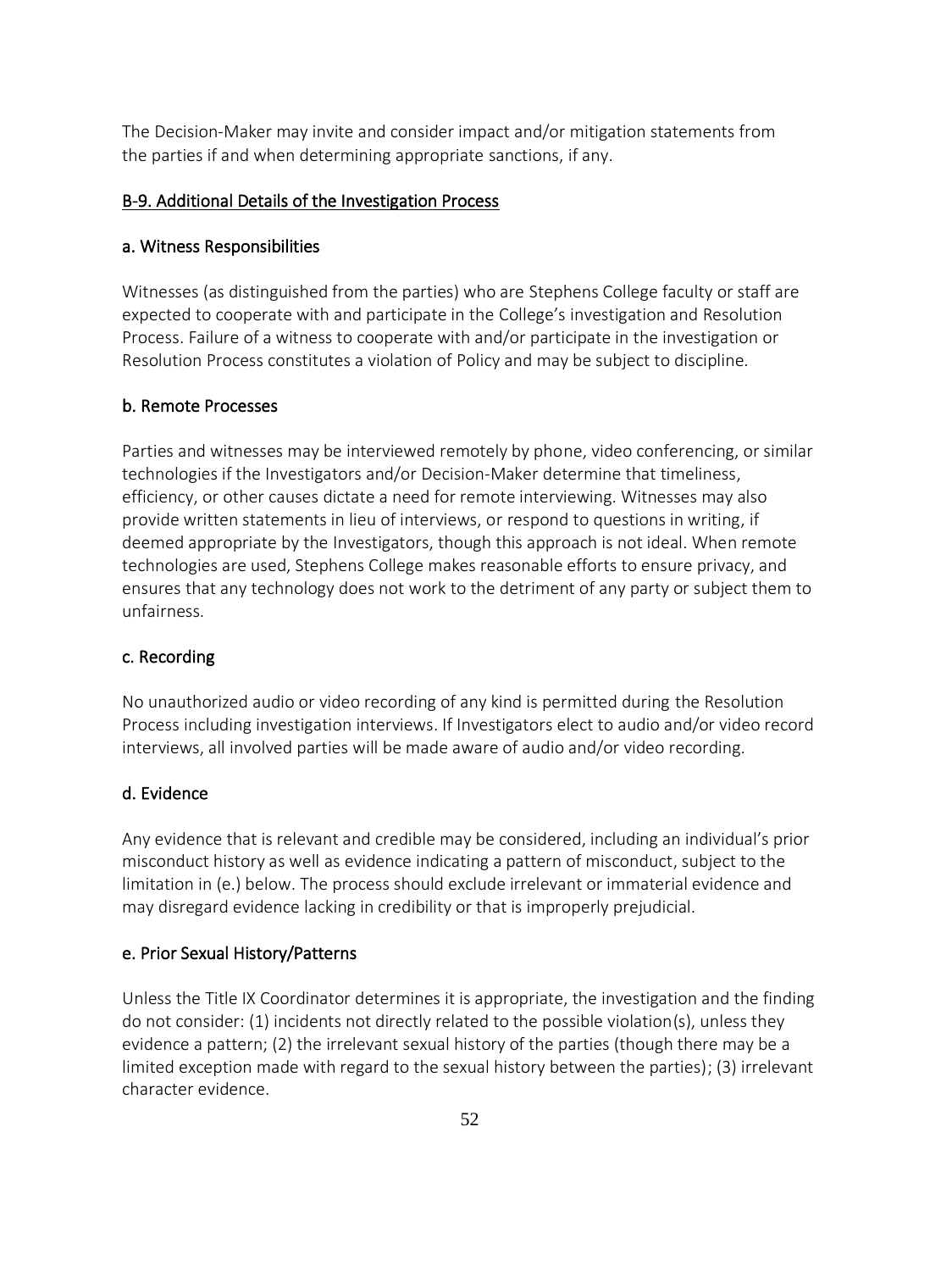# f. Previous Allegations/Violations

While previous conduct violations by the Respondent are not generally admissible as information supporting the current allegation, the Investigators may supply the Primary Equity Officer with information about previous good faith allegations and/or findings, when that information suggests potential pattern and/or predatory conduct.

Previous disciplinary action of any kind involving the Respondent may be considered in determining the appropriate sanctions.

Character witnesses or evidence may be offered. The investigation and Decision-Maker will determine if the character evidence is relevant. If so, it may be considered. If not, it will be excluded.

# g. Notification of Outcome

If the Respondent admits to the violation(s), or is found in violation, the Primary Equity Officer, in consultation with other administrators as appropriate, determines sanctions and/or responsive actions, which are promptly implemented in order to effectively stop the harassment, discrimination, and/or retaliation; prevent its recurrence; and remedy the effects of the discriminatory conduct, both on the Complainant and the community.

The Primary Equity Officer informs the parties of the determination within two (2) business days of the resolution, ideally simultaneously, but without significant time delay between notifications. Notifications are made in writing and may be delivered in person or emailed to the parties' Stephens College-issued or designated email account. Once emailed and/or received in-person, notice is presumptively delivered.

The Notification of Outcome specifies the finding for each alleged policy violation, any sanctions that may result which the College is permitted to share pursuant to state or federal law, and the rationale supporting the findings to the extent the College is permitted to share under state or federal law.

The notice will detail when the determination is considered final (see section B-12 Appeals below) and will detail any changes that are made prior to finalization.

Unless based on an acceptance of violation by the Respondent, the determination may be appealed by either party. The Notification of Outcome also includes the grounds on which the parties may appeal and the steps the parties may take to request an appeal of the findings. More information about the appeal procedures can be found in Section B-12.

## B-10. Sanctions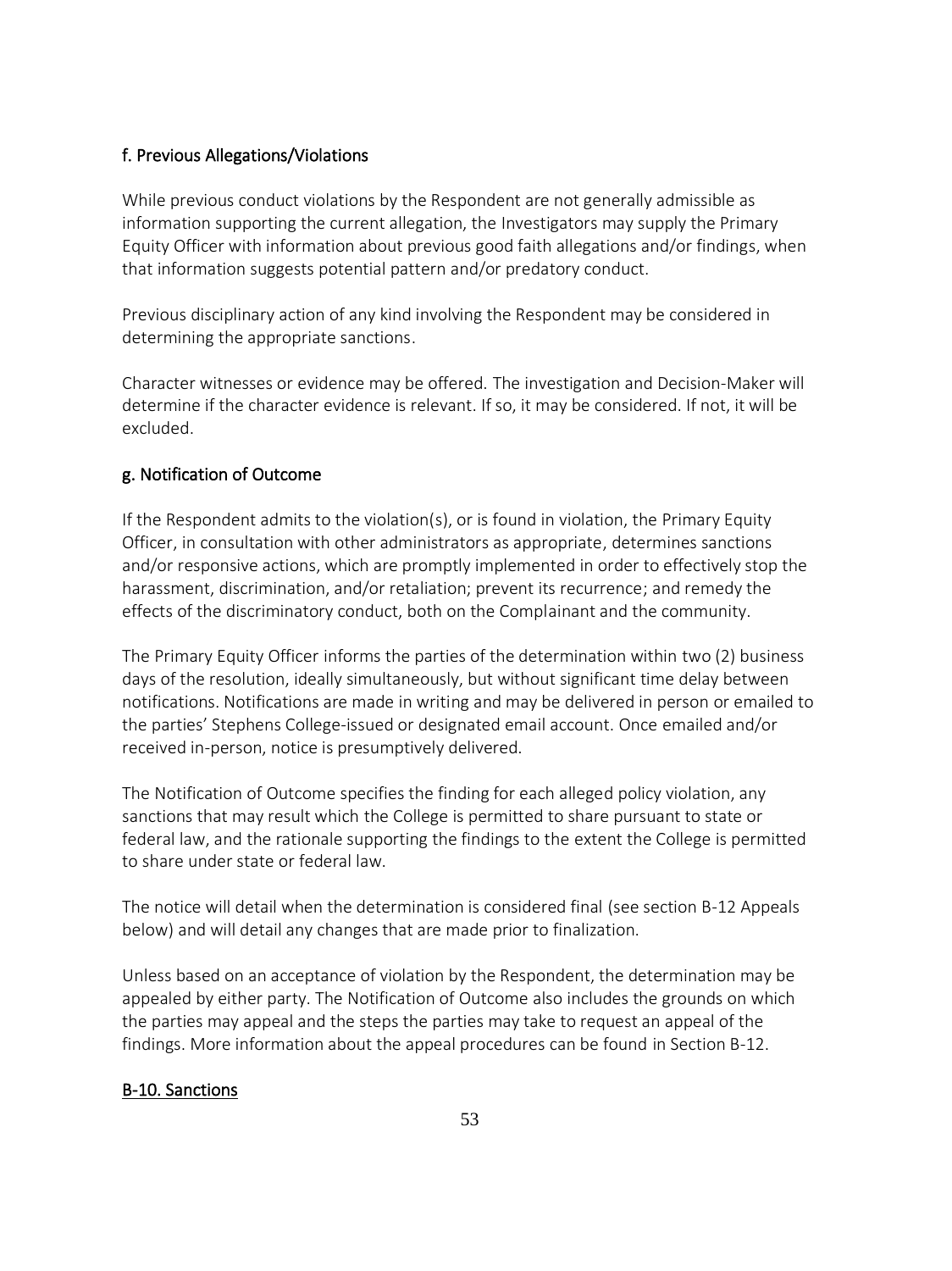Factors considered when determining any sanctions/responsive actions may include, but are not limited to:

- The nature, severity of, and circumstances surrounding the violation(s)
- An individual's disciplinary history
- Previous allegations or allegations involving similar conduct
- The need for sanctions/responsive actions to bring an end to the discrimination, harassment, and/or retaliation
- The need for sanctions/responsive actions to prevent the future recurrence of discrimination, harassment, and/or retaliation
- The need to remedy the effects of the discrimination, harassment, and/or retaliation on the Complainant and the community
- The impact on the parties
- Any other information deemed relevant by the Primary Equity Officer

The sanctions will be implemented as soon as is feasible. The sanctions described in this Policy are not exclusive of, and may be in addition to, other actions taken, or sanctions imposed by outside authorities.

## a. Student Sanctions

The following are the common sanctions that may be imposed upon students singly or in combination:

- o Warning: A formal statement that the conduct was unacceptable and a warning that further violation of any Stephens College policy, procedure, or directive will result in more severe sanctions/responsive actions.
- o Required Counseling: A mandate to meet with and engage in either Stephens College-sponsored or external counseling to better comprehend the misconduct and its effect.
- o Probation: A written reprimand for violation of institutional policy, providing for more severe disciplinary sanctions in the event that the student is found in violation of any institutional policy, procedure or directive within a specified period of time. Terms of the probation will be articulated and may include denial of specified social privileges, exclusion from co-curricular activities, exclusion from designated areas of campus, no-contact orders, and/or other measures deemed appropriate.
- o Suspension: Termination of student status for a definite period of time not to exceed two years, and/or until specific criteria are met. Students who return from suspension are automatically placed on probation through the remainder of their tenure as a student at Stephens College.
- o Expulsion: Permanent termination of student status and revocation of rights to be on campus for any reason or to attend Stephens College-sponsored events.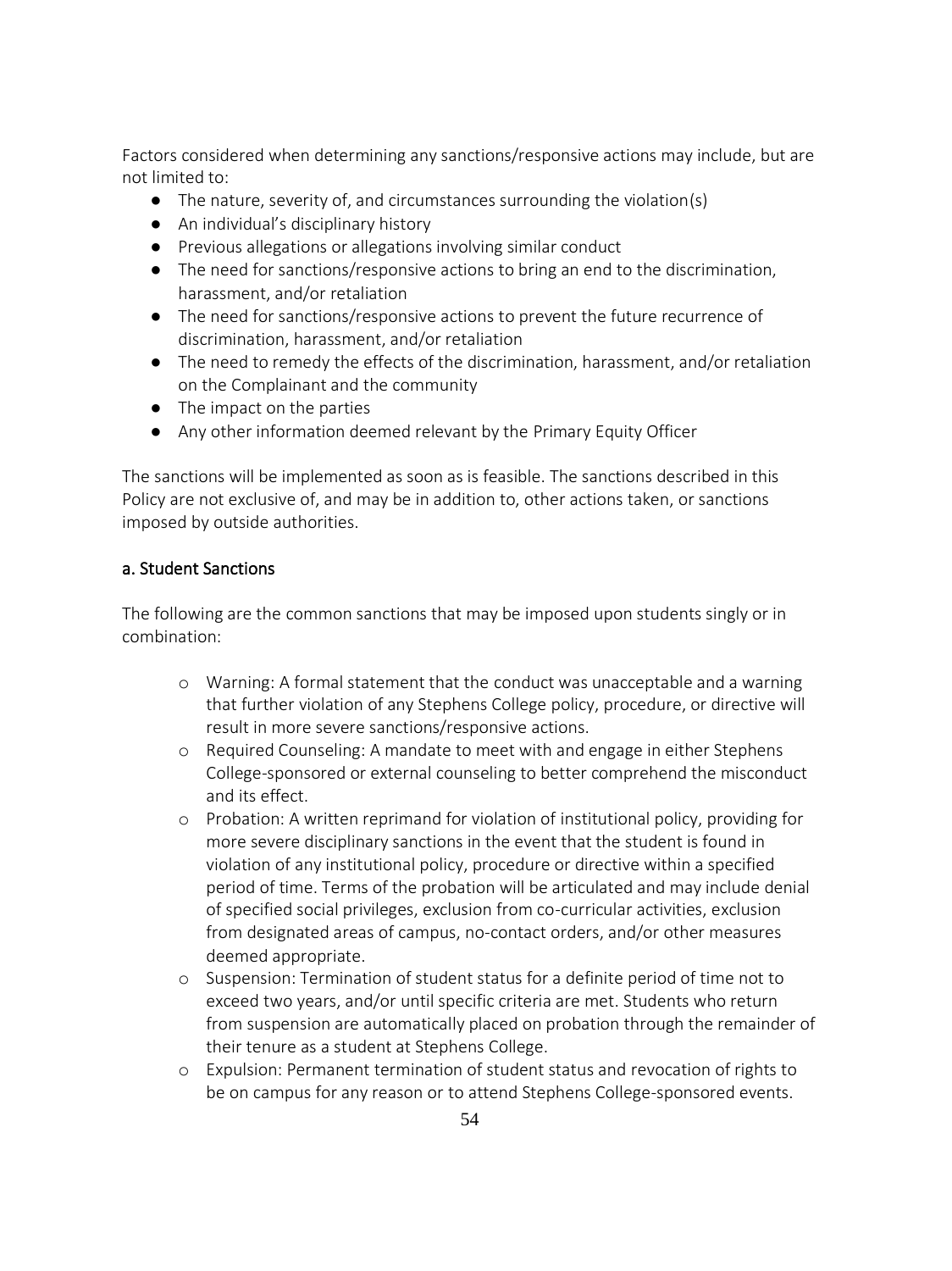This conduct will be noted permanently as a Conduct Expulsion on the student's official transcript.

- o Withholding Diploma: Stephens College may withhold a student's diploma for a specified period of time, and/or deny a student participation in commencement activities as a sanction if the student is found responsible for an alleged violation.
- o Revocation of Degree: Stephens College reserves the right to revoke a degree previously awarded from the College for fraud, misrepresentation, or other violation of Stephens College policies, procedures, or directives in obtaining the degree, or for other serious violations committed by a student prior to graduation.
- o Other Actions: In addition to or in place of the above sanctions, Stephens College may assign any other sanctions as deemed appropriate.

#### b. Student Organization Sanctions

The following are the common sanctions that may be imposed upon student organizations singly or in combination:

- o Warning: A formal statement that the conduct was unacceptable and a warning that further violation of any Stephens College policy, procedure, or directive will result in more severe sanctions/responsive actions.
- o Probation: A written reprimand for violation of institutional policy, providing for more severe disciplinary sanctions in the event that the organization is found in violation of any institutional policy, procedure or directive within a specified period of time. Terms of the probation will be articulated and may include denial of specified social and event privileges, denial of Stephens College funds, ineligibility for honors and awards, restrictions on new member recruitment, nocontact orders, and/or other measures deemed appropriate.
- o Suspension: Termination of student organization recognition for a definite period of time not to exceed two years, and/or until specific criteria are met. During the suspension period, a student organization may not conduct any formal or informal business or participate in Stephens College-related activities, whether they occur on- or off-campus. Re-recognition is possible, but not guaranteed and will only be considered after the end of the suspension period and based on meeting all re-recognition criteria and obtaining clearance from Stephens College.
- o Expulsion: Permanent termination of student organization recognition and revocation of privilege to congregate and conduct business on campus as an organization for any reason.
- o Loss of Privileges: Restricted from accessing specific Stephens College privileges for a specified period of time.
- o Other Actions: In addition to or in place of the above sanctions, Stephens College may assign any other sanctions as deemed appropriate.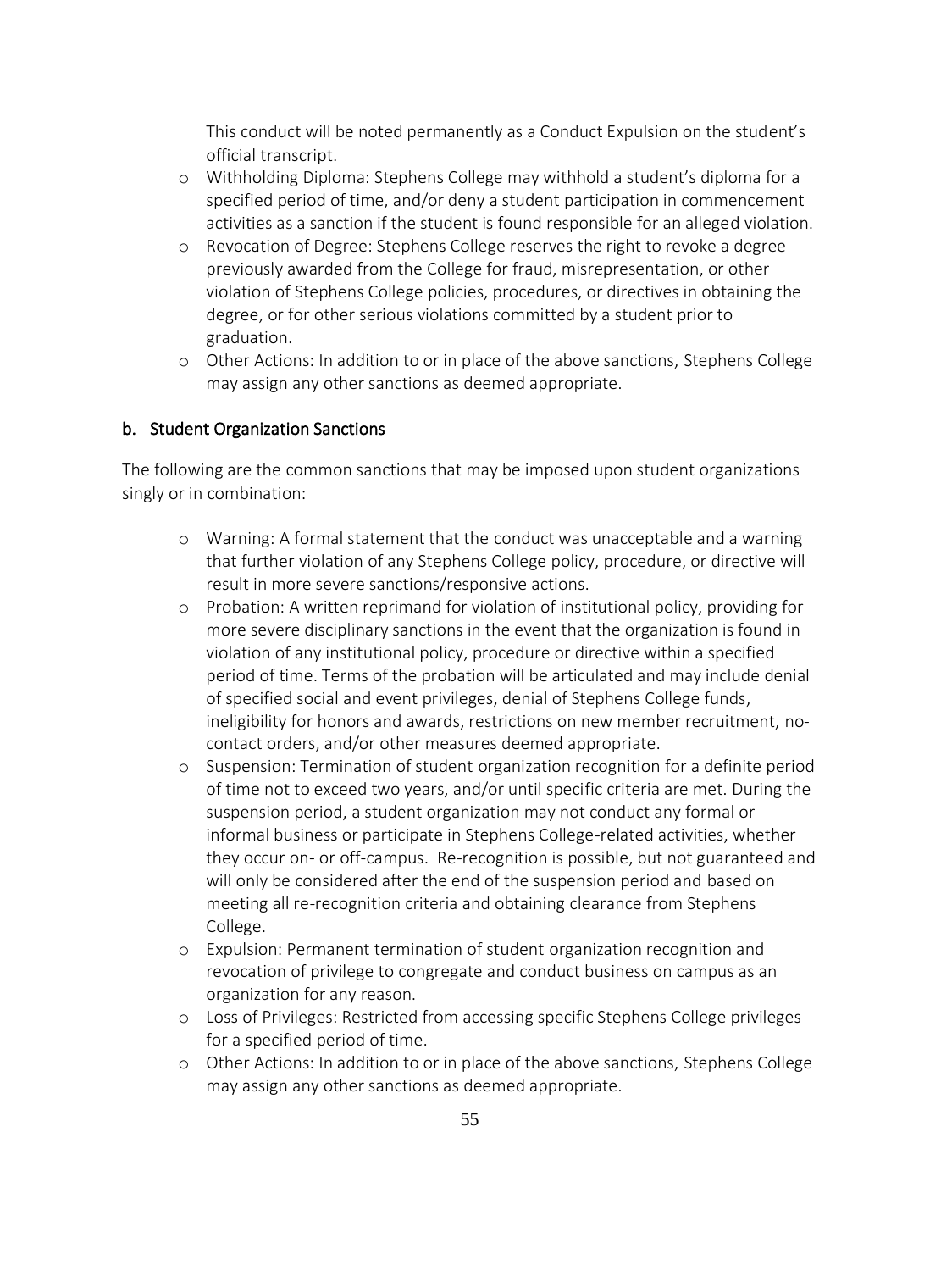## c. Employee Sanctions/Responsive/Corrective Actions

Responsive actions for an employee who has engaged in harassment, discrimination, and/or retaliation include:

- Verbal or Written Warning
- Enhanced Supervision, Observation, or Review
- Performance Improvement Plan/Management Process
- Required Counseling
- Required Training or Education
- Probation
- Denial of Pay Increase/Pay Grade
- Loss of Oversight or Supervisory Responsibility
- Demotion
- Transfer
- Reassignment
- Delay of Tenure Track Progress
- Assignment of New Supervisor
- Restriction of Stipends, Research, and/or Professional Development Resources
- Suspension with Pay
- Suspension without Pay
- Termination
- Other Actions: In addition to or in place of the above sanctions/responsive actions, Stephens College may assign any other responsive actions as deemed appropriate.

### B-11. Withdrawal or Resignation while Charges are Pending

## a. Students

Stephens College does not permit a student to withdraw if that student has an allegation pending for violation of the Equal Opportunity, Harassment, and Nondiscrimination Policy. The College may place a hold, bar access to an official transcript, and/or prohibit graduation as necessary to permit the Resolution Process to be completed.

### b. Employees

Should an employee resign with unresolved allegations pending, the records of the Primary Equity Officer will reflect that status, and any Stephens College responses to future inquiries regarding employment references for that individual will include the former employee's unresolved status and whether the employee is eligible for rehire.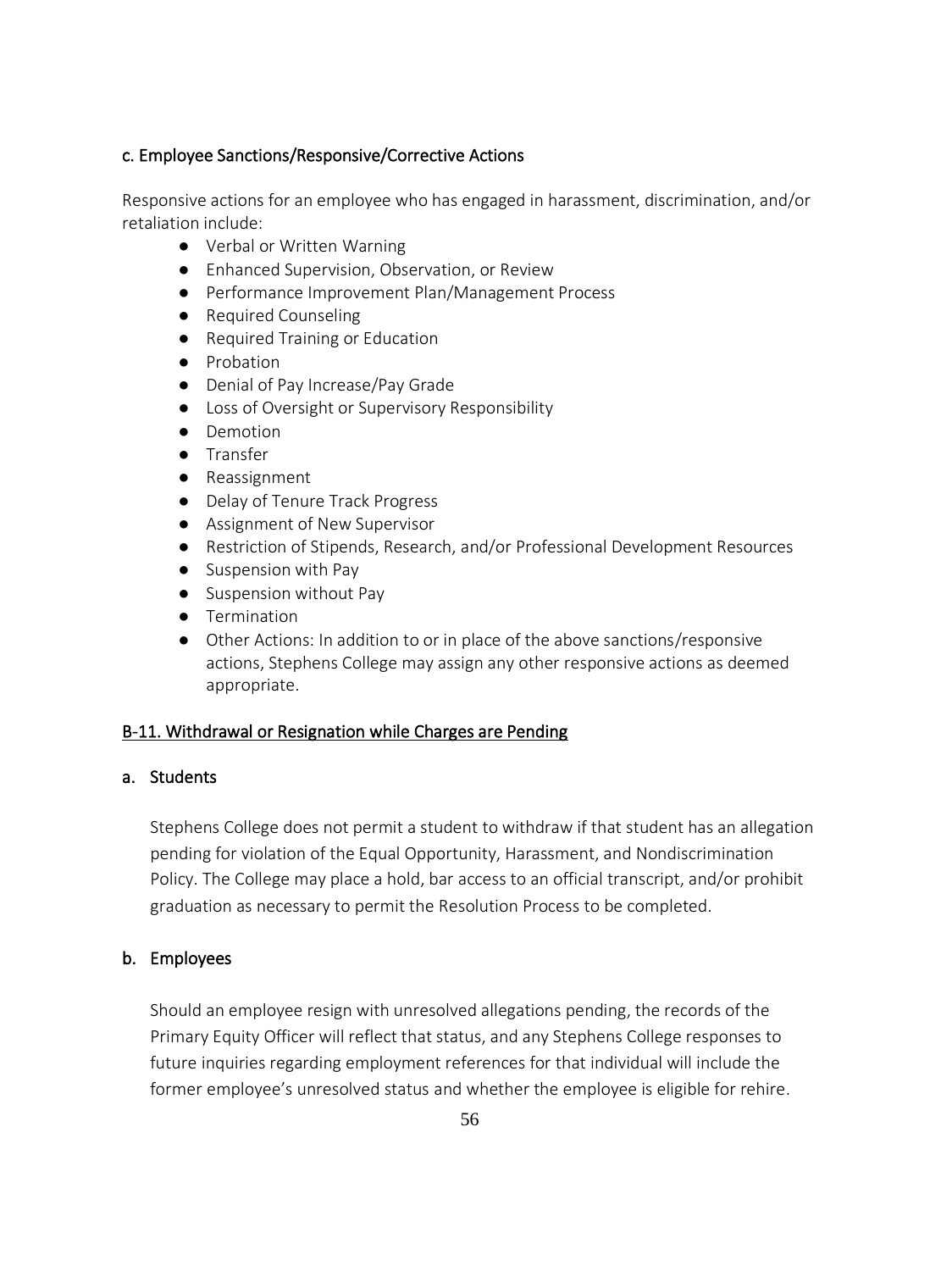# B-12. Appeals

All requests for appeal consideration must be submitted in writing to the Primary Equity Officer within five (5) business days of the delivery of the written finding of the Decision-Maker.

An Appeal Decision-Maker chosen from the Pool will be designated by the Primary Equity Officer from those who have not previously been involved in the process. Any party may appeal, but appeals are limited to the following grounds:

- 1) A procedural error or omission occurred that significantly impacted the outcome (e.g., substantiated bias, material deviation from established procedures)
- 2) To consider new evidence, unknown or unavailable during the investigation, that could substantially impact the original finding or sanction. A summary of this new evidence and its potential impact must be included in the appeal

When any party requests an appeal, the Primary Equity Officer will share the appeal request with all other parties or other appropriate persons such as the Investigators, who may file a response within three (3) business days. Another party may also bring their own appeal on separate grounds.

If new grounds are raised, the original appealing party will be permitted to submit a written response to these new grounds within five (5) business days. These responses or appeal requests will be shared with each party. The Appeal Decision-Maker will review the appeal request(s) within five (5) business days of completing the pre-appeal exchange of materials. If grounds are not sufficient for an appeal, or the appeal is not timely, the Appeal Decision-Maker dismisses the appeal.

When the Appeal Decision-Maker finds that at least one of the grounds is met by at least one party, additional principles governing the review of appeals include the following:

- Decisions by the Appeal Decision-Maker are to be deferential to the original decision, making changes to the finding only when there is clear error and to the sanctions/responsive actions only if there is compelling justification to do so.
- Appeals are not intended to be full re-hearings (de novo) of the allegations. In most cases, appeals are confined to a review of the written documentation or record of the investigation and pertinent documentation regarding the grounds for appeal.
- An appeal is not an opportunity for the Appeal Decision-Maker to substitute their judgment for that of the original Investigators or Decision-Maker merely because they disagree with the finding and/or sanction(s).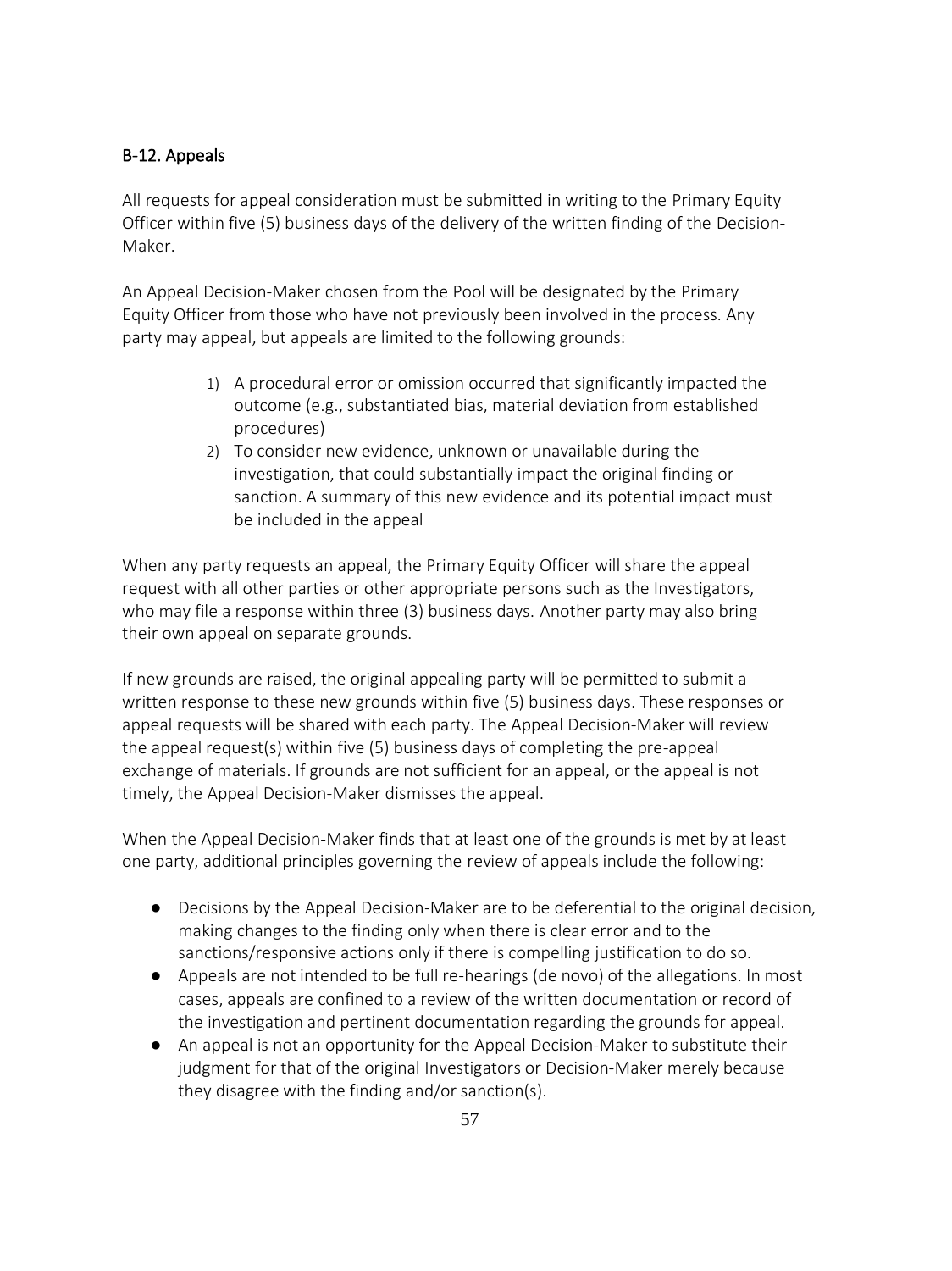- Appeals granted based on new evidence should normally be remanded to the Investigators for reconsideration. Other appeals should be remanded at the discretion of the Appeal Decision-Maker.
- Sanctions imposed as the result of the Administrative Resolution are implemented immediately unless the Primary Equity Officer stays their implementation in extraordinary circumstances, pending the outcome of the appeal.
	- o For students: Graduation, study abroad, internships/ externships, etc., do NOT in and of themselves constitute exigent circumstances, and students may not be able to participate in those activities during their appeal.
- All parties will be informed in writing within five (5) business days of the outcome of the appeal without significant time delay between notifications, and in accordance with the standards for Notice of Outcome as defined above.
- Once an appeal is decided, the outcome is final; further appeals are not permitted, even if a decision or sanction is changed on remand.
- In rare cases when a procedural error cannot be cured by the original Investigators and/or Decision-Maker (as in cases of bias), the Appeal Decision-Maker may recommend a new investigation and/or Administrative Resolution process, including a new Decision-Maker.
- The results of a new Administrative Resolution process can be appealed once, on any of the three applicable grounds for appeals.
- In cases in which the appeal results in Respondent's reinstatement to Stephens College or resumption of privileges, all reasonable attempts will be made to restore the Respondent to their prior status, recognizing that some opportunities lost may be irreparable.

# B-13. Long-Term Remedies/Actions

Following the conclusion of the Resolution Process, and in addition to any sanctions implemented, the Primary Equity Officer may implement long-term remedies or actions with respect to the parties and/or the campus community to stop the harassment, discrimination, and/or retaliation; remedy its effects; and prevent its reoccurrence.

These remedies/actions may include, but are not limited to:

- Referral to counseling and health services
- Referral to the Employee Assistance Program
- Education to the community
- Permanent alteration of housing assignments
- Permanent alteration of work arrangements for employees
- Provision of campus safety escorts
- Climate surveys
- Policy modification
- Provision of transportation assistance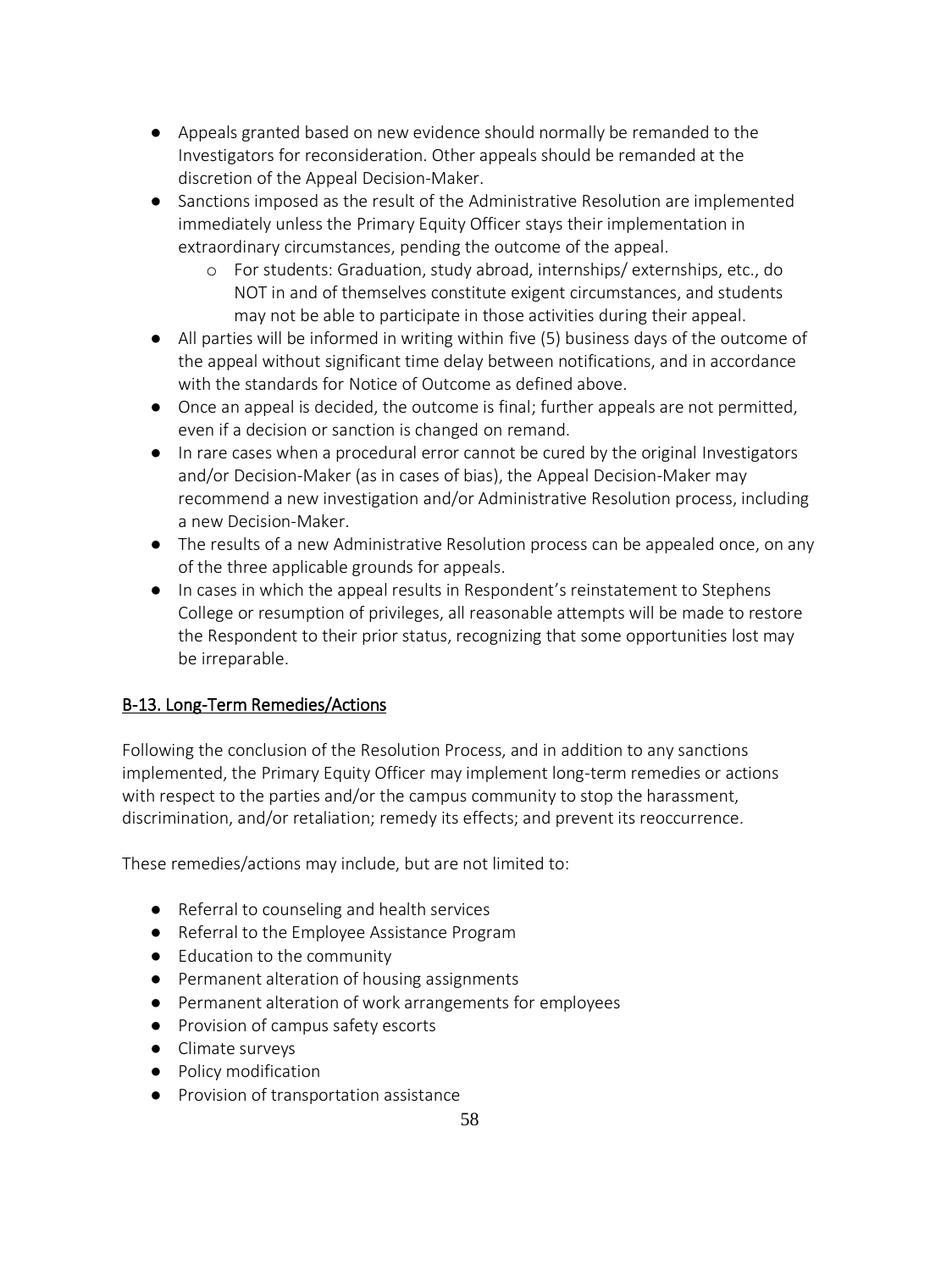- Implementation of long-term contact limitations between the parties
- Implementation of adjustments to academic deadlines, course schedules, etc.

At the discretion of the Primary Equity Officer, long-term remedies may also be provided to the Complainant even if no policy violation is found.

When no policy violation is found, the Primary Equity Officer will address any remedial requirements owed by Stephens College to the Respondent.

# B-14. Failure to Complete Sanctions/Comply with Interim and Long-Term Remedies/Responsive Actions

All Respondents are expected to comply with conduct sanctions, responsive actions, and corrective actions within the timeframe specified by the Primary Equity Officer.

Failure to abide by the sanction(s)/action(s) imposed by the date specified, whether by refusal, neglect, or any other reason, may result in additional sanctions and responsive/corrective actions, including suspension, expulsion, and/or termination from Stephens College.

Supervisors are expected to enforce completion of sanctions/responsive actions for their employees.

A suspension will only be lifted when compliance is achieved to the satisfaction of the Primary Equity Officer.

# B-15. Recordkeeping

In implementing this Policy, records of all allegations, investigations, resolutions, and determinations will be kept by the Primary Equity Officer in the Equity Complaint database indefinitely, or as required by state or federal law or institutional policy.

## B-16. Disability Accommodation in the Resolution Process

Stephens College is committed to providing reasonable accommodations and support to qualified students, employees, or others with disabilities to ensure equal access to the Stephens College Resolution Process. Anyone needing such accommodations or support should contact the ADA/504 Coordinator, who will review the request and, in consultation with the person requesting the accommodation, and the Primary Equity Officer, determine which accommodations are appropriate and necessary for full participation in the process.

# B-17. Revision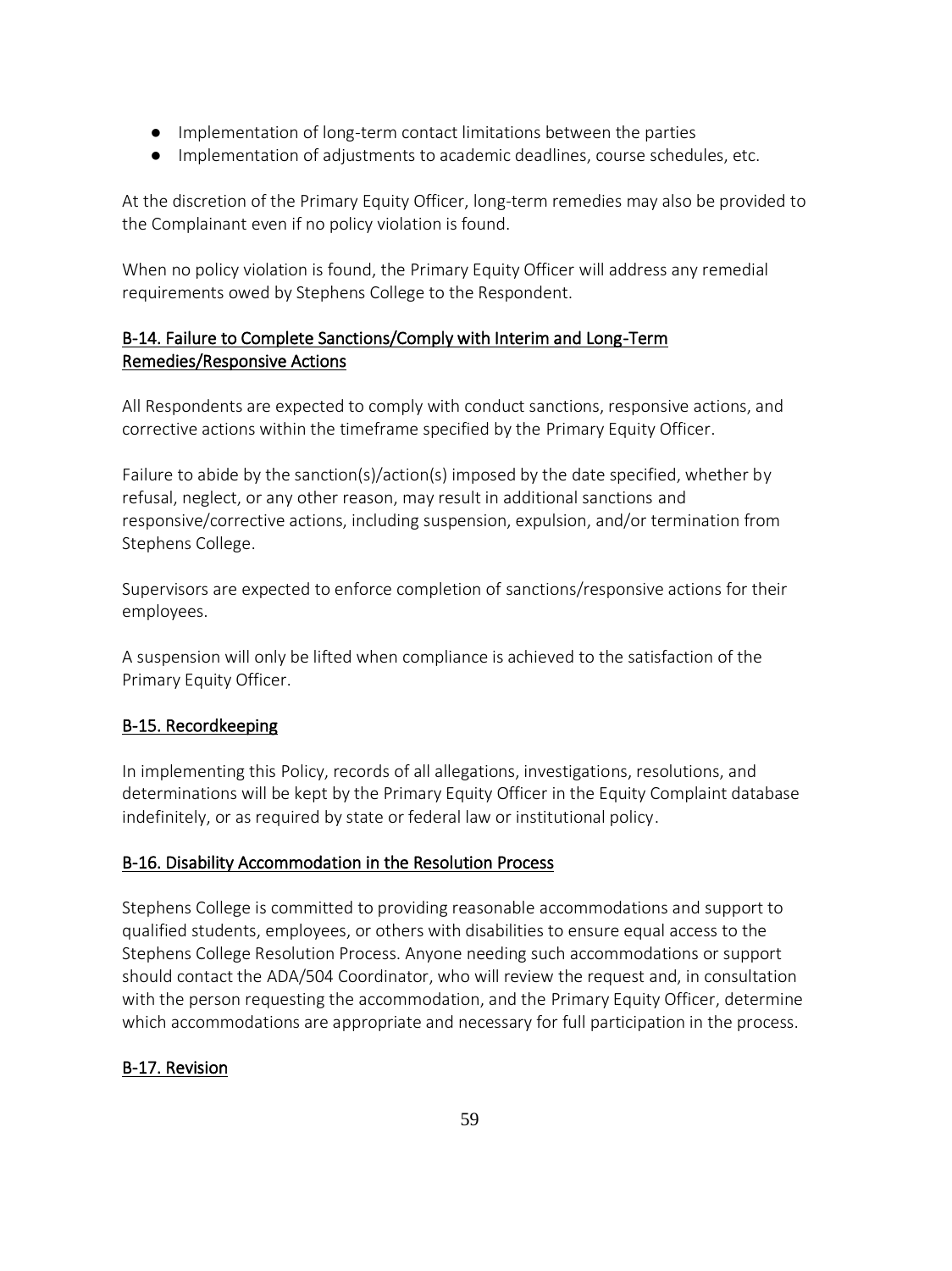These procedures will be reviewed and updated annually by the Equity Compliance Team. Stephens College reserves the right to make changes to this document as necessary and once those changes are posted online, they are in effect.

The Equity Compliance Team may make minor modifications to these procedures that do not materially jeopardize the fairness owed to any party, such as to accommodate summer schedules.

The Equity Compliance Team may also vary procedures materially with notice (on the Stephens College website, with the appropriate effective date identified) upon determining that changes to law or regulation require policy or procedural alterations not reflected in this policy and procedure.

Procedures in effect at the time of the resolution will apply to resolution of incidents, regardless of when the incident occurred.

Policy in effect at the time of the offense will apply even if the policy is changed subsequently but prior to resolution, unless the parties consent to be bound by the current policy.

If government regulations change in a way that impacts this document, this document will be construed to comply with the most recent government regulations.

This document does not create legally enforceable protections beyond the protection of the background state and federal laws which frame such policies and codes, generally.

This procedure was implemented on March 10, 2022.

## 3. PROCESS C

Process C applies when the Respondent is a student in the Children's School at Stephens College or a minor participating in an educational program at Stephens.

The procedures below may be used to address collateral misconduct arising from the investigation of or occurring in conjunction with reported misconduct (e.g., vandalism, physical abuse of another). All other allegations of misconduct unrelated to incidents covered by the Policy will be addressed through procedures described in the student, handbook.

## C-1. Notice/Complaint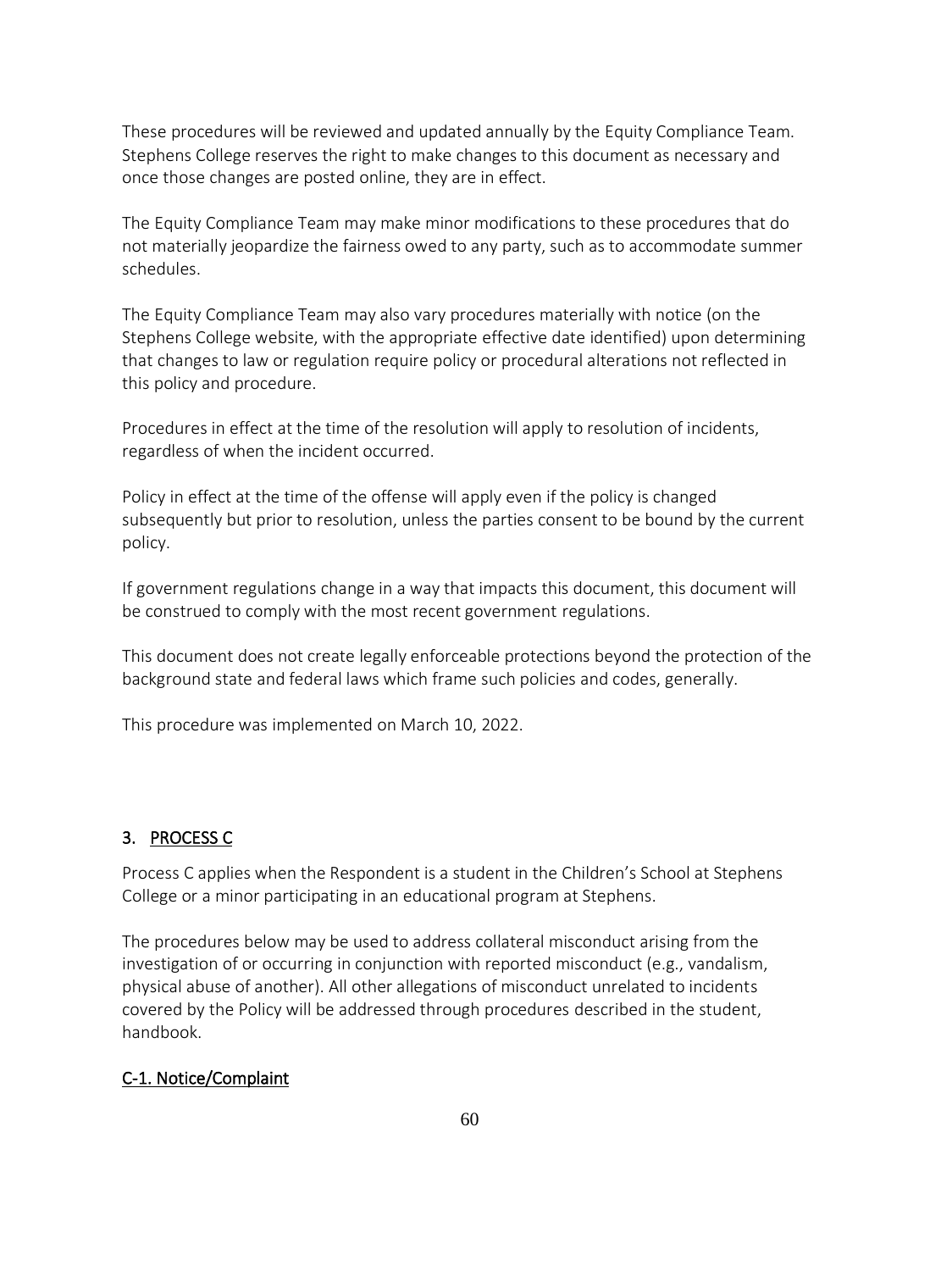Upon receiving a complaint or notice, the Title IX Coordinator $^{11}$  initiates a prompt initial assessment. The Title IX Coordinator will initiate at least one of three responses:

1) Offering and/or implementing supportive measures only because the Complainant<sup>12</sup> does not want to file a formal complaint;

2) An informal resolution (upon submission of a formal complaint); and/or

3) A Formal Grievance Process including an investigation and a determination of whether policy was violated (upon submission of a formal complaint).

Stephens College uses a Formal Grievance Process to determine whether or not the Policy has been violated. If so, the College will promptly implement effective remedies designed to ensure that it is not deliberately indifferent to sexual harassment or retaliation, their potential recurrence, or their effects.

# C-2. Initial Assessment

The Title IX Coordinator's initial assessment typically occurs within one to five (1-5) business days. The steps in an initial assessment can include:

- If notice is given, the Title IX Coordinator seeks to determine if the person impacted wishes to make a Formal Complaint, and will assist them to do so, if desired.
	- o If not, the Title IX Coordinator determines whether to initiate a complaint because a Violence Risk Assessment indicates a compelling threat to health and/or safety.
- If a Formal Complaint is received, the Title IX Coordinator assesses its sufficiency and works with the Complainant to make sure it is correctly completed.
- The Title IX Coordinator reaches out to the Complainant to offer supportive measures.
- The Title IX Coordinator works with the Complainant to ensure they are aware of the right to have an Advisor.
- The Title IX Coordinator works with the Complainant to determine whether the Complainant prefers a supportive and remedial response, an Informal Resolution option, or a formal investigation and grievance process.
	- o If a supportive and remedial response is preferred, the Title IX Coordinator works with the Complainant to identify their needs, determine appropriate

 $11$  If circumstances require, the Stephens College President will designate another person to oversee the resolution process should an allegation be made about the Coordinator or the Coordinator be otherwise unavailable or unable to fulfill their duties.

 $12$  References to the Complainant, Respondent, or to the parties collectively throughout these procedures may also include their parent(s)/guardian(s) when applicable or as mandated by Stephens College policy, state, and/or federal law.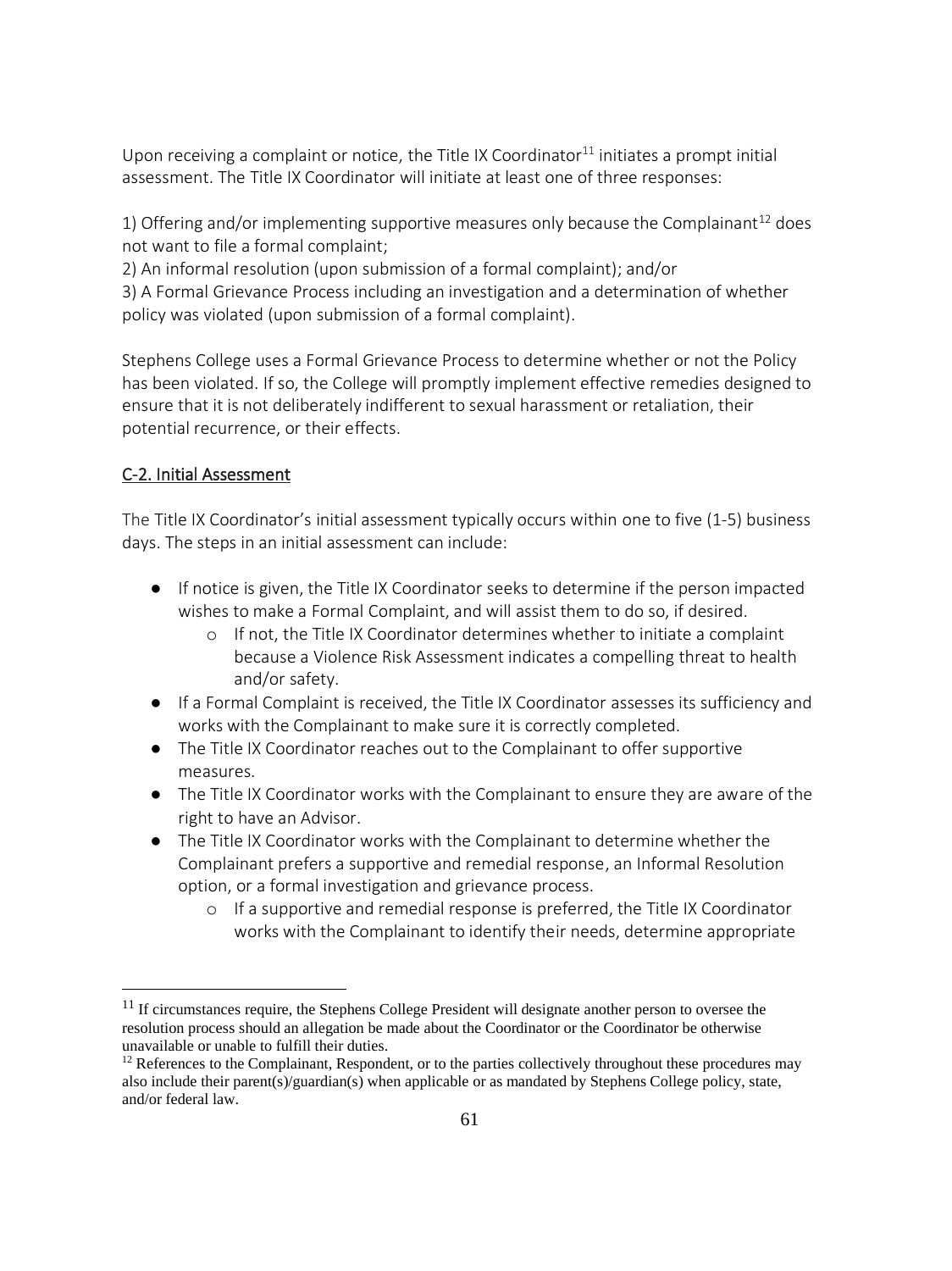supports, and implements accordingly. No Formal Grievance Process is initiated, though the Complainant can elect to initiate one later, if desired.

- o If an Informal Resolution option is preferred, the Title IX Coordinator assesses whether the complaint is suitable for Informal Resolution and may seek to determine if the Respondent is also willing to engage in Informal Resolution.
- o If a Formal Grievance Process is preferred, the Title IX Coordinator determines if the alleged misconduct falls within the scope of Title IX:
	- If it does, the Title IX Coordinator will initiate the formal investigation and grievance process, directing the investigation to address, based on the nature of the complaint:
		- an incident, and/or
		- a pattern of alleged misconduct, and/or
		- a culture/climate concern
	- If alleged misconduct does not fall within the scope of Title IX, the Title IX Coordinator determines that Title IX does not apply (and will "dismiss" that aspect of the complaint, if any), assesses which policies may apply, which Resolution Process is applicable, and will refer the matter accordingly. Please note that dismissing a complaint under Title IX is solely a procedural requirement under Title IX and does not limit the Recipient's authority to address a complaint with an appropriate process and remedies.

## a. Violence Risk Assessment

In some cases, the Title IX Coordinator may determine that a Violence Risk Assessment (VRA) should be conducted by the Student Safety Assessment Team as part of the initial assessment. A VRA can aid in critical and/or required determinations, including:

- 1) Emergency removal of a student Respondent on the basis of immediate threat to the physical health/safety of an individual or the school community
- 2) Whether the Title IX Coordinator should pursue/sign a Formal Complaint absent a willing/able Complainant
- 3) Whether the scope of the investigation should focus on the incident alone and/or assess pattern and/or climate
- 4) To help identify potential predatory conduct
- 5) To help assess/identify grooming behaviors
- 6) Whether it is reasonable to try to resolve a complaint through Informal Resolution, and if so what approach may be most successful
- 7) Assessment of appropriate sanctions/remedies (to be applied post-determination)
- 8) Whether an Emergency Warning/Trespass order is needed

Threat assessment evaluates the actionability of violence by an individual against another person or group following the issuance of a direct or conditional threat. A VRA is a broader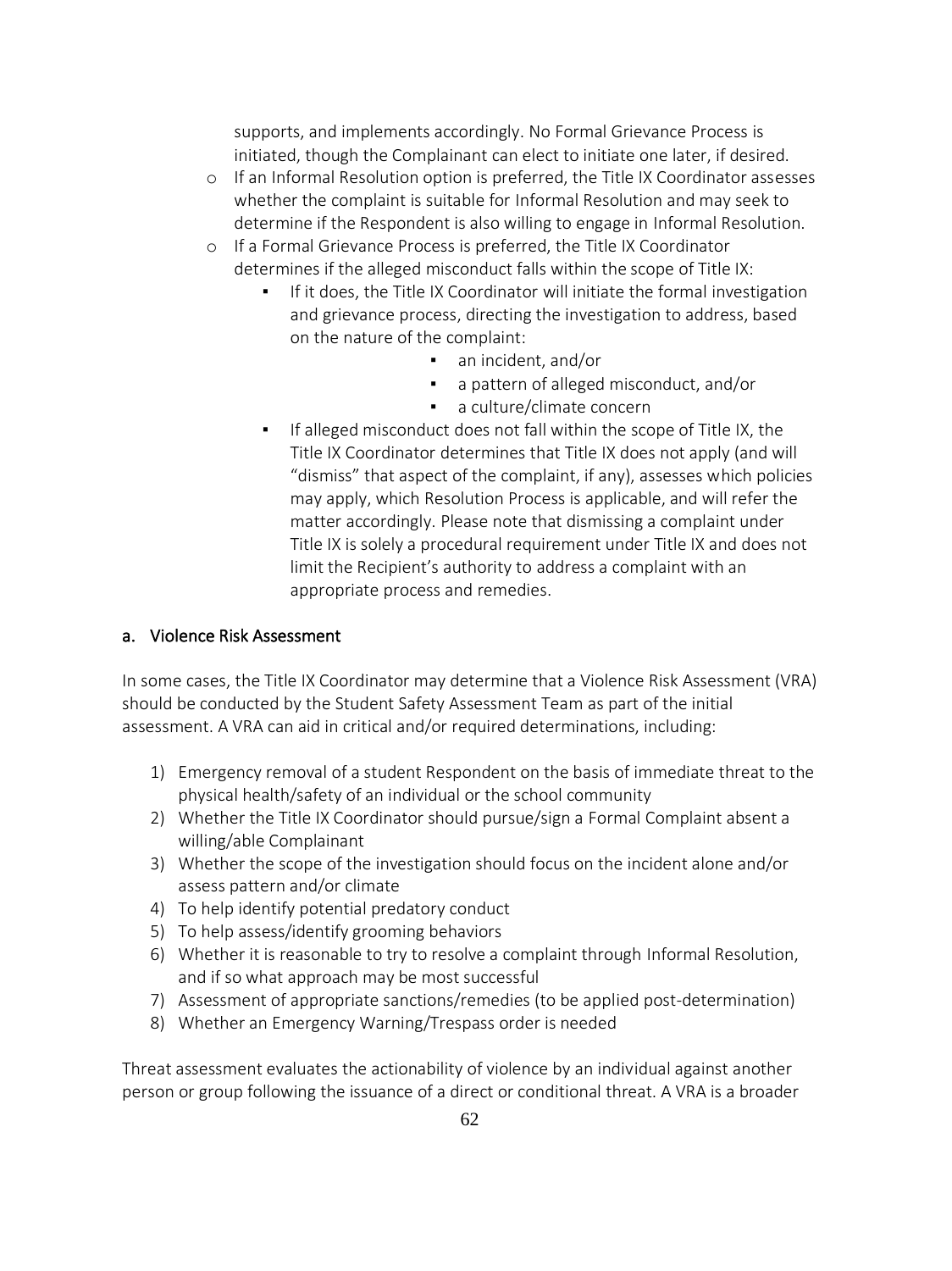term used to assess any potential violence or danger, regardless of the presence of a vague, conditional, or direct threat.

VRAs require specific training and are typically conducted by psychologists, clinical counselors, social workers, case managers, law enforcement officers, student conduct/discipline officers, or other Behavioral Intervention Team (BIT)/CARE team members.

A VRA authorized by the Title IX Coordinator will occur in collaboration with the Student Behavior Intervention Team or Student Safety Assessment Team. In cases where the Respondent is a student with a disability who is receiving services under an Individualized Educational Plan (IEP), a VRA should also occur in collaboration with the student's IEP Team. Where a VRA is required by the Title IX Coordinator, a Respondent refusing to cooperate may result in a charge of failure to comply within the appropriate student or employee conduct process.

A VRA is not an evaluation for an involuntary behavioral health hospitalization, nor is it a psychological or mental health assessment. A VRA assesses the risk of actionable violence, often with a focus on targeted/predatory escalations, and is supported by research from the fields of law enforcement, criminology, human resources, and psychology.

More about the Stephens College process for VRA can be found at [www.stephens.edu/titleix](http://www.stephens.edu/titleix) under the Policies link.

### b. Dismissal (Mandatory and Discretionary)<sup>13</sup>

Stephens College must dismiss a Formal Complaint or any allegations therein if, at any time during the investigation or meeting with the Decision-Maker, it is determined that:

- 1) The conduct alleged in the Formal Complaint would not constitute sexual harassment as defined above, even if proved
- 2) The conduct did not occur in an educational program or activity controlled by Stephens College and/or the College does not have control of the Respondent
- 3) The conduct did not occur against a person in the United States
- 4) At the time of filing a formal complaint, a Complainant is not participating in or attempting to participate in the education program or activity of Stephens College $^{14}$

<sup>&</sup>lt;sup>13</sup> These dismissal requirements are mandated by the 2020 Title IX Regulations, 34 CFR §106.45.

<sup>&</sup>lt;sup>14</sup> Such a Complainant is still entitled to supportive measures, but the formal grievance process is not applicable.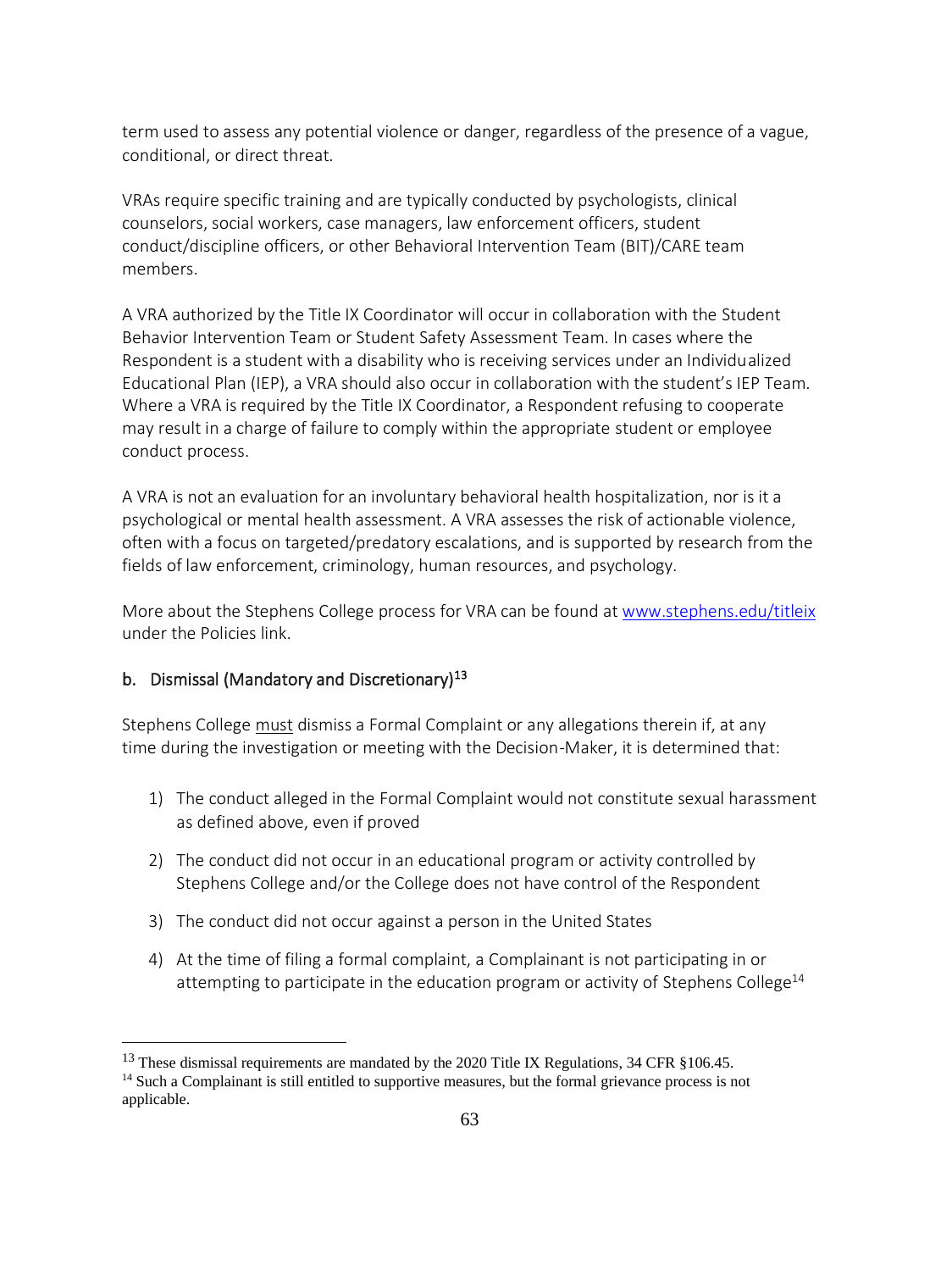Stephens College may dismiss a Formal Complaint or any allegations therein if, at any time during the investigation or meeting with the Decision-Maker:

- 1) A Complainant notifies the Title IX Coordinator in writing that the Complainant would like to withdraw the Formal Complaint in whole or in part
- 2) The Respondent is no longer enrolled at Stephens College
- 3) Specific circumstances prevent the recipient from gathering evidence sufficient to reach a determination as to the Formal Complaint or allegations therein.

A Complainant who decides to withdraw a complaint may later request to reinstate it or refile it.

Upon any dismissal, Stephens College will promptly send written notice of the dismissal and the rationale for doing so simultaneously to the parties.

This dismissal decision is appealable by any party under the appeal procedures below.

### C-3. Counterclaims

Stephens College is obligated to ensure that the grievance process is not abused for retaliatory purposes, thus counterclaims made with retaliatory intent will not be permitted. The College permits the filing of counterclaims but uses an initial assessment, described above, to assess whether the allegations in the counterclaim are made in good faith.

Counterclaims determined to have been reported in good faith will be processed using the Resolution Process below. Investigation of such claims may take place after resolution of the underlying initial complaint, in which case a delay may occur.

Counterclaims may also be resolved through the same investigation as the underlying complaint, at the discretion of the Title IX Coordinator. When counterclaims are not made in good faith, they will be considered retaliatory and may constitute a violation of this policy.

### C-4. Statement of the Rights of the Parties

- The right to an equitable investigation and resolution of all credible allegations of prohibited harassment, discrimination, and/or retaliation made in good faith to Stephens College officials.
- The right to timely written notice of all alleged violations, including the identity of the parties involved (if known), the precise misconduct being alleged, the date and location of the alleged misconduct (if known), the implicated policies and procedures, and possible sanctions.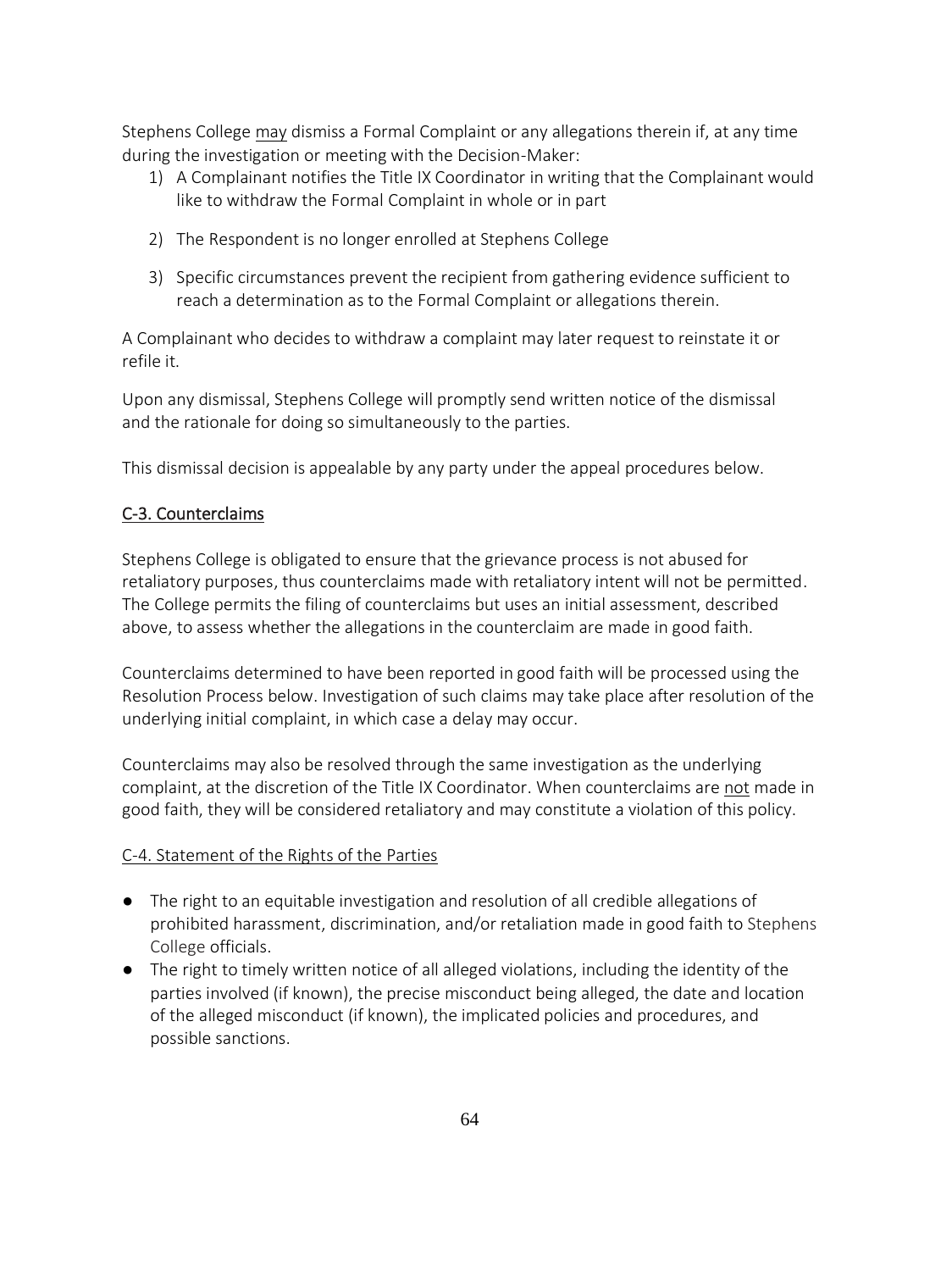- $\bullet$  The right to timely written notice of any material adjustments to the allegations (e.g., additional incidents or allegations, additional Complainants, unsubstantiated allegations) and any attendant adjustments needed to clarify potentially implicated policy violations.
- The right to be informed in advance of any public release of information by Stephens College regarding the allegation(s) or underlying incident(s), whenever possible.
- The right not to have any personally identifiable information released to the public by Stephens College without consent provided, except to the extent permitted by law.
- The right to be treated with respect by Stephens College officials.
- The right to have Stephens College Policy and these procedures followed without material deviation.
- The right not to be pressured to mediate or otherwise informally resolve any reported misconduct involving violence, including sexual violence.
- The right not to be discouraged by Stephens College officials from reporting sexual harassment, discrimination, and/or retaliation to both on-campus and off-campus authorities.
- The right to be informed by Stephens College officials of options to notify proper law enforcement authorities and the option to be assisted by Stephens College in notifying such authorities, if the party so chooses. This also includes the right not to be pressured to report.
- The right to have allegations of violations of this Policy responded to promptly and with sensitivity by Stephens College Safety and Security Officers and/or other Stephens College officials.
- The right to be informed of available supportive measures, such as counseling; advocacy; health care; student financial aid, visa, and immigration assistance; and/or other services, both on campus and in the community.
- The right to a Stephens College-implemented no-contact order [or a no-trespass order against a non-affiliated third party] when a person has engaged in or threatens to engage in stalking, threatening, harassing, or other improper conduct.
- The right to be informed of available assistance in changing academic, living, and/or working situations after an alleged incident of discrimination, harassment, and/or retaliation, if such changes are reasonably available. No formal report, or investigation, either campus or criminal, needs to occur before this option is available. Such actions may include, but are not limited to:
	- o Relocating an on-campus student's housing to a different on-campus location
	- o Assistance from Stephens College staff in completing the relocation
	- o Changing an employee's work environment (e.g., reporting structure, office/workspace relocation)
	- o Transportation accommodations
	- o Visa/immigration assistance
	- o Exam, paper, and/or assignment rescheduling or adjustment
	- o Receiving an incomplete in, or a withdrawal from, a class (may be retroactive)
	- o Transferring class sections
	- o Temporary withdrawal/leave of absence (may be retroactive)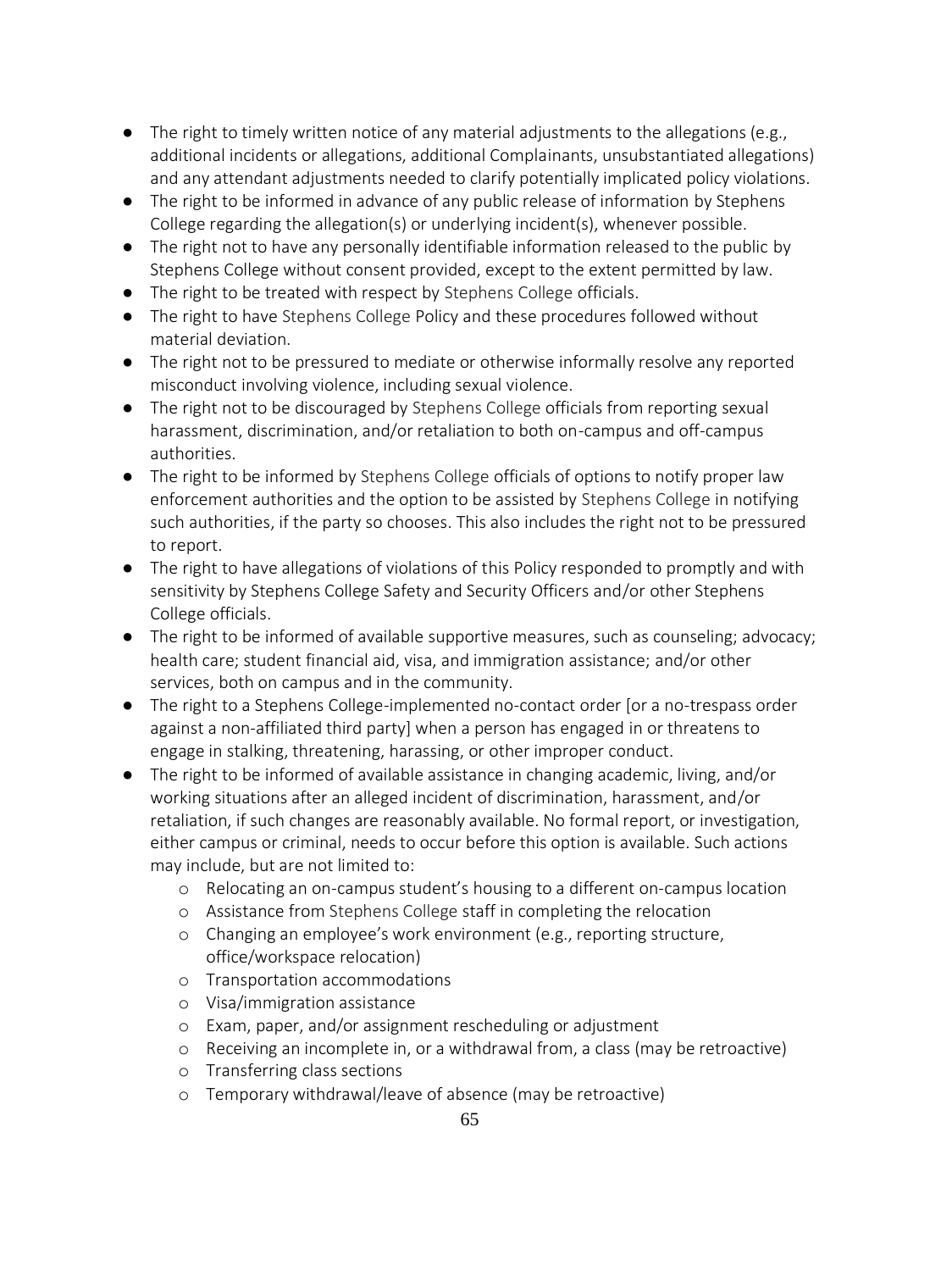- o Campus safety escorts
	- o Alternative course completion options.
- The right to have Stephens College maintain such actions for as long as necessary and for supportive measures to remain confidential, provided confidentiality does not impair the College's ability to provide the supportive measures.
- The right to receive sufficiently advanced, written notice of any meeting or interview involving the other party, when possible.
- The right to have the Investigators and Decision-Makers to identify and question relevant available witnesses, including expert witnesses.
- The right to provide the Investigators/Decision-Makers with a list of questions that, if deemed relevant by the Investigators/Decision-Makers, may be asked of any party or witness.
- The right to have inadmissible prior sexual predisposition/history or irrelevant character evidence excluded by the Decision-Makers.
- The right to know the relevant and directly related evidence obtained and to respond to that evidence.
- The right to a fair opportunity to provide the Investigators with their account of the alleged misconduct and have that account be on the record.
- The right to receive a copy of all relevant and directly related evidence obtained by the investigation, subject to the privacy limitations imposed by state and federal law, prior to adjudication, and a ten (10) business day period to review and comment on the report prior to adjudication.
- The right to receive a copy of the final investigation report, including all factual, policy, and or credibility analyses performed.
- The right to be informed of the names of all witnesses whose information will be used to make a finding, in advance of that finding, when relevant.
- The right to regular updates on the status of the investigation and/or resolution.
- The right to have reports of alleged Policy violations addressed by Investigators, Equity Officers, and Decision-Makers who have received relevant annual training.
- The right to preservation of confidentiality/privacy, to the extent possible and permitted by law.
- The right to meetings and interviews that are closed to the public.
- The right to petition that any Stephens College representative in the process be recused on the basis of disqualifying bias and/or conflict of interest.
- The right to have an Advisor of their choice to accompany and assist the party in all meetings and/or interviews associated with the resolution process.
- The right to the use of the appropriate standard of evidence [preponderance of the evidence] to make a finding after an objective evaluation of all relevant evidence.
- The right to have an impact statement considered by the Decision-Makers following a determination of responsibility for any allegation, but prior to sanctioning.
- The right to be promptly informed in a written Notice of Outcome letter of the findings and sanctions, if any, of the resolution process and a detailed rationale of the decision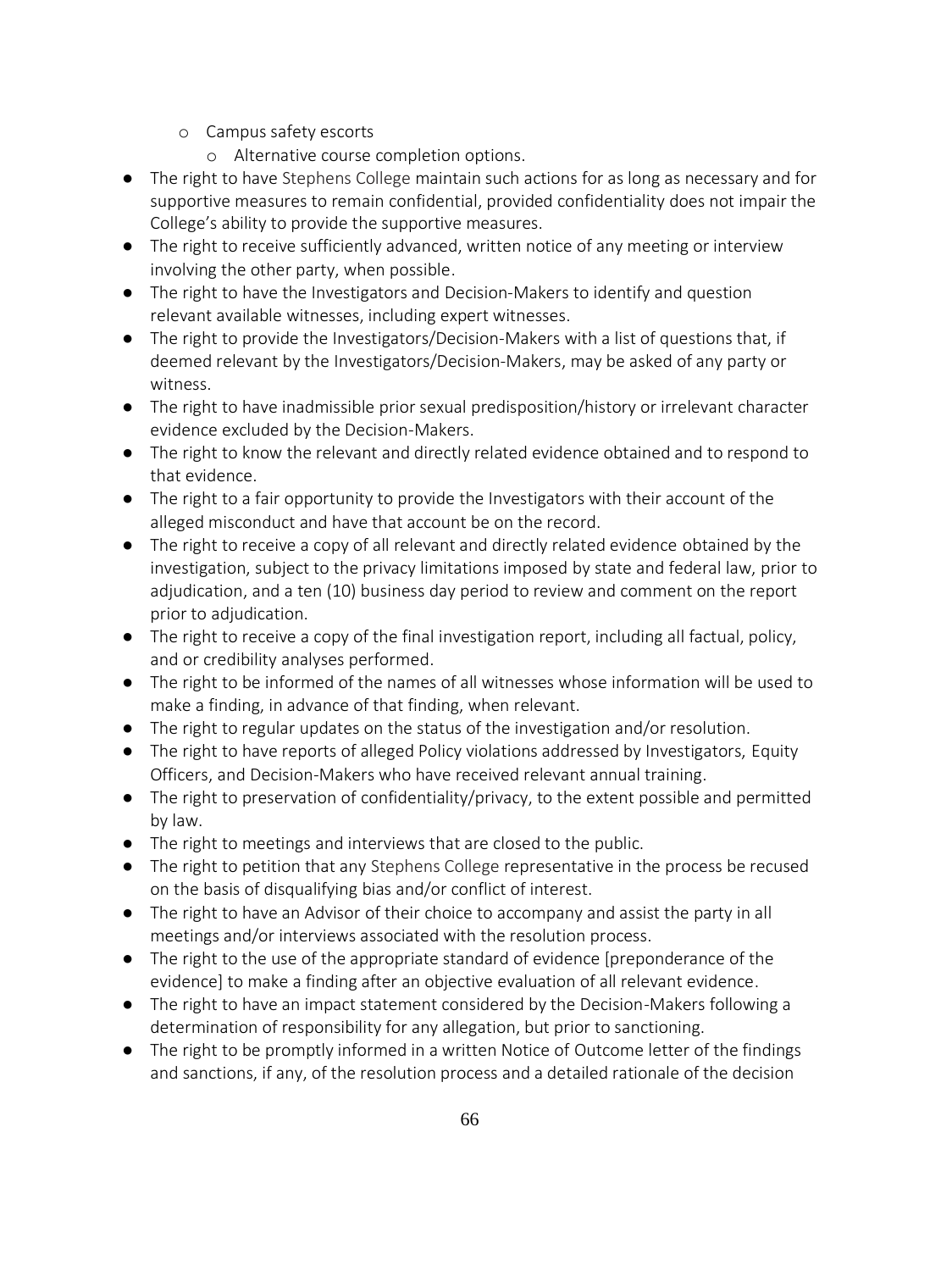(including an explanation of how credibility was assessed), delivered simultaneously (without undue delay) to the parties.

- The right to be informed in writing of when a decision by Stephens College is considered final and any changes to the final determination or sanctions that occur post Notice of Outcome.
- The right to be informed of the opportunity to appeal the findings and sanctions of the resolution process, and the procedures for doing so in accordance with the standards for appeal established by Stephens College.
- The right to a fundamentally fair resolution as defined in these procedures.

## C-5. Right to an Advisor

The parties may each have an Advisor<sup>15</sup> of their choice present with them for all meetings and interviews within the Resolution Process, if they so choose. The parties may select whoever they wish to serve as their Advisor as long as the Advisor is eligible and available.<sup>16</sup> For students, this Advisor can be someone in addition to their parent/guardian who may also be present with them for all meetings and interviews within the Resolution Process.

Choosing an Advisor who is also a witness in the process creates potential for bias and conflict-of-interest. A party who chooses an Advisor who is also a witness can anticipate that issues of potential bias will be explored by the Decision-Maker.

### a. Who Can Serve as an Advisor

The Advisor may be a friend, mentor, family member, attorney, or any other individual a party chooses to advise, support, and/or consult with them throughout the Resolution Process. The parties may choose Advisors from inside or outside of Stephens College community.

Parties also have the right to choose not to have an Advisor during the Resolution Process.

### b. Advisor's Role in Meetings and Interviews

The parties may be accompanied by their Advisor in all meetings and interviews at which the party is entitled to be present, including intake and investigation interviews. Advisors should help the parties prepare for each meeting and are expected to advise ethically, with integrity, and in good faith.

<sup>&</sup>lt;sup>15</sup> This could include an attorney, advocate, or support person. The law permits one Advisor for each party (witnesses are not entitled to Advisors within the process, though they can be advised externally). If Stephens College allows more than one Advisor for one party, they will do so for all parties.

<sup>&</sup>lt;sup>16</sup> "Available" means the party cannot insist on an Advisor who simply doesn't have inclination, time, or availability. Also, the Advisor cannot have institutionally conflicting roles, such as being a Title IX administrator who has an active role in the matter, or a supervisor who must monitor and implement sanctions.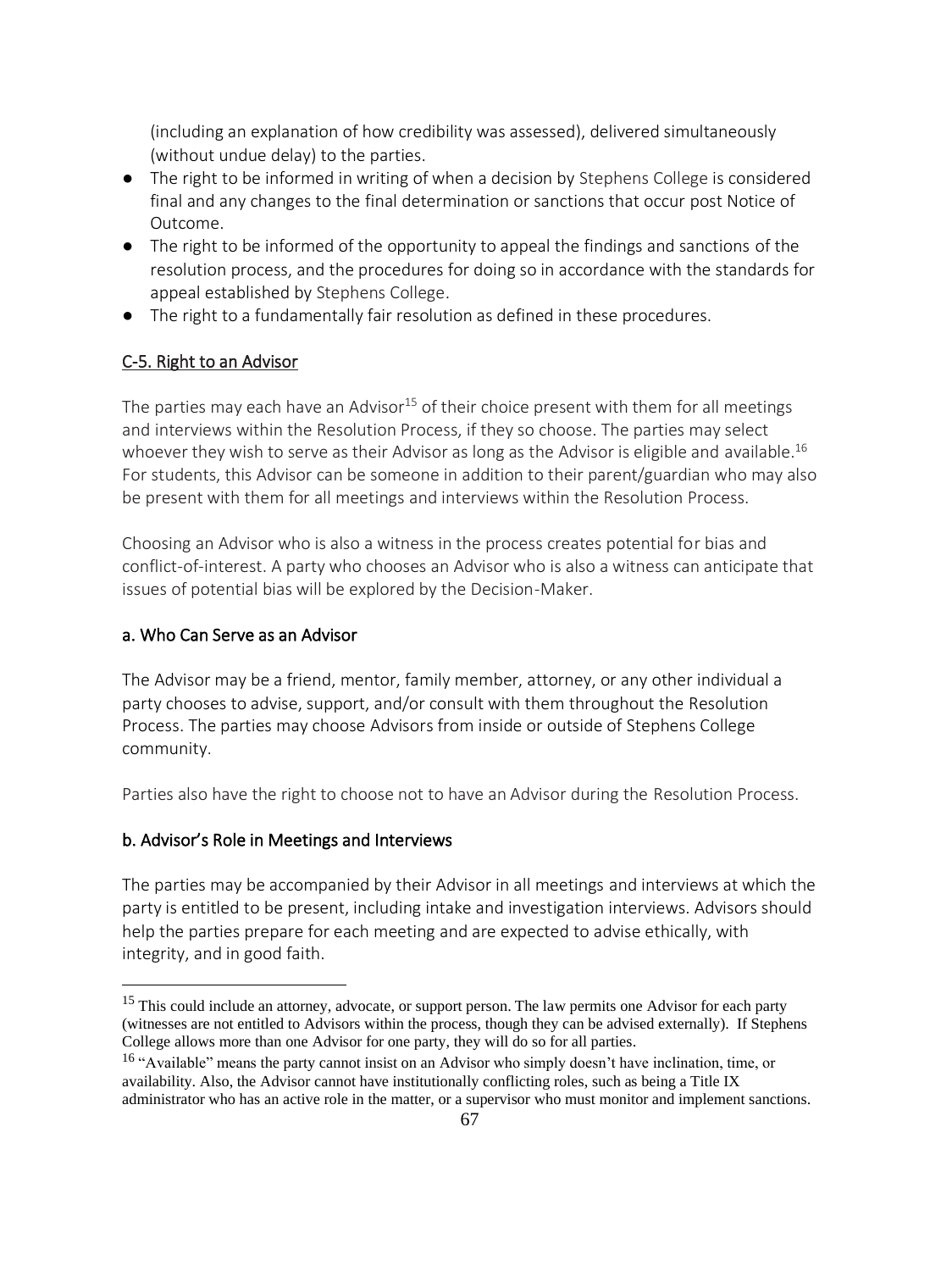Stephens College cannot guarantee equal Advisory rights, meaning that if one party selects an Advisor who is an attorney, but the other party does not or cannot afford an attorney, the College is not obligated to provide an attorney.

#### c. Pre-Interview Meetings

Advisors may request to meet with the administrative officials conducting interviews/meetings in advance of these interviews or meetings. This pre-meeting allows Advisors to clarify and understand their role and Stephens College's policies and procedures.

#### d. Advisor Violations of Stephens College Policy

All Advisors are subject to the same Stephens College policies and procedures, whether they are attorneys or not. Advisors are expected to advise their advisees without disrupting proceedings or meetings. Advisors should not address College officials in a meeting or interview unless invited to (e.g., asking procedural questions). The Advisor may not make a presentation or represent their advisee during any meeting or proceeding and may not speak on behalf of the advisee to the Investigators or Decision-Maker.

The parties are expected to ask and respond to questions on their own behalf throughout the Resolution Process. In cases where a party requires assistance in asking and/or responding to questions on their own behalf (e.g. due to age or disability), the Advisor will be allowed to ask and/or respond to questions on behalf of their advisee, at the discretion of the Investigators or Decision-Maker. Although the Advisor generally may not speak on behalf of their advisee, the Advisor may consult with their advisee, either privately as needed, or by conferring or passing notes during any Resolution Process meeting or interview. For longer or more involved discussions, the parties and their Advisors should ask for breaks to allow for private consultation.

Any Advisor who oversteps their role as defined by this policy will be warned only once. If the Advisor continues to disrupt or otherwise fails to respect the limits of the Advisor role, the meeting will be ended, or other appropriate measures implemented. Subsequently, the Title IX Coordinator will determine how to address the Advisor's non-compliance and future role.

#### e. Sharing Information with the Advisor

Stephens College expects that the parties may wish to have the College share documentation and evidence related to the allegations with their Advisors. Parties may share this information directly with their Advisor or other individuals if they wish. Doing so may help the parties participate more meaningfully in the Resolution Process.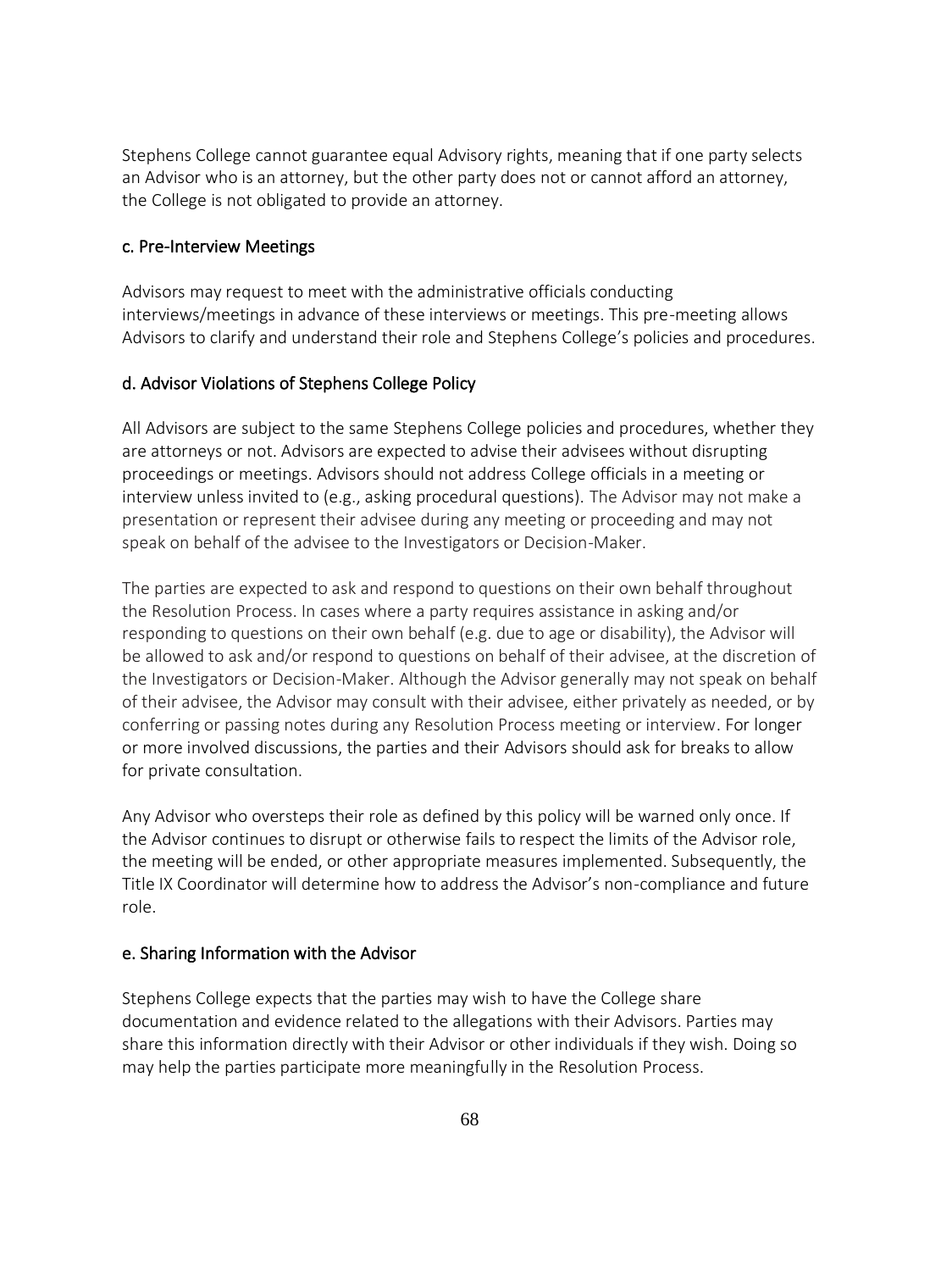Stephens College also provides a consent form that authorizes the College to share such information directly with their Advisor. The parties must submit this completed form to the Title IX Coordinator or provide similar documentation demonstrating consent to a release of information to the Advisor before the College is able to share records with an Advisor.

#### f. Privacy of Records Shared with Advisor

Advisors are expected to maintain the privacy of the records shared with them. These records may not be shared with third parties, disclosed publicly, or used for purposes not explicitly authorized by Stephens College. The College may seek to restrict the role of any Advisor who does not respect the sensitive nature of the process or who fails to abide by the Recipient's privacy expectations.

### g. Expectation of an Advisor

Stephens College generally expects an Advisor to adjust their schedule to ensure attendance at Stephens College meetings when planned but may change scheduled meetings to accommodate an Advisor's inability to attend, if doing so does not cause an unreasonable delay.

Stephens College may also make reasonable provisions to allow an Advisor who cannot attend in person to attend a meeting by telephone, video conferencing, or other similar technologies as may be convenient and available.

#### h. Expectations of the Parties with Respect to Advisors

A party may elect to change Advisors during the process and is not obligated to use the same Advisor throughout. The parties are expected to inform the Investigators and Decision-Maker of the identity of their Advisor at least two (2) business days before the date of their first meeting with Investigators and Decision-Makers (or as soon as possible if a more expeditious meeting is necessary or desired).

The parties are expected to provide timely notice to the Title IX Coordinator if they change Advisors. If a party changes Advisors, consent to share information with the previous Advisor is terminated, and a release for the new Advisor must be secured.

#### C-6. Resolution Processes

Resolution proceedings are private. All persons present at any time during the Resolution Process are expected to maintain the privacy of the proceedings in accordance with Stephens College policy. Although there is an expectation of privacy around what Investigators share with parties during interviews, the parties have discretion to share their own knowledge and evidence with others if they so choose, except for information the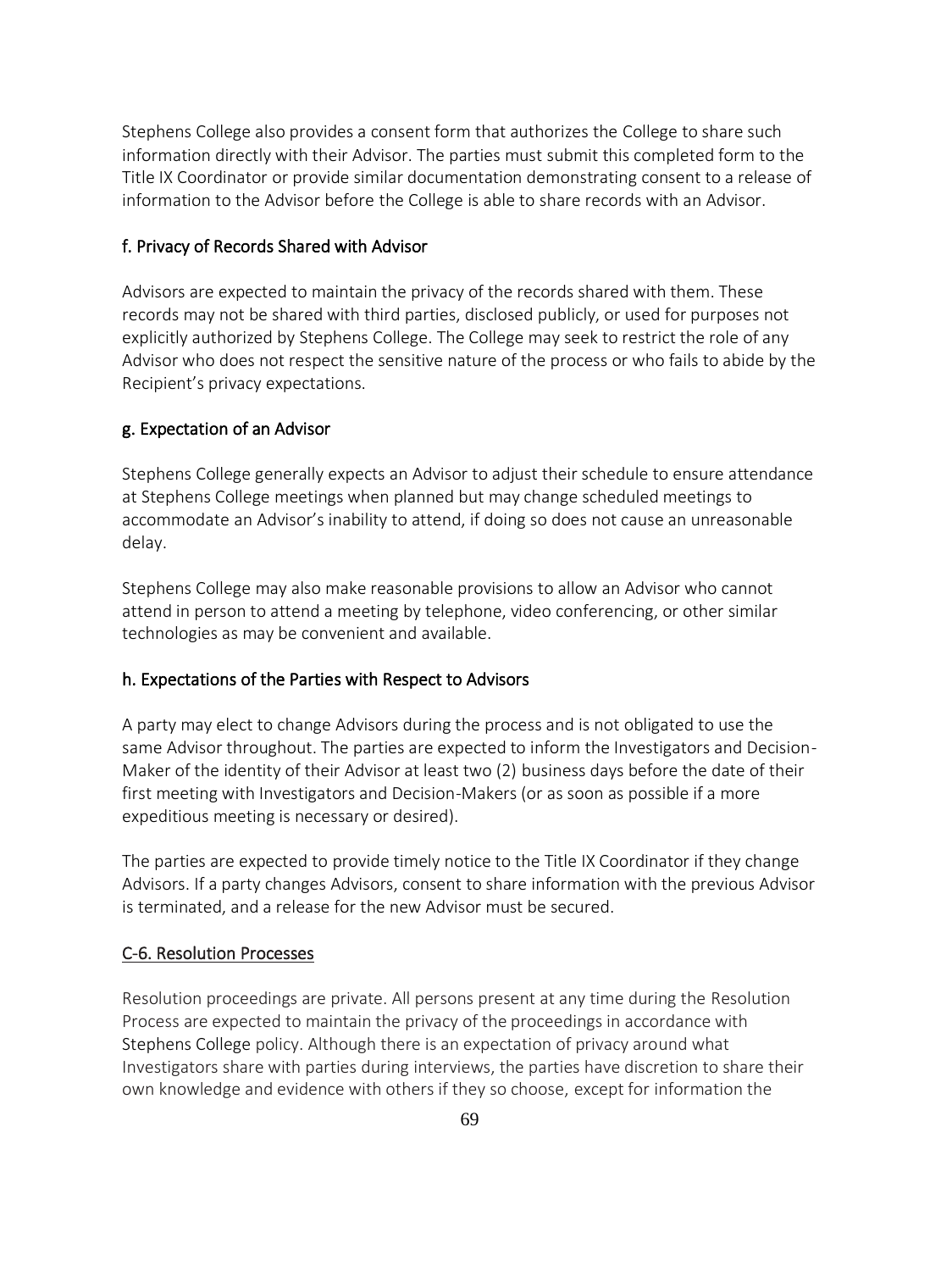parties agree not to disclose related to Informal Resolution. Stephens College encourages parties to discuss any sharing of information with their Advisors before doing so.

### a. Informal Resolution

Informal Resolution can include three different approaches:

- When the Title IX Coordinator can resolve the matter informally by providing supportive measures (only) to remedy the situation
- When the parties agree to resolve the matter through an Informal Resolution mechanism as described below, usually before a formal investigation takes place
- When the Respondent accepts responsibility for violating policy, and desires to accept a sanction and end the resolution process (similar to above, but usually occurs post-investigation)

To initiate Informal Resolution, a Complainant must submit a Formal Complaint, as described above. A Respondent who wishes to initiate Informal Resolution should contact the Title IX Coordinator.

The parties may agree, as a condition of engaging in Informal Resolution, that statements made, or evidence shared during the Informal Resolution Process will not be considered in a Formal Resolution Process unless all parties consent.

It is not necessary to pursue Informal Resolution first in order to pursue a Formal Grievance Process, and any party participating in Informal Resolution can stop the process at any time and begin or resume the Formal Grievance Process.

Prior to implementing Informal Resolution, Stephens College will provide the parties with written notice of the reported misconduct and any sanctions or measures that may result from participating in such a process, including information regarding any records that will be maintained or shared by the College.

Stephens College will obtain voluntary, written confirmation that all parties wish to resolve the matter through Informal Resolution before proceeding and will not pressure the parties to participate in Informal Resolution.

#### b. Informal Resolution Approaches

Informal Resolution is an approach by which the parties mutually agree to resolve a complaint. All parties must consent to the use of an Informal Resolution mechanism.

The Title IX Coordinator may consider the following factors to assess whether Informal Resolution is appropriate: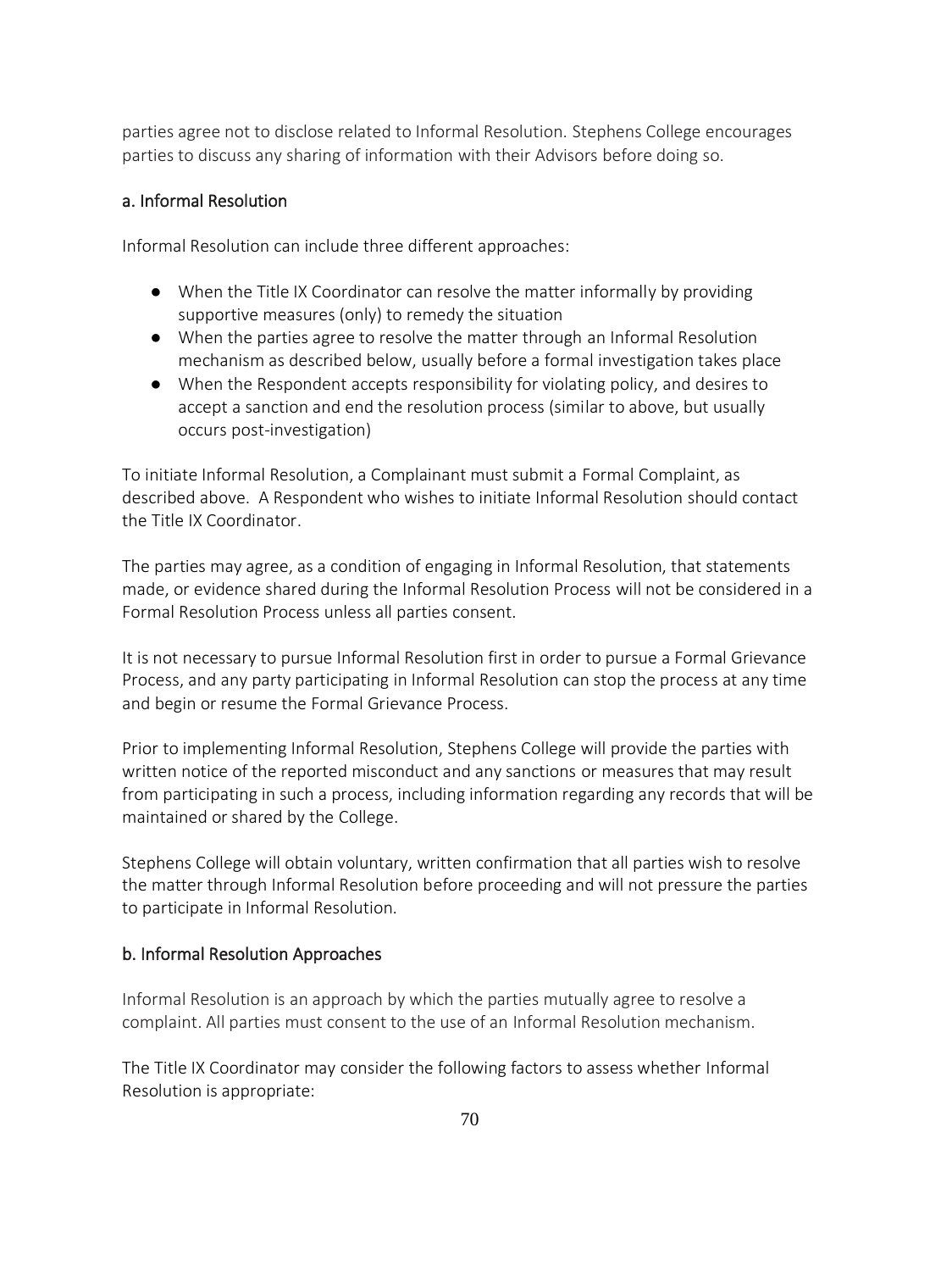- The parties' preference for Informal Resolution
- Likelihood of potential resolution, considering any power dynamics between the parties
- The nature and severity of the alleged misconduct
- The parties' motivation to participate
- Civility of the parties
- Results of a Violence Risk Assessment/ongoing risk analysis
- Disciplinary history of the Respondent
- Whether an emergency removal is needed
- Skill of the Informal Resolution facilitator with this type of complaint
- Complaint complexity
- Capacity of parties to understand the process and fully participate in the process
- Goals of the parties
- Adequate resources to invest in Informal Resolution (time, staff, etc.)

The ultimate determination of whether Informal Resolution is available or successful is to be made by the Title IX Coordinator. The Title IX Coordinator is authorized to facilitate a resolution that is acceptable to all parties, and/or to accept a resolution that is proposed by the parties, including the terms of confidentiality, release, and non-disparagement.

The Title IX Coordinator maintains records of any resolution that is reached, and failure to abide by the resolution agreement may result in appropriate responsive/disciplinary actions. Results of complaints resolved by Informal Resolution or Alternate Resolution are not appealable.

## c. Respondent Accepts Responsibility for Alleged Violations

The Respondent may accept responsibility for all or part of the alleged policy violations at any point during the Resolution Process. If the Respondent indicates an intent to accept responsibility for all of the alleged misconduct, the formal process will be paused, and the Title IX Coordinator will determine whether Informal Resolution can be used according to the criteria above. If so, the Title IX Coordinator will determine whether all parties and Stephens College are able to agree on responsibility, restrictions, and/or remedies. If so, the Title IX Coordinator implements the accepted finding that the Respondent is in violation of Stephens College policy and implements agreed-upon restrictions, remedies, and determines the appropriate sanctions in coordination with other appropriate administrator(s), as necessary.

This result is not subject to appeal once all parties indicate their written assent to all agreed upon terms. When the parties cannot agreed upon resolution termss, the Formal Grievance Process will resume at the same point where it was paused.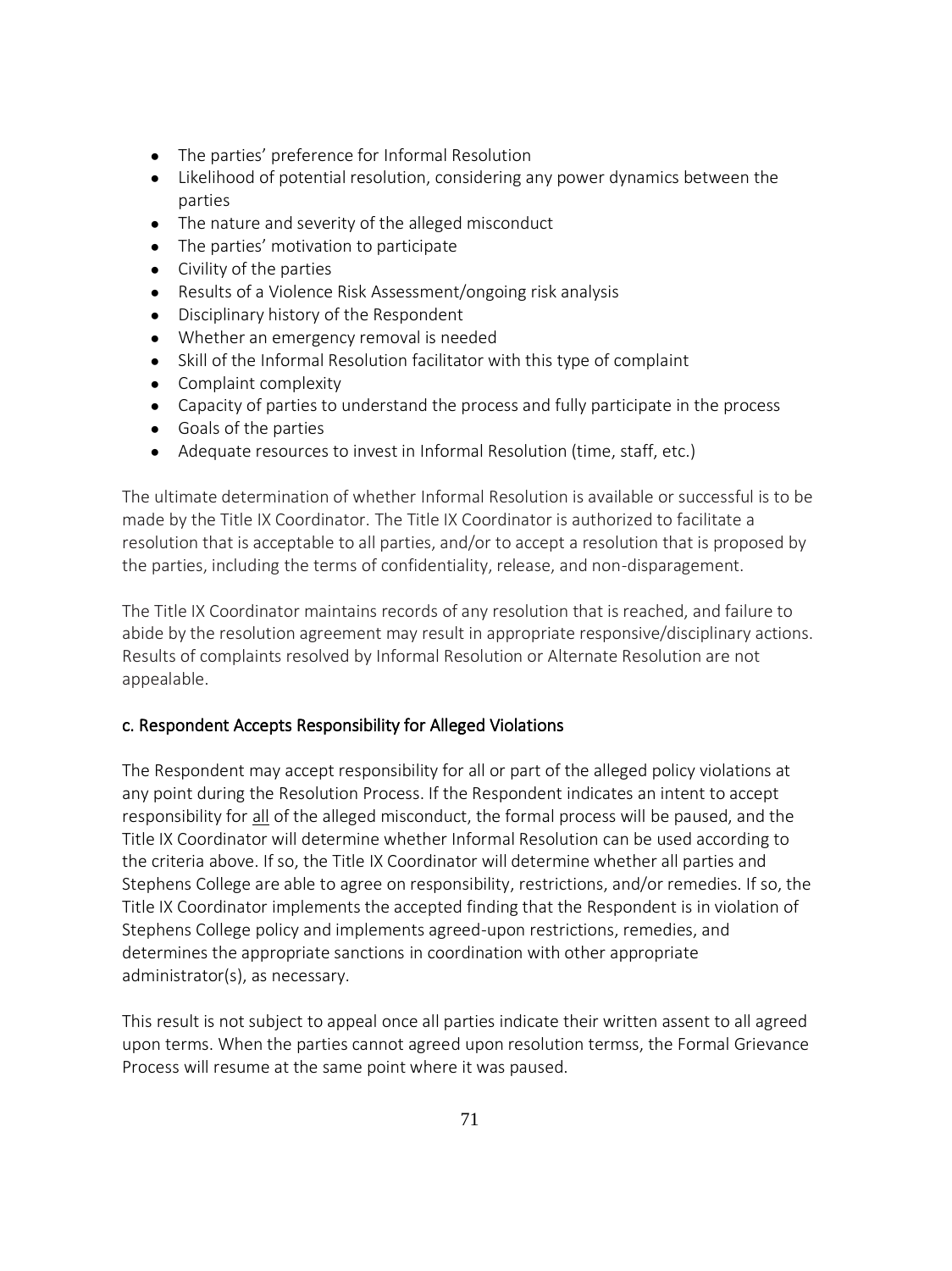When a resolution is accomplished, the appropriate sanctions or responsive actions are promptly implemented to effectively stop the sexual harassment or retaliation, prevent its recurrence, and remedy the effects of the discriminatory conduct, both on the Complainant and the community.

# C-7. Formal Grievance Process Pool

The Formal Grievance Process relies on specially trained administrators to carry out the process.

### a. Grievance Process Administrator Roles

Grievance Process Administrators are trained annually, and serve in the following roles, at the direction of the Title IX Coordinator:

- To provide initial guidance pertaining to complaints
- To investigate complaints
- To serve as a Decision-Maker regarding the complaint
- To serve as an Appeal Decision-maker

### b. Grievance Process Administrator Appointment

The Title IX Coordinator, in consultation with the President of Stephens College, identifies individuals who will serve as Grievance Process Administrators, which acts with independence and impartiality.

### c. Grievance Process Administrator Training

The Grievance Process Administrators receive annual training based on their respective roles. This training includes, but is not limited to:

- The scope of Stephens College's Equal Opportunity, Harassment and Nondiscrimination Policy and Procedures
- How to conduct investigations and meetings in a manner that protects the safety of Complainants and Respondents, and promotes accountability
- Implicit bias
- Trauma-informed practices pertaining to investigations and resolution processess
- Disparate treatment and impact
- Reporting, confidentiality, and privacy requirements
- Applicable laws, regulations, and federal regulatory guidance
- How to implement appropriate and situation-specific remedies
- How to investigate in a thorough, reliable, and impartial manner
- How to uphold fairness, equity, and due process
- How to weigh evidence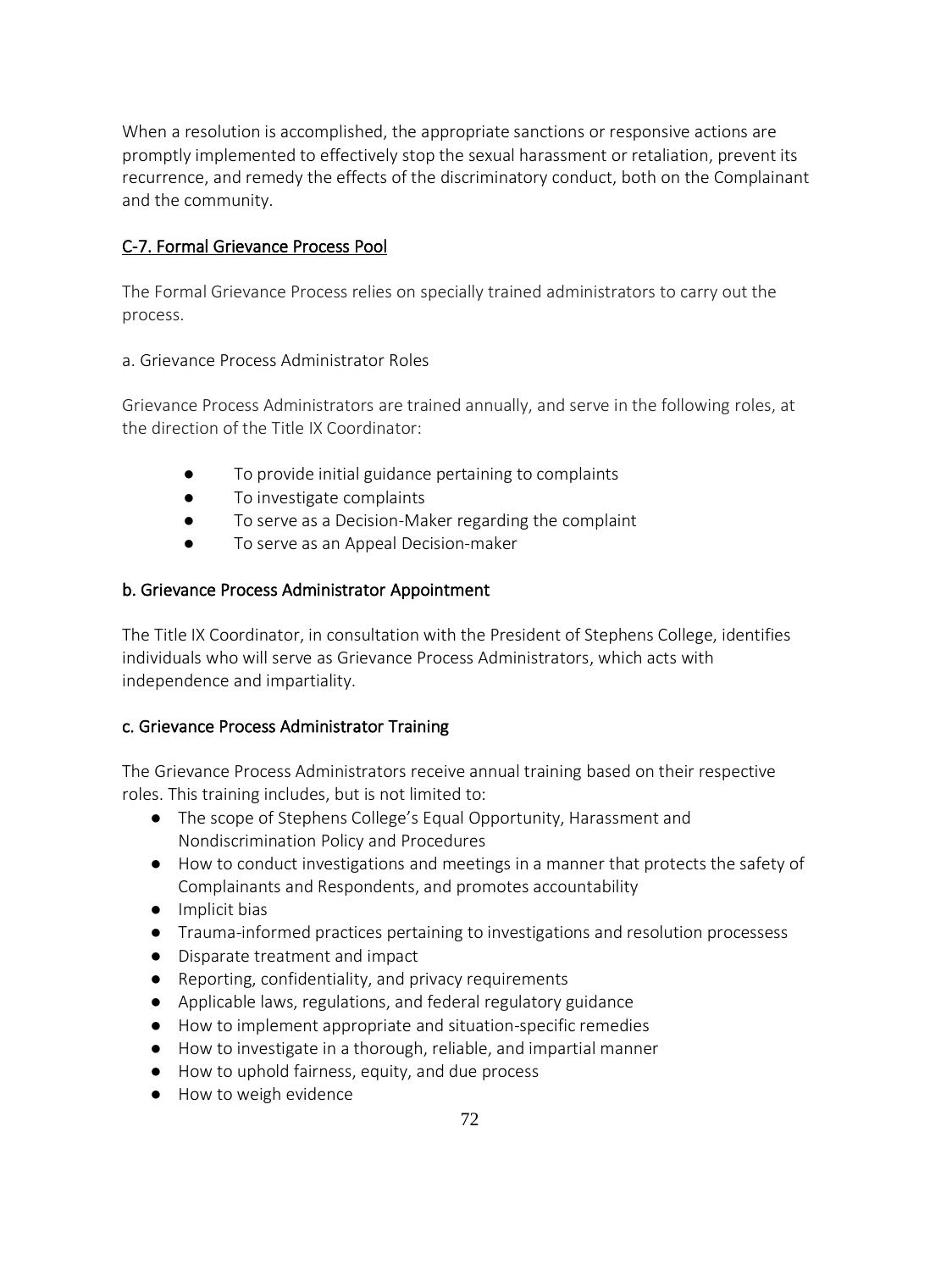- How to conduct questioning
- How to assess credibility
- Impartiality and objectivity
- How to render findings and generate clear, concise, evidence-based rationales
- The definitions of all offenses
- How to apply definitions used by Stephens College with respect to consent (or the absence or negation of consent) consistently, impartially, and in accordance with policy
- How to conduct a sexual harassment investigation and grievance process including meetings, decision-making, and appeals
- How to serve impartially by avoiding prejudgment of the facts at issue, conflicts of interest, and bias
- Any technology to be used during an interviews or meetings
- Issues of relevance of questions and evidence
- Issues of relevance to create an investigation report that fairly summarizes relevant evidence
- How to determine appropriate sanctions in reference to all forms of harassment and/or retaliation allegations
- Recordkeeping

Specific training is also provided for Appeal Decision-Makers and intake personnel. All Grievance Process Administrators are required to attend these trainings annually. The materials used to train all members of the Pool are publicly posted at [www.stephens.edu/titleix](http://www.stephens.edu/titleix) under the Process link.

### d. Grievance Process Administrators

The pool of Grievance Process Administrators is made up of 9 individuals appointed by position:

- Title IX Coordinator
- Chief Diversity Officer
- ADA/504 Coordinator
- Director of Human Resources
- Associate Vice President for Academic Affairs
- Director of Campus Life
- Vice President for Student Development
- Vice President for Finance and Administration
- Vice President for Academic Affairs

Nine At-Large Members from the campus community also serve in the Pool.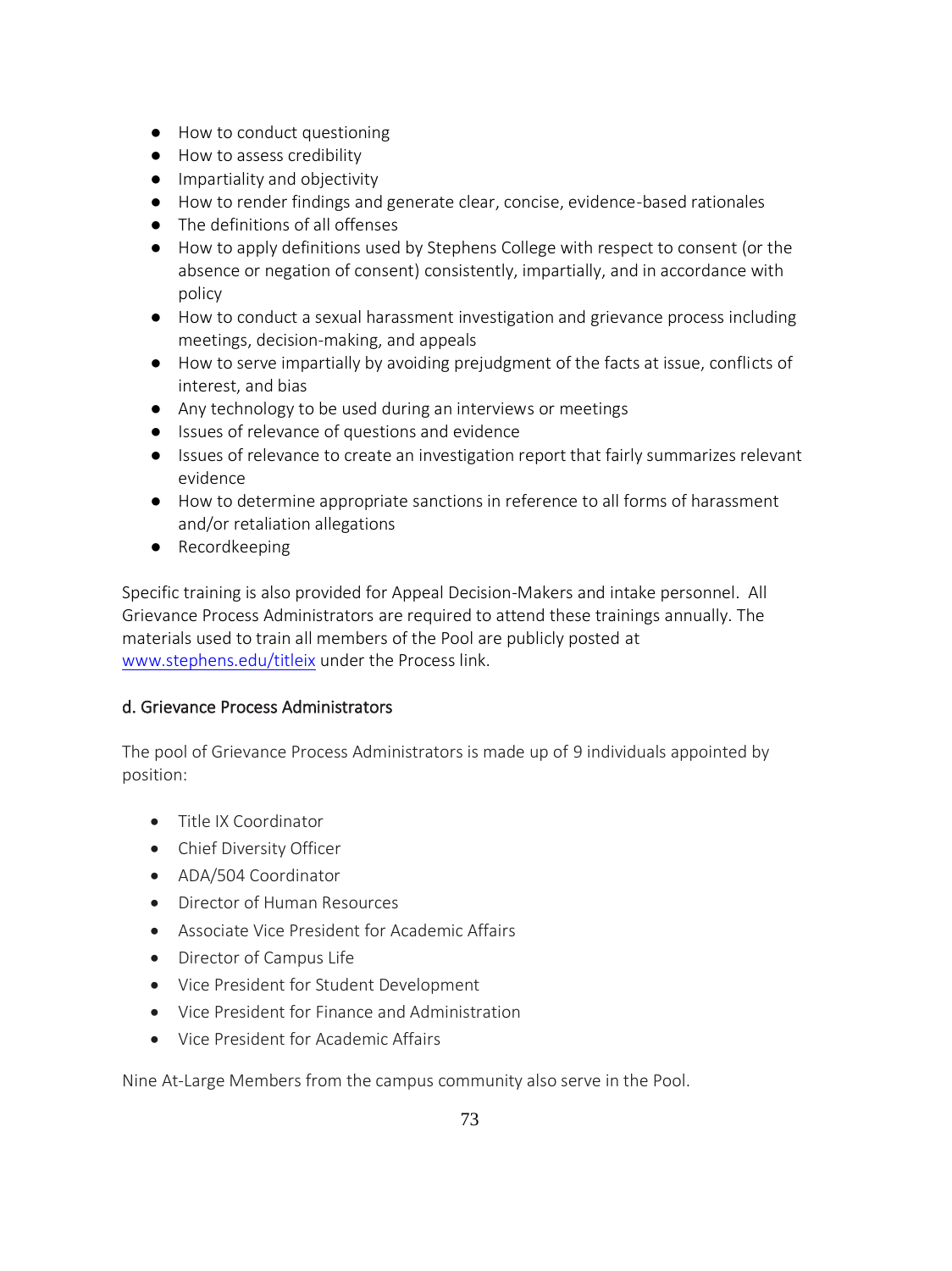If appropriate, the Title IX Coordinator may seek assistance or participation in the Formal Grievance Process from the Director of the Children's School Director, the Program Director of the Stephens College Education Program, or other Children's School personnel.

# C-8. Formal Grievance Process: Notice of Investigation and Allegations

The Title IX Coordinator will provide written Notice of the Investigation and Allegations (the "NOIA") to the Respondent upon commencement of the Formal Grievance Process. This facilitates the Respondent's ability to prepare for the interview and to identify and choose an Advisor to accompany them. The NOIA is also copied to the Complainant, who is to be given advance notice of when the NOIA will be delivered to the Respondent.

The NOIA will include:

- A meaningful summary of all of allegations
- The identity of the involved parties (if known)
- The precise misconduct being alleged
- The date and location of the alleged incident(s) (if known)
- The specific policies implicated
- A description of the applicable procedures
- A statement of the potential sanctions/responsive actions that could result
- A statement that Stephens College presumes the Respondent is not responsible for the reported misconduct unless and until the evidence supports a different determination
- A statement that determinations of responsibility are made at the conclusion of the process and that the parties will be given an opportunity during the review and comment period to inspect and review all directly related and/or relevant evidence obtained
- A statement about Stephens College's policy on retaliation
- Information about the privacy of the process
- Information on the need for each party to have an Advisor of their choosing and suggestions for ways to identify an Advisor
- A statement informing the parties that Stephens College's Policy prohibits knowingly making false statements, including knowingly submitting false information during the Resolution Process
- Detail on how the party may request disability accommodations during the Resolution Process
- The names of the Investigators, along with a process to identify, in advance of the interview process, to the Title IX Coordinator any conflict of interest that the Investigator(s) may have
- An instruction to preserve any evidence that is directly related to the allegations

Amendments and updates to the NOIA may be made as the investigation progresses and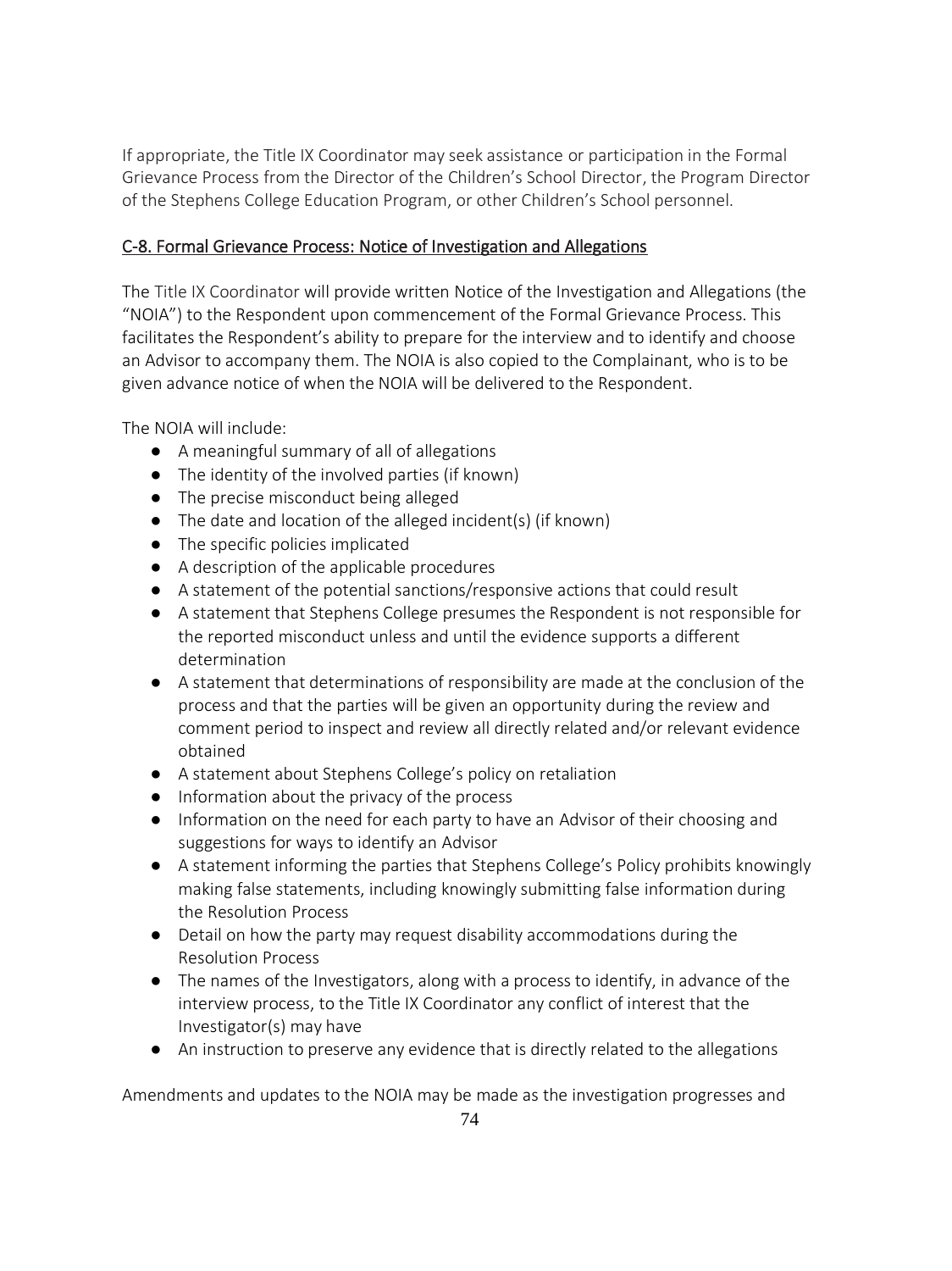more information becomes available regarding the addition or dismissal of any allegations.

Notice will be made in writing and may be delivered by one or more of the following methods: in person, mailed to the local or permanent address of the parties as indicated in official Stephens College records, or emailed to the parties' designated accounts. Once mailed, emailed, and/or received in-person, notice will be presumptively delivered.

### C-9. Resolution Timeline

Stephens College will make a good faith effort to complete the Resolution Process within thirty to sixty (30-60) business days, including appeal. This time frame can be extended as necessary by the Title IX Coordinator, who will provide notice and rationale for any extensions or delays to the parties as appropriate, as well as an estimate of how much additional time will be needed to complete the process.

### C-10. Appointment of Investigators

Once the Title IX Coordinator decides to commence a formal investigation, the Title IX Coordinator appoints the Grievance Process Administrators to conduct the investigation usually within two (2) business days of determining that an investigation should proceed.

#### C-11. Ensuring Impartiality

Any individual materially involved in the administration of the Resolution Process including the Title IX Coordinator, Investigator, and Decision-Maker, may neither have nor demonstrate a conflict of interest or bias for a party generally, or for a specific Complainant or Respondent.

The Title IX Coordinator will vet the assigned Investigator to ensure impartiality by ensuring there are no actual or apparent conflicts of interest or disqualifying biases. The parties may, at any time during the Resolution Process, raise a concern regarding bias or conflict of interest, and the Title IX Coordinator will determine whether the concern is reasonable and supportable. If so, a Grievance Process Pool member will be assigned and the impact of the bias or conflict, if any, will be remedied. If the source of the conflict of interest or bias is the Title IX Coordinator, concerns should be raised with Stephens College President.

The Formal Grievance Process involves an objective evaluation of all relevant evidence obtained, including evidence that supports that the Respondent engaged in a policy violation and evidence that supports that the Respondent did not engage in a policy violation. Credibility determinations may not be based solely on an individual's status or participation as a Complainant, Respondent, or witness.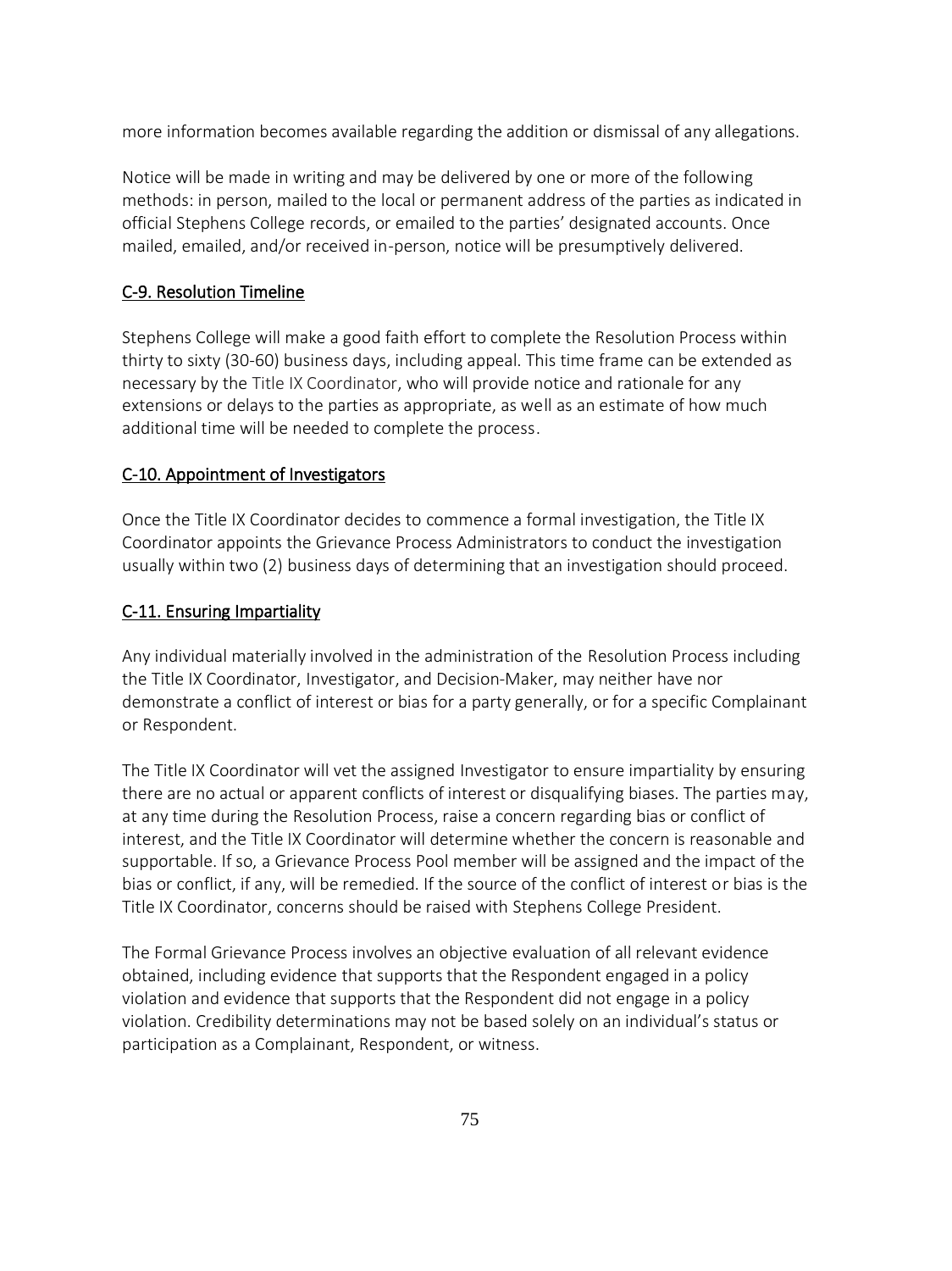The Recipient presumes that the Respondent is not responsible for the reported misconduct unless and until a final determination is made that this Policy has been violated.

### C-12. Investigation Timeline

Investigations are completed promptly, normally within thirty (30) business days, though some investigations may take longer, depending on the nature, extent, and complexity of the allegations, availability of witnesses, law enforcement involvement, etc.

Stephens College will make a good faith effort to complete investigations as promptly as possible and will communicate regularly with the parties to update them on the progress and timing of the investigation.

#### C-13. Investigation Process Delays and Interactions with Law Enforcement

Stephens College may undertake a short delay in its investigation (several days to a few weeks) if circumstances require. Such circumstances include but are not limited to a request from law enforcement to temporarily delay the investigation, the need for language assistance, the absence of parties and/or witnesses, and/or health conditions.

Stephens College will communicate the anticipated duration of the delay and reason to the parties in writing and provide the parties with status updates if necessary. Stephens College will promptly resume its investigation and Resolution Process as soon as feasible. During such a delay, the College will implement supportive measures as deemed appropriate.

Stephens College action(s) or processes may be delayed, but are not stopped by, civil or criminal charges involving the underlying incident(s). Dismissal or reduction of those criminal charges may or may not impact on the College's action(s) or processes.

### C-14. Investigation Process Steps

All investigations are thorough, reliable, impartial, prompt, and fair. Investigations involve interviews with all available relevant parties and witnesses; obtaining available, relevant evidence; and identifying sources of expert information, as necessary.

All parties have a full and fair opportunity, through the investigation process, to suggest witnesses and questions, to provide evidence and expert witnesses, and to fully review and respond to all evidence on the record.

At the discretion of the Title IX Coordinator, investigations can be combined when complaints implicate a pattern, collusion, and/or other shared or similar actions.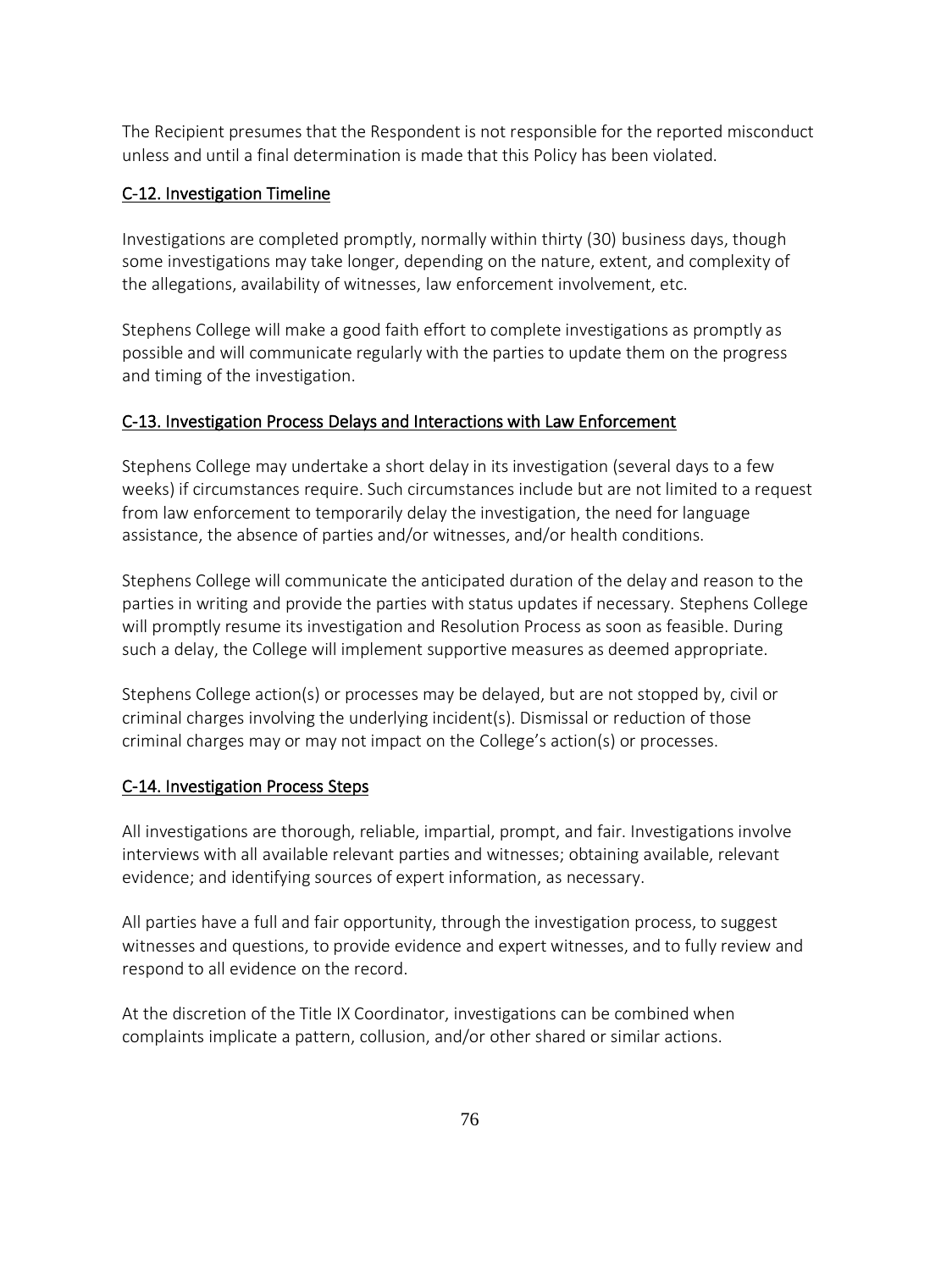The Investigator typically takes the following steps, if not already completed (not necessarily in this order):

- Determine the identity and contact information of the Complainant
- In coordination with school partners (e.g., the Title IX Coordinator), initiate or assist with any necessary supportive measures
- Identify all policies implicated by the alleged misconduct and notify the Complainant and Respondent of all of the specific policies implicated
- Assist the Title IX Coordinator with conducting a prompt initial assessment to determine if the allegations indicate a potential policy violation
- Commence a thorough, reliable, and impartial investigation by identifying issues and developing a strategic investigation plan, including a witness list, evidence list, intended investigation timeframe, and order of interviews for the parties and witnesses
- Meet with the Complainant to finalize their interview/statement, if necessary
- Prepare the initial Notice of Investigation and Allegations (NOIA). The NOIA may be amended with any additional or dismissed allegations
	- o Notice should inform the parties of their right to have the assistance of an Advisor of their choosing present for all meetings attended by the party
- Provide each interviewed party and witness an opportunity to review and verify the Investigator's summary notes (or transcript) of the relevant evidence/testimony from their respective interviews and meetings
- Make good faith efforts to notify each party of any meeting or interview involving another party, in advance when possible
- When participation of a party is expected, provide that party with written notice of the date, time, and location of the meeting, as well as the expected participants and purpose
- Interview all available, relevant witnesses and conduct follow-up interviews as necessary
- Allow each party the opportunity to suggest witnesses and questions they wish the Investigator to ask of another party and/or witnesses, and document in the investigation report which questions were asked, with a rationale for any changes or omissions
- Complete the investigation promptly and without unreasonable deviation from the intended timeline
- Provide regular status updates to the parties throughout the investigation
- Prior to the conclusion of the investigation, provide the parties and their respective Advisors (if so desired by the parties) with a list of witnesses whose information will be used to render a finding
- Write a comprehensive investigation report fully summarizing the investigation, all witness interviews, and addressing all relevant evidence. Appendices including relevant physical or documentary evidence will be included
- Prior to the conclusion of the investigation, provide the parties and their respective Advisors (when Advisors are identified) a secured electronic or hard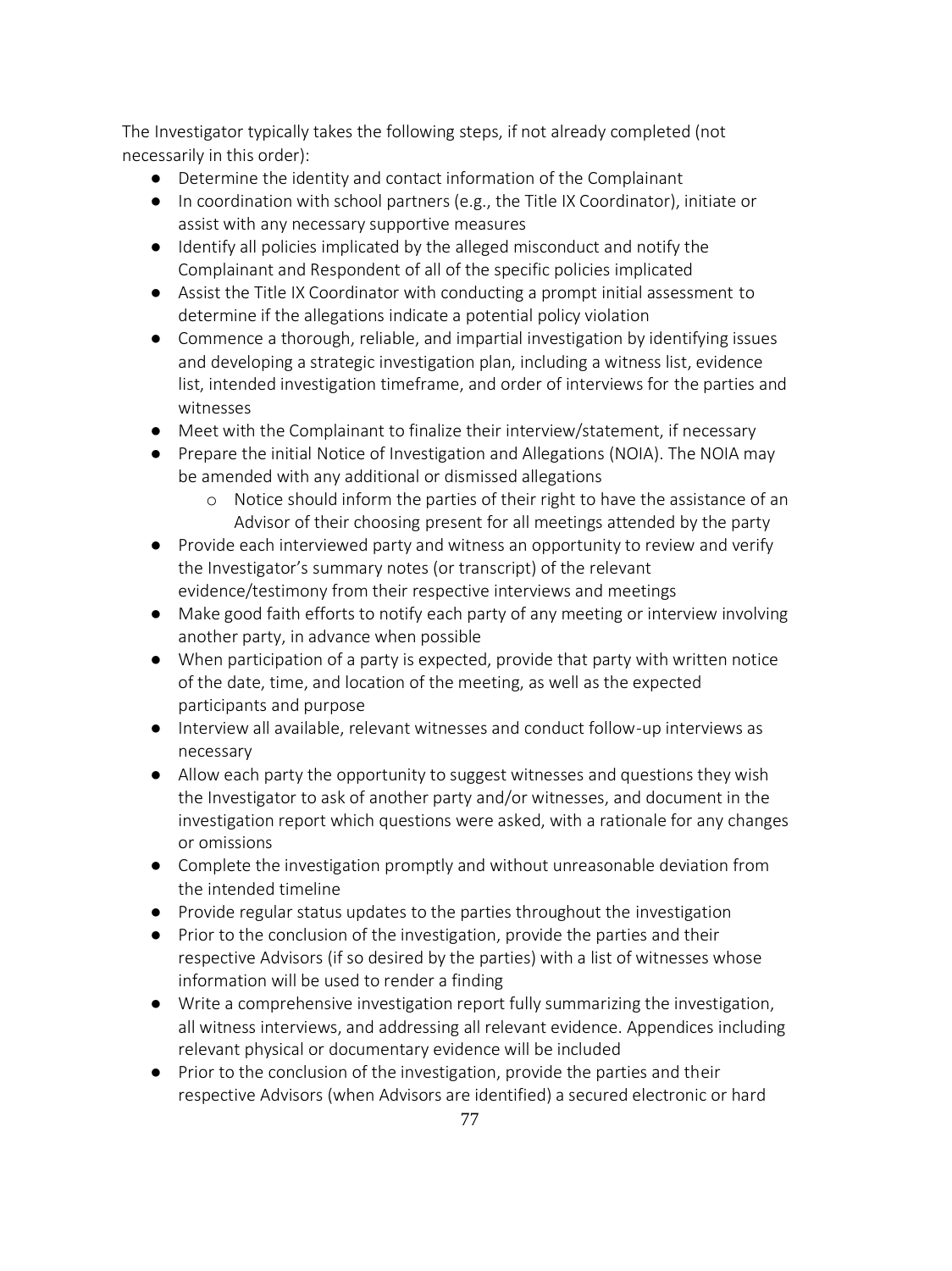copy of the draft investigation report as well as an opportunity to inspect and review all of the evidence obtained as part of the investigation that is directly related to the reported misconduct, including evidence upon which the College does not intend to rely in reaching a determination, for a ten (10) business day review and comment period so that each party may meaningfully respond to the evidence. The parties may elect to waive the full ten days. Each copy of the materials shared will be watermarked on each page with the role of the person receiving it (e.g., Complainant, Respondent, Complainant's Advisor, Respondent's Advisor).

- Elect to respond in writing in the investigation report to the parties' submitted responses and/or to share the responses between the parties for additional responses
- Incorporate relevant elements of the parties' written responses into the final investigation report, include any additional relevant evidence, make any necessary revisions, and finalize the report. The Investigator should document all rationales for any changes made following the review and comment period
- Share the report with the Title IX Coordinator and/or legal counsel for their review and feedback
- Incorporate any relevant feedback, and share the final investigation report shared with all parties and their Advisors through secure electronic transmission or hard copy at least ten (10) business days prior to the exchange of questions period led by the Decision-Maker. The parties and Advisors are also provided with a file of any directly related evidence that was not included in the report

#### C-15. Witness Role and Participation in the Investigation

Witnesses (as distinguished from the parties) who are employees of Stephens College are expected to cooperate with and participate in the College's investigation and Resolution Process. Failure of such witnesses to cooperate with and/or participate in the investigation or resolution process constitutes a violation of policy and may warrant discipline. Student witnesses and witnesses from outside the school community are encouraged to share what they know about the complaint.

Although in-person interviews for parties and all potential witnesses are ideal, circumstances (e.g., summer break) may require individuals to be interviewed remotely. Skype, Zoom, Microsoft Teams, FaceTime, WebEx, or similar technologies may be used for interviews if the Investigator determines that timeliness or efficiency dictate a need for remote interviewing. The College will take appropriate steps to reasonably ensure the security/privacy of remote interviews.

Witnesses may also provide written statements in lieu of interviews or choose to respond to written questions, if deemed appropriate by the Investigator, though not preferred.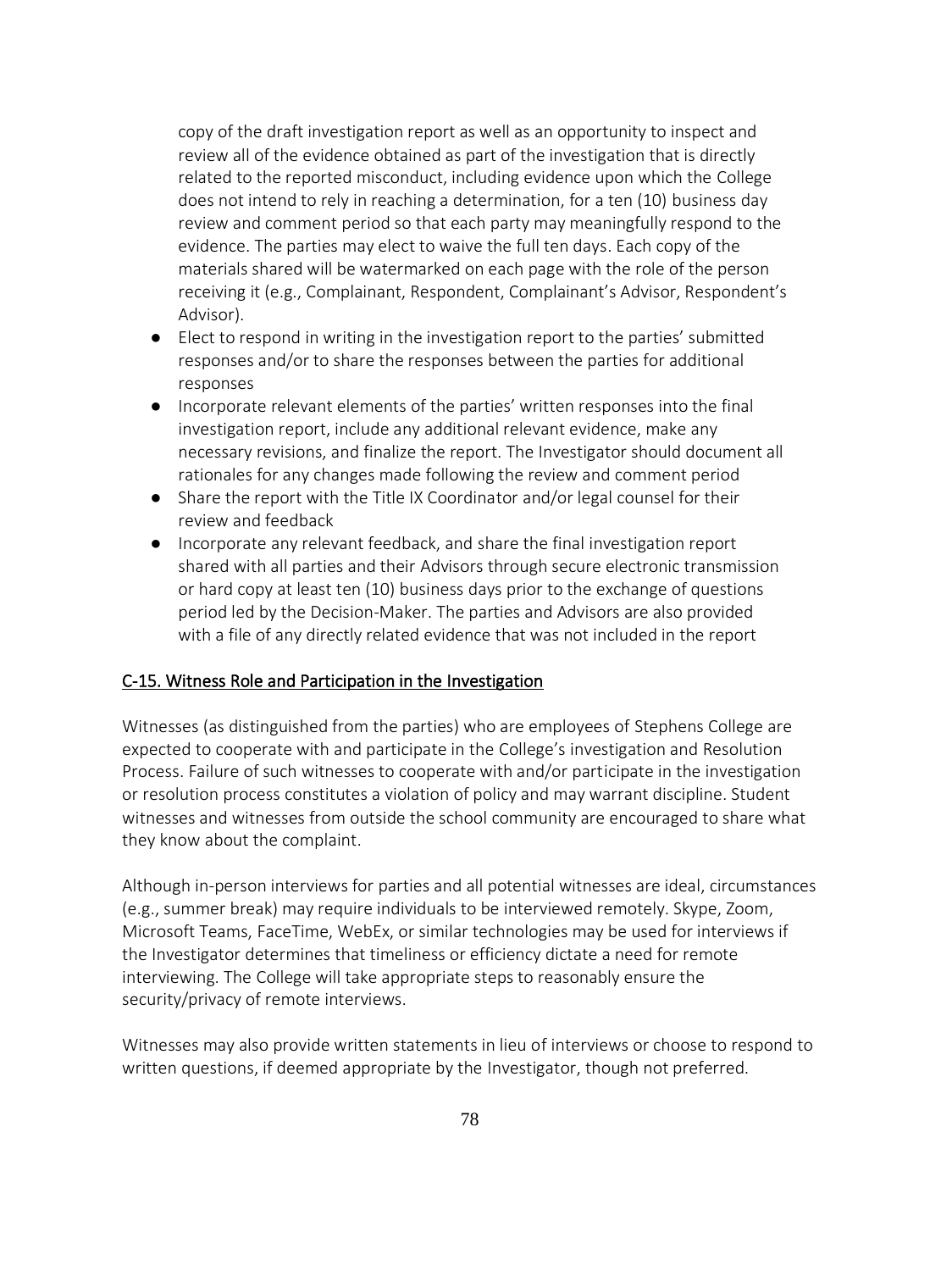#### C-16. Interview Recording

No unauthorized audio or video recording of any kind is permitted during investigation meetings. If the Investigator elects to audio and/or video record interviews, all involved parties will be made aware of audio and/or video recording.

#### C-17. Evidentiary Considerations

Neither the investigation nor the Decision-Maker will consider: 1) incidents not relevant or not directly related to the possible violation, unless they evidence a pattern; 2) questions and evidence about the Complainant's sexual predisposition or prior sexual behavior, unless such questions and evidence about the Complainant's prior sexual behavior are offered to prove that someone other than the Respondent committed the conduct alleged, or if the questions and evidence concern specific incidents of the Complainant's prior sexual behavior with respect to the Respondent and are offered to prove consent.

Within the boundaries stated above, the investigation and the Decision-Maker can consider character evidence generally, if offered, but that evidence is unlikely to be relevant unless it is fact evidence or relates to a pattern of conduct.

Previous disciplinary action of any kind involving the Respondent may be considered in determining an appropriate sanction upon a determination of responsibility. This information is only considered at the sanction stage of the process.

The parties may each submit a written impact statement for the consideration of the Decision-Maker at the sanction stage of the process when a determination of responsibility is reached.

#### C-18. Referral to a Decision-Maker

Provided that the complaint is not resolved through Informal Resolution, and after the final investigation report is shared with the parties, the Title IX Coordinator will refer the matter to a Decision-Maker to make a determination regarding responsibility.

The Decision-Maker cannot make a determination regarding responsibility prior to ten (10) business days from the conclusion of the investigation – when the final investigation report is transmitted to the parties and the Decision-Maker–unless all parties and the Decision-Maker agree to an expedited timeline.

#### C-19. Decision-Maker Designation

The Decision-Maker will not have had any previous involvement with the investigation. Those who have served as Investigators in this investigation may not serve as Decision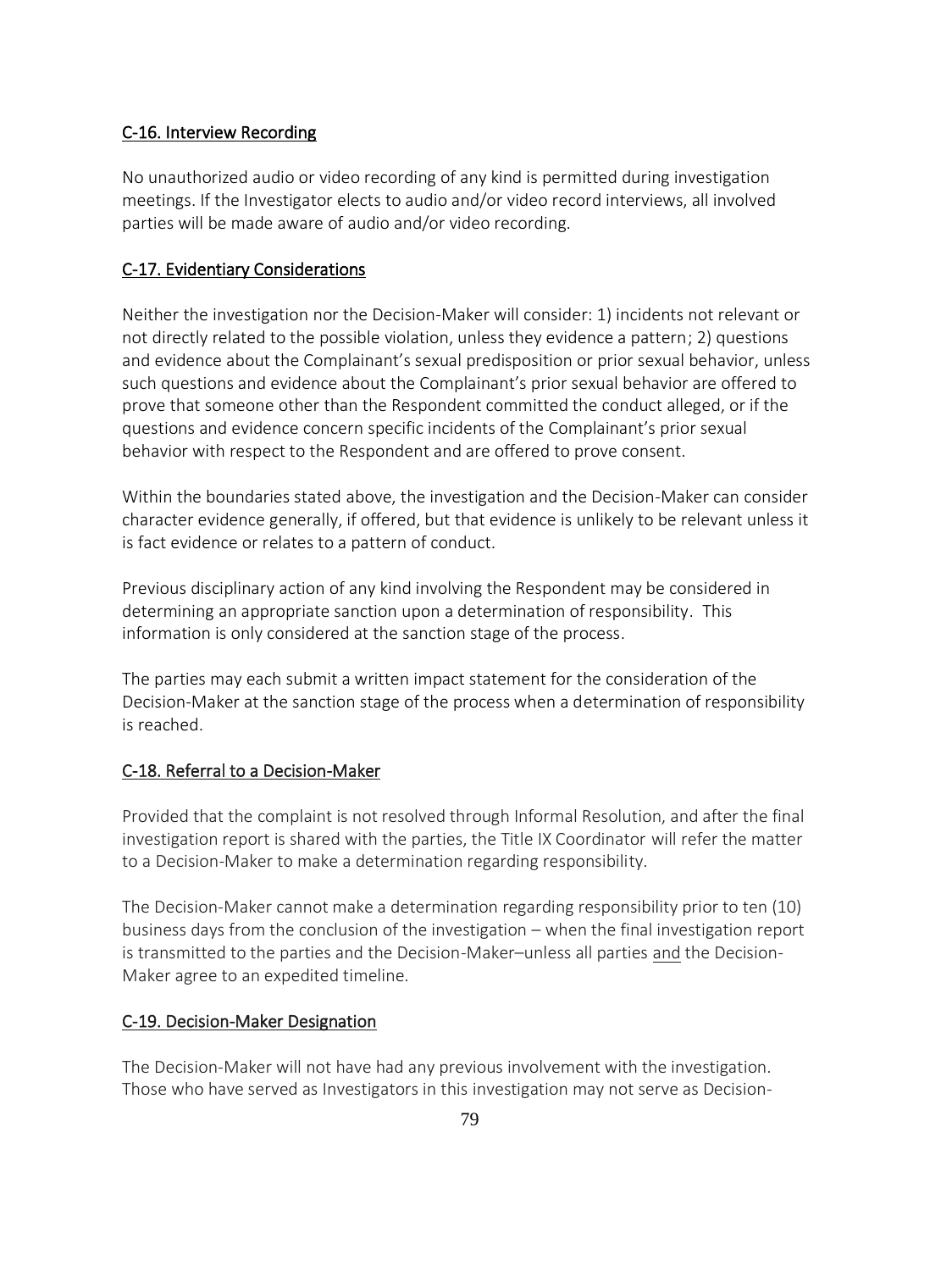Makers. Those who are serving as Advisors for any party may not serve as Decision-Makers in that matter. The Title IX Coordinator may not serve as a Decision-Maker in the matter.

All objections to any Decision-Maker must be raised in writing, detailing the rationale for the objection, and must be submitted to the Title IX Coordinator. A Decision-Maker will only be removed if the Title IX Coordinator concludes that their bias or conflict of interest precludes an impartial consideration of the evidence.

The Title IX Coordinator will give the Decision-Maker a list of the names of all parties, witnesses, and Advisors. Any Decision-Maker who cannot make an objective determination must recuse themselves from the proceedings when notified of the identity of the parties, witnesses, and Advisors. If a Decision-Maker is unsure of whether a bias or conflict of interest exists, they must raise the concern to the Title IX Coordinator as soon as possible.

#### C-20. Exchange of Questions

The Decision-Maker will facilitate the exchange of written questions between the parties and direct any written questions to any witnesses before a final determination is made.

The Decision-Maker will invite each party to submit proposed written questions for other parties/witnesses. Upon receipt of the proposed questions, the Decision-Maker will review the proposed questions and determine which questions will be permitted, disallowed, or rephrased. The Decision-Maker will limit or disallow questions on the basis that they are irrelevant, repetitive (and thus irrelevant), or abusive. The Decision-Maker has full authority to decide all issues related to questioning and determinations of relevance. The Decision-Maker may ask a party to explain why a question is or is not relevant from their perspective. The Decision-Maker will explain any decision to exclude a question as not relevant, or to reframe it for relevance.

The Decision-Maker after any necessary consultation with the parties, Investigator(s) and/or Title IX Coordinator, will provide the parties and witnesses with the relevant written questions to be answered and allow for a period of time whereby the parties and witnesses are to submit written responses to the questions and any appropriate follow-up questions or comments by the parties. The exchange of questions and responses by the parties and witnesses will be concluded within a ten (10) business day period.

#### C-21. Deliberation, Decision-Making, and Standard of Proof

The Decision-Maker will then deliberate to determine whether the Respondent is responsible or not responsible for the policy violation(s) in question. The preponderance of the evidence standard of proof is used.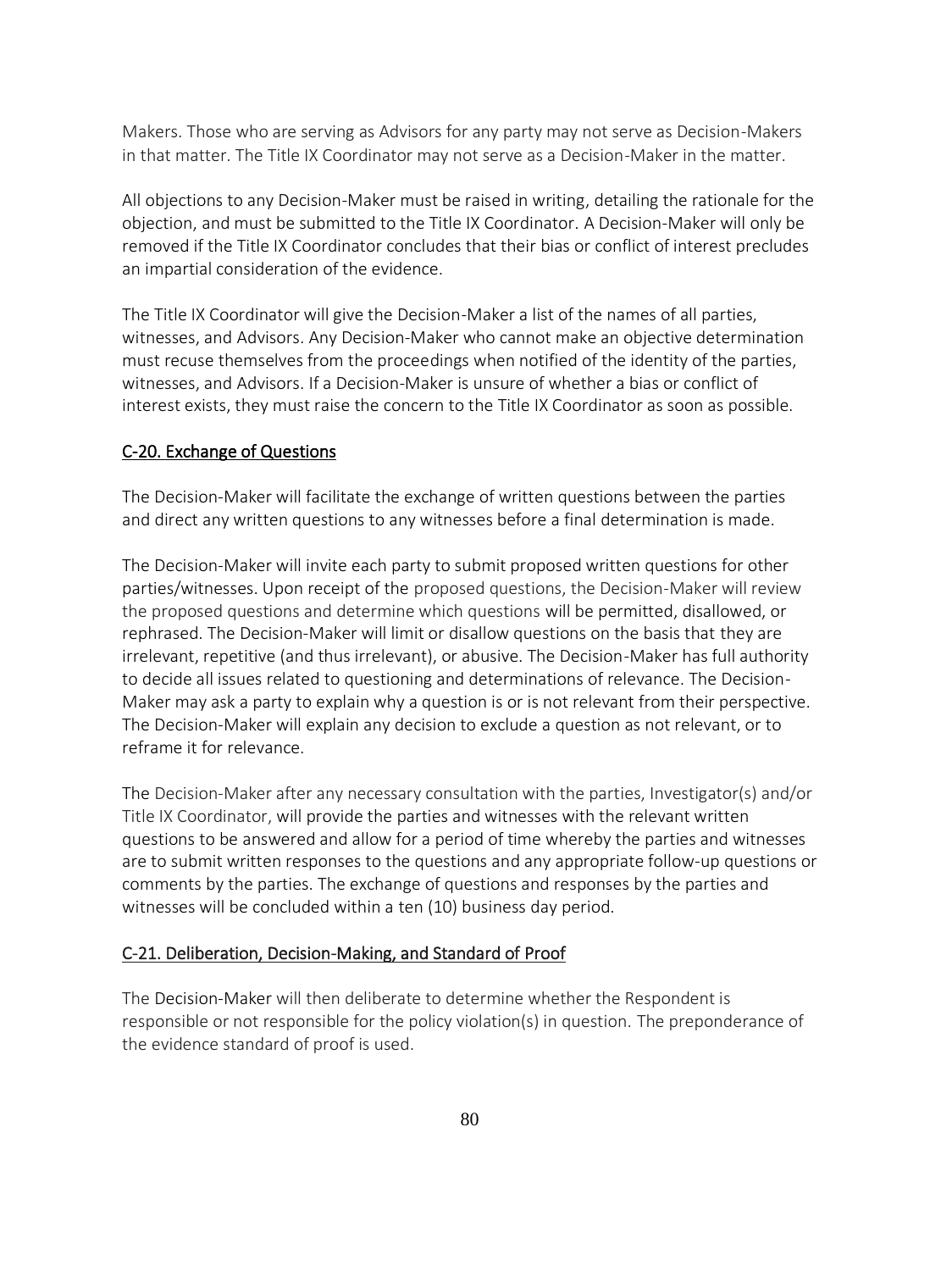When there is a finding of responsibility on one or more of the allegations, the Decision-Maker may then consider the previously submitted party impact statements in determining appropriate sanctions.

The Decision-Maker will ensure that each of the parties has an opportunity to review any impact statement submitted by the other party(ies). The Decision-Maker may  $-$  at their discretion – consider the statements, but they are not binding.

The Decision-Maker(s) will review the statements and any pertinent conduct history and will determine the appropriate sanctions.

The Decision-maker will then prepare a written deliberation statement and deliver it to the Title IX Coordinator.

This statement must be submitted to the Title IX Coordinator within five (5) business days after the Decision-Maker concluded the paper evidence exchange/questioning process, unless the Title IX Coordinator grants an extension. If an extension is granted, the Title IX Coordinator will notify the parties.

### C-22. Notice of Outcome

Using the deliberation statement, the Decision-Maker will work in conjunction with the Title IX Coordinator as needed to prepare a Notice of Outcome. The Title IX Coordinator will then share the letter, including the final determination, rationale, and any applicable sanctions with the parties and their Advisors within three (3) business days of receiving the Decision-Maker's deliberation statement.

The Notice of Outcome will then be shared with the parties simultaneously. Notification will be made in writing and may be delivered by one or more of the following methods: in person, mailed to the local or permanent address of the parties as indicated in official Stephens College records, or emailed to the parties' designated account. Once mailed, emailed, and/or received in-person, notice will be presumptively delivered.

The Notice of Outcome will articulate the specific policy(ies) reported to have been violated, including the relevant policy section, and will contain a description of the procedural steps taken by Stephens College from the receipt of the misconduct report to the determination, including any and all notifications to the parties, interviews with parties and witnesses, site visits, and methods used to obtain evidence.

The Notice of Outcome will specify the finding on each alleged policy violation; the findings of fact that support the determination; conclusions regarding the application of the relevant policy to the facts at issue; a statement of, and rationale for, the result of each allegation to the extent Stephens College is permitted to share such information under state or federal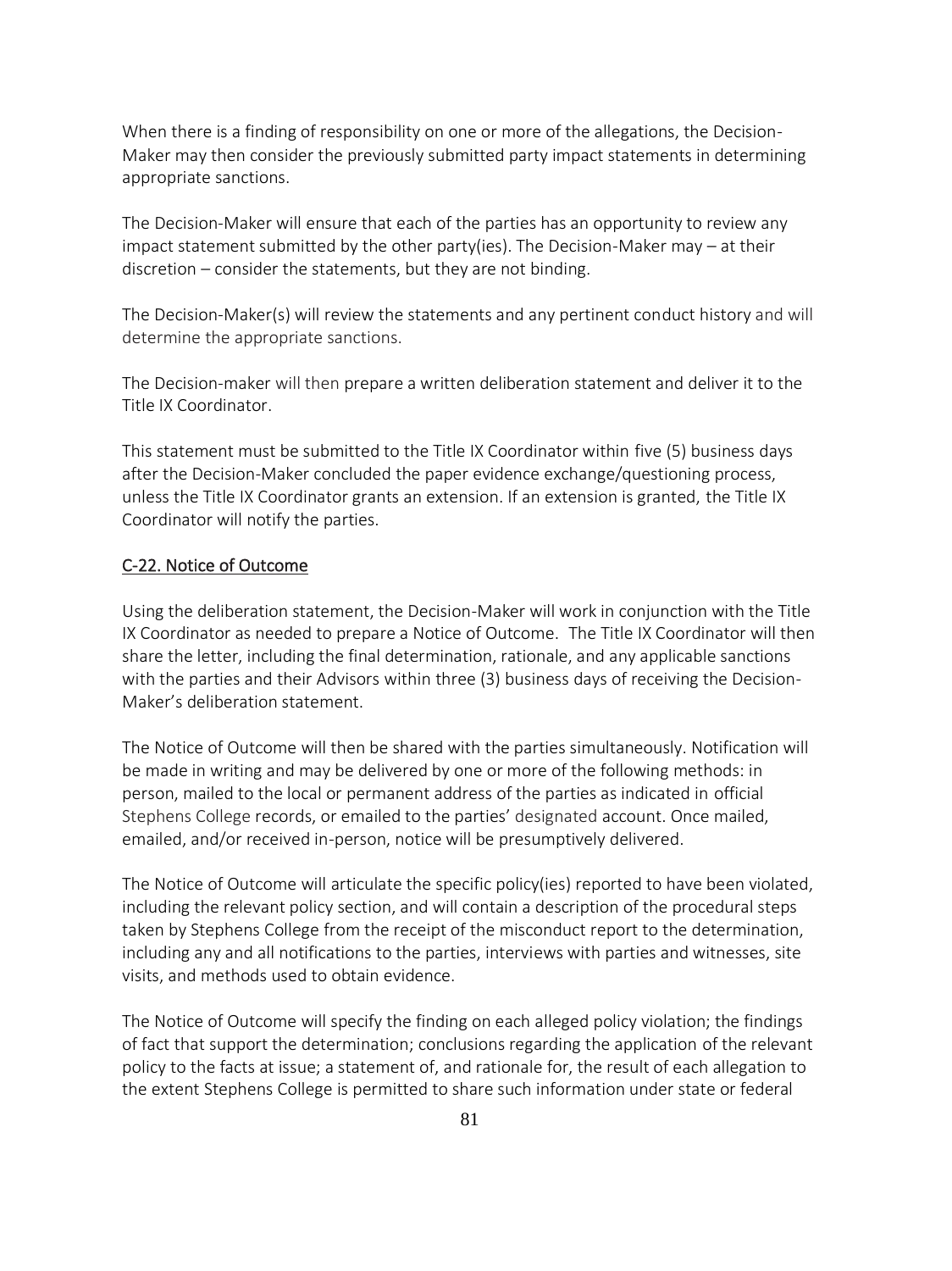law; any sanctions issued which Stephens College is permitted to share according to state or federal law; and any remedies provided to the Complainant designed to ensure access to the College's educational program or activity, to the extent Stephens College is permitted to share such information under state or federal law (this detail is not typically shared with the Respondent unless the remedy directly relates to the Respondent).

The Notice of Outcome will also include the relevant procedures and bases for any available appeal options.

# C-23. Sanctions

Factors considered when determining a sanction/responsive action may include, but are not limited to:

- The nature, severity of, and circumstances surrounding the violation(s)
- The Respondent's disciplinary history
- Previous allegations or allegations involving similar conduct
- The need for sanctions/responsive actions to bring an end to the sexual Harassment and/or retaliation
- The need for sanctions/responsive actions to prevent the future recurrence of sexual harassment and/or retaliation
- The need to remedy the effects of the sexual harassment and/or retaliation on the Complainant and the community
- The impact on the parties
- Any other information deemed relevant by the Decision-Maker

The sanctions will be implemented as soon as is feasible, either upon the outcome of any appeal or the expiration of the window to appeal without an appeal being requested.

The sanctions described in this Policy are not exclusive of, and may be in addition to, other actions taken or sanctions imposed by external authorities.

If it is later determined that a party or witness intentionally provided false or misleading information, that action could be grounds for re-opening a grievance process at any time, and/or referring that information to another process for resolution.

### a. Student Sanctions

The following are the common sanctions that may be imposed upon students singly or in combination:

- Warning
- Required Counseling
- Exclusion from participating in extra-curricular activities or other school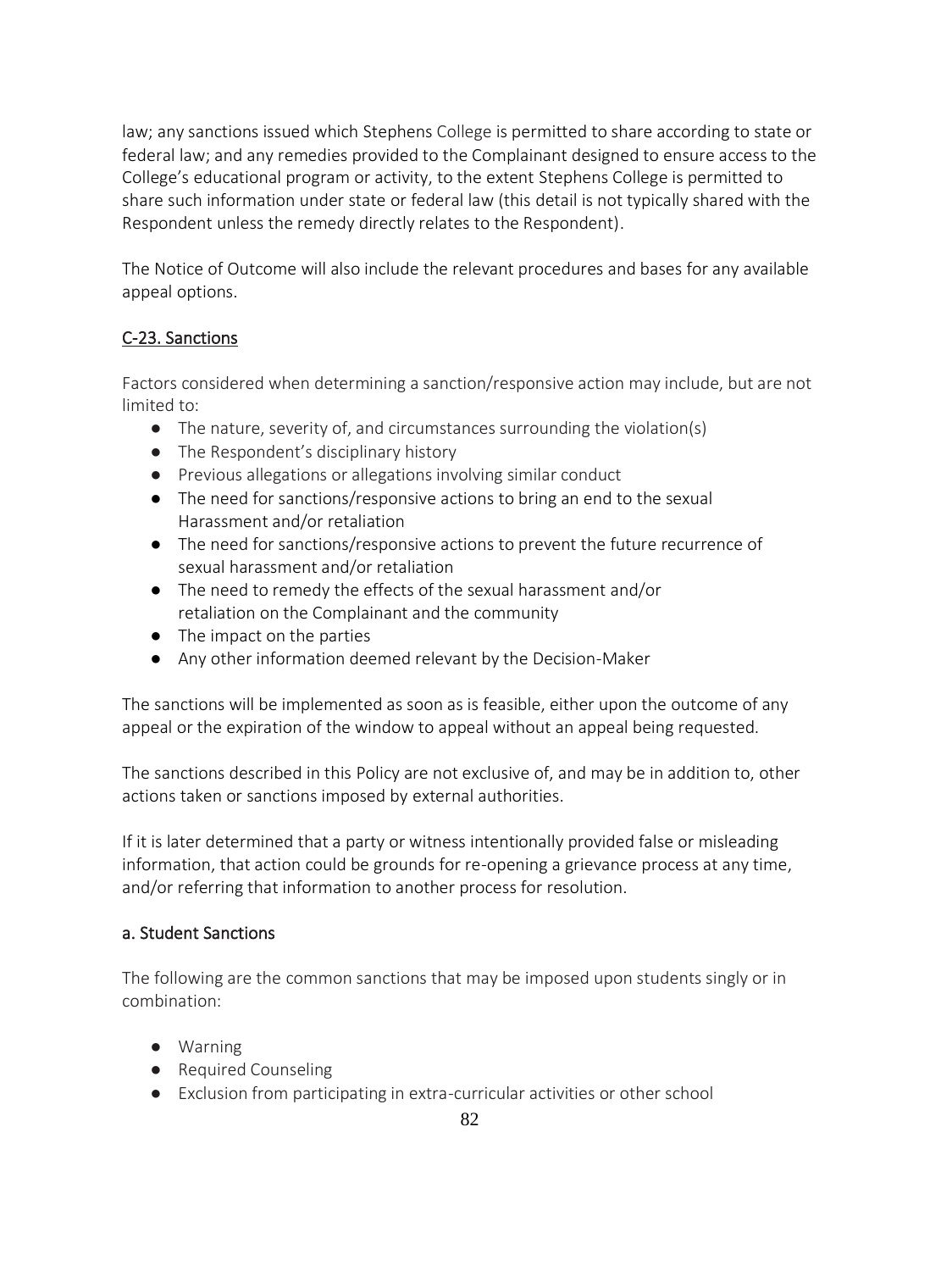programs/activities

- Alternative placement
- Suspension; In-school; out-of-school; long-term; short-term; extended, etc.
- Expulsion
- Other Actions: In addition to or in place of the above sanctions, the College may assign any other sanctions as deemed appropriate.

### C-25. Withdrawal Before Complaint Resolution

Should a student decide to not participate in the Resolution Process, the process proceeds absent their participation to a reasonable resolution. Should a student Respondent permanently withdraw from Stephens College, the Resolution Process typically ends, as the College has lost primary disciplinary jurisdiction over the withdrawn student.

However, the College may continue the Resolution Process when, at the discretion of the Title IX Coordinator, doing so may be necessary to address safety and/or remedy any ongoing effects of the alleged harassment, discrimination, and/or retaliation.

Regardless of whether the matter is dismissed or pursued to competing of the Resolution Process, the College will continue to address and remedy any systemic issues or concerns, that may have contributed to the alleged violation(s), and any ongoing effects of the alleged sexual harassment and/or retaliation.

A student Respondent who withdraws or leaves while the process is pending may not return to Stephens College. They may also be barred from College property and/or events.

If the student Respondent only withdraws or takes a leave for a specified period of time (e.g., one semester or term), the Resolution Process may continue remotely and, if found in violation, that student is not permitted to return to Stephens College unless and until all sanctions have been satisfied.

### C-26. Appeals

Any party may submit a written request for appeal ("Request for Appeal") in writing to the Title IX Coordinator within five (5) business days of the delivery of the Notice of Outcome.

An Appeal Decision-Maker will be appointed by the Title IX Coordinator to oversee the appeal. The Appeal Decision-Maker will not have been involved in the process previously, including any dismissal appeal that may have been heard earlier in the process.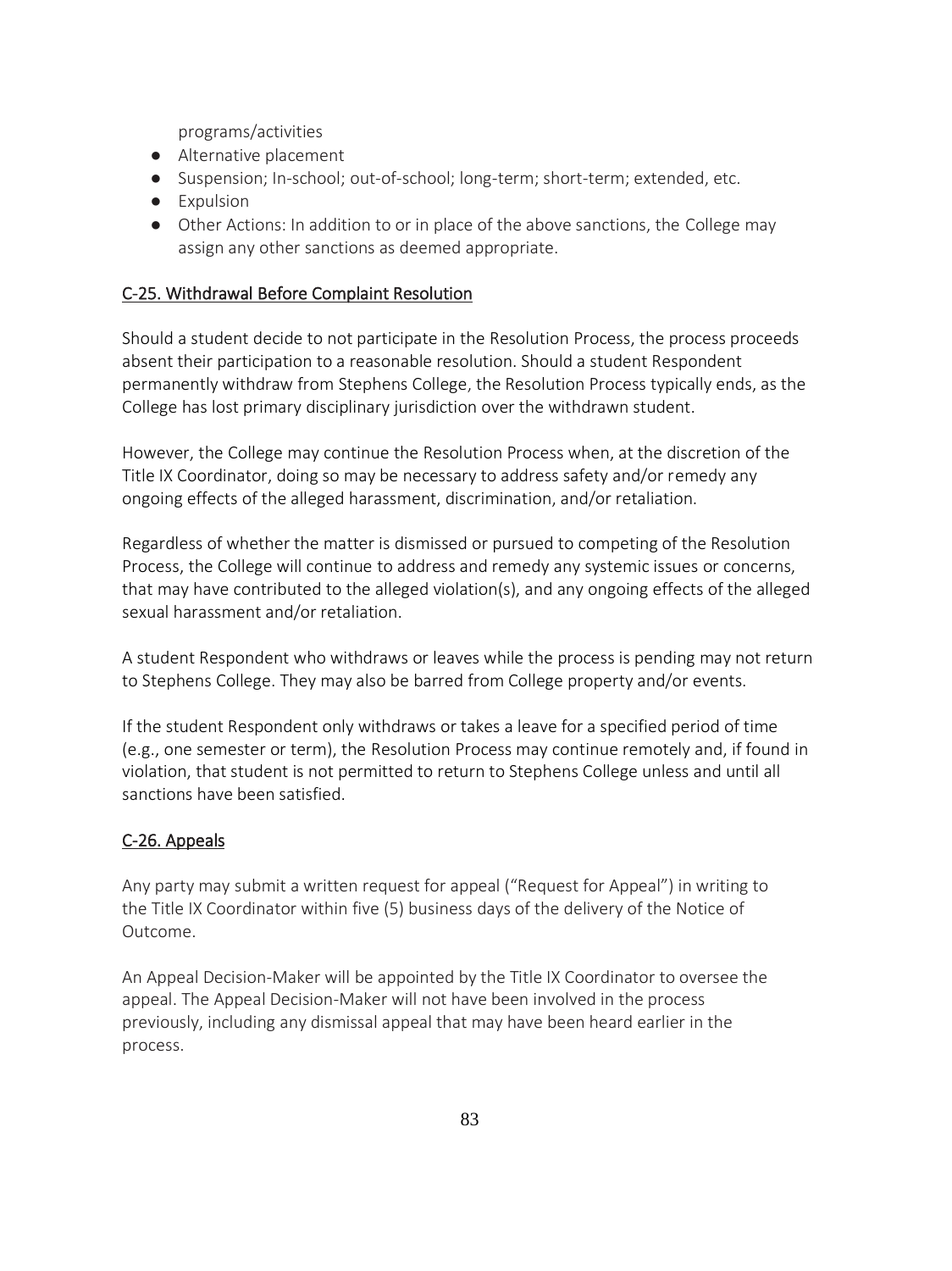The Request for Appeal will be forwarded to the Appeal Decision-Maker for consideration to determine if the request meets the grounds for appeal (a Review for Standing). This review is not a review of the merits of the appeal, but solely a determination as to whether the request meets the grounds and is timely filed.

#### a. Grounds for Appeal

Appeals are limited to the following grounds:

- 1) A procedural irregularity that affected the outcome of the matter
- 2) New evidence that was not reasonably available at the time the determination regarding responsibility or dismissal was made, that could affect the outcome of the matter
- 3) The Title IX Coordinator, Investigator, or Decision-Maker had a conflict of interest or bias for or against Complainants or Respondents generally or the specific Complainant or Respondent that affected the outcome of the matter

If any of the grounds in the Request for Appeal do not meet the grounds in this Policy, that request will be denied by the Appeal Chair and the parties and their Advisors will be notified in writing of the denial and the rationale.

If any of the grounds in the Request for Appeal meet the grounds in this Policy, then the Appeal Chair will notify all parties and their Advisors, the Title IX Coordinator, and, when appropriate, the Investigator and/or the original Decision-Maker.

All other parties and their Advisors, the Title IX Coordinator, and, when appropriate, the Investigator and/or the original Decision-Maker will be mailed, emailed, and/or provided a hard copy of the Request for an Appeal with the approved grounds and then be given five (5) business days to submit a response to the portion of the appeal that was approved and involves them. All responses will be forwarded by the Appeal Decision-Maker to all parties for review and comment.

The non-appealing party (if any) may also choose to appeal at this time. If so, that will be reviewed to determine if it meets the grounds in this Policy by the Appeal Chair and either denied or approved. If approved, it will be forwarded to the party who initially requested an appeal, the Title IX Coordinator, the Investigator and/or original Decision-Maker, as necessary, who will submit their responses in five (5) business days, which will be circulated for review and comment by all parties.

Neither party may submit any new requests for appeal after this time period. The Appeal Decision-Maker will collect any additional information needed and all documentation regarding the approved grounds and the subsequent responses and the Appeal Decision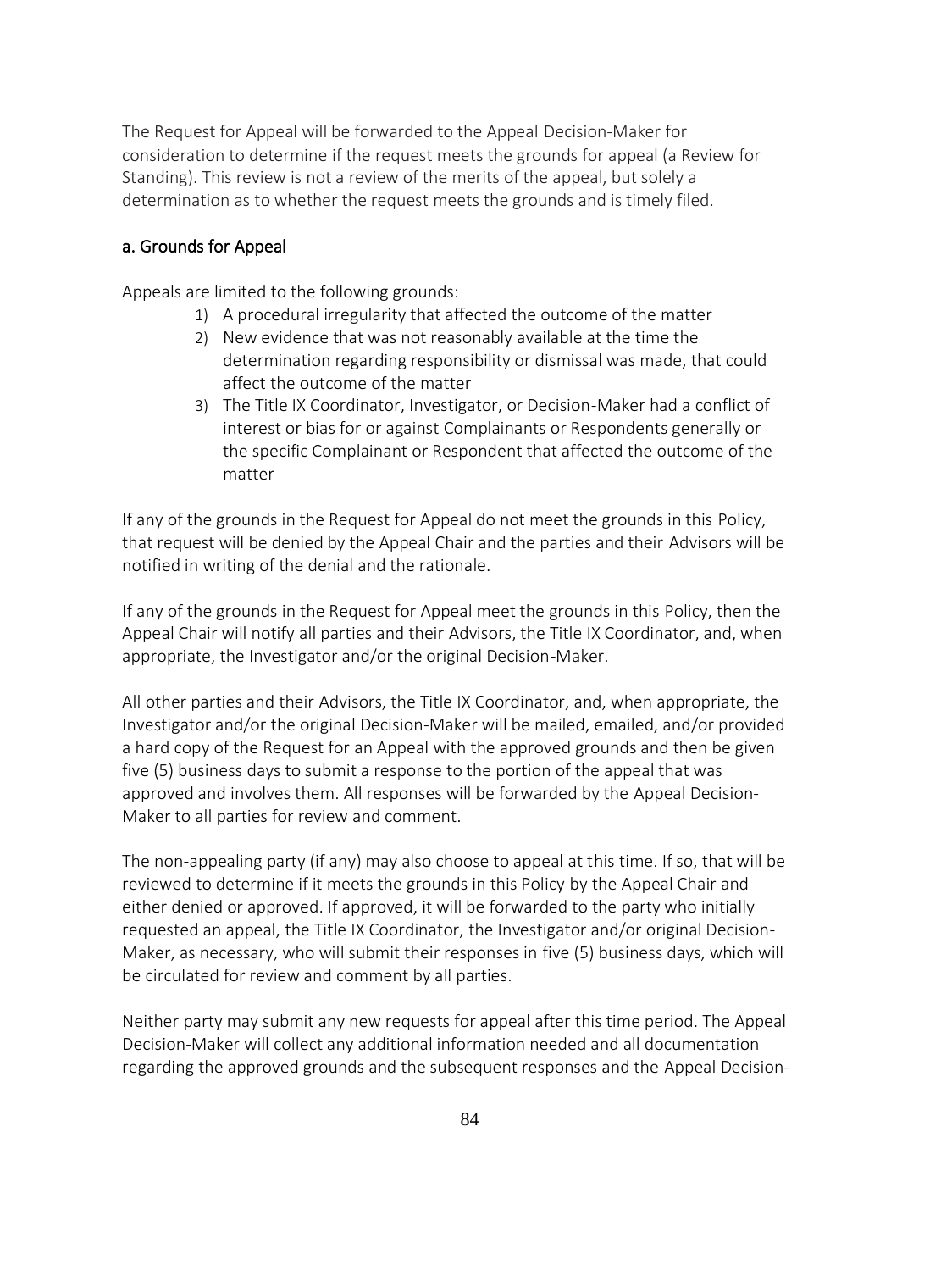Maker will render a decision in no more than five (5) business days, barring unusual circumstances. All decisions apply the preponderance of the evidence standard.

A Notice of Appeal Outcome will be sent to all parties simultaneously. The Notice of Appeal Outcome will specify the finding on each ground for appeal, any specific instructions for remand or reconsideration, any sanctions that may result which Stephens College is permitted to share according to state or federal law, and the rationale supporting the essential findings to the extent Stephens College is permitted to share under state or federal law.

Notification will be made in writing and may be delivered by one or more of the following methods: in person, mailed to the local or permanent address of the parties as indicated in official institutional records, or emailed to the parties' designated account. Once mailed, emailed and/or received in-person, notice will be presumptively delivered.

### b. Sanctions Status During the Appeal

Any sanctions imposed by the Decision-Maker take effect following the appeal process. Supportive measures may remain in effect during an appeal process, subject to the same supportive measure procedures above.

### c. Appeal Considerations

- Appeal decisions defer to the original determination, making changes to the determination only when there is clear error and to the sanctions/responsive actions only if there is a compelling justification to do so.
- Appeals are not intended to provide for a full reconsideration of the allegation(s) and evidence. In most cases, appeals are confined to a review of the written documentation or record of the original hearing and pertinent documentation regarding the specific grounds for appeal.
- An appeal is not an opportunity for an Appeal Decision-Maker to substitute their judgment for that of the original Decision-Maker merely because they disagree with the determination and/or sanctions.
- The Appeal Decision-Maker may consult with the Title IX Coordinator on questions of procedure or rationale, for clarification, if needed. Documentation of all such consultation will be maintained.
- Appeals granted based on new evidence should normally be remanded (returned) to the original Investigator and/or Decision-Maker for reconsideration. Other appeals may be remanded at the discretion of the Title IX Coordinator or, in limited circumstances, decided on appeal.
- Once an appeal is decided, the outcome is final: further appeals are not permitted, even if a decision or sanction is changed on remand (except in the case of a new hearing).
- In rare cases where a procedural or substantive error cannot be cured by the original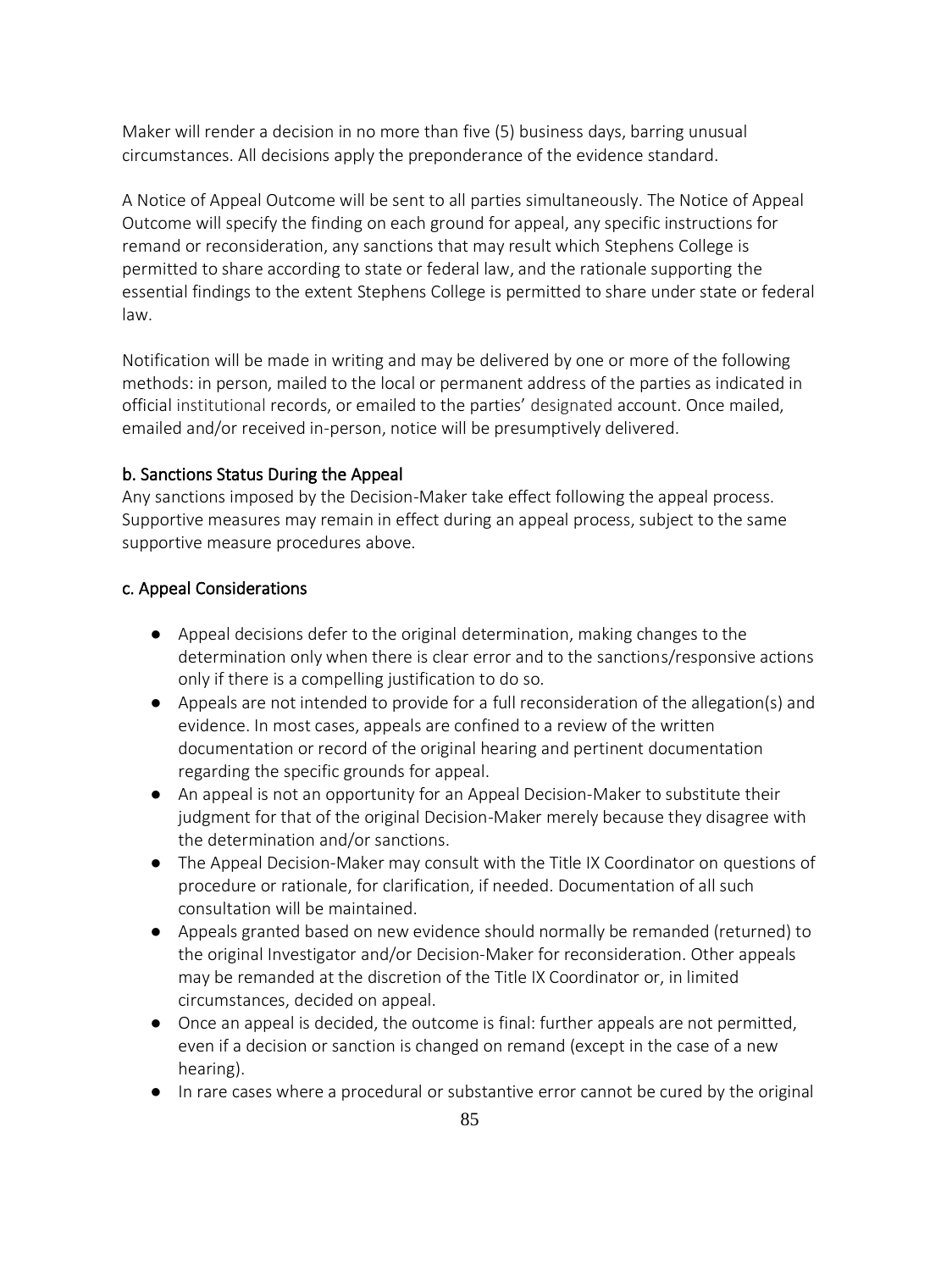Decision-Maker (as in cases of bias), the appeal may order a new Grievance Process with new Pool members serving in the Investigator and Decision-Maker roless.

- The results of a new hearing can be appealed, once, on any of the four available appeal grounds.
- In cases in which the appeal results in reinstatement to Stephens College or resumption of privileges, all reasonable attempts will be made to restore the Respondent to their prior status, recognizing that some opportunities lost may be irreparable in the short term.

### C-27. Long-Term Remedies/Other Actions

Following the conclusion of the Resolution Process, and in addition to any sanctions implemented, the Title IX Coordinator may implement additional long-term remedies or actions with respect to the parties and/or the school community that are intended to stop the sexual harassment and/or retaliation, remedy the effects, and prevent reoccurrence.

These remedies/actions may include, but are not limited to:

- Referral to counseling and health services
- Education to the individual and/or the community
- Provision of school safety escorts
- Climate surveys
- Policy modification and/or training
- Implementation of long-term contact limitations between the parties
- Implementation of adjustments to academic deadlines, course schedules, etc.

At the discretion of the Title IX Coordinator, certain long-term support or measures may also be provided to the parties even if no policy violation is found.

When no policy violation is found, the Title IX Coordinator will address any remedies Stephens College owes the Respondent to ensure no effective denial of educational access. Stephens College will maintain the privacy of any long-term remedies/actions/measures, provided privacy does not impair the College's ability to provide these services.

# C-28. Failure to Comply with Sanctions and/or Interim and Long-term Remedies and/or Responsive Actions

All Respondents are expected to comply with the assigned sanctions, responsive actions, and/or corrective actions within the timeframe specified by the final Decision-Maker.

Failure to abide by the sanctions/actions imposed by the date specified, whether by refusal, neglect, or any other reason, may result in additional sanctions/actions, including suspension or expulsion from Stephens College.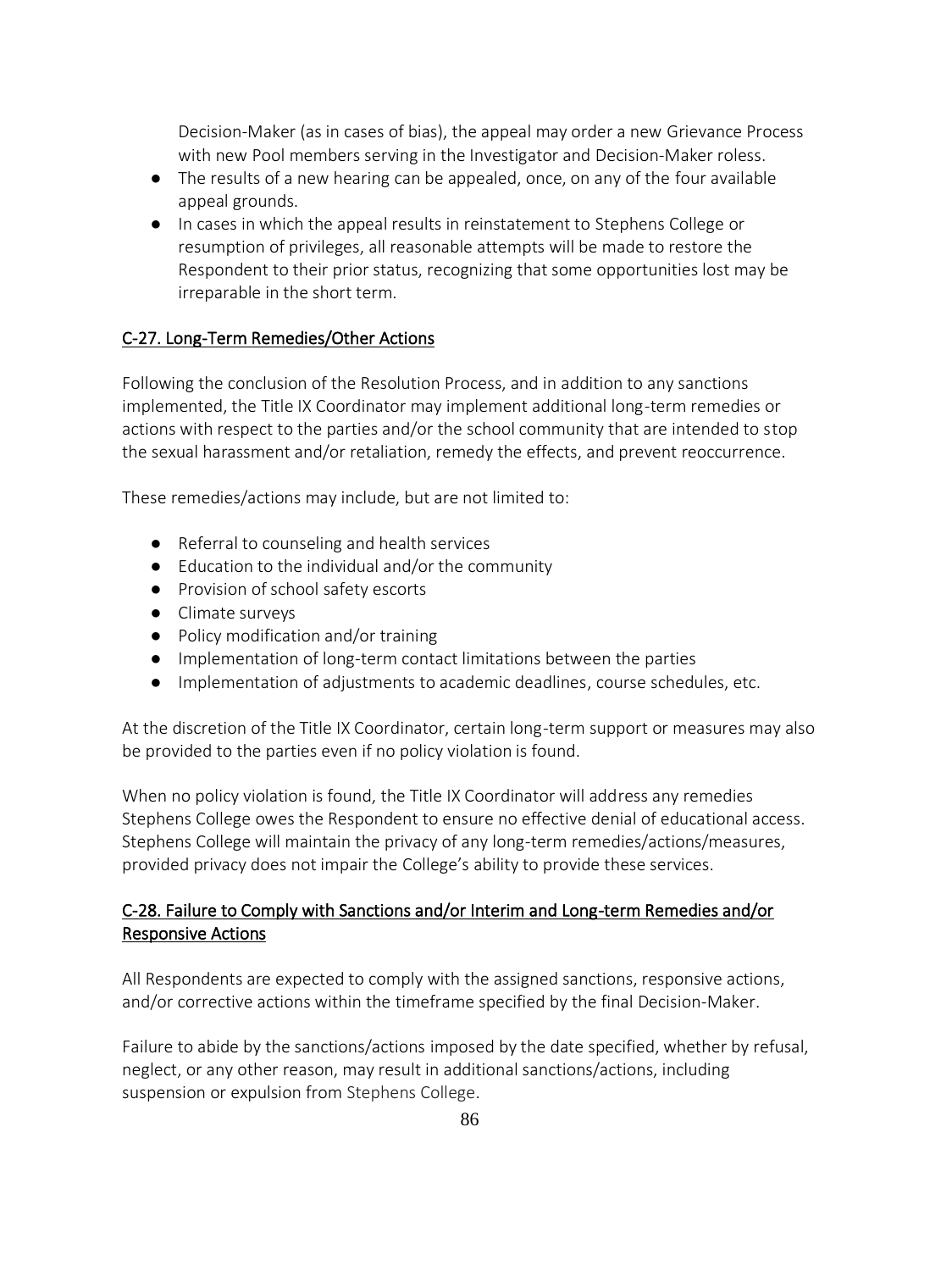# C-29. Recordkeeping

Stephens College will maintain for a period of at least seven years following the conclusion of the Resolution Process, records of:

- 1) Each sexual harassment investigation including any determination regarding responsibility and any audio or audiovisual recording or transcript required under federal regulation
- 2) Any disciplinary sanctions imposed on the Respondent
- 3) Any remedies provided to the Complainant designed to restore or preserve equal access to Stephens College's education program or activity
- 4) Any appeal and the result therefrom
- 5) Any Informal Resolution and the result therefrom
- 6) All materials used to train Title IX Coordinators, Investigators, Decision-Makers, and any person who facilitates an Informal Resolution process. Stephens College will make these training materials publicly available on the College's website
- 7) Any actions, including any supportive measures, taken in response to a report or Formal Complaint of sexual harassment, including:
	- a. The basis for all conclusions that the response was not deliberately indifferent
	- b. Any measures designed to restore or preserve equal access to the College's education program or activity
	- c. If no supportive measures were provided to the Complainant, document the reasons why such a response was not clearly unreasonable in light of the known circumstances

Stephens College will also maintain any and all records in accordance with state and federal laws.

# C-30. Disability Accommodations in the Resolution Process

Stephens College is committed to providing reasonable accommodations and support to qualified students, employees, or others with disabilities to ensure equal access to the College's Resolution Process.

Anyone needing such accommodations or support should contact the ADA/504 Coordinator, who will review the request and, in consultation with the person requesting the accommodation and the Title IX Coordinator, determine which accommodations are appropriate and necessary for full participation in the process.

# C-31. Revision of this Procedures